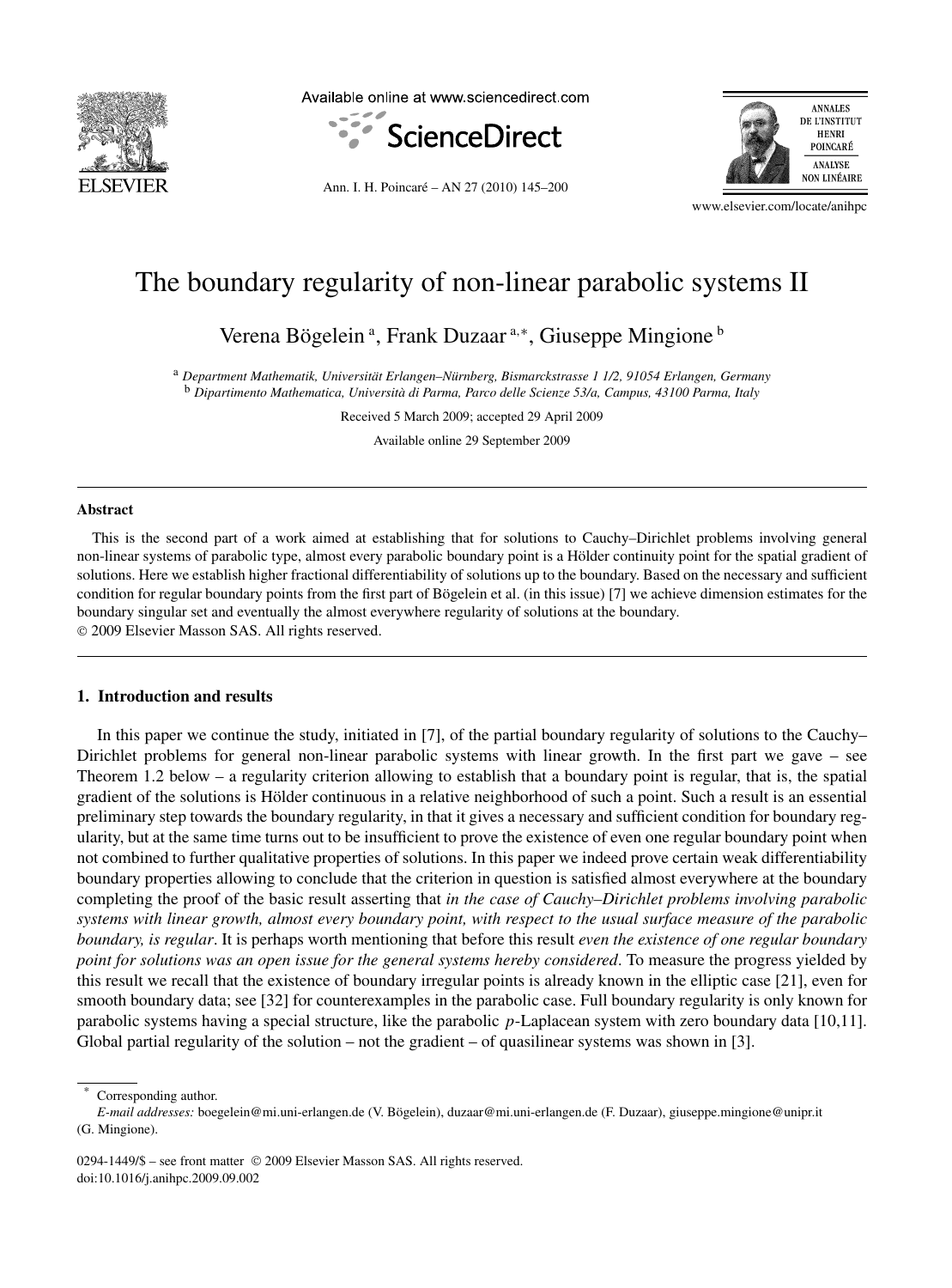Specifically, we shall consider Cauchy–Dirichlet problems involving non-linear parabolic systems of the following type:

$$
\begin{cases} u_t - \operatorname{div} a(x, t, Du) = 0 & \text{in } \Omega_T, \\ u = g & \text{on } \partial \mathcal{P} \Omega_T, \end{cases}
$$
\n(1.1)

defined in the cylindrical domain  $\Omega_T = \Omega \times (0, T)$  where  $\Omega \subset \mathbb{R}^n$ ,  $n \geq 2$ , is a bounded domain in  $\mathbb{R}^n$  and  $T > 0$ , and under natural linear growth and ellipticity assumptions on the vector field  $a: \Omega_T \times \mathbb{R}^{N_n} \to \mathbb{R}^{N_n}$ , to be specified in a few lines. The boundary values are assumed – in the sense of traces – on the parabolic boundary which is defined by

$$
\partial_{\mathcal{P}} \Omega_T = \partial \Omega_T \setminus (\Omega \times \{T\}).
$$

According to such assumptions the notion of a weak solution of (1.1) is the following:

**Definition 1.1.** A map  $u \in L^2(0, T; W^{1,2}(\Omega, \mathbb{R}^N))$  is called a (weak) solution to (1.1) if and only if

$$
\int_{\Omega_T} u \cdot \varphi_t - \langle a(x, t, Du), D\varphi \rangle dz = 0
$$

holds for every test-function  $\varphi \in C_0^{\infty}(\Omega_T, \mathbb{R}^N)$ , and the following boundary conditions hold:

$$
u(\cdot, t) - g(\cdot, t) \in W_0^{1,2}(\Omega; \mathbb{R}^N)
$$
 for a.e.  $t \in (0, T)$ ,

and

$$
\lim_{h \downarrow 0} \frac{1}{h} \int_{0}^{h} \int_{\Omega} \left| u(x, t) - g(x, 0) \right|^{2} dx dt = 0.
$$

Here we assume that the vector field  $a: \Omega_T \times \mathbb{R}^{N_n} \to \mathbb{R}^{N_n}$  fulfills the following growth and ellipticity assumptions: the mappings  $(z, u, w) \mapsto a(z, u, w)$  and  $(z, u, w) \mapsto \partial_w a(z, u, w)$  are continuous in  $\Omega_T \times \mathbb{R}^N \times \mathbb{R}^{N}$  and satisfy

$$
\begin{cases} |a(z, w)| + (1 + |w|) |\partial_w a(z, w)| \le L(1 + |w|), \\ \langle \partial_w a(z, w)\tilde{w}, \tilde{w} \rangle \ge \nu |\tilde{w}|^2, \\ |a(x, t, w) - a(x_0, t, w)| \le L\tilde{\theta}(|x - x_0|)(1 + |w|), \\ |a(x, t, w) - a(x, t_0, w)| \le L\tilde{\theta}(\sqrt{|t - t_0|})(1 + |w|), \end{cases}
$$
(1.2)

for every choice of  $z, z_0 \in \Omega_T$ ,  $x, x_0 \in \Omega$ ,  $t, t_0 \in (0, T)$  and  $w, \tilde{w} \in \mathbb{R}^{N_n}$ , where

$$
\tilde{\theta}(s) \leqslant \min\{1, s^{\beta}\}, \quad s > 0. \tag{1.3}
$$

The structure constants will satisfy  $0 < v \leq 1 \leq L < \infty$ . Concerning the regularity of the lateral boundary and the Dirichlet boundary values i.e. of *∂Ω* and *g*, since the point of the paper is to prove the existence of boundary regular points we may assume that the data *∂Ω,g* are smooth; on the other hand we may assume an essentially optimal regularity for them. Specifically we shall assume that

$$
\partial \Omega \text{ is } C^{1,\beta}, \qquad Dg \in C^{\beta,0}(\overline{\Omega} \times [0,T); \mathbb{R}^{Nn}), \qquad \partial_t g \in L^{2,2-2\beta}(\Omega_T; \mathbb{R}^{Nn}). \tag{1.4}
$$

For the definition of parabolic Morrey spaces of the type *L*2*,*2−2*<sup>β</sup>* used here we refer to [7, Definition 2.1]. In order to study the boundary regularity of solutions we recall the definition of the **set of regular boundary points**

$$
\operatorname{Reg}_{\mathcal{P}} u \equiv \{ z_0 \in \partial_{\mathcal{P}} \Omega_T : Du \in C^0(\overline{U \cap \Omega_T}; \mathbb{R}^{Nn}) \text{ for some neighborhood } U \text{ of } z_0 \}.
$$

Then, the following result has been proved in [7, Theorem 1.2]:

**Theorem 1.2.** *Let*  $u \in L^2(0, T; W^{1,2}(\Omega; \mathbb{R}^N))$  *be a weak solution of the non-linear parabolic system* (1.1) *in*  $\Omega_T$ *under the assumptions* (1.2)*–*(1.4)*. Then, there holds*

$$
\partial_{\mathcal{P}} \Omega_T \setminus \operatorname{Reg}_{\mathcal{P}} u \subset \Sigma^1 \cup \Sigma^2,
$$

*where*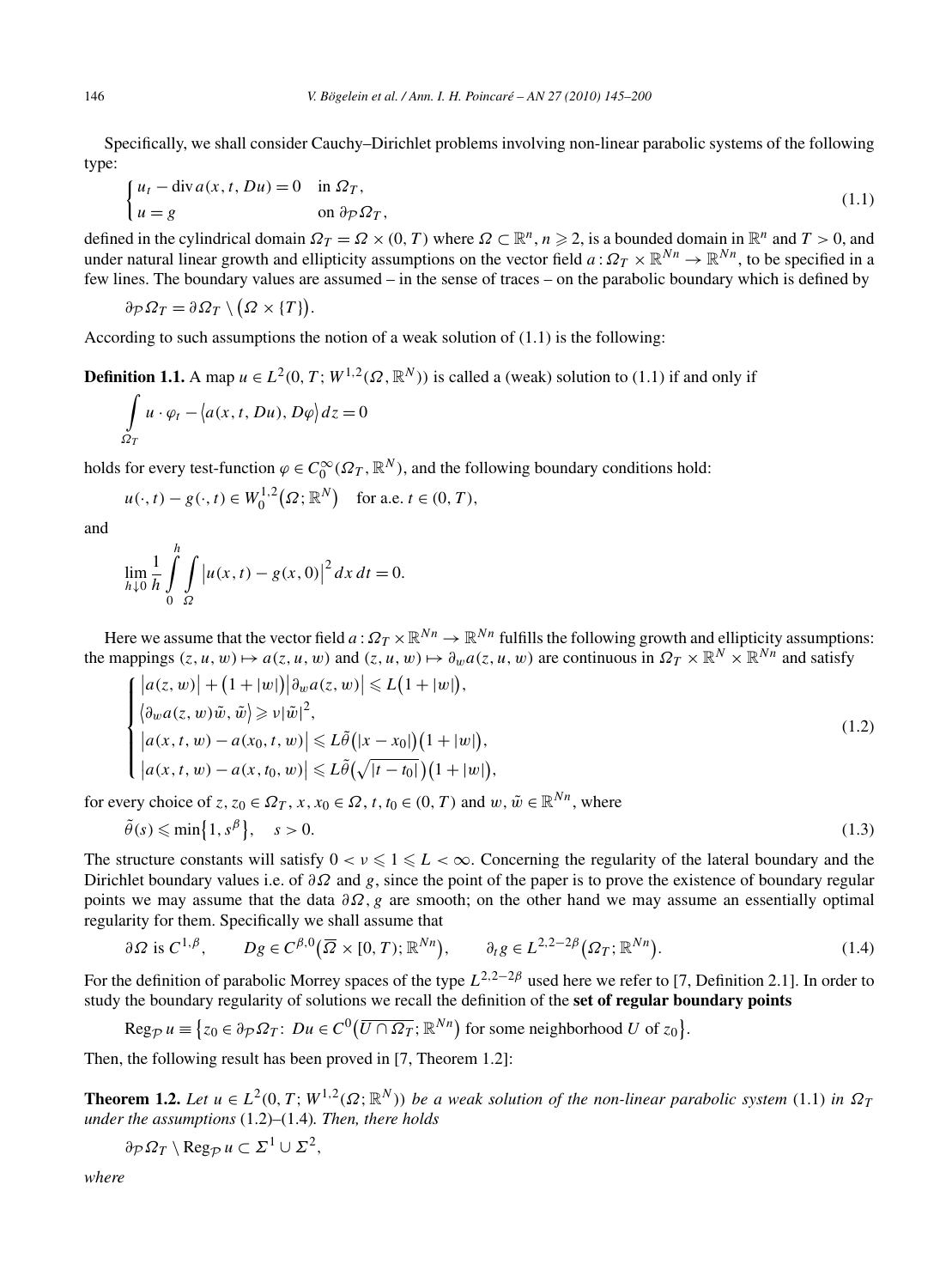$$
\Sigma^{1} = \left\{ z_{0} \in \partial_{\mathcal{P}} \Omega_{T}: \liminf_{\varrho \downarrow 0} \int_{\Omega_{T} \cap Q_{\varrho}(z_{0})} \left| D(u-g) - \left( D(u-g) \right)_{\Omega_{T} \cap Q_{\varrho}(z_{0})} \right|^{2} dz > 0 \right\}
$$

*and*

$$
\Sigma^2 = \Big\{ z_0 \in \partial_{\mathcal{P}} \Omega_T : \limsup_{\varrho \downarrow 0} \Big| \big( D(u - g) \big)_{\Omega_T \cap Q_{\varrho}(z_0)} \Big| = \infty \Big\}.
$$

*Furthermore, if*  $z_0 \in \text{Reg}_{\mathcal{P}}$  *u then*  $Du \in C^{\beta, \frac{\beta}{2}}(\overline{U \cap \Omega_T}; \mathbb{R}^{Nn})$  for some neighborhood  $U$  of  $z_0$ .

For related interior parabolic and elliptic results – obtained by a similar method – we refer to [4,16–19,13,30]. The previous result is the starting point for the almost everywhere boundary regularity result described at the beginning of this Introduction. Indeed, to prove that a boundary point  $z_0 \in \partial_P \Omega_T$  is regular it suffices to prove that the following conditions hold:

$$
\liminf_{\varrho \downarrow 0} \int_{\Omega_T \cap Q_{\varrho}(z_0)} |D(u - g) - (D(u - g))_{\Omega_T \cap Q_{\varrho}(z_0)}|^2 dz = 0
$$
\n(1.5)

and

$$
\limsup_{\varrho \downarrow 0} \left| \left( D(u - g) \right)_{\Omega_T \cap Q_{\varrho}(z_0)} \right| < \infty. \tag{1.6}
$$

The strategy of the paper consists of proving an up to the boundary fractional differentiability result for *Du* which in turn implies that conditions (1.5) and (1.6) are satisfied at almost every point  $z_0 \in \partial_P \Omega_T$ , where "almost everywhere" refers to the standard boundary surface measure on  $\partial \rho \Omega_T$ . We remark that a similar strategy was developed for the elliptic case to get first singular sets estimates in the interior [28,29], and then at the boundary [15], and [16,18] for the interior parabolic case; we refer to [25–27] for results concerning the stationary variational case. As usual, when dealing with parabolic initial boundary value problems we shall distinguish between the lateral boundary situation, i.e. points lying on the lateral boundary  $\partial_{\text{lat}}\Omega_T = \partial \Omega \times (0, T)$  and the initial boundary situation including such points lying near the initial boundary  $\Omega_0 = \Omega \times \{0\}$ . The natural quantity to measure the size of the **singular sets** 

$$
\mathrm{Sing}_{\mathrm{lat}} u = \partial_{\mathrm{lat}} \Omega_T \setminus \mathrm{Reg}_{\mathcal{P}} u \quad \text{and} \quad \mathrm{Sing}_{\mathrm{ini}} u = \Omega_0 \setminus \mathrm{Reg}_{\mathcal{P}} u
$$

is the parabolic Hausdorff-dimension, i.e. the Hausdorff-dimension dim $_{\mathcal{P}}$  related to the parabolic Hausdorff-measures which are constructed with respect to the parabolic metric by the usual construction of Carathéodory (see  $(2.1)$ ) below for the definition). Taking into account that  $\dim_{\mathcal{P}}(\partial_{\text{lat}}\Omega_T) = n + 1$ , respectively  $\dim_{\mathcal{P}}(\Omega_0) = n$  we are looking for conditions ensuring a bound of the form

$$
\dim_{\mathcal{P}}(\text{Sing}_{\text{lat}} u) < n+1, \quad \text{respectively } \dim_{\mathcal{P}}(\text{Sing}_{\text{ini}} u) < n.
$$

Note that we do not need to take into account edge points, i.e. those lying on  $\partial \Omega \times \{0\}$  since we already have  $\dim_{\mathcal{P}}(\partial \Omega \times \{0\}) = n - 1.$ 

Our first main result is concerned with the **existence of regular lateral boundary points** and is

**Theorem 1.3** *(Lateral boundary existence). Let*  $u \in L^2(0,T;W^{1,2}(\Omega;\mathbb{R}^N))$  *be a weak solution of the non-linear parabolic system* (1.1) *in*  $\Omega_T$  *under the assumptions* (1.2)*,* (1.3*),* (1.4)<sub>1</sub> *and* (1.4)<sub>3</sub>*. Moreover, assume that*  $Dg \in$  $C^{\beta, \frac{\beta}{2}}(\Omega_T; \mathbb{R}^{Nn})$  *and*  $g_t \in \mathcal{N}^{0, \xi; 2}(\Omega_T; \mathbb{R}^N)$  *for some*  $\xi \in (0, 1)$ *. If* 

$$
\beta > \frac{1}{2}
$$

*then*  $\mathcal{H}_p^{n+1}$ -almost every lateral boundary point is a regular point of *Du. Moreover, if additionally*  $g_t \in \mathcal{H}_p^{n+1}$  $\mathcal{N}^{0,\xi;\sigma}(\Omega_T;\mathbb{R}^N)$  for some  $\xi \in (0,1)$  and  $\sigma > 2$ , then there exists  $\delta = \delta(n,L/\nu, \|g\|_{C^{1,\beta,\beta/2}}, \|g_t\|_{\mathcal{N}^{0,\xi;\sigma}}, \partial\Omega) > 0$ *such that if*

$$
\beta > \frac{1}{2} - \delta \tag{1.7}
$$

then  $\mathcal{H}_{\mathcal{P}}^{n+1}$ -almost every lateral boundary point is a regular point of  $D u$ .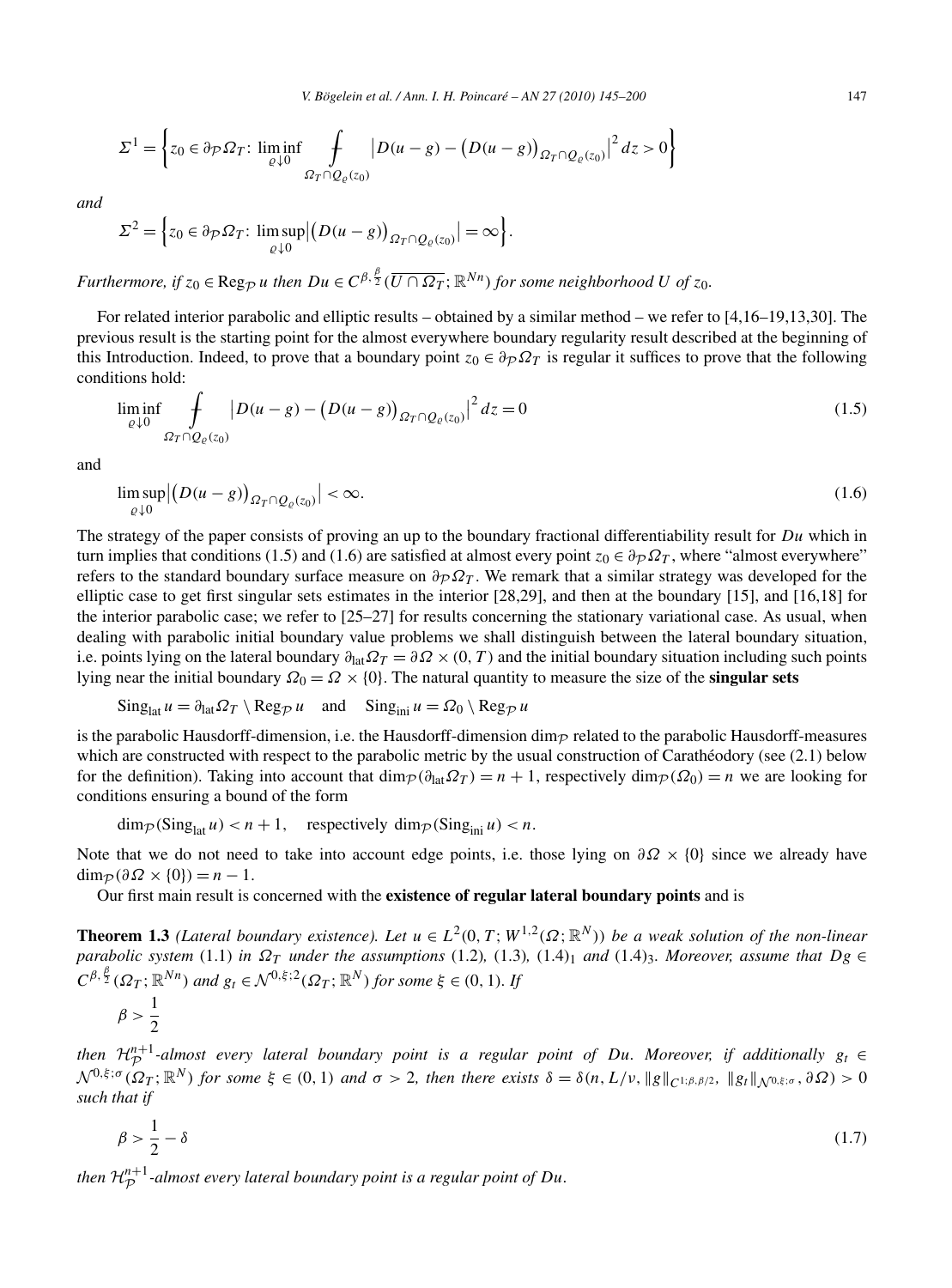For the definition of the Nikolskii space  $\mathcal{N}^{0,\xi,\sigma}(\Omega_T;\mathbb{R}^{Nn})$  we refer to Definition 2.1. We emphasize here that the crucial point is not the a priori regularity assumed on the boundary datum  $g$  – that for simplicity could be assumed smooth as well – but rather the almost everywhere regularity at the boundary; anyway we here tried to minimize the assumptions on *g*. The reinforcement of our assumption on the boundary data, in the sense that *Dg* is also Hölder continuous with respect to time, is needed in order to transform the Hölder continuity assumption  $(1.2)_4$  with respect to time to a model situation with homogeneous boundary data (see Section 2.1). The *δ*-improvement in (1.7) is achieved by the use of an up to the boundary version of Gehring's lemma. Since the dependencies of the up to the boundary higher integrability on the structure parameters can be given explicitly [9,33], we have that  $\delta \to 0$  when  $L/\nu \to \infty$ . The same applies with respect to the dependency of the constants on  $||g||_{C^{1;\beta,\beta/2}}$ ,  $||g_t||_{\mathcal{N}^{0,\xi;\sigma}}$  or  $\partial\Omega$ ; this means that  $\delta \to 0$  when g, respectively  $\partial\Omega$  degenerate in the  $C^{1;\beta,\beta/2}$ -respectively  $C^{1,\beta$ 

**Remark 1.4.** It is worth mentioning that the Morrey-condition imposed on the time derivative  $g_t$  of  $g$  in Theorem 1.3 is only needed to ensure that the characterization of regular points at the lateral boundary from Theorem 1.2 is in force. For the estimate of the singular set, i.e. the **dimension reduction argument**, it would be sufficient to assume that  $g_t \in \mathcal{N}^{0,\xi;2}(\Omega_T;\mathbb{R}^N)$ , respectively  $g_t \in \mathcal{N}^{0,\xi;\sigma}(\Omega_T;\mathbb{R}^N)$ .

The proof of Theorem 1.3 is based on several steps, culminating in an **up to the lateral boundary fractional differentiability estimate for the spatial gradient** *Du*. In order to prove such a fractional differentiability we use an analog of the comparison technique introduced for the treatment of the boundary regularity problem in the time independent elliptic setting from [15], but, we have to remark, the adaptation of such a technique to the parabolic case is far from being straightforward, and involves highly non-trivial additional difficulties. A crucial idea in the argument is that space–time estimates for finite differences of *Du* are turned, via a delicate comparison argument, into the same kind of estimates for more regular solutions *uh* of an associated regularized problem

$$
\partial_t u_h - \operatorname{div} a_h(x, t, Du_h) = \partial_t g(x, t) \quad \text{in } Q. \tag{1.8}
$$

Here the vector field  $a_h$  is Lipschitz continuous with respect to the coefficients  $(x, t)$ , and  $h > 0$  is a parameter to be fixed and to which the size of the Lipschitz seminorm of the partial map  $(x, t) \mapsto a_h(x, t, \cdot)$  is linked; in other words, the regularity of *ah* degenerates when *h* converges to zero. The derivation of these estimates, i.e. the higher differentiability for *Duh*, is definitely not straightforward. These results, especially in the peculiar form needed here, are not present in the literature, and their proof is rather delicate: when turning to the boundary estimates for the parabolic case one has to retrieve regularity information on "two missing directions", namely the normal – with respect to the boundary of the base space domain *∂Ω* – and the time direction. The strategy is, in the rough description we are giving in the following lines, to treat first the tangential directions – here tangential means with respect to the tangential directions to *∂Ω* – by standard difference quotient techniques. Unfortunately, these are insufficient for the use of the system itself in order to obtain estimates for the normal component of the derivative of the weak solution, as for instance happens in the elliptic case – see for instance [26, Section 4.3] or [15] – since now there is an additional missing direction – the time one – on whose behavior nothing is a priori known. This delicate step will be achieved exploiting certain reiteration/semigroup properties of finite difference operators, and this will lead to a delicate interplay between space and time difference quotients using both intrinsic properties of fractional Sobolev spaces and tools from Harmonic Analysis as a properly localized version of the Fefferman–Stein theorem on sharp maximal operators. The final outcome is the existence of the weak time-derivative of  $u_h$  in  $L^2$ . Subsequently, we are in the position to exploit the parabolic system in order to obtain suitable estimates for the normal derivatives. The technical details can be found in Section 4. The main results are the up to the lateral boundary existence of second-order spatial derivatives  $D^2 u_h$  and of the time-derivative  $\partial_t u_h$  in  $L^2$  in Theorem 4.2 – and furthermore in  $L^{\sigma}$ for some  $\sigma > 2$  in Proposition 4.15. After this preliminary step we can start the real regularization of our original solution *u* to (1.1). The idea is to make a comparison between *Du* and the gradient  $Du<sub>h</sub>$  of the regularized problems, where the parameter *h* is chosen accordingly to the rate of the finite difference considered  $Du(x + h, t) - Du(x, t)$ and to make such a finite difference inherit the decay properties of  $Du_h(x+h,t) - Du_h(x,t)$ . At this stage we have to exploit a delicate balance between the decay properties of  $Du_h(x + h, t) - Du_h(x, t)$  due to  $D^2u_h \in L^2$  and the fact that in general  $||D^2u_h||_{L^2} \to \infty$  as  $h \to \infty$ ; the final result is the fractional differentiability of the spatial gradient of the original solution *Du*. A similar argument is then applied to get the fractional time differentiability.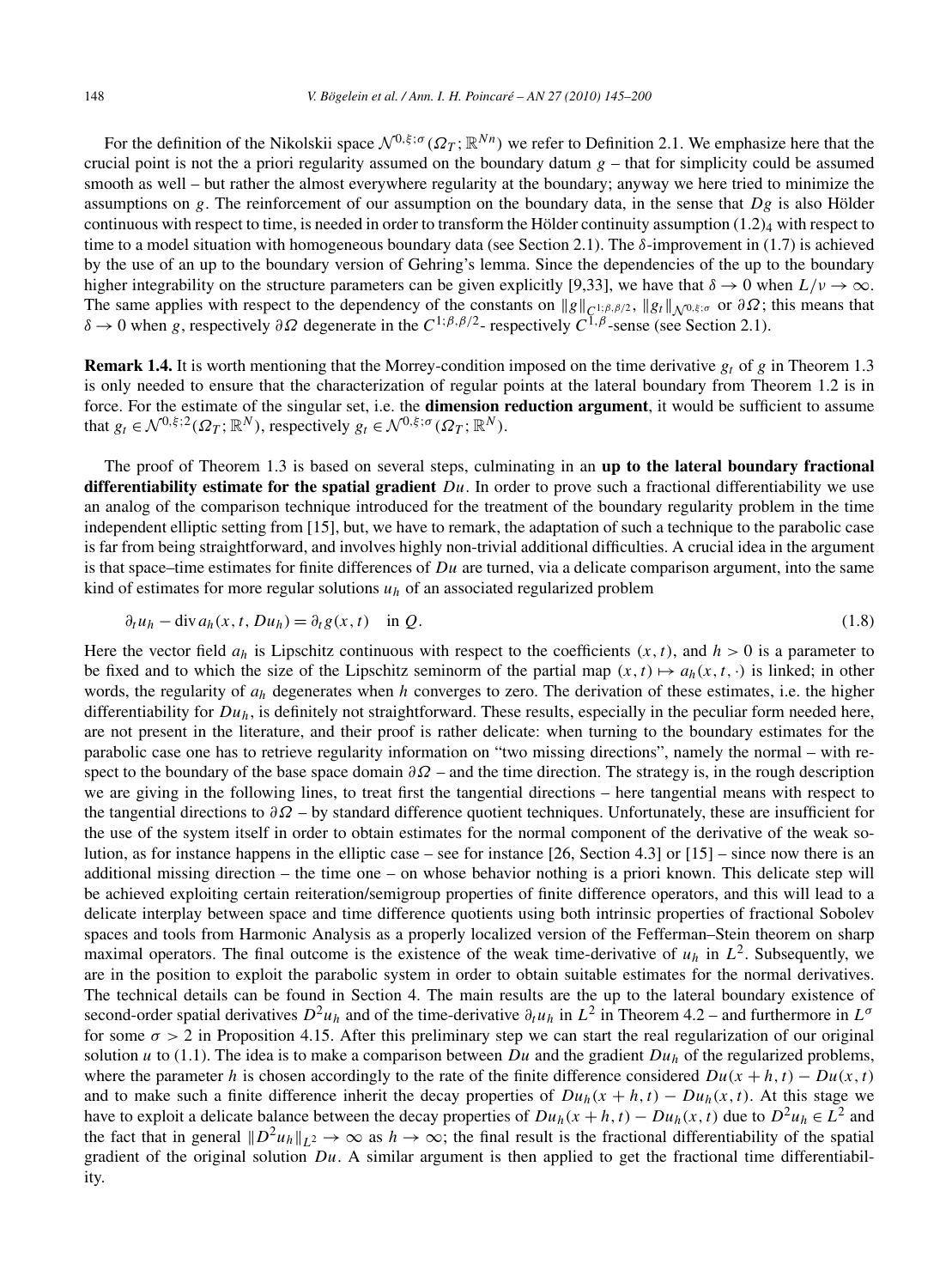Our second main result concerns the **existence of regular initial boundary points**. As mentioned before, the initial boundary *Ω*<sup>0</sup> only has parabolic Hausdorff dimension equal to *n*. Therefore, contrary to the lateral boundary situation we now have to reduce the dimension of the singular set below *n*. This yields a positive result only when  $\beta$  is close to 1. To be precise, at the initial boundary we can show the following:

**Theorem 1.5** *(Initial time existence). Let*  $u \in L^2(0,T;W^{1,2}(\Omega;\mathbb{R}^N))$  *be a weak solution of the non-linear parabolic system* (1.1) *in*  $\Omega_T$  *under the assumptions* (1.2)<sub>1</sub>–(1.2)<sub>3</sub>, (1.3) *and* (1.4)<sub>2</sub>*. Then there exists*  $\delta =$  $\delta(n, L/\nu, \|g\|_{C^{1,\beta,0}}) > 0$  *such that if* 

$$
\beta > 1 - \delta \tag{1.9}
$$

*then* <sup>H</sup>*<sup>n</sup>* <sup>P</sup> *-almost every initial boundary point is a regular point of Du.*

The proof for the initial boundary situation is in a certain sense easier than the one for the lateral boundary. As we did there we again compare the solution *u* to solutions  $u_h$  of a regularized problem of the type (1.8). But now we can apply the difference quotient method with respect to all space directions in order to infer the existence of the second space derivative  $D^2u_h$  in  $L^2$ . Then, the existence of the time derivative  $\partial_t u_h$  in  $L^2$  easily follows from the parabolic system. At this stage it is worth mentioning that this procedure does not involve a difference quotient method with respect to time. For this reason hypothesis  $(1.2)<sub>4</sub>$  is not needed in Theorem 1.5.

## **2. Notation and preliminary material**

In this paper we will follow the definitions and the notation established in the first part [7]; we shall only repeat here the very basic notation concerning balls and cylinders. In general we shall write  $x = (x_1, \ldots, x_n)$  for a point in  $\mathbb{R}^n$ and  $z = (x, t) = (x_1, \ldots, x_n, t)$  for a point in  $\mathbb{R}^{n+1}$ . By  $B_{\varrho}(x_0) \equiv \{x \in \mathbb{R}^n : |x - x_0| < \varrho\}$ , respectively  $B_{\varrho}^+(x_0) \equiv$  $B_{\varrho}(x_0) \cap \{x \in \mathbb{R}^n : x_n > 0\}$  we denote the open ball, respectively half-ball in  $\mathbb{R}^n$  with center  $x_0 \in \mathbb{R}^n$  and radius  $\varrho > 0$ . *When considering*  $B_{\varrho}^{+}(x_0)$ *, unless otherwise specified, we shall always have*  $x_0$  *with*  $(x_0)_n = 0$ *. Moreover, we write*  $\Lambda_{\varrho^2}(t_0) = (t_0 - \varrho^2, t_0 + \varrho^2)$  for the open interval around  $t_0 \in \mathbb{R}$  of length  $2\varrho^2$  and  $\Lambda_{\varrho^2}^0(t_0) = \Lambda_{\varrho^2}(t_0) \cap \{t \in \mathbb{R}: t > 0\}$ . As before, we always have  $t_0 = 0$  when writing  $\Lambda^0_{\rho^2}(t_0)$ , unless otherwise stated. The (half-)cylinders are denoted by  $Q_{\varrho}(z_0) \equiv B_{\varrho}(x_0) \times A_{\varrho^2}(t_0)$  and  $Q_{\varrho}^+(z_0) \equiv B_{\varrho}^+(x_0) \times A_{\varrho^2}(t_0)$  and  $Q_{\varrho}^0(z_0) \equiv B_{\varrho}(x_0) \times A_{\varrho^2}^0(t_0)$ , where  $z_0 =$  $(x_0, t_0) \in \mathbb{R}^{n+1}$ ,  $\rho > 0$ . Moreover, we write  $\Gamma_\rho(z_0) \equiv Q_\rho(z_0) \cap \{(x_1, \ldots, x_n, t) \in \mathbb{R}^{n+1}: x_n = 0\}$  for the lateral part of the boundary of  $Q^+_{\varrho}(z_0)$  and for the initial boundary of  $Q^0_{\varrho}(z_0)$  we write  $D_{\varrho}(z_0) = Q_{\varrho}(z_0) \cap \{(x, t) \in \mathbb{R}^{n+1}: t = 0\}$ . If  $z_0 = 0$ , a typical situation occurring when treating the regularity of lateral boundary points after "flattening the boundary", we abbreviate  $B_{\rho} = B_{\rho}(0)$ ,  $A_{\rho^2} = A_{\rho^2}(0)$ ,  $Q_{\rho} = Q_{\rho}(0)$ ,  $\Gamma_{\rho} = \Gamma_{\rho}(0)$  and  $D_{\rho} = D_{\rho}(0)$ .

For an integrable map  $v: A \to \mathbb{R}^k$ ,  $k \in \mathbb{N}$ , we write

$$
(v)_A \equiv \int_A v \, dz = \frac{1}{|A|} \int_A v \, dz
$$

for its mean value on *A*, provided  $|A| > 0$ . If  $A = Q_{\varrho}(z_0)$  then we write  $(v)_{z_0, \varrho}$  for the mean value of *v* on the parabolic cylinder  $Q_{\varrho}(z_0)$  and  $(v)_{z_0,\varrho}^+$  for the mean value on the parabolic half-cylinder  $Q_{\varrho}^+(z_0)$  and  $(v)_{z_0,\varrho}^0$  for the mean value on  $Q^0_{\varrho}(z_0)$ . Finally, we write  $\partial_{\text{lat}}\Omega_T = \partial\Omega \times (0,T)$  for the lateral boundary of  $\Omega_T$  and  $\Omega_0 = \Omega \times \{0\}$  for its initial boundary.

**Definition 2.1.** With  $q \ge 1$ ,  $\vartheta \in (0, 1)$  and  $Q = \Omega \times (t_1, t_2) \subset \mathbb{R}^{n+1}$  being a parabolic cylinder, a measurable map  $v:Q\to\mathbb{R}^k$ ,  $k\geqslant 1$ , belongs to the (parabolic) Nikolskii space  $\mathcal{N}^{0,\vartheta;q}(Q;\mathbb{R}^k)$  if and only if with  $Q_\eta=$  $\Omega \times (t_1 + \eta, t_2 - \eta)$  it holds that

$$
||v||_{\mathcal{N}^{0,\vartheta;q}(Q;\mathbb{R}^k)}^q := ||v||_{L^q(Q;\mathbb{R}^k)}^q + \sup_{\eta>0, 0<|h|\leqslant \eta} \int\limits_{Q_\eta} \frac{|v(x,t+h)-v(x,t)|^q}{|h|^{\vartheta q}} \, d(x,t) < \infty.
$$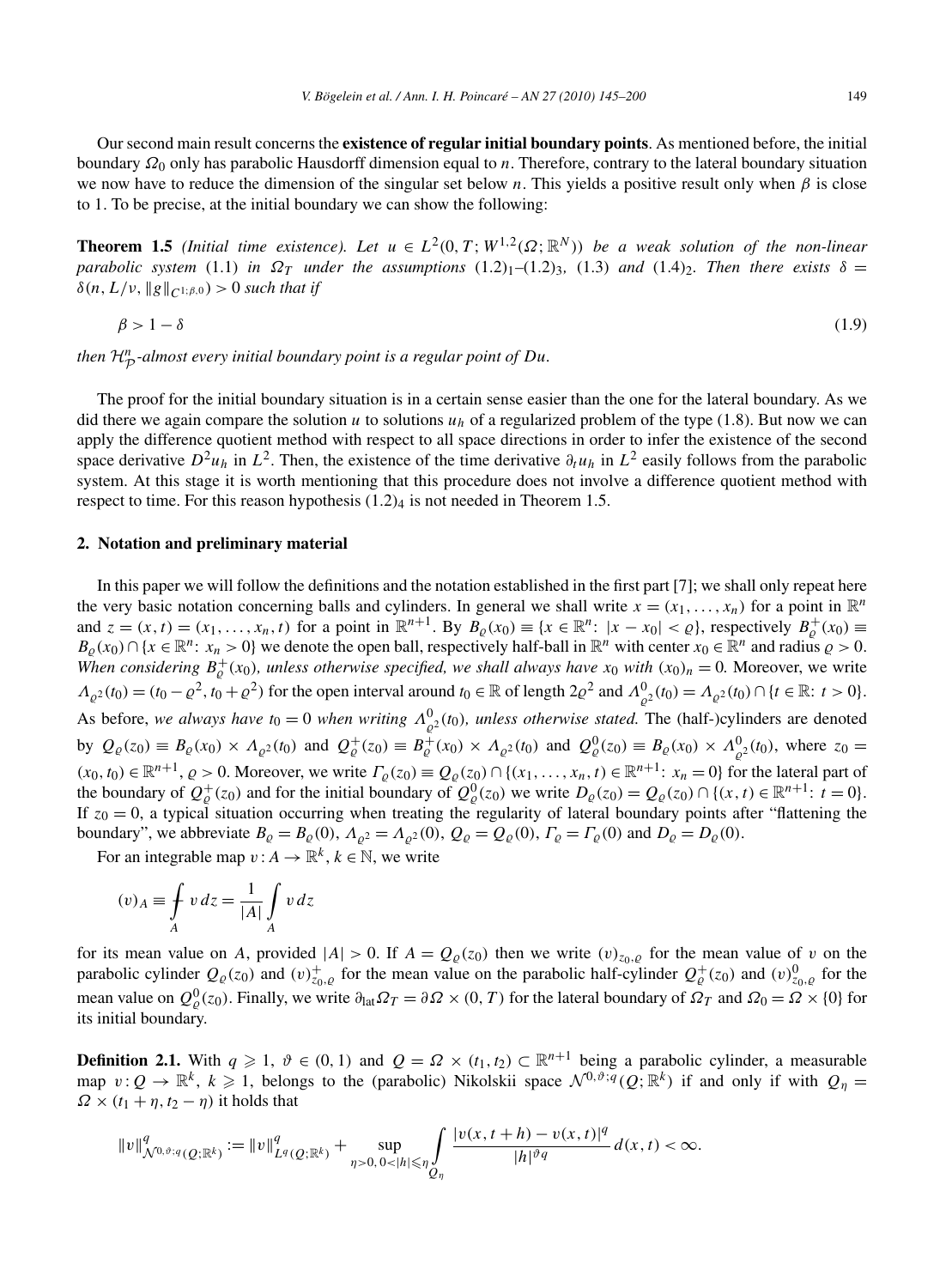Finally, the parabolic Hausdorff-dimension related to the parabolic metric is defined by

$$
\dim_{\mathcal{P}}(F) \equiv \inf \{ s > 0 : \mathcal{H}_{\mathcal{P}}^s(F) = 0 \} = \sup \{ s > 0 : \mathcal{H}_{\mathcal{P}}^s(F) = \infty \},\tag{2.1}
$$

where  $F \subset \mathbb{R}^{n+1}$  and

$$
\mathcal{H}^s_{\mathcal{P}}(F) \equiv \liminf_{\varrho \downarrow 0} \left\{ \sum_{i=1}^{\infty} \varrho_i^s \colon F \subset \bigcup_{i=1}^{\infty} \mathcal{Q}_{\varrho_i}(z_i), \ 0 \leq \varrho_i < \varrho \right\}
$$

denotes the parabolic *s*-dimensional Hausdorff-measure,  $s \in [0, n + 2]$ , of *F*.

#### *2.1. Transformation to the model situation*

Since our results are of local nature we are allowed to consider the lateral and the initial boundary situation separately, i.e. to prove regularity for a point  $z_0 = (x_0, 0) \in \Omega_0$  lying on the initial boundary then it is enough to consider parabolic cylinders  $Q^0_{\varrho}(z_0)$  with  $B_{\varrho}(x_0) \in \Omega$  and the same for points lying on the lateral boundary. When considering the **lateral boundary** we will prove our results in a model situation on the half-cylinder  $Q_1^+$  and for boundary values  $u \equiv 0$  on the lateral boundary  $\Gamma_1$ . Therefore, we will always refer to a Cauchy–Dirichlet problem of the following type:

$$
\begin{cases} u_t - \text{div}\, a(z, u, Du) = g_t & \text{in } Q_1^+, \\ u = 0 & \text{on } \Gamma_1, \end{cases}
$$
 (2.2)

where  $\partial_t g \in L^{2,2-2\beta}(Q_1^+;\mathbb{R}^n)$ . For the precise transformation leading to this model situation we refer to [7, Section 2.1]. In the **initial boundary** situation the proceeding is simpler. Here, we shall transform the problem to the model situation where the initial values are equal to zero, i.e. we consider

$$
\begin{cases}\n u_t - \operatorname{div} a(z, u, Du) = 0 & \text{in } \Omega_T, \\
 u(\cdot, 0) = 0 & \text{on } \Omega,\n\end{cases}
$$
\n(2.3)

which is achieved by a transformation  $v(x, t) = u(x, t) - g(x, 0)$ . Note that this is not exactly the same model situation that we had chosen in [7]. Indeed, there we considered the transformation  $v(x, t) = u(x, t) - g(x, t)$  leading to a nonhomogeneous model problem; the reason was that we wanted to have the same model problem in every possible case, in order to join them at the edge: as a matter of fact Theorem 1.2 work for the edge points too; in the present situation we do not need to consider edge points since the edge has already properly low parabolic Hausdorff dimension. As mentioned in [7, Section 2.1], the final characterization of the singular set is the same for both transformations.

Let us now comment on the regularity assumed for  $Dg$ . In the setting of Theorem 1.3 – i.e. when dealing with the lateral boundary – where the vector-field  $a$  is assumed to be Hölder continuous with respect to  $x$  and  $t$  we need to assume a certain continuity of *Dg* with respect to *t*, i.e.  $Dg \in C^{\beta, \frac{\beta}{2}}(\Omega_T; \mathbb{R}^{Nn})$  in order to have the transformed vector field to be Hölder continuous with respect to  $x$  and  $t$ . On the other hand, in the setting of Theorem 1.5 – i.e. when dealing with the initial boundary – we can renounce on the Hölder continuity assumption  $(1.2)<sub>4</sub>$  of the vector field *a* with respect to time. Therefore, also the Hölder continuity of *Dg* with respect to time is not needed such that the weaker assumption  $Dg \in C^{\beta,0}(\Omega_T; \mathbb{R}^{Nn})$  is enough.

Finally, we want to comment on the change of the structure constants when passing to the model situation. The new growth constant  $\tilde{L}$  then is of the form  $L \cdot c(p, \|g\|_{C^{1/\beta,\beta/2}}, \partial \Omega)$  in Theorem 1.3, respectively  $L \cdot c(p, \|g\|_{C^{1/\beta}}, \partial \Omega)$ in Theorem 1.5, while the new ellipticity constant  $\tilde{\nu}$  is of the form  $L/c(p, \|g\|_{C^{1;\beta,\beta/2}}, \partial \Omega)$  in Theorem 1.3, respectively  $L \cdot c(p, \|g\|_{C^{1,\beta}}, \partial \Omega)$  in Theorem 1.5, where the constant  $c(\cdots)$  is strictly larger then 0. Therefore, in the estimates for the original problem (1.1) the constants will depend on  $L/v \cdot c(p, \|g\|_{C^{1,\beta,\beta/2}}, \partial \Omega)^2$ , respectively  $L/\nu \cdot c(p, ||g||_{C^{1;\beta}}, \partial \Omega)^2$ .

## *2.2. Steklov averages*

Let us recall from [7] the definition of the so-called Steklov-means. Given a function  $f \in L^1(\Omega \times (t_1, t_2))$  and  $0 < |h| \leq \frac{1}{2}(t_2 - t_1)$ , we define its **Steklov-mean** by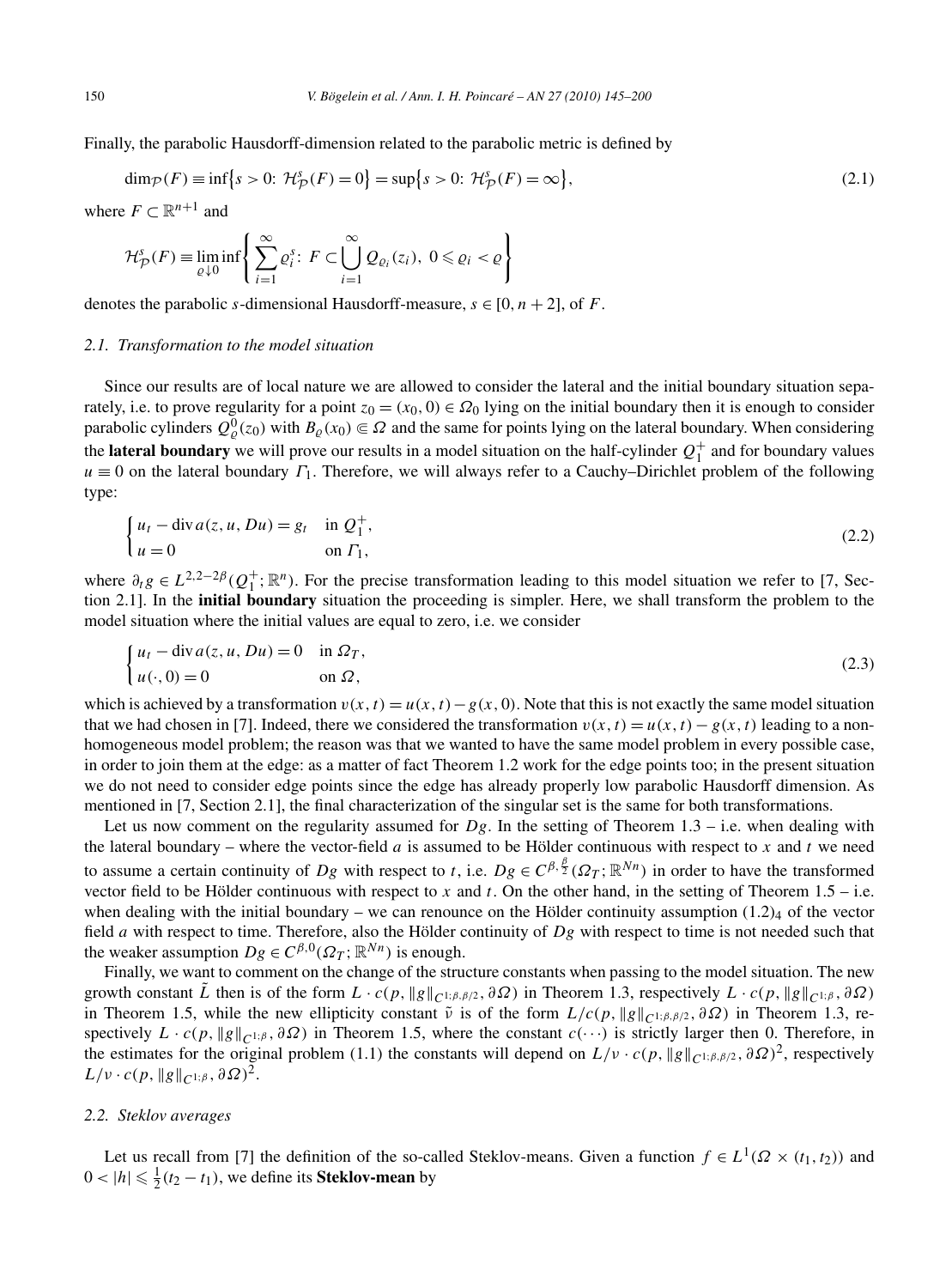$$
[f]_h(x,t) \equiv \begin{cases} \frac{1}{|h|} \int_t^{t+h} f(x,s) \, ds, & t \in [t_1 + |h|, t_2 - |h|],\\ 0, & t \in (t_1, t_1 + |h|) \cup (t_2 - |h|, t_2). \end{cases} \tag{2.4}
$$

The previous definition should be used when dealing with symmetric parabolic cylinders which are far from the initial boundary. When dealing with the initial boundary problem we shall adopt the following one, valid in the case  $0 < h \leq t_2 - t_1$ :

$$
[f]_h(x,t) \equiv \begin{cases} \frac{1}{h} \int_t^{t+h} f(x,s) \, ds, & t \in (t_1, t_2 - h], \\ 0, & t \in (t_2 - h, t_2). \end{cases} \tag{2.5}
$$

#### *2.3. Preliminary lemmas*

Contrary to the interior parabolic case, in the lateral boundary situation we have an automatic Poincaré inequality for those functions

$$
u \in L^p(A_{\varrho^2}(t_0); W^{1,p}(B_{\varrho}(x_0)^+; \mathbb{R}^k))
$$

satisfying  $u \equiv 0$  on the lateral boundary  $\Gamma_{\varrho}(z_0)$ . This inequality can be obtained applying the standard Poincaré inequality to the functions  $u(\cdot, t) \in W^{1,p}(B_{\varrho}^+(x_0); \mathbb{R}^k)$  for a.e.  $t \in A_{\varrho^2}(t_0)$  and then integrating with respect to *t*.

**Lemma 2.2.** *Let*  $z_0 = (x_0, t_0) \in \mathbb{R}^{n+1}$  *with*  $x_0 \in \mathbb{R}^{n-1} \times \{0\}$ *. Then for any function*  $u \in L^p(\Lambda_{\rho^2}(t_0))$ ;  $W^{1,p}(B_{\varrho}(x_0)^+; \mathbb{R}^k)$ ,  $k \geq 1$ , satisfying  $u \equiv 0$  on  $\Gamma_{\varrho}(z_0)$  there holds

$$
\int\limits_{Q^+_c(z_0)}|u|^p\,dz\leqslant\frac{\varrho^p}{p}\int\limits_{Q^+_c(z_0)}|D_n u|^p\,dz.
$$

The next lemma is a boundary version of the Sobolev-embedding theorem.

**Lemma 2.3.** Let  $v \in W^{1, \frac{2n}{n+2}}(B_{\varrho}^+, \mathbb{R}^k)$  with  $0 < \varrho \leq 1$ ,  $k \in \mathbb{N}$ , satisfying  $v = 0$  on  $\partial B_{\varrho} \cap \{x \in \mathbb{R}^n : x_n > 0\}$ . Then  $v \in L^2(B_{\varrho}^+, \mathbb{R}^k)$  *and there holds* 

$$
\int_{B_{\mathcal{C}}^+} |v|^2 dx \leqslant c(n) \varrho^2 \bigg( \int_{B_{\mathcal{C}}^+} |Dv|^{\frac{2n}{n+2}} dx \bigg)^{\frac{n+2}{n}}.
$$

**Proof.** First, we extend *v* from  $B_{\varrho}^+$  to  $B_{\varrho}$  by an even reflection, i.e. we define

$$
\tilde{v}(x', x_n) \equiv \begin{cases} v(x', x_n) & \text{if } x_n \geq 0, \\ v(x', -x_n) & \text{if } x_n < 0. \end{cases}
$$

Then, from the reflection principle we know that  $\tilde{v} \in W^{1, \frac{n}{n+2}}(B_{\varrho}; \mathbb{R}^k)$ . Therefore we can apply the Sobolev–Poincaré inequality to  $\tilde{v}$  on  $B_{\rho}$  to infer that

$$
\int\limits_{B_{\varrho}}|\tilde{v}|dx\leqslant c(n)\bigg(\int\limits_{B_{\varrho}^+}|D\tilde{v}|^{\frac{n}{n+2}}dx\bigg)^{\frac{n+2}{n}}.
$$

Since  $\tilde{v}(x', x_n) = v(x', -x_n)$  on  $B_{\varrho} \setminus B_{\varrho}^+$ , this estimate yields the desired boundary version of the Sobolev–Poincaré inequality.  $\square$ 

Next, we recall some basic facts about finite differences. Let  $f : \mathbb{R}^{n+1} \supset \Omega \times (t_1, t_2) \to \mathbb{R}^k$ ,  $k \in \mathbb{N}$ . We define the **finite differences in space direction**  $\tau_h^{\alpha}(f)$  by

$$
\left(\tau_h^{\alpha} f\right)(x,t) \equiv f(x + h e_{\alpha}, t) - f(x,t),
$$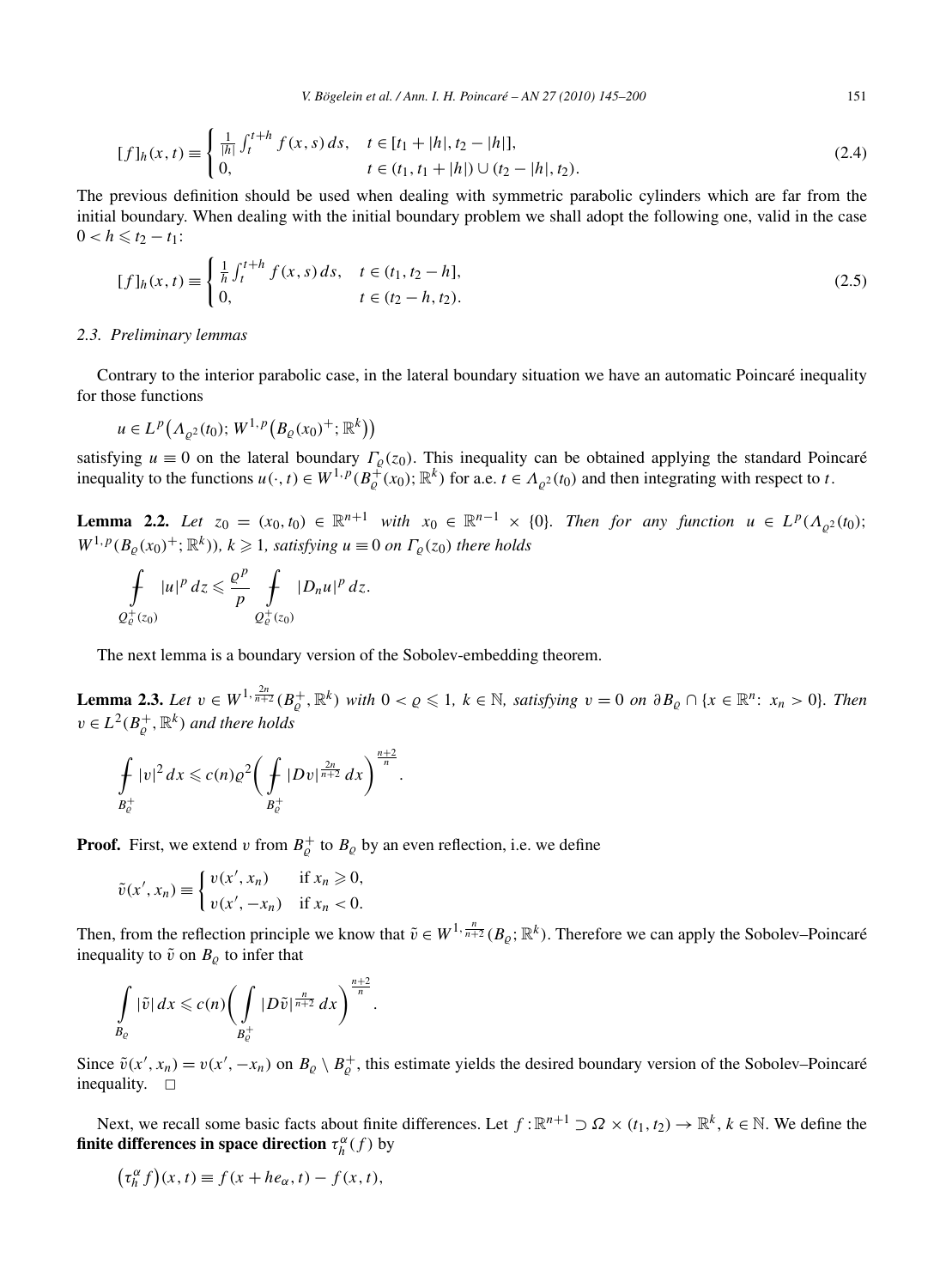whenever  $x \in \Omega$  and  $x + he_\alpha \in \Omega$  and  $t \in (t_1, t_2)$ , where  $|h| > 0$ ,  $1 \le \alpha \le n$ , and  $\{e_\alpha\}_{1 \le \alpha \le n}$  is the standard basis of  $\mathbb{R}^n$ . Similarly the **finite difference in time direction**  $\tau_h(f)$  is defined by

$$
(\tau_h f)(x, t) \equiv f(x, t + h) - f(x, t), \tag{2.6}
$$

whenever  $x \in \Omega$ ,  $t, t + h \in (t_1, t_2)$  and  $|h| > 0$ . For finite differences in space direction we have the following standard estimate, which is in turn a consequence of basic facts from the theory of Sobolev functions: Let  $f, D_{\alpha} f \in L^p(B_{R+|h|}^+(x_0) \times (t_1, t_2))$  where  $\alpha \in \{1, \dots, n\}$ ,  $|h| > 0$ , and  $h > 0$  when dealing with the case  $\alpha = n$ . Then we have

$$
\int_{t_1}^{t_2} \int_{B_R^+(x_0)} |\tau_h^{\alpha} f|^p \, dx \, dt \le |h|^p \int_{t_1}^{t_2} \int_{B_{R+|h|}^+(x_0)} |D_{\alpha} f|^p \, dx \, dt. \tag{2.7}
$$

Moreover, we can bound second differences in terms of first differences as follows

$$
\left|\tau_{-h}\tau_h f(t)\right| = \left|2f(t) - f(t+h) - f(t-h)\right| \leq \left|\tau_h f(t)\right| + \left|\tau_{-h} f(t)\right|.
$$
\n(2.8)

The following lemma can be obtained by a slight modification of the proof of [12, Theorem 1.1], and its proof can be obtained from the proof of this last result. The result basically deals with a semigroup property of finite difference operators, see also [34].

**Lemma 2.4.** Let B be a Banach space,  $T > 0$ ,  $0 < h_0 < T/2$ ,  $f \in L^{\sigma}(-T, T + 2h_0; B)$ ,  $\sigma \geq 1$  and  $\alpha > 0$ . Suppose *that there exists M >* 0 *such that*

$$
\|\tau_h(\tau_h f)\|_{L^{\sigma}(-T,T;B)} \leq M|h|^{\alpha} \quad \text{whenever } 0 < h \leq h_0. \tag{2.9}
$$

*Then*

$$
\|\tau_h f\|_{L^{\sigma}(-T,T;B)} \leq c \big( h_0^{\alpha-\beta} M + h_0^{-\beta} \|f\|_{L^{\sigma}(-T,T+2h_0;B)} \big) |h|^{\beta}
$$

holds whenever  $0 < h \le h_0/4$ , with  $c = c(\alpha, \beta)$  and  $\beta = \min\{1, \alpha\}$  for  $\alpha \ne 1$ , and for any  $\beta \in (0, 1)$  for  $\alpha = 1$ . *The same holds by taking h non-positive i.e. assuming*  $0 < -h \leq h_0$ , and replacing norms in  $L^{\sigma}(-T, T + 2h_0; B)$ *with norms in*  $L^{\sigma}(-T - 2h_0, T; B)$ *. Finally, the same result holds for functions defined in*  $L^{\sigma}(0, T; B)$ *, replacing*  $everywhere -T by 0.$ 

#### *2.4. Fractional Sobolev spaces*

The proof of our dimension reduction result is based on the idea to establish additional fractional differentiability properties of the spatial derivative *Du* of our weak solution *u* and then to exploit this by using a certain fractional Poincaré inequality in order to show that the criterion ensuring regularity is fulfilled on a large set. For convenience of the reader we recall the definition of fractional Sobolev spaces which are suited for the treatment of parabolic problems. Let  $1 \leq p < \infty$ ,  $k \in \mathbb{N}$ , and  $\alpha, \gamma \in (0, 1)$ . Then, we say that a function  $v \in L^p(\Omega_T; \mathbb{R}^k)$  belongs to the **parabolic fractional Sobolev space**  $W^{\alpha,\gamma}$ ; *p*( $\Omega$ <sub>*T*</sub>;  $\mathbb{R}^k$ ), if

$$
[v]_{\alpha,\gamma;p;\Omega_T}^p := \int\limits_0^T \int\limits_{\Omega} \int\limits_{\Omega} \frac{|v(x,t) - v(y,t)|^p}{|x - y|^{n + \alpha p}} \, dx \, dy \, dt + \int\limits_{\Omega} \int\limits_0^T \int\limits_0^T \frac{|v(x,t) - v(x,\tau)|^p}{|t - \tau|^{1 + \gamma p}} \, dt \, d\tau \, dx < \infty.
$$

The local variant, i.e. the space  $W_{\text{loc}}^{\alpha,\gamma;p}(\Omega_T;\mathbb{R}^k)$  is defined as usual. This means that  $v \in W_{\text{loc}}^{\alpha,\gamma;p}(\Omega_T;\mathbb{R}^k)$ , if  $v \in$  $W^{\alpha,\gamma,p}(\tilde{Q};\mathbb{R}^k)$  for all sub-cylinders  $\tilde{Q} \in \Omega_T$ .

We will need the following parabolic boundary version of the well-known relation between fractional Sobolev spaces and Nikolskii spaces. The proof can be adapted from the standard proof in the interior case, presented for instance in [25, Lemma 2.5].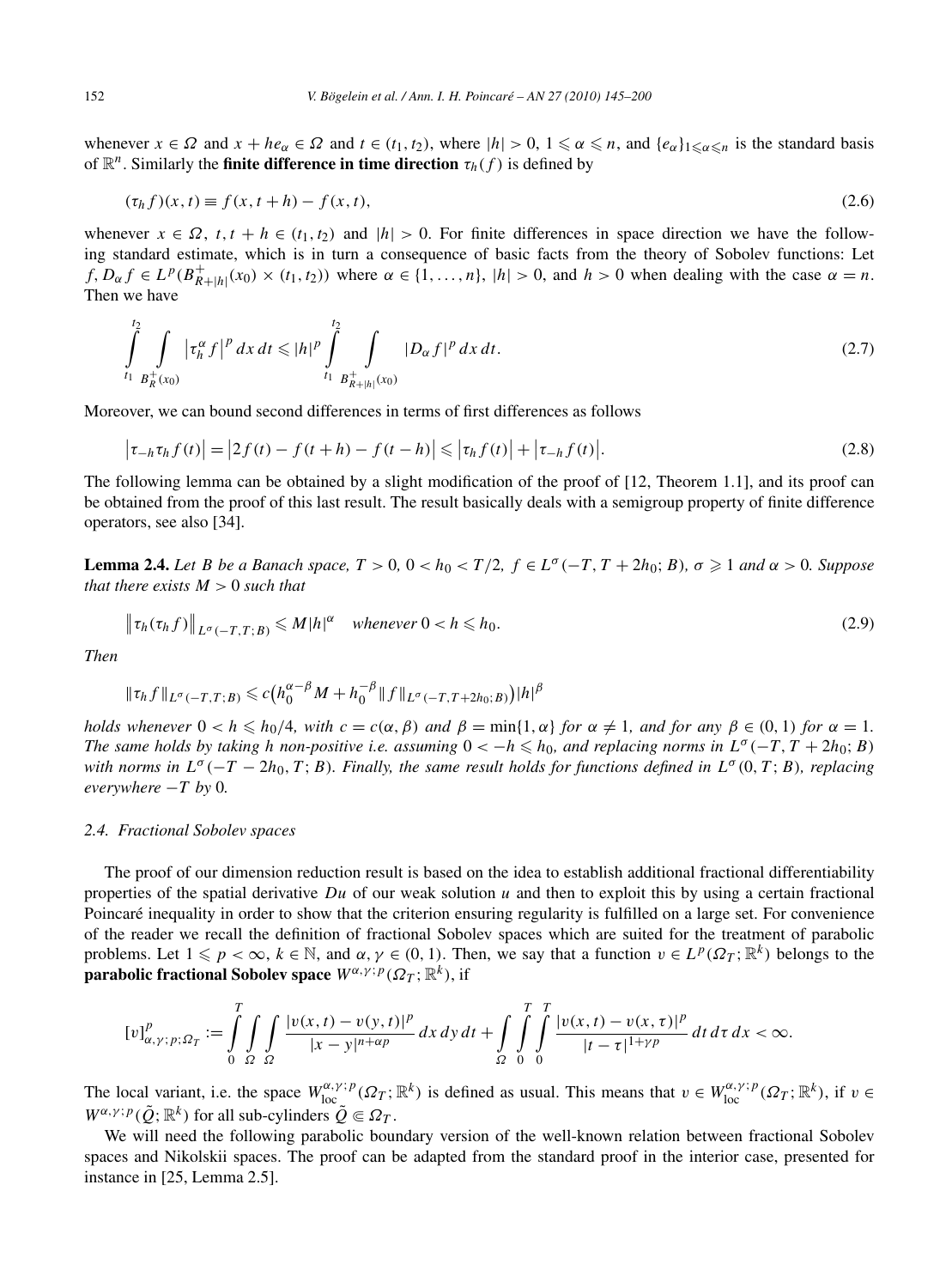**Lemma 2.5.** *Let*  $v \in L^p(Q_{2R}^+;\mathbb{R}^k)$ ,  $1 \leq p < \infty$ ,  $k \in \mathbb{N}$ ,  $R > 0$ . Then the following assertions hold:

(i) *Suppose that*

$$
\int_{B_R^+} \int_{-R^2}^{R^2} |\tau_h v|^p \, dt \, dx \leqslant c_1 \|v\|_{L^p(Q_{2R}^+)}^p |h|^{p\gamma}, \quad \gamma \in (0,1),
$$

*for every*  $h \in \mathbb{R}$  *such that*  $0 < |h| \leqslant \min\{R^2, A_1\}$  *where*  $A_1, c_1 > 0$  *are positive constants. Then for every*  $\tilde{\gamma} \in$  $(0, \gamma)$  *there exists*  $\tilde{c}_1 = \tilde{c}_1(n, p, \gamma, \tilde{\gamma}, A_1, c_1, R^2)$ *, such that* 

$$
\int\limits_{B_R^+}\int\limits_{-R^2}^{R^2}\int\limits_{-R^2}^{R^2}\frac{|v(x,t)-v(x,\tau)|^p}{|t-\tau|^{1+\tilde{\gamma}p}}d\tau\,dt\,dx\leq \tilde{c}_1.
$$

(ii) *Suppose that*

$$
\int_{-R^2}^{R^2} \int_{B_R^+} \left| \tau_h^{\alpha} v \right|^p dx \, dt \leq c_2 \|v\|_{L^p(Q_{2R}^+)}^p |h|^{p\gamma} \quad \text{for some } \gamma \in (0,1),
$$

whenever  $h \in \mathbb{R}$  such that  $0 < |h| \leq \frac{R}{A_2}$  and  $\alpha \in \{1, ..., n\}$  where  $A_2 \geq 1$  and  $c_2 > 0$ . In the case  $\alpha = n$  we impose *the preceding estimate for*  $h > 0$  *only. Then, for any*  $\tilde{\gamma} \in (0, \gamma)$  *there exists*  $\tilde{c}_2 = \tilde{c}_2(n, p, R, \gamma, \tilde{\gamma}, A_2, c_2)$ *, such that*

$$
\int_{-R^2}^{R^2} \int_{B_{R/2}^+} \int_{B_{R/2}^+} \frac{|v(x,t) - v(y,t)|^p}{|x - y|^{n + \tilde{\gamma} p}} dx dy dt \leq \tilde{c}_2.
$$

To conclude estimates for the Hausdorff-dimension of the singular set we will use the boundary version of [16, Proposition 3.3].

**Lemma 2.6.** *Let*  $u \in W^{\beta,\beta/2,2}(Q_R^+; \mathbb{R}^k)$  *with*  $\beta \in (0,1)$  *and let* 

$$
A := \left\{ z_0 \in \Gamma_R : \liminf_{\varrho \downarrow 0} \int_{\mathcal{Q}_{\varrho}^+(z_0)} |u - (u)_{z_0, \varrho}|^2 \, dz > 0 \right\},
$$
  

$$
B := \left\{ z_0 \in \Gamma_R : \limsup_{\varrho \downarrow 0} |(u)_{z_0, \varrho}^+| = \infty \right\}.
$$

*Then*

 $\dim_{\mathcal{P}}(A) \leq n+2-2\beta$  *and*  $\dim_{\mathcal{P}}(B) \leq n+2-2\beta$ .

# **3. Higher integrability up to the boundary**

In this section we are concerned with the higher integrability properties up to the lateral boundary of weak solutions to certain non-linear parabolic systems with *p*-growth. Such a higher integrability is needed in order to obtain the *δ*improvement in (1.7) in Theorem 1.3 when establishing an improvement of the estimate for the dimension of the singular set at the lateral boundary. The main outcome with this respect is the following up to the lateral boundary higher integrability result. For related higher integrability results see [1,31].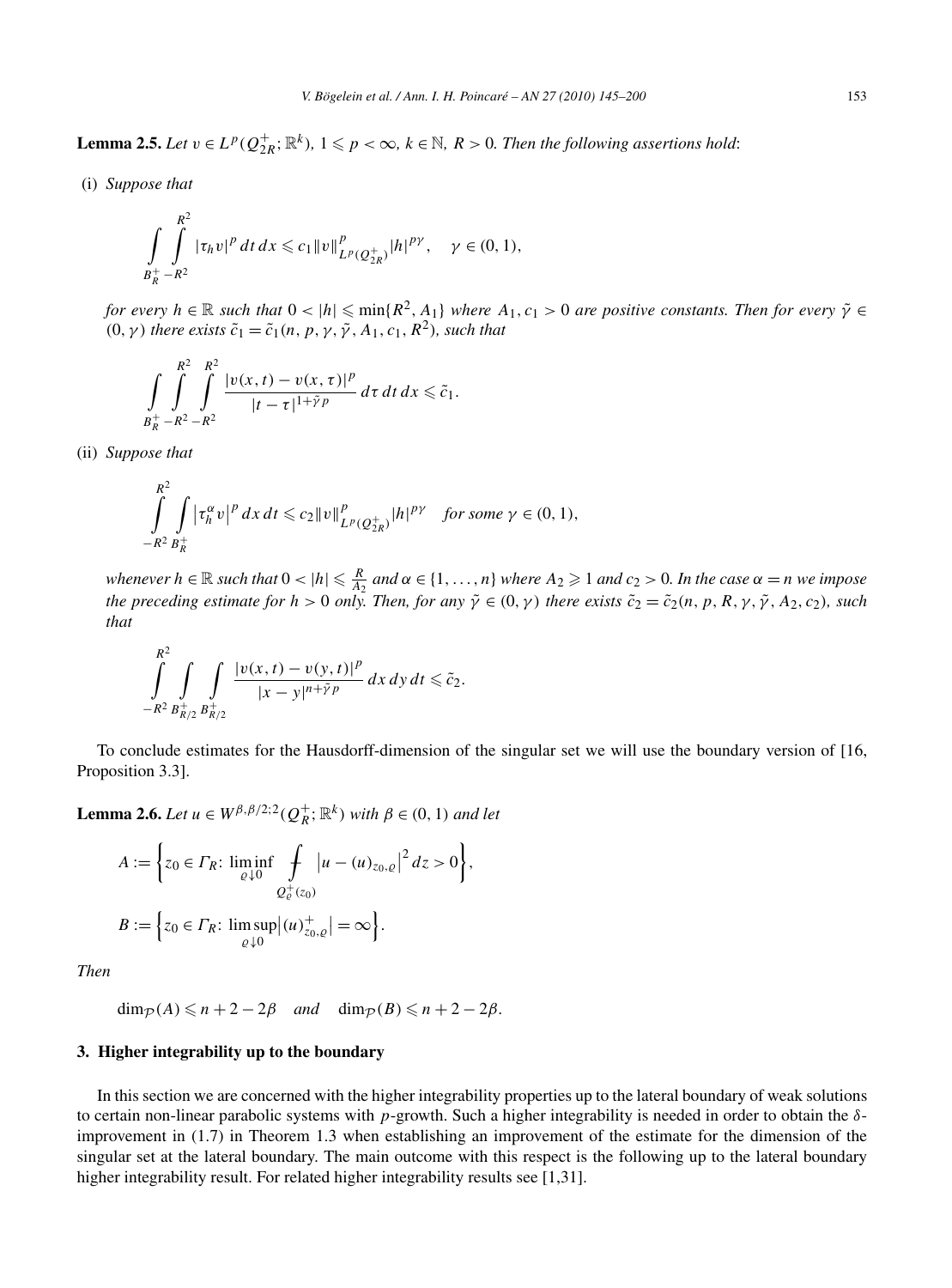**Lemma 3.1.** Suppose that  $f \in L^{\sigma_1}(Q_R^+;\mathbb{R}^N)$  and  $b \in L^{\sigma_1}(Q_R^+;\mathbb{R}^{Nn})$  for some  $\sigma_1 > 2$ ,  $R > 0$  and that  $v \in$  $L^2(\Lambda_{R^2};W^{1,2}(B_R^+;\mathbb{R}^N))$  *is a weak solution of the following non-linear inhomogeneous parabolic system* 

$$
v_t - \operatorname{div} a(x, t, Dv) = \operatorname{div} b(x, t) + f(x, t) \quad \text{in } Q_R^+,
$$

 $satisfying$   $v=0$  *on the lateral boundary*  $\Gamma_R$  *where the vector field*  $a$  *:*  $Q_R^+\times\mathbb R^{Nn}\to\mathbb R^{Nn}$  *fulfills the following ellipticity and growth conditions*:

$$
\langle a(x, t, w) \cdot w \rangle \geqslant v|w|^2, \qquad |a(x, t, w)| \leqslant L|w|,
$$

for all  $(x, t) \in Q_R^+$  and  $w \in \mathbb{R}^{Nn}$ , with  $0 < v \leqslant 1 \leqslant L$ . Then there exists  $\sigma_2 = \sigma_2(n, L/v) \in (2, \sigma_1]$  such that  $Dv \in$  $L^{\sigma_2}(Q_{R/2}^+; \mathbb{R}^{Nn})$ *. Moreover, for any*  $\sigma \in (2, \sigma_2]$  *and*  $0 < \varrho \le R$  *and for a constant*  $c = c(n, N, L/\nu)$ *, we have* 

$$
\int_{\mathcal{Q}^+_{\varrho/2}} |Dv|^{\sigma} dz \leq c \bigg( \int_{\mathcal{Q}^+_{\varrho}} |Dv|^2 dz \bigg)^{\frac{\sigma}{2}} + c \int_{\mathcal{Q}^+_{\varrho}} |b|^{\sigma} + \varrho^{\sigma} |f|^{\sigma} dz.
$$

**Proof.** First, we will show a reverse-Hölder-type inequality on parabolic cylinders, respectively half-cylinders. We distinguish the following different cases.

**Case**  $z_0 = (x_0, t_0) \in \Gamma_R$ ,  $Q_{2\varrho}(z_0) \subseteq Q_R$ . We choose cut-off functions  $\eta \in C_0^{\infty}(B_{\varrho}(x_0))$  with  $\eta = 1$  on  $B_{\varrho/2}(x_0)$ ,  $0 \le \eta \le 1$  and  $|D\eta| \le c/\varrho$  and  $\zeta \in C_0^1(\Lambda_{\varrho^2}(t_0))$  with  $0 \le \zeta \le 1$ ,  $\zeta = 1$  on  $\Lambda_{(\varrho/2)^2}(t_0)$  and  $|\zeta_t| \le 2/\varrho^2$ . Moreover, for  $t \in A_{\varrho^2}(t_0), \theta > 0$  we define  $\chi_{\theta} \in W^{1,\infty}(\mathbb{R})$  as follows:  $\chi_{\theta} \equiv 1$  on  $(-\infty, t]$ , and  $\chi_{\theta}(\tau) = 1 - \frac{1}{\theta}(\tau - t)$  on  $(t, t + \theta)$  and  $\chi_{\theta} \equiv 0$  on  $[t + \theta, \infty)$ . We now proceed formally by testing the parabolic system with  $\varphi(x, t) = \chi_{\theta}(t) \eta^2(x) \zeta(t) v(x, t)$ and then letting  $\theta \downarrow 0$ . The argument can be justified by use of Steklov averages (see Section 2.2). Testing our parabolic system in its weak formulation we obtain for a.e.  $t \in A_{\rho^2}(t_0)$ 

$$
\frac{1}{2} \int_{B_{\xi}^{+}(x_{0})} \eta^{2} \zeta |v(\cdot,t)|^{2} dx + \int_{t_{0}-\varrho^{2}}^{t} \int_{B_{\xi}^{+}(x_{0})} \eta^{2} \zeta |a(\cdot,Dv),Dv\rangle dx d\tau
$$
\n
$$
= \int_{t_{0}-\varrho^{2}}^{t} \int_{B_{\xi}^{+}(x_{0})} \eta^{2} \zeta_{t}|v|^{2} - 2\eta \zeta |a(\cdot,Dv),D\eta \otimes v\rangle - \zeta \langle b,D(\eta^{2}v)\rangle - \eta^{2} \zeta \langle f,v\rangle dx d\tau
$$
\n
$$
=: I + II + III + IV,
$$
\n(3.1)

with the obvious meaning of *I*-*IV*. In the sequel we shall estimate the integrals *I*-*IV*. Since  $|\zeta_t| \leq 2/\rho^2$  we have

$$
|I| \leq 2 \int\limits_{Q_{\mathcal{C}}^+(z_0)} \left|\frac{v}{\varrho}\right|^2 dz.
$$

Using  $|D\eta| \leq c/\varrho$ , the growth  $(1.2)$ <sub>1</sub> of *a* and Young's inequality with  $\varepsilon > 0$  (to be chosen later) we find

$$
|II| \leq \varepsilon \int_{t_0-\varrho^2}^t \int_{B_\varrho^+(x_0)} \eta^2 \zeta |Dv|^2 dx d\tau + \frac{cL^2}{\varepsilon} \int_{Q_\varrho^+(x_0)} \left|\frac{v}{\varrho}\right|^2 dz.
$$

Once again by Young's inequality and the fact that  $|D\eta| \le c/\varrho$  we obtain

$$
|III| \leq \int_{t_0-\varrho^2}^t \int_{B_{\varrho}^+(x_0)} |b| \left(\eta^2 \zeta |Dv| + 2\eta \zeta |D\eta||v|\right) dx \, d\tau
$$
  

$$
\leq \varepsilon \int_{t_0-\varrho^2}^t \int_{B_{\varrho}^+(x_0)} \eta^2 \zeta |Dv|^2 \, dx \, d\tau + \varepsilon \int_{Q_{\varrho}^+(x_0)} \left|\frac{v}{\varrho}\right|^2 dz + \frac{c}{\varepsilon} \int_{Q_{\varrho}^+(x_0)} |b|^2 \, dz,
$$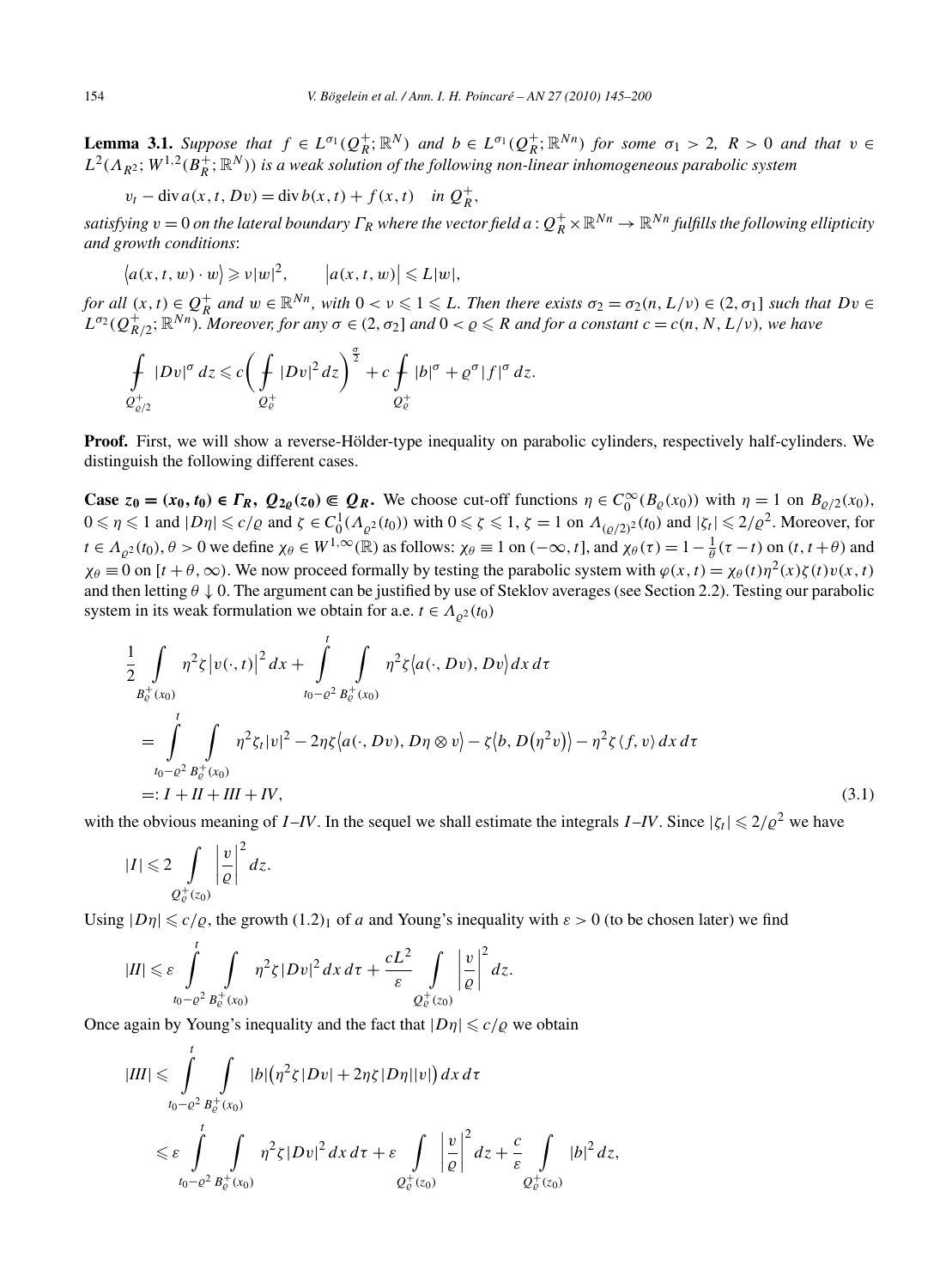and similarly

$$
|IV| \leq \int\limits_{Q^+_c(z_0)} |f||v| dz \leq \int\limits_{Q^+_c(z_0)} \left|\frac{v}{\varrho}\right|^2 dz + \varrho^2 \int\limits_{Q^+_c(z_0)} |f|^2 dz.
$$

Moreover, with the help of the ellipticity assumption on the vector field *a* we can bound the second integral on the left-hand side of (3.1) from above by

$$
\nu \int_{t_0-\varrho^2}^t \int_{B_{\varrho}^+(x_0)} \eta^2 \zeta |Dv|^2 dx d\tau.
$$

Choosing  $\varepsilon$  small enough (i.e.  $\varepsilon = v/4$ ) in order to absorb the terms involving *Dv* on the left-hand side we get

$$
\int\limits_{B_{\varrho}^+(x_0)}\eta^2\zeta \left|v(\cdot,t)\right|^2 dx + \int\limits_{t_0-\varrho^2}^t\int\limits_{B_{\varrho}^+(x_0)}\eta^2\zeta |Dv|^2\,dx\,d\tau \leqslant c\int\limits_{Q_{\varrho}^+(z_0)}\left|\frac{v}{\varrho}\right|^2 + |b|^2 + \varrho^2 |f|^2\,dz,
$$

for a.e.  $t \in A_{\rho^2}(t_0)$  where  $c = c(L/v)$  (note that we have assumed  $v \leq 1 \leq L$ ). Taking the supremum over  $t \in A_{\rho^2}(t_0)$ in the first term of the left-hand side as well as letting  $t = t_0 + \rho^2$  in the second one, noting that  $\eta \equiv 1$  on  $B_{\rho/2}^+(x_0)$ and  $\zeta \equiv 1$  on  $\Lambda_{(Q/2)^2}(t_0)$  and taking mean values we finally arrive at the following Caccioppoli inequality

$$
\sup_{t\in\Lambda_{(Q/2)^2}(t_0)}\int\limits_{B_{\varrho/2}^+(x_0)}\left|\frac{v(\cdot,t)}{\varrho}\right|^2dx+\int\limits_{Q_{\varrho/2}^+(x_0)}|Dv|^2\,dz\leqslant c\int\limits_{Q_{\varrho}^+(z_0)}\left|\frac{v}{\varrho}\right|^2+|b|^2+\varrho^2|f|^2\,dz.
$$

We note that this inequality holds for any parabolic cylinder with  $z_0 \in \Gamma_R$  and  $Q_\rho(z_0) \subset Q_R$ . Therefore, starting with a cylinder  $Q_{\varrho}(z_0)$  such that  $Q_{2\varrho}(z_0) \in Q_R$  we can apply the preceding inequality with  $Q_{\varrho}^+(z_0)$  replaced by  $Q_{2\varrho}^+(z_0)$ . Moreover, since  $v = 0$  on  $\Gamma_{\varrho}(z_0)$  we can apply the Sobolev–Poincaré inequality slice wise on  $B_{\varrho}^+(x_0) \times \{t\}$ . Proceeding this way leads us to

$$
\int_{Q_{\varrho}^{+}(z_{0})} \left| \frac{v}{\varrho} \right|^{2} dz \leq \left[ \sup_{t \in \Lambda_{\varrho^{2}}(t_{0})} \int_{B_{\varrho}^{+}(x_{0})} \left| \frac{v(\cdot,t)}{\varrho} \right|^{2} dx \right]^{\frac{2}{n+2}} \int_{\Lambda_{\varrho^{2}}(t_{0})} \left[ \int_{B_{\varrho}^{+}(x_{0})} \left| \frac{v}{\varrho} \right|^{2} dx \right]^{\frac{n}{n+2}} d\tau
$$
  

$$
\leq c \left[ \int_{Q_{2\varrho}^{+}(z_{0})} \left| \frac{v}{\varrho} \right|^{2} + |b|^{2} + \varrho^{2} |f|^{2} dz \right]^{\frac{2}{n+2}} \int_{Q_{\varrho}^{+}(z_{0})} |Dv|^{\frac{2n}{n+2}} dz.
$$

We further estimate the right-hand side by Young's inequality with *ε >* 0 (to be chosen later) and Poincaré's inequality (which can be applied slice wise to  $|v(\cdot,t)|^2$  for a.e.  $t \in \Lambda_{\varrho^2}(t_0)$  since  $v = 0$  on  $\Gamma_{\varrho}(z_0)$ ) to obtain

$$
\int\limits_{Q^+_c(z_0)}\left|\frac{v}{\varrho}\right|^2dz\leqslant+\varrho^2|f|^2\,dz+\frac{c}{\varepsilon}\bigg[\int\limits_{Q^+_c(z_0)}|Dv|^{\frac{2n}{n+2}}\,dz\bigg]^{\frac{n+2}{n}},
$$

where  $c = c(n, L/\nu)$ . Using this estimate to bound the term involving  $|\frac{v}{\varrho}|^2$  in the above Caccioppoli inequality and choosing  $\varepsilon > 0$  suitably small (i.e.  $\varepsilon = 1/(2c)$ ) we arrive at the following reverse-Hölder-type inequality:

$$
\oint_{\mathcal{Q}^+_{\varrho/2}(x_0)} |Dv|^2\,dz \leq \frac{1}{2}\oint_{\mathcal{Q}^+_{\varrho}(z_0)} |Dv|^2\,dz + c\bigg[\oint_{\mathcal{Q}^+_{\varrho}(z_0)} |Dv|^{\frac{2n}{n+2}}\,dz\bigg]^{\frac{n+2}{n}} + c\oint_{\mathcal{Q}^+_{\varrho}(z_0)} |b|^2 + \varrho^2|f|^2\,dz,
$$

where  $c = c(n, L/\nu)$ .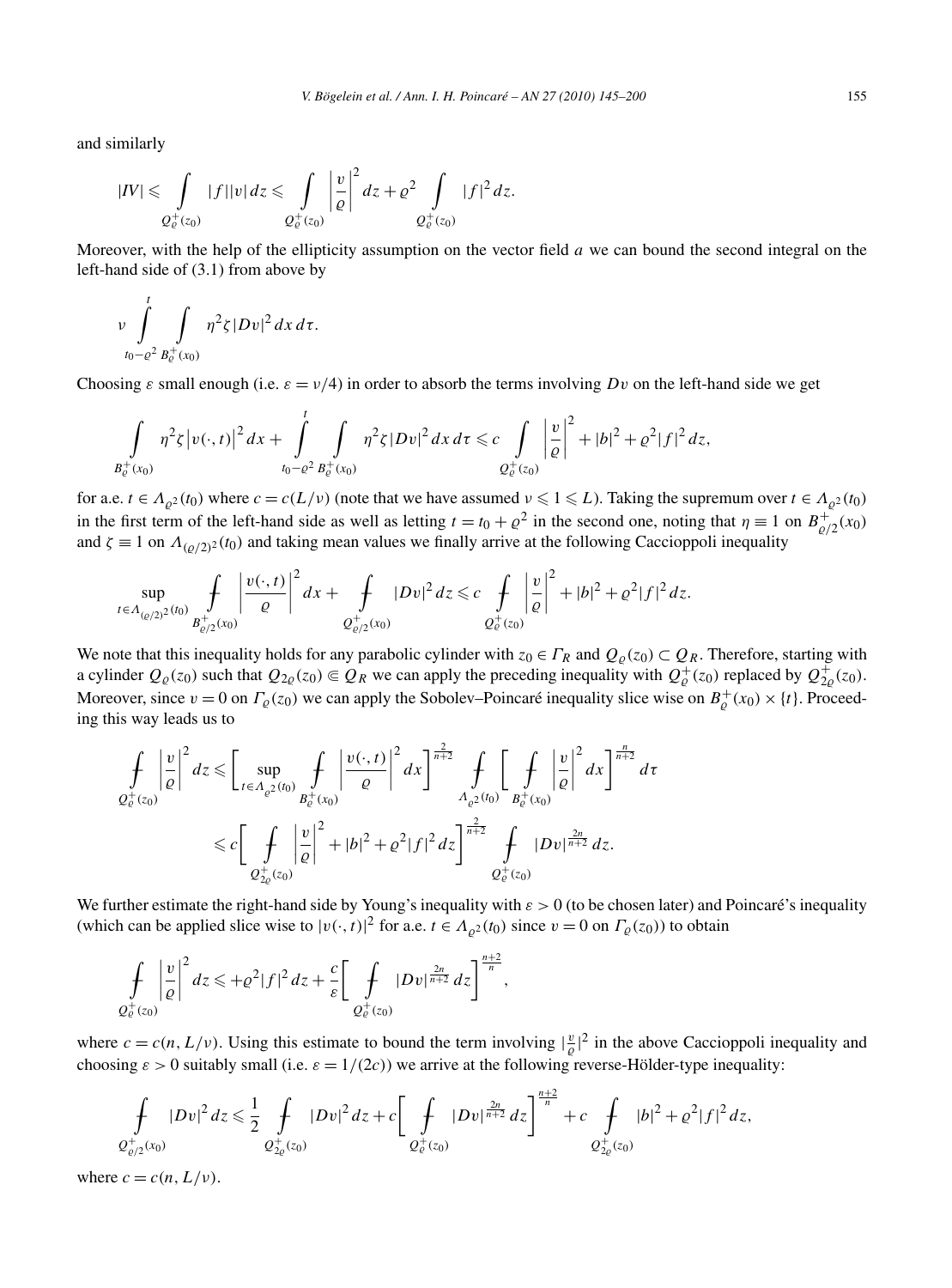**Case**  $Q_{2\varrho}(z_0) \subset Q_R^+$ . Here, we test the weak formulation of the parabolic system with the test-function  $\varphi(x, t) =$ *χ* $_{θ}(t)η<sup>2</sup>(x)ζ(t)(v(x, t) – (v)η(t))$  where

$$
(v)_{\eta}(t) = \left(\int\limits_{B_{\varrho}(x_0)} \eta^2(x) \, dx\right)^{-1} \int\limits_{B_{\varrho}(x_0)} v(x,t) \eta^2(x) \, dx.
$$

The definition of  $(v)$ <sub>*η*</sub> easily yields

$$
\int_{t_0-\varrho^2}^t \int_{B_\varrho(x_0)} \partial_t(v)_\eta \zeta \eta^2 \big( v - (v)_\eta \big) dx \, d\tau = 0.
$$

Therefore, with the arguments from the first case we can deduce the following reverse-Hölder inequality for interior cylinders:

$$
\int_{Q_{\varrho/(2}(x_0)} |Dv|^2 dz \leq \frac{1}{2} \int_{Q_{2\varrho}(z_0)} |Dv|^2 dz + c \bigg[ \int_{Q_{\varrho}(z_0)} |Dv|^{\frac{2n}{n+2}} dz \bigg]^{\frac{n+2}{n}} + c \int_{Q_{2\varrho}(z_0)} |b|^2 + \varrho^2 |f|^2 dz,
$$

where  $c = c(n, L/\nu)$ . We note that by a different choice of the cut-off functions we can attain on the right-hand side of the reverse-Hölder inequalities above integrals involving only  $Q^+_{\varrho}(z_0)$ , respectively  $Q_{\varrho}(z_0)$  instead of  $Q^+_{2\varrho}(z_0)$ , respectively  $Q_{2\rho}(z_0)^+$ . Hence, we are exactly in a position to apply the up to the boundary version of Gehring's theorem from [14, Theorem 2.4] which extends verbatim to the case when we are considering parabolic cylinders (with slight modifications allowing for the presence of the first integral on the right-hand side of the reverse-Hölder inequality, see for instance [22, Chapter V] or [23, Proposition 1.1, Theorem 6.6]). The application of Gehring's theorem then yields the existence of a higher integrability exponent  $\sigma_2 = \sigma_2(n, L/\nu) \in (2, \sigma_1]$  such that  $D\nu \in L^{\sigma_2}(Q_{R/2}^+; \mathbb{R}^{Nn})$ . Moreover, for any  $0 < \rho \le R$  and  $\sigma \in (2, \sigma_2]$  we have

$$
\int_{\mathcal{Q}^+_{\varrho/2}} |Dv|^{\sigma} dz \leq c \bigg( \int_{\mathcal{Q}^+_{\varrho}} |Dv|^2 dz \bigg)^{\frac{\sigma}{2}} + c \int_{\mathcal{Q}^+_{\varrho}} |b|^{\sigma} + \varrho^{\sigma} |f|^{\sigma} dz,
$$

where  $c = c(n, N, L/\nu)$ .  $\Box$ 

# **4. Differentiable parabolic systems**

In this section we are concerned with the up to the boundary higher differentiability properties of weak solutions of certain non-linear parabolic systems with Lipschitz continuous coefficients of linear growth. To be precise, on the half-cylinder  $Q_R^+$ , respectively on  $Q_R^0$ ,  $R > 0$ , we consider a weak solution *u* of the following parabolic system

$$
u_t - \operatorname{div} a(x, t, Du) = G(x, t) \quad \text{in } Q,
$$
\n
$$
(4.1)
$$

where either  $Q = Q_R^+$  or  $Q = Q_R^0$ . In the lateral boundary situation we consider weak solutions  $u \in L^2(A_R^2)$ ;  $W^{1,2}(B_R^+;\mathbb{R}^N)$ , satisfying  $u = 0$  on  $\Gamma_R$ , whereas in the initial boundary situation we consider  $u \in L^2(A_R^0; \mathbb{R}^N)$  $W^{1,2}(B_R; \mathbb{R}^N)$ , satisfying  $u(\cdot, 0) = 0$  on  $B_R$  and, moreover  $G = 0$ . For the vector field  $a: Q_R^+ \times \mathbb{R}^{N_n} \to \mathbb{R}^{N_n}$ , respectively  $a: Q_R^0 \times \mathbb{R}^{Nn} \to \mathbb{R}^{Nn}$  we assume that *a* is differentiable with respect to *w*, Lipschitz continuous with respect to *x*, Hölder continuous with respect to *t* and  $(x, t, w) \mapsto a(x, t, w)$ ,  $\partial_w a(x, t, w)$  are Carathéodory functions. Moreover, we shall assume the following ellipticity and growth conditions on *a*:

$$
\begin{cases} \left| a(x,t,w) \right| + (1+|w|) \left| \partial_w a(x,t,w) \right| \le L(1+|w|), \\ \left\langle \partial_w a(x,t,w) \tilde{w}, \tilde{w} \right\rangle \ge \nu |\tilde{w}|^2, \\ \left| a(x,t,w) - a(\tilde{x},t,w) \right| \le L\gamma |x - \tilde{x}| (1+|w|), \\ \left| a(x,t,w) - a(x,\tau,w) \right| \le L\gamma |t-\tau|^{\frac{1+\vartheta}{2}} (1+|w|), \end{cases} \tag{4.2}
$$

for all  $x, \tilde{x} \in B_R^+$ , respectively  $B_R$  and  $t, \tau \in A_{R^2}$ , respectively  $A_{R^2}^0$  and  $w, \tilde{w} \in \mathbb{R}^{Nn}$ , where  $0 < v \leq 1 \leq L < \infty$ ,  $\gamma \geqslant 1$  and  $\vartheta \in (0, 1)$ .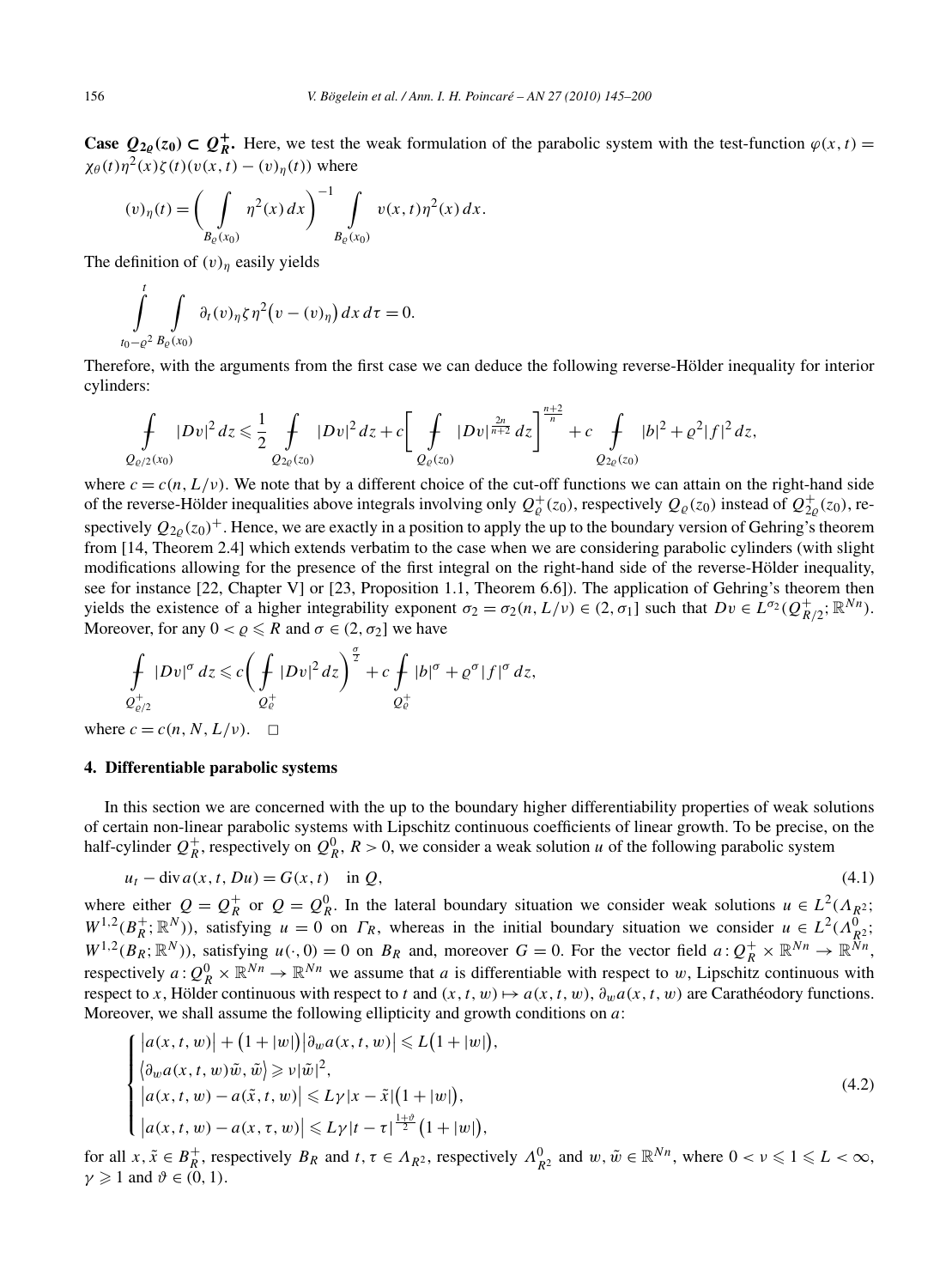#### *4.1. The lateral boundary*

We first consider the lateral boundary situation, where  $Q = Q_R^+$  in (4.1). Throughout the whole section we shall consider weak solutions under the following general assumptions:

**Definition 4.1.** By a weak solution of the parabolic system (4.1) on  $Q_R^+$  we mean a function  $u \in L^2(\Lambda_R^2)$ ;  $W^{1,2}(B_R^+; \mathbb{R}^N)$ ) with  $u = 0$  on the lateral boundary  $\Gamma_R$  which satisfies (4.1) in the weak sense. Moreover, the structure conditions (4.2) are in force.

As usual, we can rewrite the weak formulation of the parabolic system equivalently using the Steklov-means defined in (2.4) – see also [7, Section 2.2] – i.e. for a.e.  $t \in A_{R^2}$  and  $0 < |h| \le T/2$  there holds

$$
\int_{B_R^+} \partial_t u_h(\cdot, t) \cdot \varphi + \langle [a(\cdot, t, Du(\cdot, t))]_h, D\varphi \rangle dx = \int_{B_R^+} \langle G_h(\cdot, t), \varphi \rangle dx,
$$
\n(4.3)

for all  $\varphi \in C_0^{\infty}(B_R^+; \mathbb{R}^N)$ . See [7, Section 2.2] for related definitions and notations.

#### *4.1.1. Higher differentiability*

Let us recall the interior higher differentiability result from [18, Lemmas 5.1 and 5.2] stating that *u* admits a second spatial derivative  $D^2u \in L^2_{loc}$  and a first time-derivative  $\partial_t u \in L^2_{loc}$  in the interior. Our aim here is to extend these higher differentiability properties up to the lateral boundary *Γ* . Let us mention that neither the proof for the parabolic interior situation nor the one for the elliptic boundary situation does directly apply here. The basic difficulty is the following, and it has been already mentioned in the Introduction: As usual we start proving that the second tangential derivatives  $D_{\alpha}D_{\beta}u$ ,  $\alpha + \beta < 2n$  exist in  $L^2$ . But then we are left with two missing derivatives to estimate, namely the first time derivatives, and the second normal derivatives, but for no more than one of them we can exploit the parabolic system. In the elliptic situation this difficulty does not arise – see for instance  $[26, Section 4]$  and the references therein – in fact the only missing direction is the normal one and estimates for it can be obtained starting from the estimates for the tangential direction and the fact that the normal direction solves a differentiated form of the systems in the interior of the domain. To overcome this difficulty we shall use an iterated finite difference method which employs estimates for fractional second finite differences in time to finally achieve a full first derivative in time of the solution. The iteration scheme can be roughly illustrated as follows:

$$
\Delta_h^{\frac{1}{2}}u \Rightarrow \Delta_h^{\frac{1}{2}}Du \Rightarrow \Delta_h^{\frac{1}{2}}\Delta_h^{\frac{1}{2}}u \Rightarrow \Delta_h^{1-\frac{\vartheta}{4}}u \Rightarrow \Delta_h^{\frac{1}{2}+\frac{\vartheta}{4}}Du \Rightarrow \Delta_h^{\frac{1}{2}}\Delta_h^{\frac{1}{2}+\frac{\vartheta}{4}}u \Rightarrow \Delta_h^1u.
$$

The preceding inclusions have to be understood as follows: all the implications mean that the quantities considered are uniformly bounded – with respect to the difference parameter  $h > 0$  – in the  $L^2$ -norm, while  $\Delta_h^{\alpha} = h^{-\alpha} \tau_h$ , see (2.6); recall also from  $(4.2)_4$  that  $t \mapsto a(x, t, w) \in C^{0, (1+\vartheta)/2}$ , with  $\vartheta \in (0, 1)$ . The  $L^2$ -estimate for  $\Delta_h^1 u$  then yields a time derivative *∂tu* ∈ *L*2. This iteration will be performed through Lemma 4.4 – Proposition 4.8. Then, having proved the existence of the first time derivative in  $L^2$  we can finally exploit the system for the second normal derivative, yielding that we also have  $D_n D_n u \in L^2$ . Since the result seems to be interesting in its own we shall summarize it in the following theorem which is a consequence of Propositions 4.3, 4.8 and 4.10 below.

**Theorem 4.2.** *Suppose that*  $u \in L^2(\Lambda_{R^2}; W^{1,2}(B_R^+; \mathbb{R}^N))$  *with*  $u = 0$  *on the lateral boundary*  $\Gamma_R$  *is a weak solution of the parabolic system* (4.1) *where the structure conditions* (4.2) *are in force. Moreover, let*  $G \in \mathcal{N}^{0,\vartheta;2}(Q_R^+;\mathbb{R}^N)$ *,* where  $\vartheta$  has been defined in (4.2)4. Then,  $D^2u\in L^2(Q_r^+,\R^{n^2N})$  and  $\partial_tu\in L^2(Q_r^+,\R^N)$  for all  $0< r < R.$  Moreover, *for any*  $0 < \varrho \leq R$  *there holds* 

$$
\int_{Q_{\varrho/2}^+} |D^2 u|^2 + |\partial_t u|^2 dz \leq c \bigg[ \big(\gamma^2 + \varrho^{-2}\big) \int_{Q_{\varrho}^+} \big(1 + |Du|^2\big) dz + \|G\|_{\mathcal{N}^{0,\vartheta;2}(Q_{\varrho}^+)}^2 \bigg],
$$

*where*  $c = c(n, N, L/\nu, \vartheta)$  *and*  $c \rightarrow \infty$  *when*  $\vartheta \downarrow 0$ *.*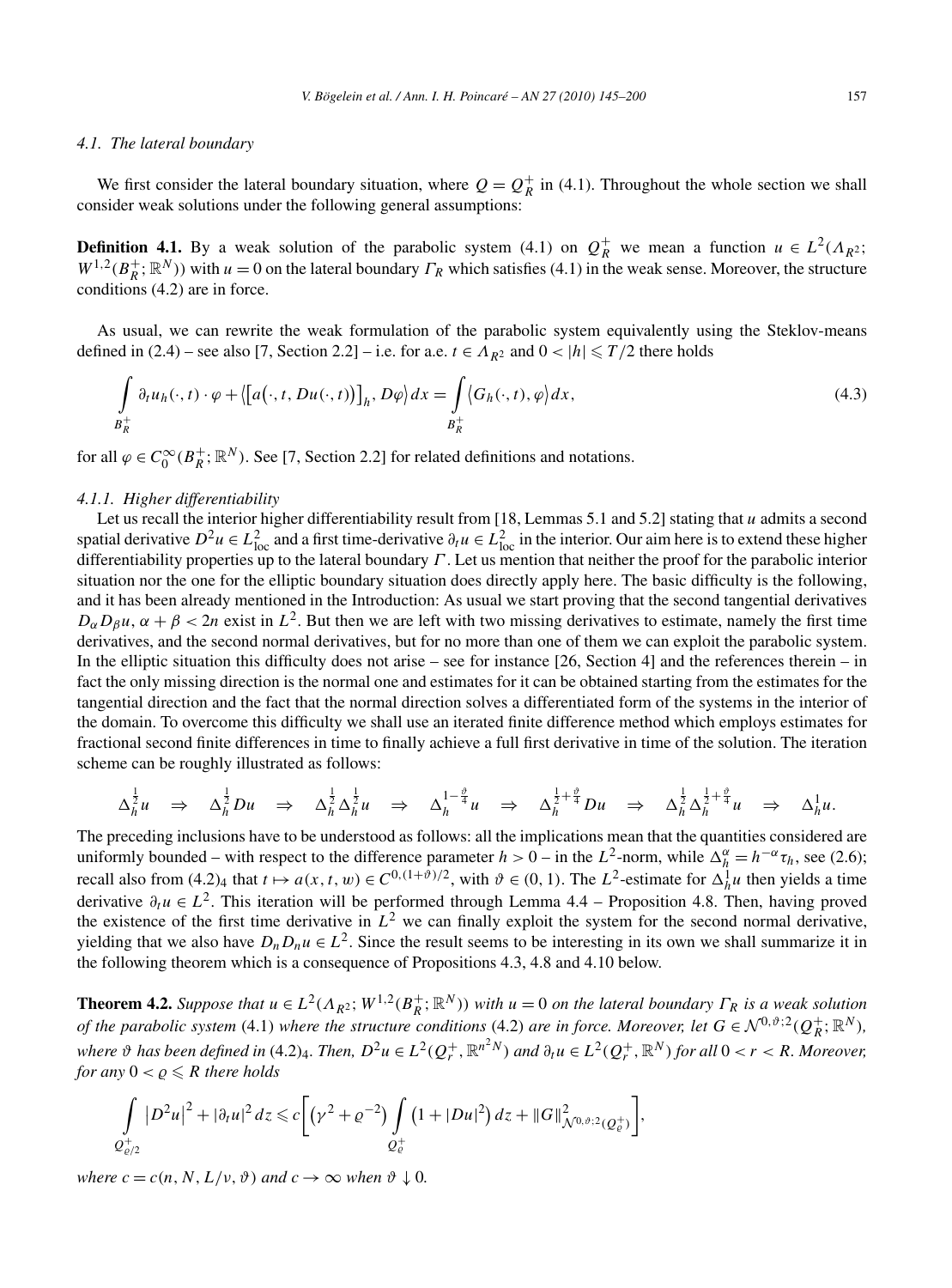As mentioned above we first consider the derivatives  $D_{\alpha}Du$  with respect to the tangential directions  $\alpha =$ 1*,...,n* − 1. We start with a Caccioppoli-type inequality for the tangential derivatives.

**Proposition 4.3.** Let  $u$  be a weak solution of (4.1) on  $Q^+_R$  according to Definition 4.1. Then, Du is weakly differentiable *with respect to*  $x_\alpha$  *for any*  $\alpha = 1, \ldots, n-1$  *and*  $D_\alpha Du \in L^2(Q_r^+, \mathbb{R}^{Nn})$  *for all*  $0 < r < R$ *. Moreover, there exists a constant*  $c = c(n, N, L/v)$  *such that for any*  $0 < \rho \le R$  *we have* 

$$
\sup_{t\in\Lambda_{(Q/2)^2}} \int\limits_{B_{\varrho/2}^+} |D_\alpha u(\cdot,t)|^2\,dx + \int\limits_{Q_{\varrho/2}^+} |D_\alpha Du|^2\,dz \leq c \bigg[\big(\gamma^2+\varrho^{-2}\big) \int\limits_{Q_{\varrho}^+} \big(1+|Du|^2\big)\,dz + \int\limits_{Q_{\varrho}^+} |G|^2\,dz\bigg].
$$

**Proof.** We consider a fixed tangential direction  $x_\alpha$ ,  $\alpha = 1, \ldots, n-1$ . For |h| sufficiently small we replace in (4.3) (after replacing *h* by  $\lambda$ ) the test-function  $\varphi$  by  $\tau_{-h}^{\alpha} \varphi$ , perform an integration by parts for finite differences and then integrate for  $t \in A_{\rho^2}$  over  $(-\rho^2, t)$ . This leads us to

$$
\int_{-\varrho^2}^t \int_{B_R^+} \partial_t \tau_h^{\alpha}[u_\lambda] \cdot \varphi + \left\{\tau_h^{\alpha}[a(\cdot, Du)]_{\lambda}, D\varphi\right\} dx \, d\tau = \int_{-\varrho^2}^t \int_{B_R^+} \left\langle G_{\lambda}, \tau_{-h}^{\alpha} \varphi \right\rangle dx \, d\tau.
$$

Now, we choose cut-off functions  $\eta \in C_0^{\infty}(B_{3\rho/4})$  with  $0 \le \eta \le 1$ ,  $\eta \equiv 1$  on  $B_{\rho/2}$ ,  $|D\eta| \le c/\rho$  and  $\zeta \in C^1(\mathbb{R})$  with  $0 \le \zeta \le 1$ ,  $\zeta \equiv 0$  on  $(-\infty, -\rho^2)$ ,  $\zeta \equiv 1$  on  $(-(\rho/2)^2, \infty)$  and  $|\zeta'| \le 2/\rho^2$ . Choosing in the preceding identity the test-function  $\varphi(x, t) = \eta^2(x)\zeta(t)\tau_h^{\alpha}[u_\lambda](x, t)$  with  $0 < |h| \le \varrho/8$  the first term on the right-hand side can be rewritten in the form

$$
\int_{-\varrho^{2}}^{t} \int_{B_{R}^{+}} \partial_{t} \tau_{h}^{\alpha}[u_{\lambda}] \cdot \varphi \, dx \, d\tau = \frac{1}{2} \int_{B_{\varrho}^{+}} \left| \tau_{h}^{\alpha} u_{\lambda}(\cdot, t) \right|^{2} \eta^{2} \zeta(t) \, dx - \frac{1}{2} \int_{-\varrho^{2}}^{t} \int_{B_{\varrho}^{+}} \left| \tau_{h}^{\alpha} u_{\lambda} \right|^{2} \eta^{2} \zeta_{t} \, dx \, d\tau. \tag{4.4}
$$

Passing to the limit  $\lambda \downarrow 0$  we therefore obtain

$$
\frac{1}{2} \int_{B_{\epsilon}^{\alpha}} |\tau_h^{\alpha} u(\cdot, t)|^2 \eta^2 \zeta(t) dx + \int_{-\varrho^2}^{t} \int_{B_{\epsilon}^{\alpha}} \left[ a(\cdot, Du) \right], D \tau_h^{\alpha} u \mid \eta^2 \zeta dx d\tau
$$
\n
$$
= \int_{-\varrho^2}^{t} \int_{B_{\epsilon}^{\alpha}} \frac{1}{2} |\tau_h^{\alpha} u|^2 \eta^2 \zeta_t - 2 \left[ \tau_h^{\alpha} [a(\cdot, Du)], D \eta \otimes \tau_h^{\alpha} u \right] \eta \zeta + \left\langle G, \tau_{-h}^{\alpha} \left( \eta^2 \tau_h^{\alpha} u \right) \right\rangle \zeta dx d\tau,
$$

for a.e.  $t \in A_{\rho^2}$ . We now decompose

$$
\tau_h^{\alpha}[a(\cdot,\cdot,Du(\cdot,\cdot))](x,t) = \mathcal{A}(h)(x,t) + \mathcal{B}(h)(x,t),\tag{4.5}
$$

where

$$
\mathcal{A}(h)(x,t) := a\big(x + he_{\alpha}, t, Du(x + he_{\alpha}, t)\big) - a\big(x + he_{\alpha}, t, Du(x, t)\big)
$$
  
= 
$$
\int_{0}^{1} \partial_{w} a\big(x + he_{\alpha}, t, Du(x, t) + s\tau_{h}^{\alpha}[Du](x, t)\big) ds \tau_{h}^{\alpha}[Du](x, t)
$$

and  $\mathcal{B}(h)(x,t) := a(x + he_{\alpha}, t, Du(x,t)) - a(x,t, Du(x,t))$ . Then the preceding integral identity can be rewritten as follows:

$$
\frac{1}{2}\int\limits_{B_{\varrho}^+} \left|\tau_h^{\alpha} u(\cdot,t)\right|^2 \eta^2 \zeta(t) \, dx + \int\limits_{-\varrho^2}^t \int\limits_{B_{\varrho}^+} \left\langle \mathcal{A}(h) + \mathcal{B}(h), D \tau_h^{\alpha} u \right\rangle \eta^2 \zeta \, dx \, d\tau
$$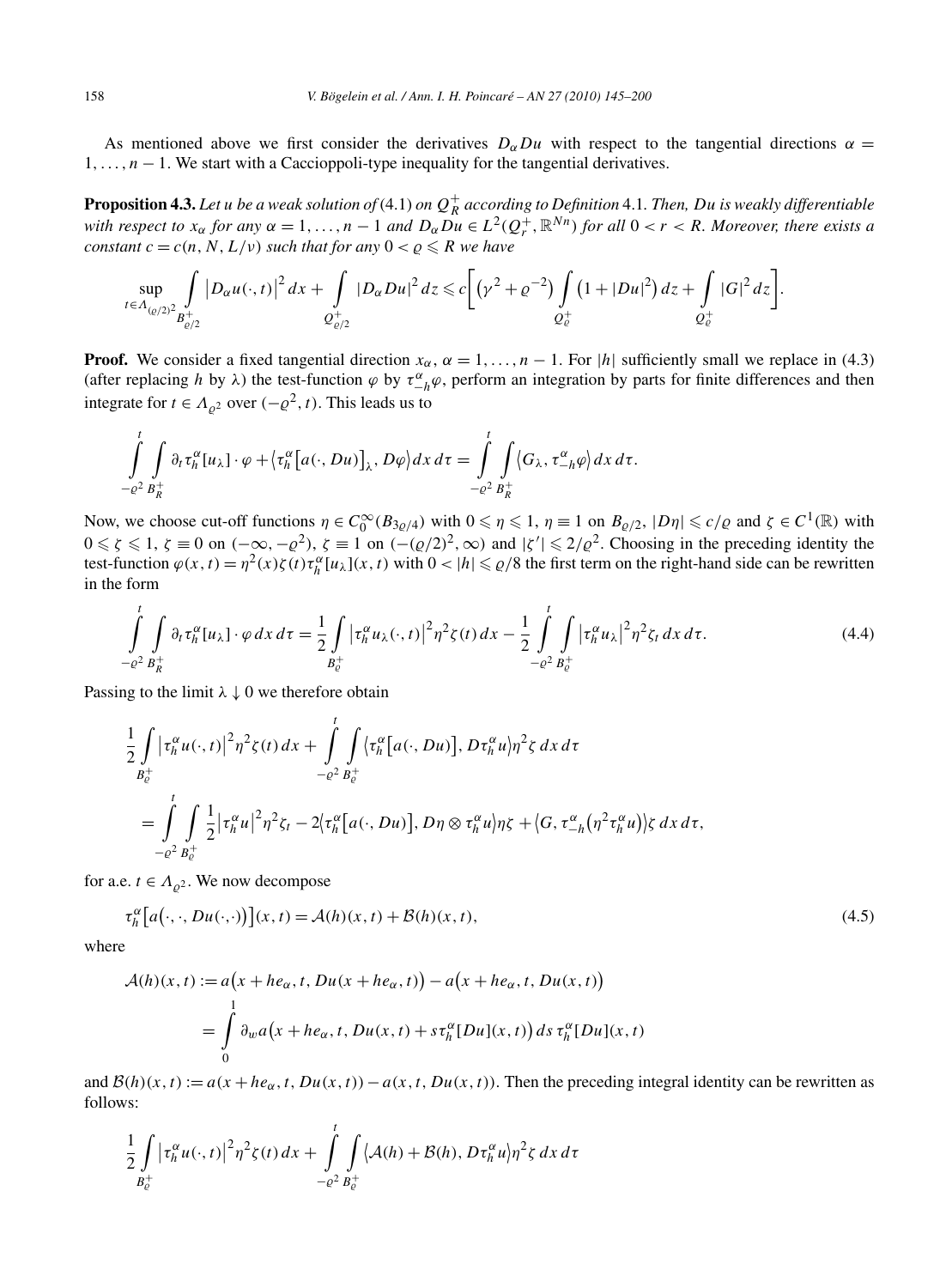$$
= -2\int_{-\varrho^2}^t \int_{B_{\varrho}^+} \langle A(h) + \mathcal{B}(h), D\eta \otimes \tau_h^{\alpha} u \rangle \eta \zeta \, dx \, d\tau + \int_{-\varrho^2}^t \int_{B_{\varrho}^+} \frac{1}{2} |\tau_h^{\alpha} u|^2 \eta^2 \zeta_t + \langle G, \tau_{-h}^{\alpha} (\eta^2 \tau_h^{\alpha} u) \rangle \zeta \, dx \, d\tau. \tag{4.6}
$$

From the ellipticity condition  $(4.2)$ <sub>2</sub> we infer that

$$
\big\langle \mathcal{A}(h)(x,t), D\tau_h^{\alpha} u(x,t) \big\rangle \geqslant \nu \big| \tau_h^{\alpha} [Du](x,t) \big|^2.
$$

This implies for the integral involving  $A(h)$  on the left-hand side of (4.6) that

$$
\int_{-e^2}^t \int_{B_c^+} \langle A(h), D\tau_h^{\alpha} u \rangle \eta^2 \zeta \, dx \, d\tau \geqslant \nu \int_{-e^2}^t \int_{B_c^+} |\tau_h^{\alpha} [Du]|^2 \eta^2 \zeta \, dx \, d\tau.
$$

On the other hand, from the upper bound  $(4.2)_1$  we have  $|\mathcal{A}(h)(x,t)| \le L|\tau_h^{\alpha}[Du](x,t)|$ . Hence, the integral involving  $A(h)$  on the right-hand side of (4.6) can be estimated using Young's inequality with  $\varepsilon > 0$  (to be chosen later) by

$$
2\left|\int_{-\varrho^{2}}^{t}\int_{B_{\varrho}^{+}}\langle A(h),D\eta\otimes\tau_{h}^{\alpha}u\rangle\eta\zeta\,dx\,d\tau\right|\leqslant 2L\int_{-\varrho^{2}}^{t}\int_{B_{\varrho}^{+}}|\tau_{h}^{\alpha}[Du]||D\eta||\tau_{h}^{\alpha}u|\eta\zeta\,dx\,d\tau
$$

$$
\leqslant \varepsilon\int_{-\varrho^{2}}^{t}\int_{B_{\varrho}^{+}}|\tau_{h}^{\alpha}[Du]|^{2}\eta^{2}\zeta\,dx\,d\tau+\frac{L^{2}}{\varepsilon}\int_{-\varrho^{2}}^{t}\int_{B_{\varrho}^{+}}|D\eta|^{2}|\tau_{h}^{\alpha}u|^{2}\zeta\,dx\,d\tau.
$$

To estimate the integrals involving  $B(h)$  in (4.6) we exploit the Lipschitz continuity of the vector field  $a(x, t, w)$ with respect to *x* from (4.2)<sub>3</sub> in the form of the inequality  $|\mathcal{B}(h)(x,t)| \leq L\gamma |h|(1+|Du(x,t)|)$ . Subsequently using Young's inequality we obtain

$$
\left|\int_{-\varrho^2}^t \int_{B_{\varrho}^+} \langle \mathcal{B}(h), D\tau_h^{\alpha} u \rangle \eta^2 \zeta \, dx \, d\tau \right| \leqslant \varepsilon \int_{-\varrho^2}^t \int_{B_{\varrho}^+} \left| \tau_h^{\alpha} [Du] \right|^2 \eta^2 \zeta \, dx \, d\tau + \frac{L^2 \gamma^2 |h|^2}{\varepsilon} \int_{-\varrho^2}^t \int_{B_{\varrho}^+} \left(1 + |Du|\right)^2 \eta^2 \zeta \, dx \, d\tau
$$

and similarly

−2

−2

$$
2\left|\int_{-\varrho^2}^t \int_{B_{\varrho}^+} \langle \mathcal{B}(h), D\eta \otimes \tau_h^{\alpha} u \rangle \eta \zeta \, dx \, d\tau \right|
$$
  
\$\leqslant \varepsilon \int\_{-\varrho^2}^t \int\_{B\_{\varrho}^+} |D\eta|^2 |\tau\_h^{\alpha} u|^2 \zeta \, dx \, d\tau + \frac{L^2 \gamma^2 |h|^2}{\varepsilon} \int\_{-\varrho^2}^t \int\_{B\_{\varrho}^+}^t (1 + |Du|)^2 \eta^2 \zeta \, dx \, d\tau.\$

We now turn our attention to the estimate of the integral containing the inhomogeneity *G*. First, we write

$$
\int_{-\varrho^2}^t \int_{B_{\varrho}^+} \langle G, \tau_{-h}^{\alpha}(\eta^2 \tau_h^{\alpha} u) \rangle \zeta \, dx \, d\tau = \int_{-\varrho^2}^t \int_{B_{\varrho}^+} \langle G, \eta(x - he_{\alpha}) \tau_{-h}^{\alpha}(\eta \tau_h^{\alpha} u) \rangle \zeta + \langle G, (\tau_{-h}^{\alpha} \eta)(\eta \tau_h^{\alpha} u) \rangle \zeta \, dx \, d\tau
$$
\n
$$
=: I + II,
$$

with the obvious meaning of *I* and *II*. In turn we estimate *I* with Young's inequality and (2.7) by

$$
|I| \leqslant \int_{-c^2}^t \int_{B_c^+} |G| \left| \tau_{-h}^{\alpha} \left( \eta \tau_h^{\alpha} u \right) \right| \zeta \, dx \, d\tau
$$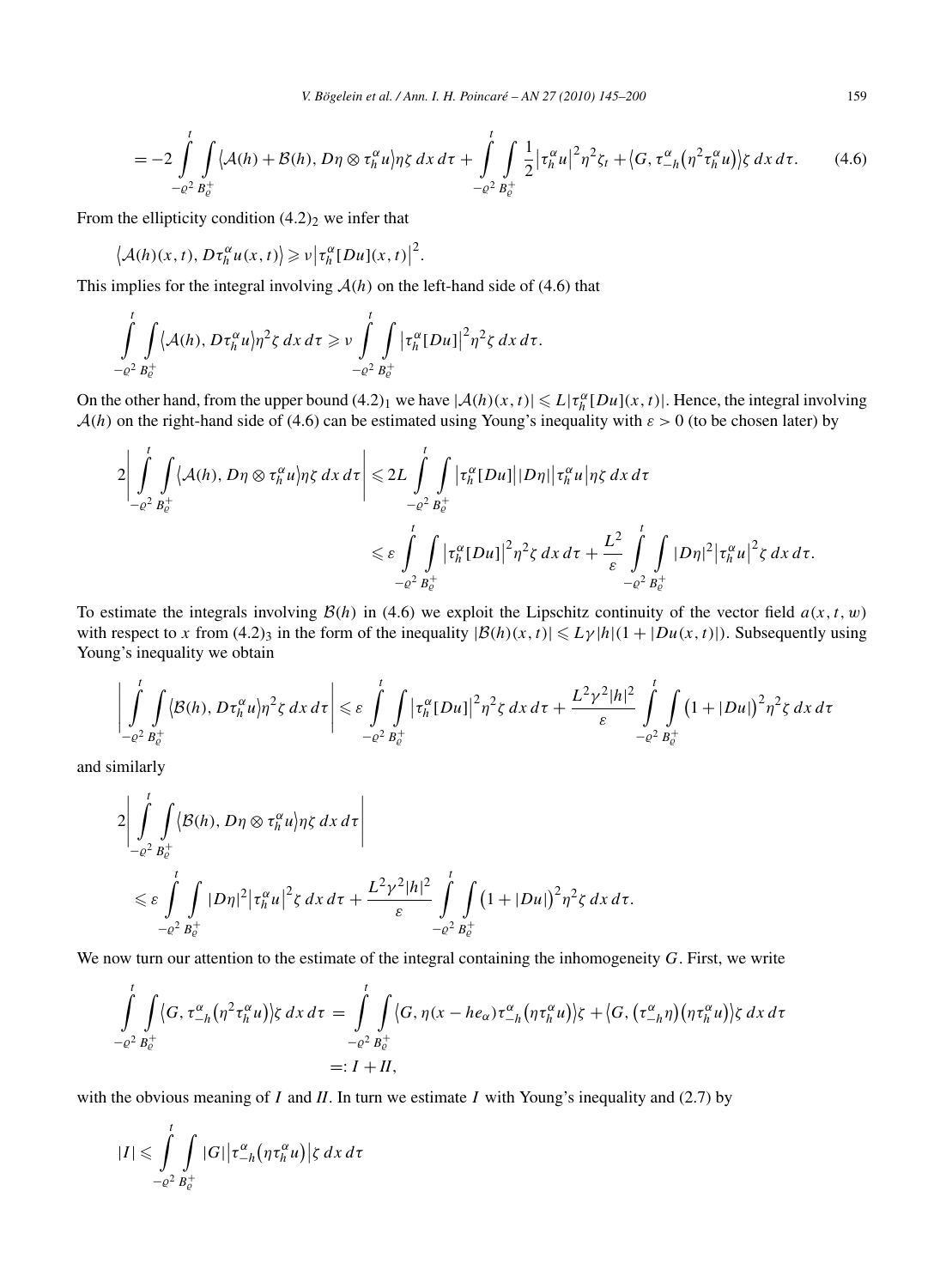$$
\leq \frac{\varepsilon}{h^2} \int_{-e^2}^{t} \int_{B_{\varepsilon}^+} |\tau_{-h}^{\alpha}(\eta \tau_h^{\alpha} u)|^2 \zeta \, dx \, d\tau + \frac{h^2}{\varepsilon} \int_{Q_{\varepsilon}^+} |G|^2 \, dz
$$
  

$$
\leq \varepsilon \int_{-e^2}^{t} \int_{B_{\varepsilon}^+} |D_{\alpha}(\eta \tau_h^{\alpha} u)|^2 \zeta \, dx \, d\tau + \frac{h^2}{\varepsilon} \int_{Q_{\varepsilon}^+} |G|^2 \, dz
$$
  

$$
\leq c \varepsilon \int_{-e^2}^{t} \int_{B_{\varepsilon}^+} |\tau_h^{\alpha} Du|^2 \eta^2 \zeta + |D\eta|^2 |\tau_h^{\alpha} u|^2 \zeta \, dx \, d\tau + \frac{h^2}{\varepsilon} \int_{Q_{\varepsilon}^+} |G|^2 \, dz.
$$

Using again Young's inequality and the fact that  $|D\eta| \leq c/\rho$  we get

$$
|II| \leq \int_{Q_{\varepsilon}^{+}} |G| |\tau_{-h}^{\alpha} \eta| |\tau_{h}^{\alpha} u| \eta \zeta dz
$$
  
\n
$$
\leq \varrho^{-2} \int_{Q_{\varepsilon}^{+}} |\tau_{h}^{\alpha} u|^2 \eta^2 \zeta dz + \varrho^{2} \int_{Q_{\varepsilon}^{+}} |G|^2 |\tau_{-h}^{\alpha} \eta|^2 dz
$$
  
\n
$$
\leq \varrho^{-2} \int_{Q_{\varepsilon}^{+}} |\tau_{h}^{\alpha} u|^2 \eta^2 \zeta dz + \varrho^{2} h^{2} \int_{Q_{\varepsilon}^{+}} |G(x, t)|^2 \int_{0}^{1} |D \eta (x - she_{\alpha})|^2 ds dz
$$
  
\n
$$
\leq \varrho^{-2} \int_{Q_{\varepsilon}^{+}} |\tau_{h}^{\alpha} u|^2 \eta^2 \zeta dz + ch^{2} \int_{Q_{\varepsilon}^{+}} |G|^2 dz.
$$

Joining the preceding estimates with (4.6), noting that  $|\zeta_t| \leq 2/\varrho^2$ ,  $|D\eta| \leq c/\varrho$ , spt  $\eta \subset B_{3\varrho/4}$  and choosing  $\varepsilon$  sufficiently small in order to re-absorb the integrals involving  $|\tau_h^{\alpha}[Du]|$  we arrive at

$$
\int_{B_{\epsilon}^+} |\tau_h^{\alpha} u(\cdot,t)|^2 \eta^2 \zeta(t) dx + \int_{-\varrho^2}^t \int_{B_{\epsilon}^+} |\tau_h^{\alpha} [Du]|^2 \eta^2 \zeta dx d\tau
$$
  
\$\leqslant c\varrho^{-2} \int\_{\mathcal{Q}\_{3\varrho/4}^+} |\tau\_h^{\alpha} u|^2 dz + ch^2 \int\_{\mathcal{Q}\_{\epsilon}^+} (\gamma^2 (1+|Du|)^2 + |G|^2) dz\$,

where  $c = c(n, L/v)$ . Passing in the first term on the left-hand side to the supremum over  $t \in A_{\rho^2}$ , taking  $t = \rho^2$  in the second one, noting that  $\eta = 1$  on  $B_{\varrho/2}$  and  $\zeta = 1$  on  $\Lambda_{(\varrho/2)^2}$  and finally using Young's inequality, (2.7) and the fact that  $0 < |h| \le \rho/8$  leads us to

$$
\sup_{t \in \Lambda_{(Q/2)^2}} \int\limits_{B_{Q/2}^+} \left| \tau_h^{\alpha} u(\cdot,t) \right|^2 dx + \int\limits_{Q_{Q/2}^+} \left| \tau_h^{\alpha} [Du] \right|^2 dz \leqslant ch^2 \bigg[ \left( \gamma^2 + \varrho^{-2} \right) \int\limits_{Q_{\varrho}^+} \left( 1 + |Du|^2 \right) dz + \int\limits_{Q_{\varrho}^+} |G|^2 dz \bigg].
$$

Since  $0 < |h| \le \varrho/8$  was arbitrary this proves that *Du* is weakly differentiable with respect to  $x_\alpha$ . Moreover, the desired Caccioppoli-type estimate holds. Note that by a different choice of the involved radii and cylinder we can infer that  $D_{\alpha} Du \in L^2(Q_r^+, \mathbb{R}^{Nn})$  for any  $0 < r < R$ . This finishes the proof of the lemma.  $\Box$ 

Our next aim is to show that *u* is weakly differentiable with respect to time. In the interior this can be achieved by using the system and the weak differentiability of  $Du$  with respect to *x* (see for instance [2,6,18]). In order to exploit the system we have to control either the time derivative  $\partial_t u$  or  $D_nDu$  up to the boundary  $\Gamma_R$ . As described at the beginning of the section we shall derive an  $L^2$ -estimate for  $\partial_t u$  up to the boundary by a reiteration technique for finite differences and then exploit the parabolic system in order to control  $D_nDu$ . We start with the following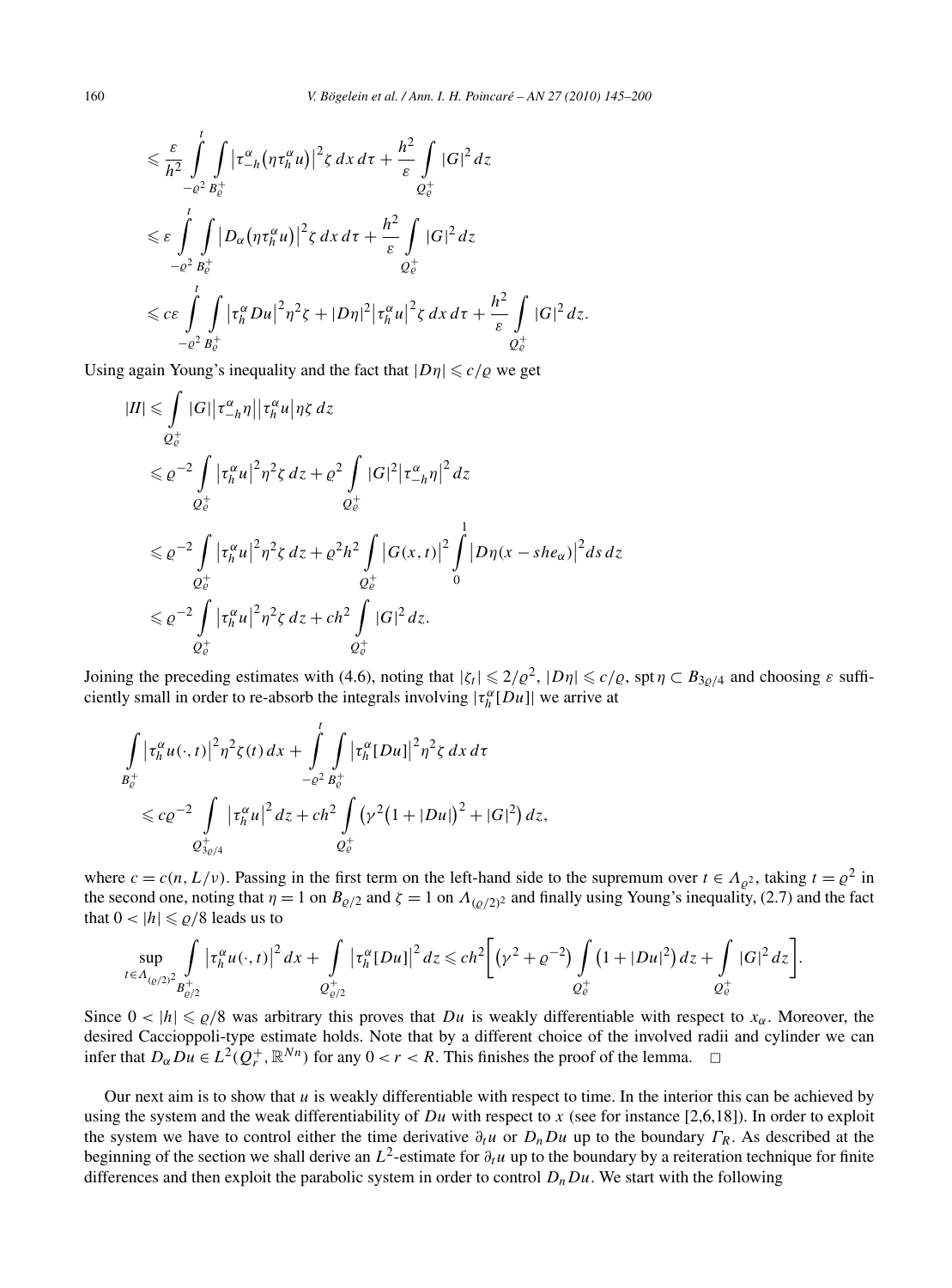**Lemma 4.4.** Let *u* be a weak solution of (4.1) on  $Q_R^+$  according to Definition 4.1. Then, for all  $0 < r < \varrho \le R$  and  $0 < |h| \leqslant \min\{(\rho - r)^2, R^2 - \rho^2\}$  there holds

$$
\int_{Q_r^+} \frac{|\tau_h u|^2}{|h|} dz \leq c(L) \int_{Q_e^+} \left(1 + |Du|^2 + \varrho^2 |G|^2\right) dz.
$$

**Proof.** We choose a cut-off function  $\eta \in C_0^{\infty}(B_{\varrho})$  with  $0 \le \eta \le 1$ ,  $\eta \equiv 1$  on  $B_r$  and  $|D\eta| \le 2/(Q-r)$ . Taking  $\varphi(x,t) = \eta^2(x)\tau_h u(x,t)$  as test-function in the Steklov-formulation (4.3) of the parabolic system, integrating with respect to *t* over  $\Lambda_{r^2}$  and recalling the identity  $\tau_h u = |h|\partial_t u_h$  we find

$$
\int_{A_{r^2} B_c^+} \int \frac{|\tau_h u|^2}{|h|} \eta^2 dx dt = \int_{A_{r^2} B_c^+} \int_{B_c^+} \partial_t u_h \cdot \eta^2 \tau_h u dx dt
$$
  
= 
$$
- \int_{A_{r^2} B_c^+} \int_{B_c^+} \left( \left\langle [a(\cdot, Du)]_h, D(\eta^2 \tau_h u) \right\rangle - \left\langle G_h, \eta^2 \tau_h u \right\rangle \right) dx dt.
$$

Using the bound from  $(4.2)_1$  on the coefficients *a*, the facts that  $|D\eta| \leq 2/(Q-r) \leq 2/\sqrt{|h|}$ ,  $|h| \leq Q^2$  and Young's inequality we obtain

$$
\int_{A_{r^2}B_c^+} \frac{|\tau_h u|^2}{|h|} \eta^2 dx dt \le \int_{A_{r^2}B_c^+} \int_{B_c^+} L\big(1+|Du|_h\big) \big(|D\tau_h u|\eta^2 + |\tau_h u|\big|D\eta^2\big|\big) + |G_h||\tau_h u|\eta^2 dx dt
$$
  

$$
\le \frac{1}{2} \int_{A_{r^2}B_c^+} \int_{B_c^+} \frac{|\tau_h u|^2}{|h|} \eta^2 dx dt + c \int_{A_{r^2}B_c^+} \int_{B_c^+} 1 + |\tau_h Du|^2 + |Du|_h^2 + \varrho^2 |G_h|^2 dx dt,
$$

where  $c = c(L)$ . Now, we can absorb the first term of the right-hand side into the left. Using  $\eta \equiv 1$  on  $B_r$  and  $0 < |h| \leq (p - r)^2 \leq p^2 - r^2$  the preceding inequality leads us to

$$
\int_{Q_r^+} \frac{|\tau_h u|^2}{|h|} dz \leqslant c \int_{-r^2} \int_{B_{c}^+} \left(1 + |\tau_h Du|^2 + |Du|^2_h + \varrho^2 |G_h|^2\right) dx dt \leqslant c \int_{Q_c^+} \left(1 + |Du|^2 + \varrho^2 |G|^2\right) dz,
$$

where *c* depends on *L* only. This proves the desired estimate.  $\Box$ 

*r*2

**Lemma 4.5.** Let *u* be a weak solution of (4.1) on  $Q_R^+$  according to Definition 4.1. Then, for all  $0 < r < \varrho \le R$  and  $0 < |h| \leq (R^2 - \rho^2)/2$  and  $\varepsilon \in (0, 1]$  there holds

$$
\sup_{t \in \Lambda_{r^2}} \int_{B_r^+} |\tau_h u(\cdot, t)|^2 dx + \int_{Q_r^+} |\tau_h Du|^2 dz
$$
\n
$$
\leq \varepsilon \int_{Q_\varepsilon^+} \frac{|\tau_{-h} \tau_h u|^2}{|h|} dz + \frac{c}{(Q-r)^2} \int_{Q_\varepsilon^+} |\tau_h u|^2 dz + c|h| \Big[ |h|^{2} \gamma^{2} \int_{Q_\varepsilon^+} (1 + |Du|^2) dz + \frac{1}{\varepsilon} \int_{Q_\varepsilon^+} |\mathcal{G}|^2 dz \Big],
$$

*where*  $c = c(L/v)$  *and*  $G(x, t) := |G(x, t)| + |\tau_h G(x, t)|$ .

**Proof.** Taking the difference of the Steklov-formulation (4.3) of the parabolic system (with *h* replaced by  $\lambda$ ) at level *s* + *h* and *s* we obtain for a.e.  $s \in A_{R^2}$  that

$$
\int\limits_{B_R^+} \partial_t (\tau_h u_\lambda)(\cdot, s) \cdot \varphi + \langle \tau_h \big[ a(\cdot, s, Du) \big]_\lambda, D\varphi \rangle dx = \int\limits_{B_R^+} \langle \tau_h G_\lambda(\cdot, s), \varphi \rangle dx.
$$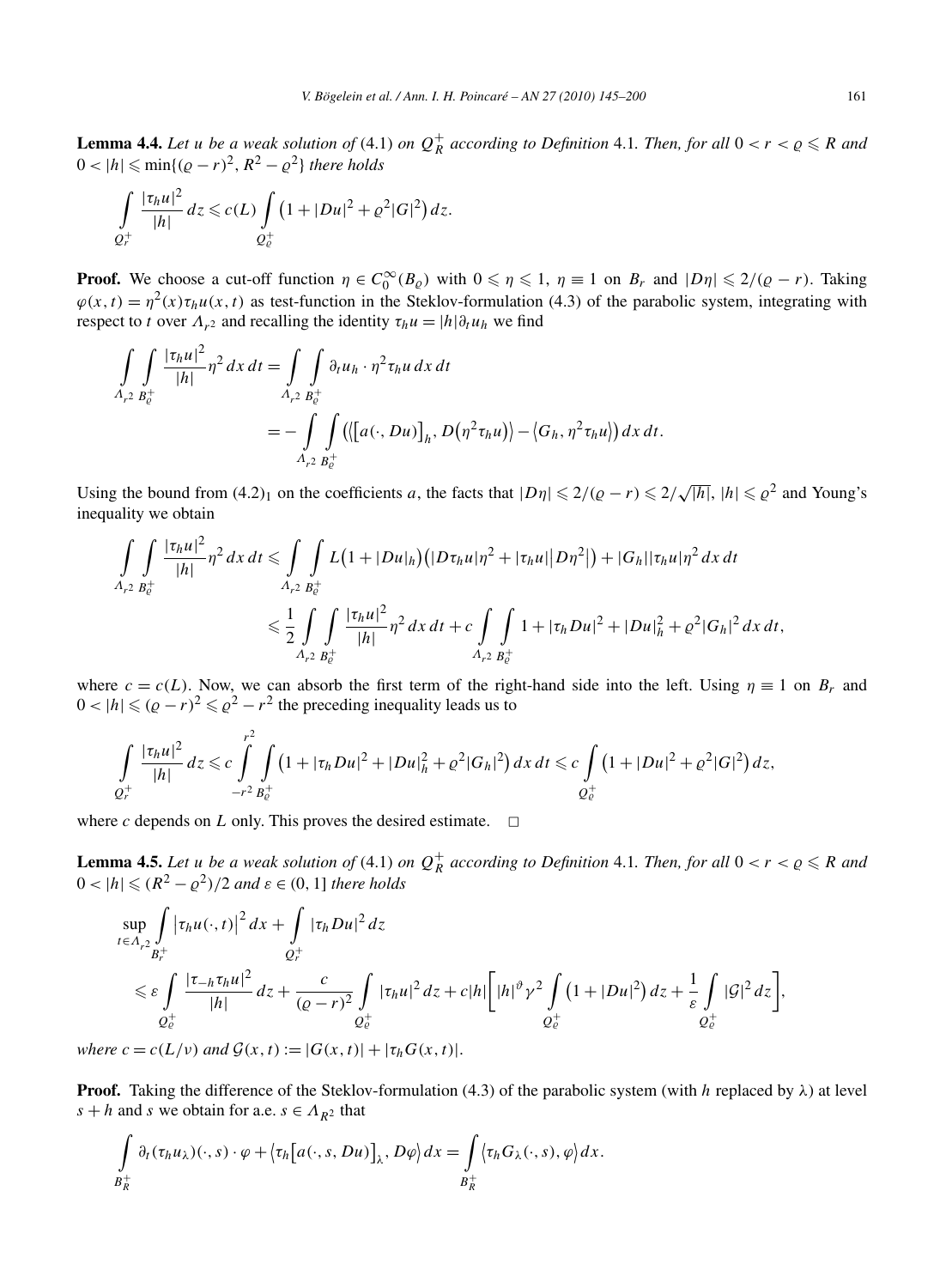In this equation we choose the test-function  $\varphi(x,t) = \eta^2(x)\zeta(t)\tau_h[u_\lambda](x,t)$ , where  $\eta \in C_0^\infty(B_\varrho)$ ,  $\zeta \in C_0^1(\Lambda_{\varrho^2})$  are cut-off functions with  $0 \le \eta \le 1$ ,  $\eta \equiv 1$  on  $B_r$ ,  $|D\eta| \le 2/(Q-r)$ ,  $0 \le \zeta \le 1$ ,  $\zeta \equiv 1$  on  $\Lambda_{r^2}$  and  $|\zeta'| \le 2/(Q-r)^2$ , and then integrate with respect to time (the variable will be denoted by *s*) over  $(-\varrho^2, t)$ , with  $t \in A_{\varrho^2}$ . Proceeding in this way and noting that

$$
\int_{-\varrho^{2}}^{t} \int_{B_{\varrho}^{+}} \partial_{t} (\tau_{h} u_{\lambda}) \cdot (\tau_{h} u_{\lambda}) \eta^{2} \zeta dx ds = \frac{1}{2} \int_{-\varrho^{2}}^{t} \int_{B_{\varrho}^{+}} \partial_{t} |\tau_{h} u_{\lambda}|^{2} \zeta \eta^{2} dx ds
$$
  

$$
= \frac{1}{2} \int_{B_{\varrho}^{+}} |\tau_{h} u_{\lambda} (\cdot, t)|^{2} \eta^{2} \zeta(t) dx - \frac{1}{2} \int_{-\varrho^{2}}^{t} \int_{B_{\varrho}^{+}} |\tau_{h} u_{\lambda}|^{2} \eta^{2} \zeta' dx ds
$$

we infer that

$$
\frac{1}{2} \int\limits_{B_{\mathcal{C}}^+} \left| \tau_h u_{\lambda}(\cdot,t) \right|^2 \eta^2 \zeta(t) \, dx + \int\limits_{-\varrho^2}^t \int\limits_{B_{\mathcal{C}}^+} \left\langle \tau_h \big[ a(\cdot,Du) \big]_{\lambda}, D\big( \eta^2 \tau_h u_{\lambda} \big) \right\rangle \zeta \, dx \, ds
$$
\n
$$
= \int\limits_{-\varrho^2}^t \int\limits_{B_{\mathcal{C}}^+} \frac{1}{2} |\tau_h u_{\lambda}|^2 \eta^2 \zeta' - \langle \tau_h G_{\lambda}, \tau_h u \rangle \eta^2 \zeta \, dx \, ds.
$$

Passing to the limit  $\lambda \downarrow 0$  and rearranging terms we find that for a.e.  $t \in A_{\rho^2}$  there holds

$$
\frac{1}{2} \int_{B_{\rho}^{+}} |\tau_{h}u(\cdot,t)|^{2} \eta^{2} \zeta(t) dx + \int_{-\varrho^{2}}^{t} \int_{B_{\rho}^{+}} \langle \mathcal{A}(h) + \mathcal{B}(h), \tau_{h}D u \rangle \eta^{2} \zeta dx ds
$$
\n
$$
= -2 \int_{-\varrho^{2}}^{t} \int_{B_{\rho}^{+}} \langle \mathcal{A}(h) + \mathcal{B}(h), D \eta \otimes \tau_{h} u \rangle \eta \zeta dx ds + \int_{-\varrho^{2}}^{t} \int_{B_{\rho}^{+}} \frac{1}{2} |\tau_{h}u|^{2} \eta^{2} \zeta' - \langle \tau_{h}G, \tau_{h}u \rangle \eta^{2} \zeta dx ds, \qquad (4.7)
$$

where we have used the abbreviation

$$
\tau_h\big[a(\cdot,\cdot,Du(\cdot,\cdot)\big)](x,s) = \mathcal{A}(h)(x,s) + \mathcal{B}(h)(x,s) \tag{4.8}
$$

with

$$
\mathcal{A}(h)(x,s) := a\big(x, s+h, Du(x, s+h)\big) - a\big(x, s+h, Du(x, s)\big)
$$

$$
= \int_{0}^{1} \partial_{w} a\big(x, s+h, Du(x, s) + \sigma \tau_{h}[Du](x, s)\big) d\sigma \tau_{h}[Du](x, s)
$$

and  $B(h)(x, s) := a(x, s + h, Du(x, s)) - a(x, s, Du(x, s))$ . From the ellipticity condition (4.2)<sub>2</sub> we infer for the integral involving  $A(h)$  on the left-hand side of (4.7) that

$$
\int_{-\varrho^2}^t \int_{B_{\varrho}^+} \langle A(h), \tau_h Du \rangle \eta^2 \zeta \, dx \, ds \geqslant \nu \int_{-\varrho^2}^t \int_{B_{\varrho}^+} |\tau_h[Du]|^2 \eta^2 \zeta \, dx \, ds.
$$

On the other hand, using the upper bound  $(4.2)_1$  and Young's inequality with  $\mu_1 > 0$  (to be chosen later) we obtain for the integral involving  $A(h)$  on the right-hand side of (4.7) that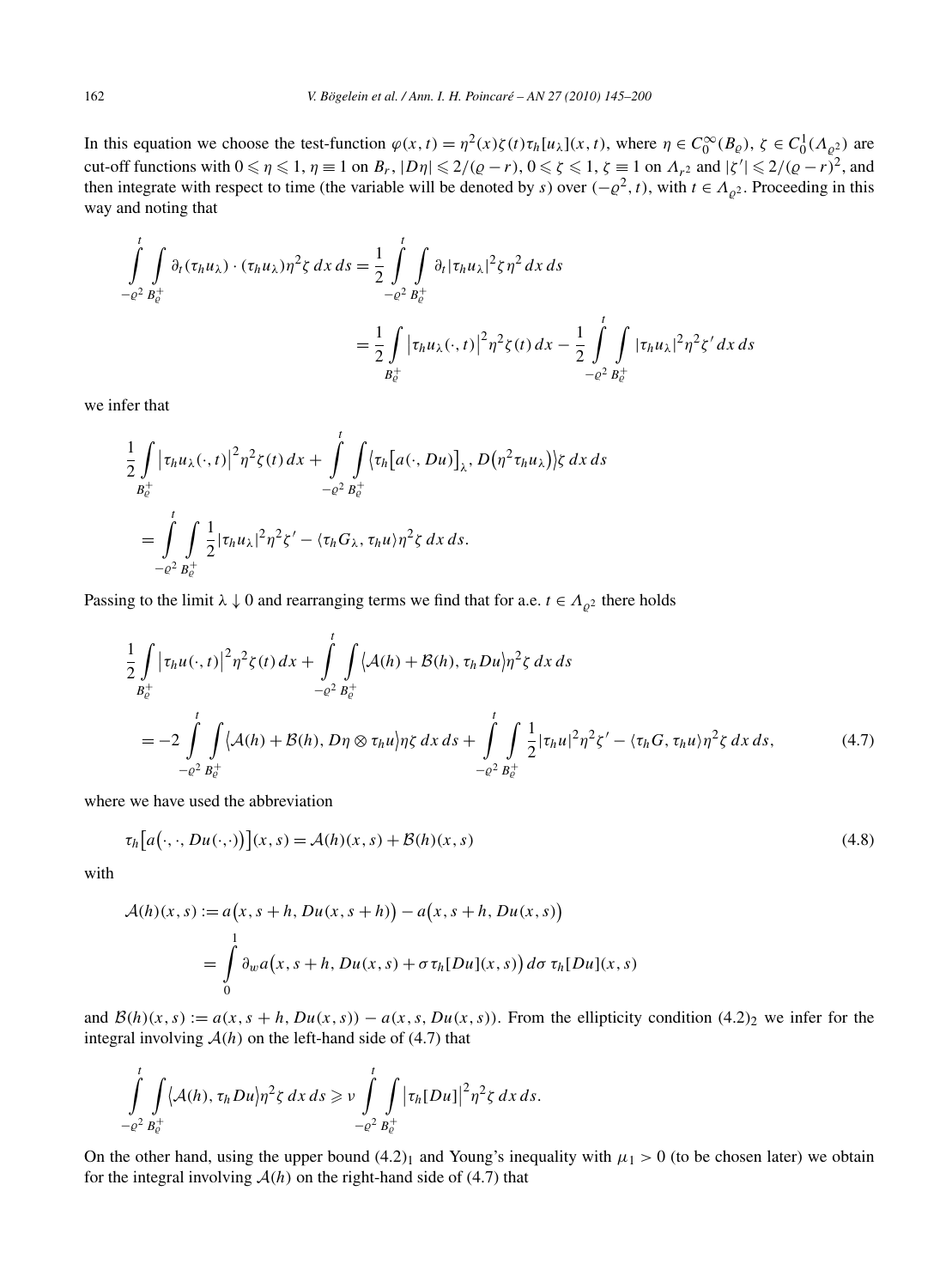$$
2\left|\int_{-\varrho^2}^t \int_{B_{\varrho}^+} \langle A(h), D\eta \otimes \tau_h u \rangle \eta \zeta \, dx \, ds \right| \leq 2L \int_{-\varrho^2}^t \int_{B_{\varrho}^+} |\tau_h[Du]| |D\eta| |\tau_h u| \eta \zeta \, dx \, ds
$$
  

$$
\leq \mu_1 \int_{-\varrho^2}^t \int_{B_{\varrho}^+} |\tau_h[Du]|^2 \eta^2 \zeta \, dx \, ds + \frac{L^2}{\mu_1} \int_{Q_{\varrho}^+} |D\eta|^2 |\tau_h u|^2 \, dz.
$$

To estimate the integrals involving  $B(h)$  in (4.7) we exploit the Lipschitz continuity of the vector field  $a(x, t, w)$  with respect to  $t$  from  $(4.2)<sub>4</sub>$  in the form

$$
\big|\mathcal{B}(h)(x,s)\big|\leqslant L\gamma|h|^{\frac{1+\vartheta}{2}}\big(1+\big|Du(x,s)\big|\big).
$$

Using Young's inequality again we find

$$
\left| \int_{-\varrho^2}^t \int_{B_{\varrho}^+} \langle B(h), D\tau_h u \rangle \eta^2 \zeta \, dx \, ds \right| \leq \mu_1 \int_{-\varrho^2}^t \int_{B_{\varrho}^+} |\tau_h[Du]|^2 \eta^2 \zeta \, dx \, ds + c_{\mu_1} \int_{Q_{\varrho}^+} \left(1 + |Du|\right)^2 \, dz
$$

and similarly

$$
2\left|\int\limits_{-\varrho^2}^t \int\limits_{B_{\varrho}^+} \langle \mathcal{B}(h), D\eta \otimes \tau_h u \rangle \eta \zeta \, dx \, ds \right| \leq \mu_1 \int\limits_{Q_{\varrho}^+} |D\eta|^2 |\tau_h u|^2 \, dz + c_{\mu_1} \int\limits_{Q_{\varrho}^+} \left(1 + |Du|\right)^2 \, dz,
$$

where  $c_{\mu_1} = L^2 \gamma^2 |h|^{1+\vartheta} \mu_1^{-1}$ . Finally, we estimate the term in (4.7) involving the right side *G*. In the case  $(Q - r)^2 \le |h|$  we use Young's inequality to obtain

$$
\int_{-e^2}^{t} \int_{B_e^+} \langle \tau_h G, \tau_h u \rangle \eta^2 \zeta \, dx \, ds \leqslant |h| \int_{Q_e^+} |\tau_h G|^2 \, dz + \frac{1}{|h|} \int_{Q_e^+} |\tau_h u|^2 \, dz \leqslant |h| \int_{Q_e^+} |\tau_h G|^2 \, dz + \frac{1}{(Q-r)^2} \int_{Q_e^+} |\tau_h u|^2 \, dz,
$$

while in the case  $(Q - r)^2 > |h|$  integration by parts for finite differences yields

$$
\int_{-e^2}^{t} \int_{B_c^+} \langle \tau_h G, \zeta \tau_h u \rangle \eta^2 dx ds = \int_{-e^2}^{t} \int_{B_c^+} \langle G, \tau_{-h}(\zeta \tau_h u) \rangle \eta^2 dx ds \n+ \int_{t}^{t+h} \int_{B_c^+} \langle G(\cdot, s), \zeta(s-h) \tau_h u(\cdot, s-h) \rangle \eta^2 dx ds \n- \int_{-e^2 + h}^{e^2 + h} \int_{-e^2} \langle G(\cdot, s), \zeta(s-h) \tau_h u(\cdot, s-h) \rangle \eta^2 dx ds \n=: I + II + III,
$$
\n(4.9)

with the obvious meaning of *I-III*. Note that the previous formula holds for positive as well as for negative parameters *h*; but for  $h > 0$  we already have  $III = 0$  since spt  $\zeta \subset \Lambda_{\rho^2}$ . To estimate *I* we use the identity

$$
\tau_{-h}(\zeta \tau_h u)(s) = \zeta(s-h)\tau_{-h}\tau_h u(s) + \tau_{-h}\zeta(s)\tau_h u(s)
$$

as well as  $\zeta \leq 1$  and  $|\tau_{-h}\zeta| \leq 2|h|(\rho - r)^{-2}$ ,  $t \leq \rho^2$  and Young's inequality with  $\varepsilon \in (0, 1]$  to deduce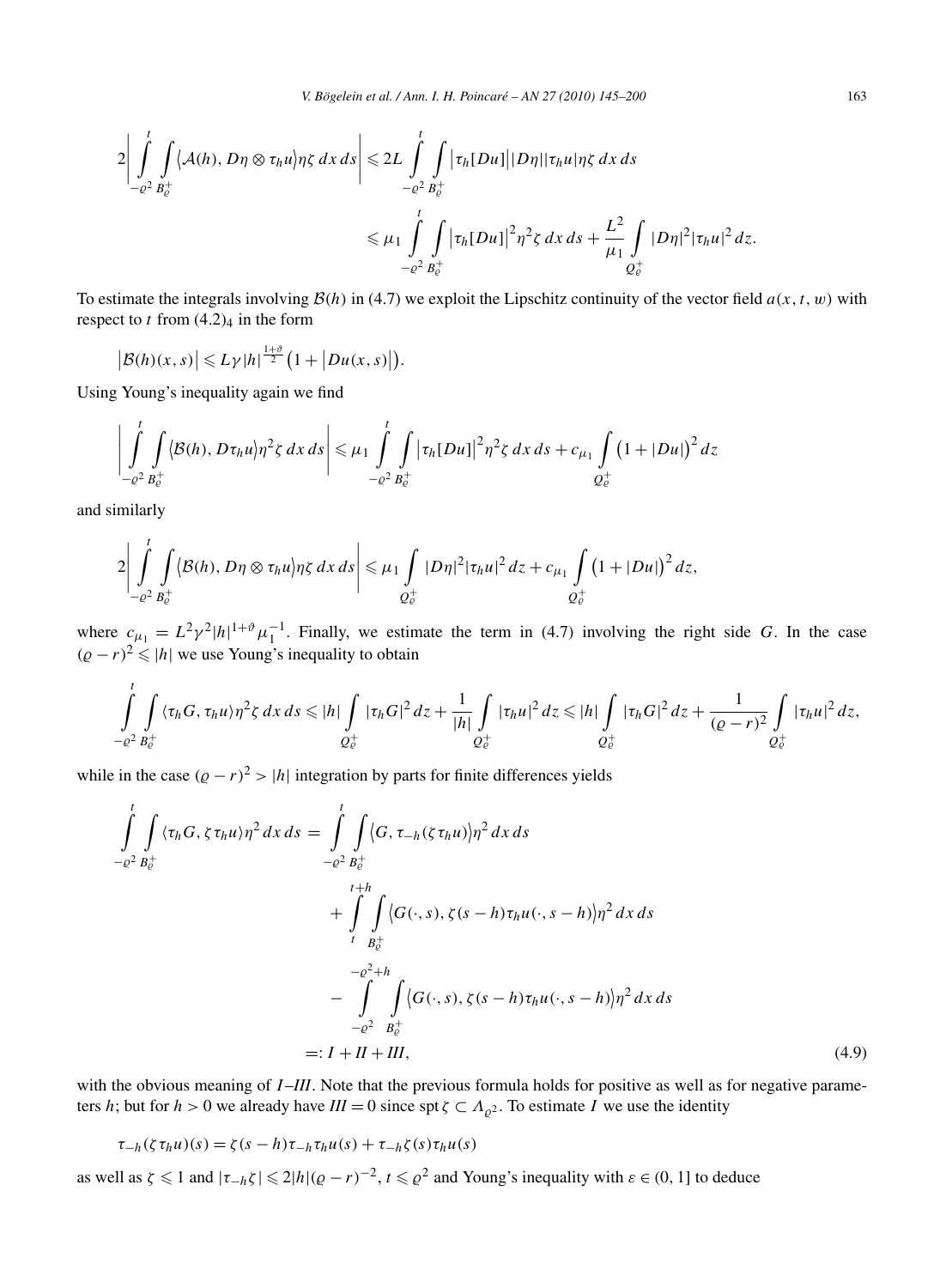$$
I = \int_{-e^2}^{t} \int_{B_e^+} \langle G(\cdot, s), \zeta(s - h) \tau_{-h} \tau_h u(\cdot, s) + \tau_{-h} \zeta(s) \tau_h u(\cdot, s) \rangle \eta^2 dx ds
$$
  
\n
$$
\leq \int_{Q_e^+} |G| |\tau_{-h} \tau_h u| dz + \frac{2|h|}{(\varrho - r)^2} \int_{Q_e^+} |G| |\tau_h u| dz
$$
  
\n
$$
\leq \varepsilon \int_{Q_e^+} \frac{|\tau_{-h} \tau_h u|^2}{|h|} dz + \frac{2|h|}{\varepsilon} \int_{Q_e^+} |G|^2 dz + \frac{\varepsilon|h|}{(\varrho - r)^4} \int_{Q_e^+} |\tau_h u|^2 dz
$$
  
\n
$$
\leq \varepsilon \int_{Q_e^+} \frac{|\tau_{-h} \tau_h u|^2}{|h|} dz + \frac{2|h|}{\varepsilon} \int_{Q_e^+} |G|^2 dz + \frac{\varepsilon}{(\varrho - r)^2} \int_{Q_e^+} |\tau_h u|^2 dz,
$$

where in the last line we have taken into account that  $|h| < (Q-r)^2$ . To estimate *II* we in turn perform a transformation, apply Young's inequality (with  $\mu_2 > 0$  to be chosen later; note also that spt  $\zeta \subset \Lambda_{\varrho^2}$ ) and estimate  $|G(\cdot, s + h)|^2$  by  $2|G(\cdot,s)|^2 + 2|\tau_h G(\cdot,s)|^2$ . This leads us in the case  $h > 0$  to

$$
II = \int_{t-h}^{t} \int_{B_{\epsilon}^{+}} \langle G(\cdot, s+h), \zeta(s)\tau_{h}u(\cdot, s) \rangle \eta^{2} dx ds
$$
  
\n
$$
\leq \frac{|h|}{2\mu_{2}} \int_{t-h}^{t} \int_{B_{\epsilon}^{+}} |G(\cdot, s+h)|^{2} \eta^{2} \zeta(s) dx ds + \frac{\mu_{2}}{2|h|} \int_{t-h}^{t} \int_{B_{\epsilon}^{+}} |\tau_{h}u|^{2} \eta^{2} \zeta dx ds
$$
  
\n
$$
= \frac{|h|}{\mu_{2}} \int_{Q_{\epsilon}^{+}} |G|^{2} + |\tau_{h}G|^{2} dz + \frac{\mu_{2}}{2|h|} \int_{(t-h,t)\cap A_{\rho^{2}}B_{\epsilon}^{+}} \int_{B_{\epsilon}^{+}} |\tau_{h}u|^{2} \eta^{2} \zeta dx ds
$$
  
\n
$$
\leq \frac{|h|}{\mu_{2}} \int_{Q_{\epsilon}^{+}} |G|^{2} + |\tau_{h}G|^{2} dz + \mu_{2} \sup_{s \in A_{\rho^{2}} \int_{B_{\epsilon}^{+}} |\tau_{h}u(\cdot, s)|^{2} \eta^{2} \zeta(s) dx.
$$

In the case  $h < 0$  we obtain completely the same estimate when replacing the interval  $(t - h, t)$  by  $(t, t - h)$ . In completely the same way we achieve the estimate for *III*, which reads as follows:

$$
III \leq \frac{|h|}{\mu_2} \int\limits_{Q_{\mathcal{C}}^+} |G|^2 + |\tau_h G|^2 \, dz + \mu_2 \sup\limits_{s \in \Lambda_{\mathcal{C}^2}} \int\limits_{B_{\mathcal{C}}^+} |\tau_h u(\cdot, s)|^2 \eta^2 \zeta(s) \, dx.
$$

Combining the preceding estimates for *I-III* with (4.9) we deduce a bound for the integral involving the inhomogeneity also in the second case  $|h| < (q - r)^2$ . Subsequently, joining the preceding estimates for the terms appearing in (4.7) and choosing  $\mu_1$  as usual small enough (note that we can also switch to smaller values of  $\varepsilon$  and  $\mu_2$  if necessary) we finally arrive at

$$
\int_{B_{\epsilon}^{+}} |\tau_{h}u(\cdot,t)|^{2} \eta^{2} \zeta(t) dx + \int_{-\varrho^{2}}^{t} \int_{B_{\epsilon}^{+}} |\tau_{h}Du|^{2} \eta^{2} \zeta dx ds
$$
\n
$$
\leq 2\mu_{2} \sup_{s \in \Lambda_{\varrho^{2}}}\int_{B_{\epsilon}^{+}} |\tau_{h}u(\cdot,s)|^{2} \eta^{2} \zeta(s) dx + \varepsilon \int_{\mathcal{Q}_{\epsilon}^{+}} \frac{|\tau_{-h}\tau_{h}u|^{2}}{|h|} dz + \frac{c}{(\varrho-r)^{2}} \int_{\mathcal{Q}_{\epsilon}^{+}} |\tau_{h}u|^{2} dz
$$
\n
$$
+ c|h|^{1+\vartheta} \gamma^{2} \int_{\mathcal{Q}_{\epsilon}^{+}} (1 + |Du|^{2}) dz + |h| (\varepsilon^{-1} + \mu_{2}^{-1}) \int_{\mathcal{Q}_{\epsilon}^{+}} |G|^{2} + |\tau_{h}G|^{2} dz.
$$
\n(4.10)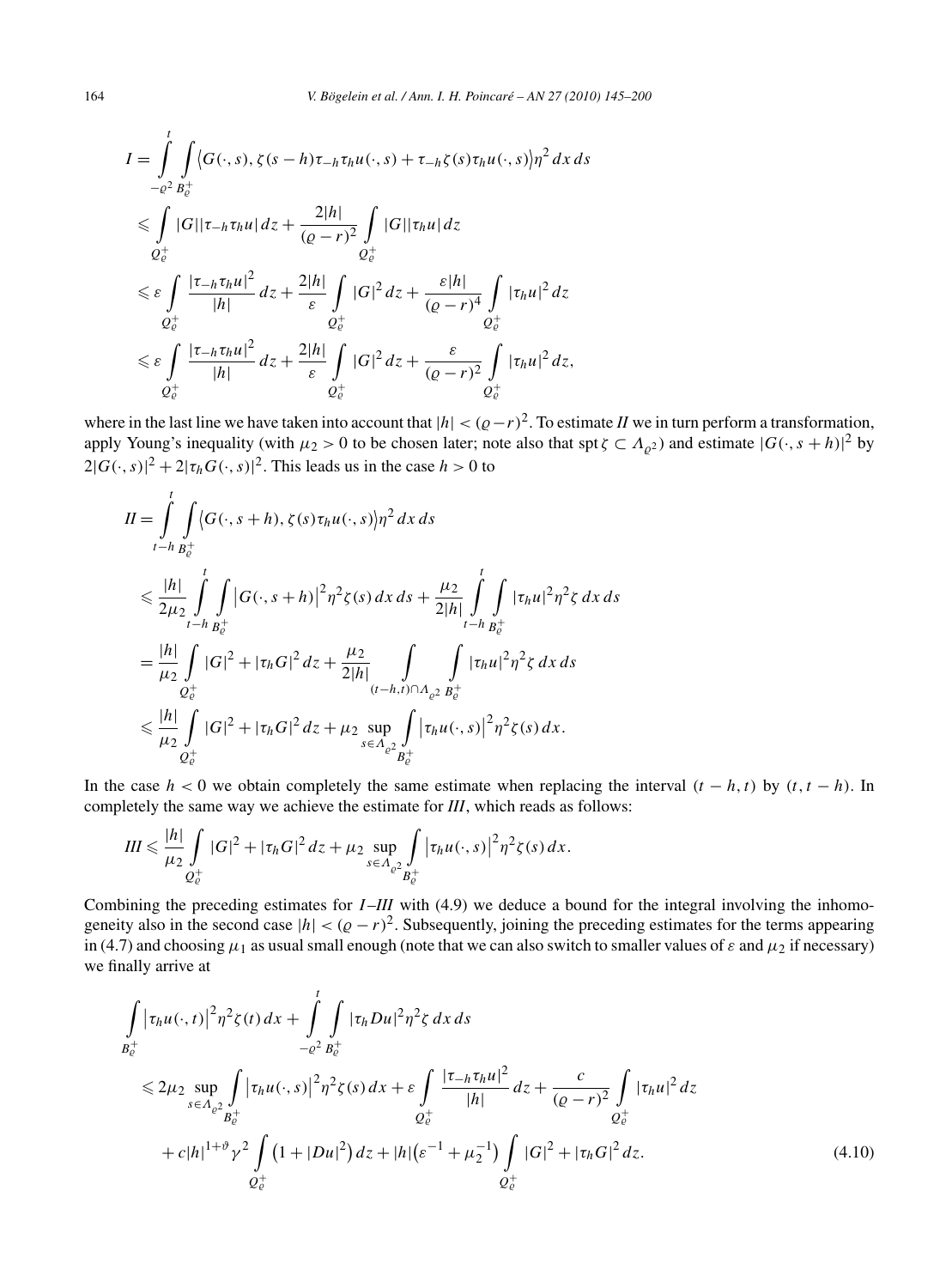At this stage we note that  $\sup_{s \in A_{\varrho^2}} \int_{B_c^+} |\tau_h u(\cdot, s)|^2 \eta^2 \zeta(s) dx < \infty$ , and here we are using that  $\sup_{s \in A_{\varrho^2}} \int_{B_c^+} |u(\cdot, s)|^2 dx$ is finite. Indeed, in the parabolic setting this expression appears on the left-hand side of the Caccioppoli inequality (see for instance the proof of Lemma 3.1). Since (4.10) holds for a.e.  $t \in A_{\rho^2}$  we can take the supremum over  $t \in A_{\rho^2}$ in the first term on the left-hand side and let  $t \uparrow \varrho^2$  in the second one. Choosing  $\mu_2$  small enough, absorbing the sup-term of the right-hand side on the left and recalling that  $\eta^2 \zeta \equiv 1$  on  $Q_r^+$  the preceding estimate yields the desired estimate for positive finite differences, i.e. for  $\tau_h u$ , respectively  $\tau_h Du$ . This proves the assertion of the lemma with a constant  $c = c(L/v)$ .  $\Box$ 

**Corollary 4.6.** Let *u* be a weak solution of (4.1) on  $Q_R^+$  according to Definition 4.1. Then, for all  $0 < r < \varrho \le R$  and  $0 < |h| \leq (R^2 - \rho^2)/2$  *and*  $\varepsilon > 0$  *there holds, with*  $c = c(L/\nu)$ 

$$
\sup_{t\in\Lambda_{r^2}}\int\limits_{B_r^+}|\tau_hu(\cdot,t)|^2\,dx+\int\limits_{Q_r^+}|\tau_hDu|^2\,dz
$$
\n
$$
\leq c\bigg(\frac{1}{(\varrho-r)^2}+\frac{1}{\varepsilon}\bigg)\int\limits_{Q_\varrho^+}|\tau_hu|^2\,dz+c|h|^{1+\vartheta}\gamma^2\int\limits_{Q_\varrho^+}(1+|Du|^2)\,dz+\varepsilon\int\limits_{Q_\varrho^+}|\tau_hG|^2\,dz.
$$

**Proof.** We proceed completely similar to the proof of Lemma 4.5 except for the term in (4.7) involving the right side *G*. Here we now apply Young's inequality to obtain

$$
\int_{-\varrho^2}^t \int_{B_{\varrho}^+} \langle \tau_h G, \tau_h u \rangle \eta^2 \zeta \, dx \, ds \leq \varepsilon \int_{Q_{\varrho}^+} |\tau_h G|^2 \, dz + \frac{1}{\varepsilon} \int_{Q_{\varrho}^+} |\tau_h u|^2 \, dz.
$$

Inserting this in (4.7) and replacing  $\varepsilon$  by a smaller value if necessary, this leads us to the desired estimate.  $\Box$ 

**Lemma 4.7.** Let u be a weak solution of (4.1) on  $Q_R^+$  according to Definition 4.1. Then, for all  $z_0 = (x_0, t_0) \in Q_R^+ \cup \Gamma_R$ *and*  $0 < r < \varrho \le R$  *and*  $0 < |h| \le \varrho^2$  *such that*  $Q_{2\varrho}^+(z_0) \subset Q_R^+$  *there holds* 

$$
\int_{Q_r^+(z_0)} \frac{|\tau_{-h}\tau_h u|^2}{|h|} dz \leq c \left( 1 + \frac{|h|}{(\varrho - r)^2} \right) \int_{Q_\varrho^+(z_0)} |\tau_h Du|^2 + |\tau_{-h} Du|^2 dz
$$
  
+  $c|h|^{1+\vartheta} \gamma^2 \left( 1 + \frac{|h|}{(\varrho - r)^2} \right) \int_{Q_{\varrho + \sqrt{|h|}}^+(z_0)} (1 + |Du|^2) dz$   
+  $c|h| \int_{Q_\varrho^+(z_0)} |\tau_h G|^2 + |\tau_{-h} G|^2 dz$ ,

*where*  $c = c(L)$ *.* (*Note that*  $Q_r^+(z_0)$ *,*  $Q_\varrho^+(z_0)$  *are not necessarily half-cylinders.*)

**Proof.** For convenience in notation we omit the reference to the point  $z_0$  in the following and without loss of generality we assume that  $t_0 = 0$ . Moreover, since  $\tau_{-h} \tau_h u = \tau_h \tau_{-h} u$  we can assume without loss of generality that  $h > 0$ . We start with the Steklov-formulation (4.3) of the system and take its difference at level  $t - h$  and  $t$ . Then, for a.e.  $t \in A_{R^2}$ we have

$$
\int_{B_R^+} \tau_{-h} \partial_t u_h(\cdot, t) \cdot \varphi + \langle \tau_{-h} [a(\cdot, t, Du)]_h, D\varphi \rangle dx = \int_{B_R^+} \langle \tau_{-h} G_h(\cdot, t), \varphi \rangle dx.
$$

In this equation we choose the test-function  $\varphi(x,t) = \eta^2(x)\tau_{-h}\tau_hu(x,t)$ , where  $\eta \in C_0^{\infty}(B_{\varrho})$  is a cut-off function with  $0 \le \eta \le 1$ ,  $\eta \equiv 1$  on  $B_r$ ,  $|D\eta| \le 2/(\rho - r)$ . Integrating the resulting equation with respect to *t* over  $\Lambda_{\rho^2}$  and using also  $\partial_t u_h = \tau_h u / h$  we obtain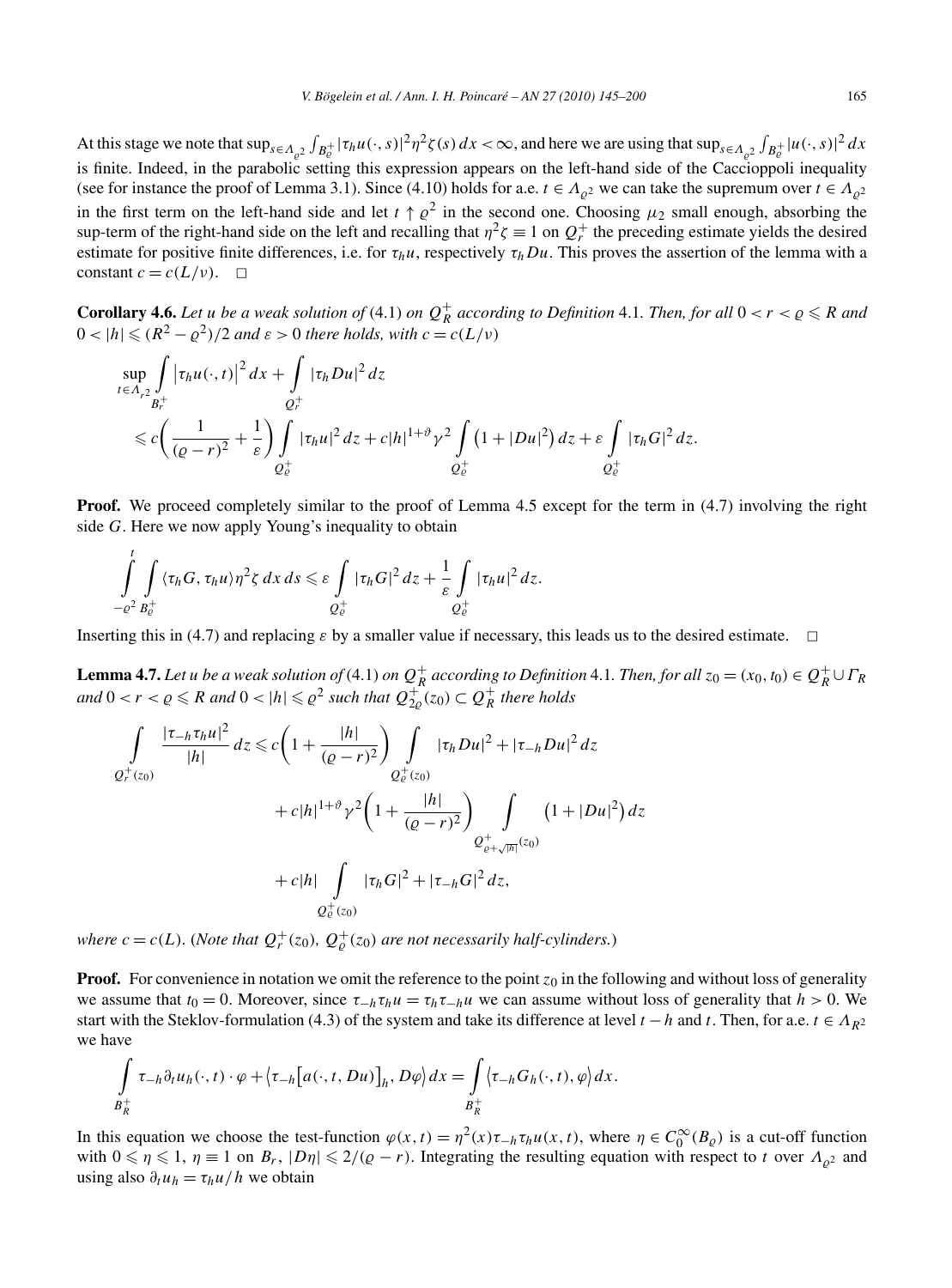166 *V. Bögelein et al. / Ann. I. H. Poincaré – AN 27 (2010) 145–200*

$$
\int_{Q_{\mathcal{C}}^+} \frac{|\tau_{-h}\tau_h u|^2}{h} \eta^2 dz = \int_{Q_{\mathcal{C}}^+} \tau_{-h}(\partial_t u_h) \cdot \eta^2 \tau_{-h} \tau_h u dz
$$
\n
$$
= \int_{Q_{\mathcal{C}}^+} \langle \tau_{-h} G_h, \eta^2 \tau_{-h} \tau_h u \rangle + \langle \tau_{-h} [a(\cdot, Du)]_h, D(\eta^2 \tau_{-h} \tau_h u) \rangle dz.
$$

With the notation introduced in  $(4.8)$  we decompose

$$
\tau_{-h}[a(\cdot,Du)]_h = [\tau_{-h}a(\cdot,Du)]_h =: [\mathcal{A}(-h)]_h + [\mathcal{B}(-h)]_h.
$$

Using this and Young's inequality we obtain from the second last equation for  $\varepsilon_1$ ,  $\varepsilon_2 > 0$  (to be chosen later) that

$$
\int_{Q_{\xi}^{+}} \frac{|\tau_{-h}\tau_{h}u|^{2}}{h} \eta^{2} dz \leq \int_{Q_{\xi}^{+}} |D(\tau_{-h}\tau_{h}u)|^{2} \eta^{2} + \varepsilon_{1} |D\eta^{2}|^{2} |\tau_{-h}\tau_{h}u|^{2} + \varepsilon_{2} |\tau_{-h}\tau_{h}u|^{2} \eta^{2} dz
$$
\n
$$
+ \int_{Q_{\xi}^{+}} (1 + \varepsilon_{1}^{-1}) (|[\mathcal{A}(-h)]_{h}|^{2} + |[\mathcal{B}(-h)]_{h}|^{2}) + \varepsilon_{2}^{-1} |\tau_{-h}G_{h}|^{2} dz
$$
\n
$$
=: I_{1} + \varepsilon_{1} I_{2} + \varepsilon_{2} I_{3} + (1 + \varepsilon_{1}^{-1}) (I_{4} + I_{5}) + \varepsilon_{2}^{-1} I_{6}, \qquad (4.11)
$$

with the obvious meaning of  $I_1-I_6$ . In turn we will estimate these terms. We start with the **estimate for**  $I_1$ . Using (2.8) we find

$$
I_1 \leqslant 2\int\limits_{Q^+_e} |\tau_h Du|^2 + |\tau_{-h} Du|^2 dz.
$$

The **estimate for**  $I_2$  is achieved by the use of  $|D\eta| \leq 2/(Q - r)$  as follows:

$$
I_2 \leqslant \frac{8}{(\varrho-r)^2} \int\limits_{Q^+_e} |\tau_{-h} \tau_h u|^2 \eta^2 dz.
$$

In order to get an **estimate for**  $I_4$  we use in turn  $(4.2)_1$  and the fact that  $|h| \leq \varrho^2$  to find

$$
I_4 \leqslant \int\limits_{-\varrho^2}^{\varrho^2+h} \int\limits_{B_{\varrho}^+} \left| \mathcal{A}(-h) \right|^2 dx \, dt \leqslant L^2 \int\limits_{-\varrho^2}^{\varrho^2+h} \int\limits_{B_{\varrho}^+} |\tau_{-h} Du|^2 \, dx \, dt \leqslant L^2 \int\limits_{Q_{\varrho}^+} |\tau_{h} Du|^2 + |\tau_{-h} Du|^2 \, dz.
$$

For the **estimate for**  $I_5$  we use (4.2)<sub>3</sub> and  $\rho^2 + |h| \leq (\rho + \sqrt{|h|})^2$  to infer

$$
I_5 \leqslant \int\limits_{-\varrho^2}^{\varrho^2+h} \int\limits_{B_{\varrho}^+} \left|\mathcal{B}(-h)\right|^2 dx \, dt \leqslant L^2 \gamma^2 |h|^{1+\vartheta} \int\limits_{-\varrho^2}^{\varrho^2+h} \int\limits_{B_{\varrho}^+} \left(1+|Du|\right)^2 dx \, dt \leqslant L^2 \gamma^2 |h|^{1+\vartheta} \int\limits_{\varrho^2+\sqrt{|h|}} \left(1+|Du|\right)^2 dz.
$$

Finally, for the **estimate for** *I*<sup>6</sup> we decompose and enlarge the domain of integration in order to obtain

$$
I_6\leqslant \int\limits_{-\varrho^2}^{\varrho^2+h}\int\limits_{B_{\varrho}^+}|\tau_{-h}G|^2\,dx\,dt=\int\limits_{-\varrho^2}^{\varrho^2}\int\limits_{B_{\varrho}^+}|\tau_{-h}G|^2\,dx\,dt+\int\limits_{\varrho^2-h}\int\limits_{B_{\varrho}^+}|\tau_{h}G|^2\,dx\,dt\leqslant \int\limits_{Q_{\varrho}^+}|\tau_{h}G|^2+|\tau_{-h}G|^2\,dz.
$$

Combining the previous estimates with (4.11), choosing  $\varepsilon_1 = \frac{(\rho - r)^2}{8|h|}$ ,  $\varepsilon_2 = \frac{1}{4|h|}$  and absorbing terms we arrive at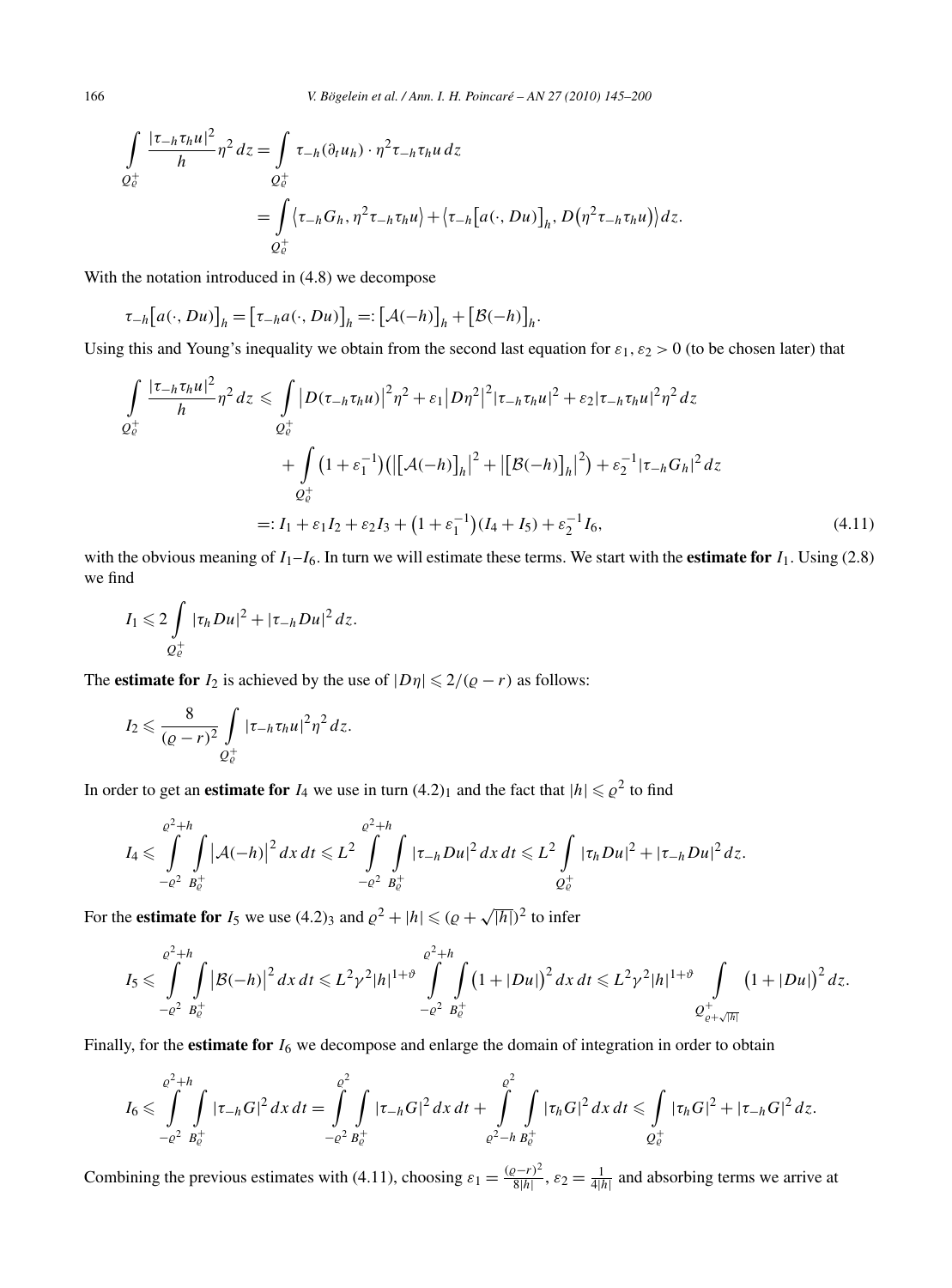$$
\int_{Q_{\varrho}^+} \frac{|\tau_{-h}\tau_h u|^2}{h} \eta^2 dz \leq c \left( 1 + \frac{|h|}{(\varrho - r)^2} \right) \int_{Q_{\varrho}^+} |\tau_h Du|^2 + |\tau_{-h} Du|^2 dz \n+ c|h|^{1+\vartheta} \gamma^2 \left( 1 + \frac{|h|}{(\varrho - r)^2} \right) \int_{Q_{\varrho + \sqrt{|h|}}^+} \left( 1 + |Du|^2 \right) dz + c|h| \int_{Q_{\varrho}^+} |\tau_h G|^2 + |\tau_{-h} G|^2 dz,
$$

where  $c = 100L^2$  for example. Together with  $\eta \equiv 1$  on  $B_r$  this yields the desired estimate.  $\Box$ 

Having arrived at this stage we can join the preceding results to achieve the weak differentiability of *u* with respect to the time variable *t*. To be precise

**Proposition 4.8.** Let u be a weak solution of (4.1) on  $Q_R^+$  according to Definition 4.1 and let  $G \in \mathcal{N}^{0,\vartheta;2}(Q_R^+;\mathbb{R}^N)$ . *Then,*  $\partial_t u \in L^2(Q_r^+; \mathbb{R}^N)$  *for any*  $0 < r < R$  *and for all*  $0 < \varrho \leq R$  *there holds* 

$$
\int_{Q_{\varrho/2}^+} |\partial_t u|^2 dz \leq c \bigg[ \big(\gamma^2 + \varrho^{-2}\big) \int_{Q_{\varrho}^+} \big(1 + |Du|^2\big) dz + \|G\|_{\mathcal{N}^{0,\vartheta;2}(Q_{\varrho}^+)}^2 \bigg],
$$

*where*  $c = c(L/v, \vartheta)$  *and*  $c \to \infty$  *when*  $\vartheta \downarrow 0$ *.* 

**Proof.** We consider  $0 < |h| \le (Q/4)^2$  and  $Q/4 \le r < s \le Q/2$ . In the sequel we use the notions  $\mathcal{Z}_h(s,r) := 1 +$  $|h|(s-r)^{-2}$  and  $\mathcal{Z}_h(\varrho) := 1 + |h|\varrho^{-2}$ . Applying in turn Lemma 4.7 (with radii *r* and  $(s + r)/2$ ) and Lemma 4.5 (for *h* and  $-h$  and with radii  $(s + r)/2$ , *s* and  $\varepsilon = [2cZ_h(s, r)]^{-1}$  and noting that  $(s + r)/2 + \sqrt{|h|} < \frac{\varrho}{2} + \varrho/4 < \varrho$  as well as  $[(s + r)/2]^2 + |h| < (\rho/2)^2 + (\rho/4)^2 < \rho^2$  and  $|h|^\vartheta \le 1$  we obtain

$$
\int_{Q_r^+} \frac{|\tau_{-h}\tau_h u|^2}{|h|} dz \leqslant c \mathcal{Z}_h(s,r) \int_{Q_{(s+r)/2}^+} |\tau_h Du|^2 + |\tau_{-h} Du|^2 dz
$$
\n
$$
+ c|h| \left[ \gamma^2 \mathcal{Z}_h(s,r) \int_{Q_{\varrho}^+} (1+|Du|^2) dz + \int_{Q_{\varrho}^+} |G|^2 dz \right]
$$
\n
$$
\leqslant \frac{1}{2} \int_{Q_s^+} \frac{|\tau_{-h}\tau_h u|^2}{|h|} dz + c \frac{\mathcal{Z}_h(s,r)}{(s-r)^2} \int_{Q_{\varrho/2}^+} |\tau_h u|^2 + |\tau_{-h} u|^2 dz
$$
\n
$$
+ c|h| \mathcal{Z}_h(s,r) \left[ \gamma^2 \int_{Q_{\varrho}^+} (1+|Du|^2) dz + \int_{Q_{\varrho}^+} |G|^2 dz \right],
$$

where  $c = c(L/\nu)$ . Applying the iteration lemma [7, Lemma 2.4] we can absorb the first integral on the right-hand side in the preceding estimate on the left to infer

$$
\int_{Q_{\varrho/4}^{+}} \frac{|\tau_{-h}\tau_{h}u|^{2}}{|h|} dz \leqslant c \frac{\mathcal{Z}_{h}(\varrho)}{\varrho^{2}} \int_{Q_{\varrho/2}^{+}} |\tau_{h}u|^{2} + |\tau_{-h}u|^{2} dz \n+ c|h|\mathcal{Z}_{h}(\varrho) \bigg[\gamma^{2} \int_{Q_{\varrho}^{+}} (1 + |Du|^{2}) dz + \int_{Q_{\varrho}^{+}} |G|^{2} dz \bigg].
$$
\n(4.12)

Since  $|h| \leq (Q/4)^2$  we have  $\mathcal{Z}_h(Q) \leq 2$ . On the other hand, applying Lemma 4.4 with *h* and −*h* we see that

$$
\int_{Q_{\varrho/2}^+} |\tau_h u|^2 + |\tau_{-h} u|^2 dz \leq c |h| \int_{Q_{\varrho}^+} (1 + |Du|^2 + \varrho^2 |G|^2) dz.
$$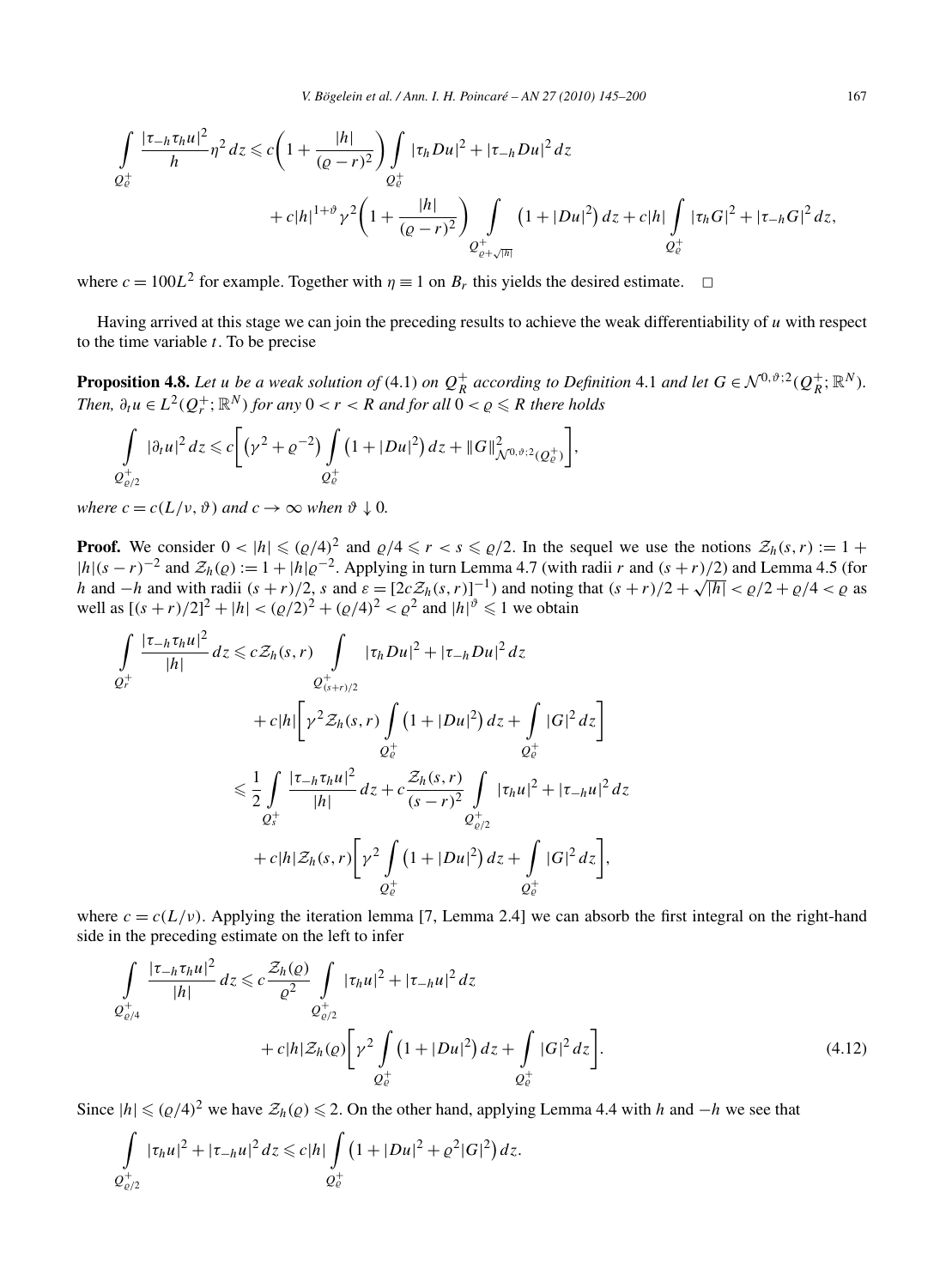Inserting this in the second last estimate we arrive at

$$
\int_{Q_{\varrho/4}^+} |\tau_{-h}\tau_h u|^2 dz \leqslant ch^2 M^2,
$$
\n(4.13)

where we have set

$$
M^{2} := (\gamma^{2} + \varrho^{-2}) \int_{Q_{\varrho}^{+}} \left(1 + |Du|^{2}\right) dz + \int_{Q_{\varrho}^{+}} |G|^{2} dz.
$$

Since  $\tau_{-h} \tau_h u(t) = \tau_h \tau_h u(t-h)$  this implies

$$
\int\limits_{Q_{\varrho/8}^+} |\tau_h \tau_h u|^2 dz \leqslant \int\limits_{Q_{\varrho/4}^+} |\tau_{-h} \tau_h u|^2 dz \leqslant ch^2 M^2,
$$

for any choice of  $0 < |h| \leq (\rho/8)^2$ , and  $c = c(L/\nu)$ . At this stage we are in a position to apply Lemma 2.4 with  $(1, 1 - \vartheta/4, cM, (\varrho/8)^2, 2)$  instead of  $(\alpha, \beta, M, h_0, \sigma)$  yielding

$$
\int_{Q_{\varrho/8}^+} |\tau_h u|^2 \, dz \leqslant c |h|^{2-\frac{\vartheta}{2}} \Bigg[ \varrho^{\vartheta} M^2 + \varrho^{\vartheta-4} \int_{Q_{\varrho}^+} |u|^2 \, dz \Bigg] \leqslant c |h|^{2-\frac{\vartheta}{2}} \varrho^{\vartheta} M^2,
$$
\n(4.14)

for all  $0 < |h| \le (Q/16)^2$ . Here we have also used the Poincaré inequality from Lemma 2.2 to estimate  $\int_{Q_e^+} |u|^2 dz$ . Moreover, the constant *c* depends on  $L/\nu$  and  $\vartheta$  and we have  $c \to \infty$  when  $\vartheta \downarrow 0$ . Now, we want to improve this estimate in the sense that we attain  $h^2$  instead of  $|h|^{2-\frac{\vartheta}{2}}$  on the right-hand side. For this we apply in turn Lemma 4.7 (with radii  $\varrho/32$ ,  $\varrho/16$ ) and Corollary 4.6 (for *h* and −*h* and with radii  $\varrho/16$ ,  $\varrho/8$  and  $\varepsilon = |h|^{1-\vartheta} \varrho^{2\vartheta}$ ). Taking also into account that  $\varrho^{-2} \leq |h|^{v-1} \varrho^{-2v}$  and  $|h|^{-v} \varrho^{2v} \geq 1$  this yields

$$
\int_{Q_{\varrho/32}^{+}} \frac{|\tau_{-h}\tau_{h}u|^{2}}{|h|} dz \leq c \int_{Q_{\varrho/16}^{+}} |\tau_{h}Du|^{2} + |\tau_{-h}Du|^{2} dz \n+ c|h| \Big[ |h|^{\vartheta} \gamma^{2} \int_{Q_{\varrho/8}^{+}} (1 + |Du|^{2}) dz + \int_{Q_{\varrho/16}^{+}} |\tau_{h}G|^{2} + |\tau_{-h}G|^{2} dz \Big] \n\leq c|h|^{\vartheta - 1} \varrho^{-2\vartheta} \int_{Q_{\varrho/8}^{+}} |\tau_{h}u|^{2} + |\tau_{-h}u|^{2} dz \n\varrho_{\varrho/8}^{+} \n+ c|h| \Big[ |h|^{\vartheta} \gamma^{2} \int_{Q_{\varrho/8}^{+}} (1 + |Du|^{2}) dz + |h|^{-\vartheta} \varrho^{2\vartheta} \int_{Q_{\varrho/8}^{+}} |\tau_{h}G|^{2} + |\tau_{-h}G|^{2} dz \Big].
$$
\n(4.15)

Now, recalling the definition of *M*, using (4.14) for *h* and  $-h$  as well as the assumption  $G \in \mathcal{N}^{0,\vartheta;2}(\mathcal{Q}_R^+;\mathbb{R}^N)$  leads us to

$$
\int_{Q_{\varrho/32}^+} \frac{|\tau_{-h}\tau_h u|^2}{|h|} dz \leq c |h| \left[ \left( |h|^{\frac{\vartheta}{2}} \varrho^{-\vartheta} + |h|^{\vartheta} \right) M^2 + c |h|^{\vartheta} \varrho^{2\vartheta} \|G\|_{\mathcal{N}^{0,\vartheta;2}(Q_{\varrho}^+)}^2 \right] \leq c |h|^{1+\frac{\vartheta}{2}} \varrho^{-\vartheta} \left[ M^2 + \|G\|_{\mathcal{N}^{0,\vartheta;2}(Q_{\varrho}^+)}^2 \right],
$$

for any  $0 < |h| \leq (\rho/16)^2$  and with a constant  $c = c(L/v, \vartheta)$ . Using once again the fact that  $\tau_{-h} \tau_h u(t) = \tau_h \tau_h u(t - h)$ we therefore arrive at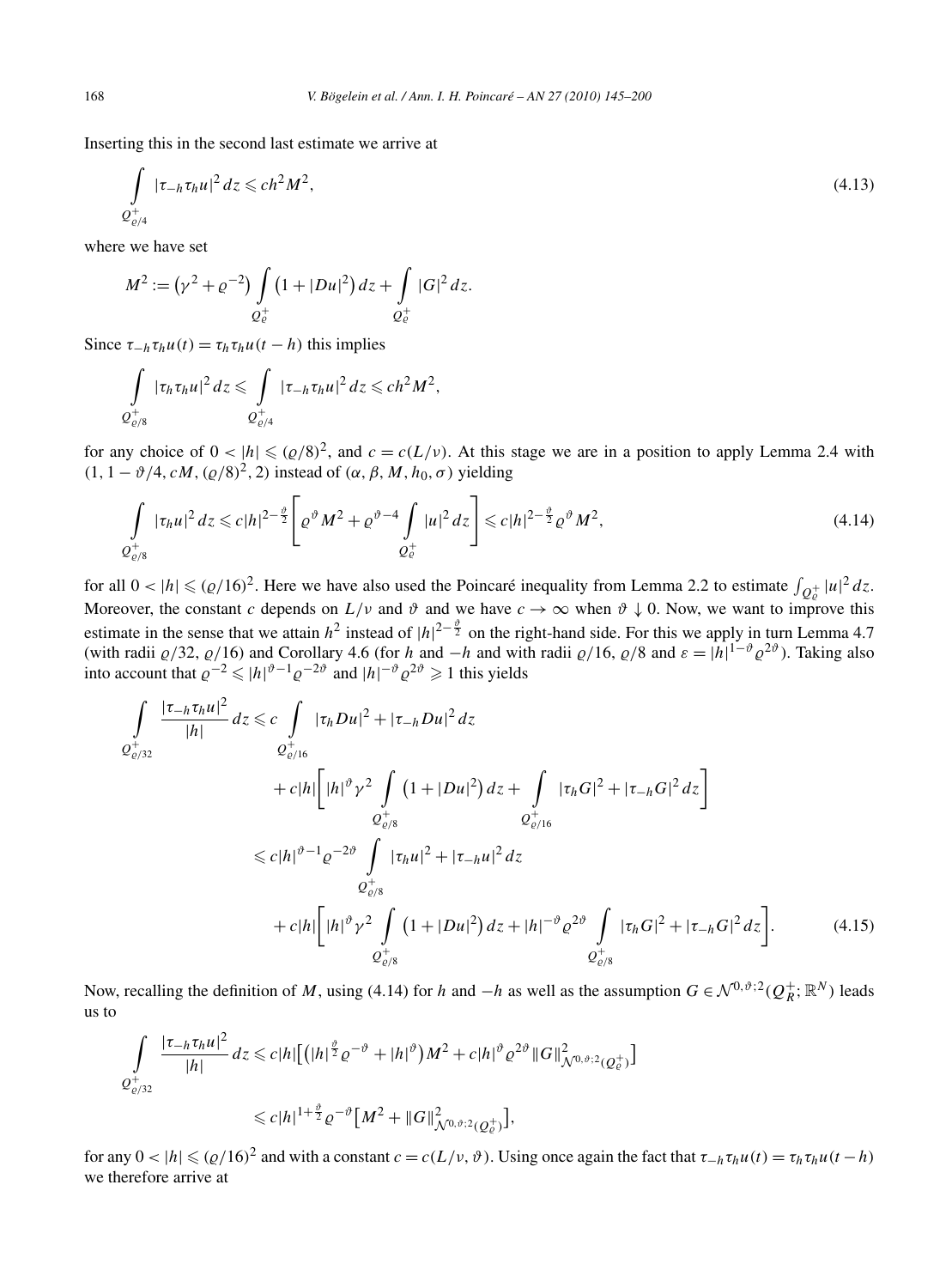$$
\int_{\mathcal{Q}^+_{\varrho/64}} |\tau_h \tau_h u|^2 \, dz \leq \int_{\mathcal{Q}^+_{\varrho/32}} |\tau_{-h} \tau_h u|^2 \, dz \leq c |h|^{2+\frac{\vartheta}{2}} \varrho^{-\vartheta} \big[ M^2 + \|G\|^2_{\mathcal{N}^{0,\vartheta;2}(\mathcal{Q}^+_{\varrho})} \big],
$$

valid for any  $0 < |h| \le (q/64)^2$ . At this stage we can apply Lemma 2.4 a second time, but now with the choice  $(1 + \frac{\vartheta}{4}, 1, c(\varrho^{-\vartheta} M^2 + ||G||^2_{\mathcal{N}^{0,\vartheta;2}(Q^+_{\varrho})}), (\varrho/128)^2)$  for  $(\alpha, \beta, M, h_0)$ . This yields

$$
\int_{Q^+_{\varrho/64}} |\tau_h u|^2 dz \leq c h^2 \bigg[ M^2 + ||G||^2_{\mathcal{N}^{0,\vartheta;2}(Q^+_{\varrho})} + \varrho^{-4} \int_{Q^+_{\varrho}} |u|^2 dz \bigg]
$$
  

$$
\leq c h^2 \big[ M^2 + ||G||^2_{\mathcal{N}^{0,\vartheta;2}(Q^+_{\varrho})} \big],
$$

for any  $0 < |h| \leq (Q/128)^2$  and where  $c = c(L/v)$ . Note that we have used the Poincaré inequality from Lemma 2.2 in the last line. The preceding estimate implies  $\partial_t u \in L^2(Q_{R/64}^+; \mathbb{R}^N)$ . Moreover, there holds

$$
\int_{Q_{\varrho/64}^+} |\partial_t u|^2 dz \leq c \big[ M^2 + \|G\|_{\mathcal{N}^{0,\vartheta;2}(Q_{\varrho}^+)}^2 \big].
$$

Finally, we note that by a different choice of the radii we can also attain  $Q^+_{\varrho/2}$  instead of  $Q^+_{\varrho/64}$  as domain of integration in the integral on the left-hand side. Recalling the definition of  $M$  then proves the desired estimate. Further, let us note that again by a different choice of the involved radii and cylinder we also find that  $\partial_t u \in L^2(Q^+_r, \mathbb{R}^N)$  for any  $0 < r < R$ . This finishes the proof of the lemma.  $\Box$ 

Later, in the proof of the dimension reduction we will need an estimate for finite differences in time of the gradients of solutions of certain comparison systems. The following corollary will provide this estimate. It is an immediate consequence of the results we have obtained so far.

**Corollary 4.9.** Let *u* be a weak solution of (4.1) on  $Q_R^+$  according to Definition 4.1 and let  $G \in \mathcal{N}^{0,\vartheta;2}(Q_R^+)$ . Then *for all*  $0 < \rho \le R$  *and*  $0 < |h| \le (\rho/4)^2$  *there holds* 

$$
\int_{Q_{\varrho/2}^+} |\tau_h Du|^2 dz \leqslant c(L/\nu,\vartheta)|h|\bigg[\big(\gamma^2+\varrho^{-2}\big)\int_{Q_{\varrho}^+} \big(1+|Du|^2\big) dz + \|G\|_{\mathcal{N}^{0,\vartheta;2}(Q_{\varrho}^+)}^2\bigg],
$$

*where*  $c(L/\nu, \vartheta) \rightarrow \infty$  *when*  $\vartheta \downarrow 0$ *.* 

**Proof.** Applying Lemma 4.5 with the choice  $(\varrho/2, 3\varrho/4, 1)$  for  $(r, \varrho, \varepsilon)$  and noting that  $|\tau_{-h}\tau_h u(t)| \leq |\tau_h u(t)| +$  $|\tau_h u(t-h)|$  we infer for  $0 < |h| \le (Q/4)^2$  (then  $(3Q/4)^2 + |h| \le Q^2$  and  $(3Q/4 - Q/2)^{-2} = (Q/4)^{-2} \le |h|^{-1}$ ) that

$$
\int_{Q_{\varrho/2}^+} |\tau_h Du|^2 dz \leq c |h|^{-1} \int_{Q_{\varrho}^+} |\tau_h u|^2 dz + c |h| \int_{Q_{\varrho}^+} \gamma^2 (1 + |Du|^2) + |G|^2 dz.
$$

In the preceding inequality we are going to use the fact that *u* is weakly differentiable with respect to time by Proposition 4.8 and the  $L^2$ -estimate for  $\partial_t u$ . This leads us to

$$
\int_{Q_{\varrho/2}^+} |\tau_h Du|^2 dz \leq c |h| \Bigg[ \big(\gamma^2 + \varrho^{-2}\big) \int_{Q_{2\varrho}^+} \big(1 + |Du|^2\big) dz + ||G||^2_{\mathcal{N}^{0,\vartheta;2}(Q_{2\varrho}^+)} \Bigg],
$$

where  $c = c(L/v)$  and by a different choice of radii we infer the asserted estimate.  $\Box$ 

At this stage we are already able to control the time derivative  $\partial_t u$  and all second derivatives  $D_\alpha D_\beta u$  with  $\alpha$  +  $\beta$  < 2*n*. Therefore, we can use the parabolic system in order to establish the existence of the second normal derivative  $D_n D_n u$  together with an estimate for its  $L^2$ -norm.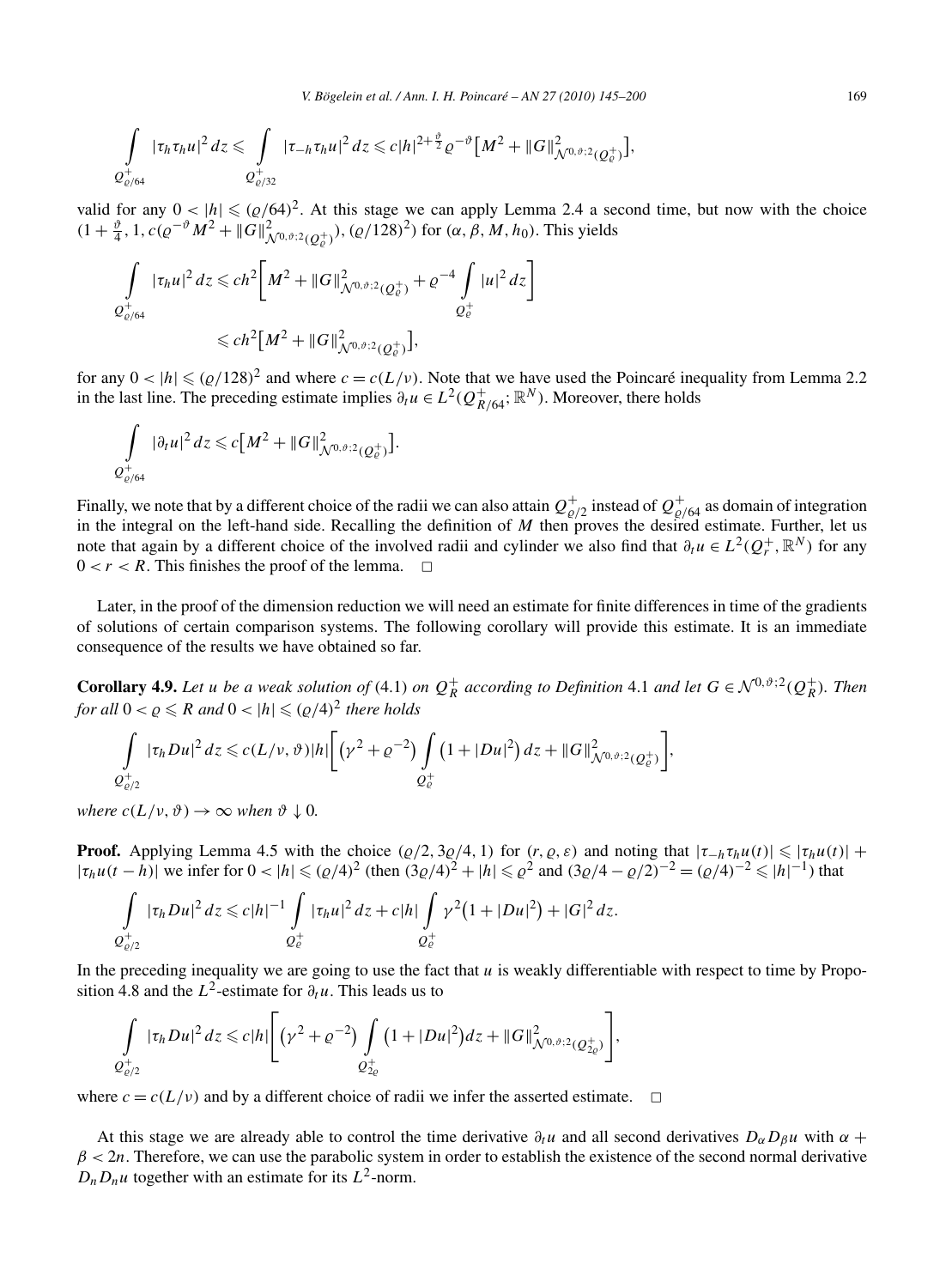**Proposition 4.10.** Let u be a weak solution of (4.1) on  $Q_R^+$  according to Definition 4.1 and let  $G \in \mathcal{N}^{0,\vartheta;2}(Q_R^+;\mathbb{R}^N)$ . Then, Du is weakly differentiable with respect to  $x_n$  on  $Q_R^+$  with  $D_nDu\in L^2(Q_r^+,\mathbb{R}^{Nn})$  for all  $0 < r < R$ . Moreover, *for any*  $0 < \rho \leq R$  *we have* 

$$
\sup_{t\in\Lambda_{(Q/2)^2}}\int\limits_{B_{\varrho/2}^+}|D_nu(\cdot,t)|^2\,dx+\int\limits_{Q_{\varrho/2}^+}|D_nDu|^2\,dz\leq c\bigg[\big(\gamma^2+\varrho^{-2}\big)\int\limits_{Q_{\varrho}^+}\big(1+|Du|^2\big)\,dz+\|G\|^2_{\mathcal{N}^{0,\vartheta;2}(Q_{\varrho}^+)}\bigg],
$$

*where*  $c = c(n, N, L/\nu, \vartheta)$  *and*  $c \rightarrow \infty$  *when*  $\vartheta \downarrow 0$ *.* 

**Proof.** Let  $h \in (0, \rho/2)$ . Similarly to the estimates for the tangential directions in the proof of Proposition 4.3 we decompose

$$
\tau_h^n\big[a(\cdot,Du(\cdot))\big](x,t) = \mathcal{A}(h)(x,t) + \mathcal{B}(h)(x,t),\tag{4.16}
$$

where we have set

$$
\mathcal{A}(h)(x,t) := a\big(x + he_n, t, Du(x + he_n, t)\big) - a\big(x + he_n, t, Du(x, t)\big)
$$
  
= 
$$
\int_0^1 \partial_w a\big(x + he_n, t, Du(x, t) + s\tau_h^n[Du](x, t)\big) ds \tau_h^n[Du](x, t)
$$

and  $\mathcal{B}(h)(x,t) := a(x + h e_n, t, Du(x,t)) - a(x,t, Du(x,t))$ . From the ellipticity assumption (4.2)<sub>2</sub> we infer that

$$
\begin{split} \left| \tau_h^n[Du](x,t) \right|^2 &\leq \mathcal{A}(h)(x,t) \cdot \tau_h^n[Du](x,t) \\ & = \sum_{\alpha=1}^n \tau_h^n\big[a_\alpha(\cdot,Du)\big](x,t) \cdot \tau_h^n[D_\alpha u](x,t) - \mathcal{B}(h)(x,t) \cdot \tau_h^n[Du](x,t). \end{split}
$$

Using  $(4.2)_1$  and  $(4.2)_3$  in order to estimate the right-hand side in  $(4.16)$  we obtain

$$
\left|\tau_h^n\big[a_\alpha(\cdot,Du)\big]\right|\leqslant \left|\mathcal{A}(h)\right|+\left|\mathcal{B}(h)\right|\leqslant L\big(\left|\tau_h^n[Du]\right|+\gamma h\big(1+|Du|\big)\big).
$$

Inserting this for  $\alpha = 1, \ldots, n - 1$  above, using once again that  $|\mathcal{B}(h)| \le \gamma h(1 + |Du|)$  and finally applying Young's inequality with  $\varepsilon > 0$  we deduce

$$
v|\tau_h^n(Du)|^2 \leqslant \varepsilon |\tau_h^n(Du)|^2 + c_{\varepsilon} \Bigg[\sum_{\alpha=1}^{n-1} |\tau_h^n(D_{\alpha}u)|^2 + |\tau_h^n[a_n(\cdot,Du)]|^2 + \gamma^2 h^2 (1+|Du|)^2\Bigg],
$$

where  $c_{\varepsilon} = c(n, L, 1/\varepsilon)$ . Choosing  $\varepsilon = v/2$  in order to absorb  $\varepsilon | \tau_h^n[Du]|^2$  on the left side and integrating the resulting pointwise estimate over  $Q_{\varrho/2}^+$  then yields

$$
\int_{Q_{\varrho/2}^+} |\tau_h^n[Du]|^2 dz \leqslant c \sum_{\alpha=1}^{n-1} \int_{Q_{\varrho/2}^+} |\tau_h^n[D_\alpha u]|^2 dz + c \int_{Q_{\varrho/2}^+} |\tau_h^n[a_n(\cdot, Du)]|^2 dz + c\gamma^2 h^2 \int_{Q_{\varrho/2}^+} (1+|Du|)^2 dz, \quad (4.17)
$$

where  $c = c(n, L/\nu)$ . By Proposition 4.3 we already know  $D_n D_\alpha u \in L^2(Q^+_{3\varrho/4}, \mathbb{R}^n)$  for  $\alpha = 1, \ldots, n-1$  and therefore the standard  $L^2$ -estimate for difference quotients implies

$$
\int_{Q_{\varrho/2}^+} \left| \tau_h^n[D_\alpha u] \right|^2 dz \leqslant h^2 \int_{Q_{3\varrho/4}^+} |D_n D_\alpha u|^2 dz,
$$
\n(4.18)

for any  $h \in (0, \rho/4)$ . From the facts that *u* is a solution of our parabolic system (4.1) and that  $D_{\alpha}D_{\beta}u$ ,  $\alpha + \beta < 2n$ , and  $\partial_t u$  are  $L^2$ -functions we find that  $D_n a_n(\cdot, Du) \in L^2(Q_{3\varrho/4}^+, \mathbb{R}^n)$ . Indeed, rewriting (4.1) as follows

$$
D_n a_n(\cdot, Du) = -\sum_{\alpha=1}^{n-1} D_{\alpha} a_{\alpha}(\cdot, Du) + u_t - G,
$$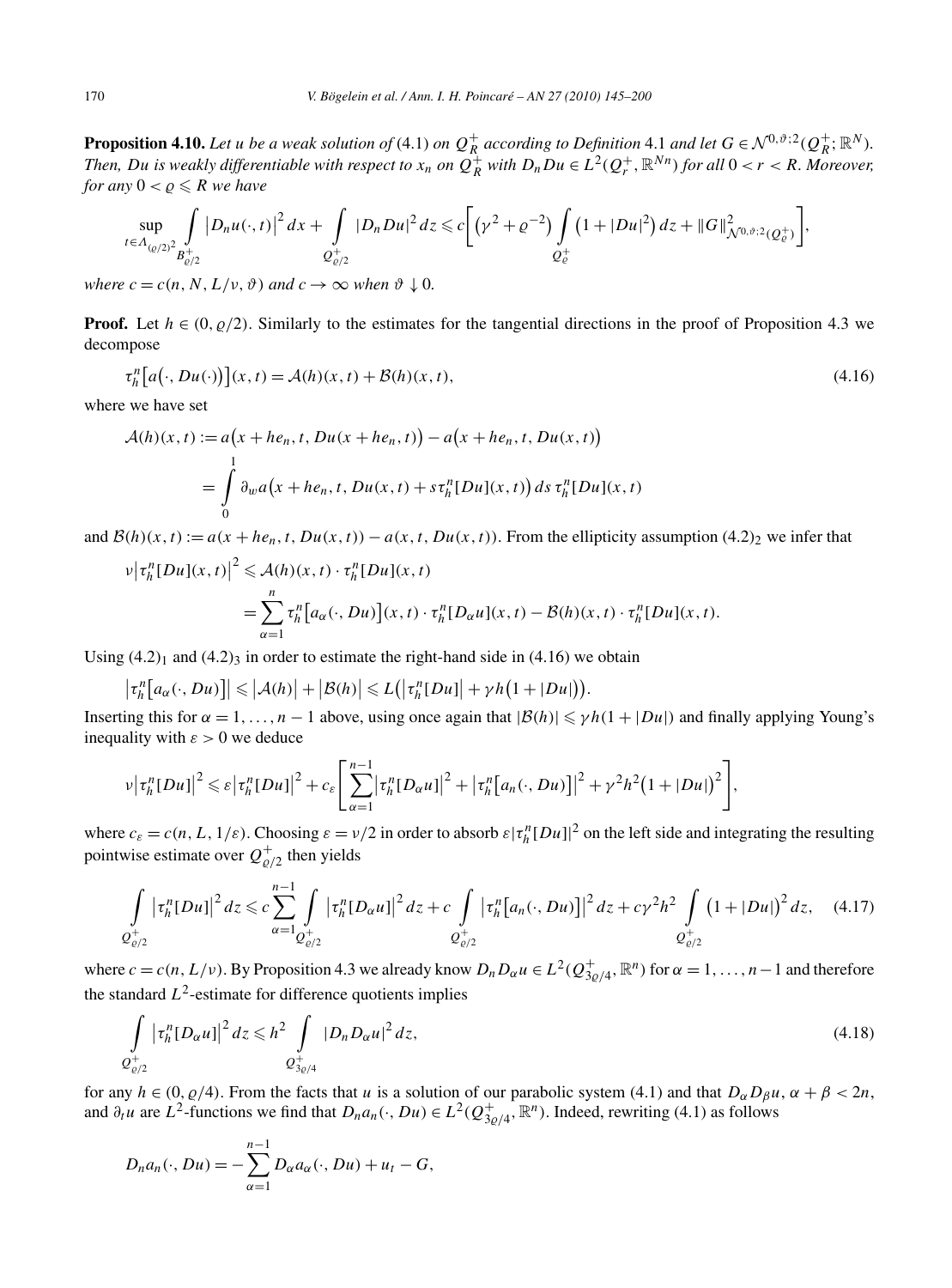we see that Propositions 4.3 and 4.8 imply that the right-hand side of this identity is in  $L^2(Q_{3g/4}^+; \mathbb{R}^N)$ . Therefore, the standard  $L^2$ -estimate for difference quotients applied to  $\frac{1}{h} \tau_h^n [a_n(\cdot, Du)]$  yields

$$
\int_{Q_{\varrho/2}^+} |\tau_h^n[a_n(\cdot, Du)]|^2 dz \le h^2 \int_{Q_{3\varrho/4}^+} |D_n a(\cdot, Du)|^2 dz
$$
\n
$$
\le c(n)h^2 \int_{Q_{3\varrho/4}^+} \left[ \sum_{\alpha=1}^{n-1} |D_\alpha a_\alpha(\cdot, Du)|^2 + |u_t|^2 + |G|^2 \right] dz.
$$
\n(4.19)

Moreover, using again the bound on  $\partial_w a(x, t, w)$  from (4.2)<sub>1</sub> and the Lipschitz continuity of  $x \mapsto a(x, t, w)$ from  $(4.2)$ <sub>3</sub> we obtain for  $\alpha = 1, \ldots, n-1$ ,  $|D_{\alpha}a_{\alpha}(\cdot, Du)| \le L(|D_{\alpha}Du| + \gamma(1+|Du|))$ . Now, we insert this into the sum in  $(4.19)$ , and then join the result with  $(4.18)$  and  $(4.17)$ . This leads us to

$$
\int_{Q_{\varrho/2}^+} |\tau_h^n[Du]|^2 dz \leq c h^2 \int_{Q_{3\varrho/4}^+} \left[ \sum_{\alpha=1}^{n-1} |D_{\alpha}Du|^2 + |u_t|^2 + \gamma^2 (1+|Du|)^2 + |G|^2 \right] dz
$$
  

$$
\leq c h^2 \left[ \left( \varrho^{-2} + \gamma^2 \right) \int_{Q_{\varrho}^+} \left( 1 + |Du|^2 \right) dz + \|G\|_{\mathcal{N}^{0,\vartheta;2}(Q_{\varrho}^+)}^2 \right].
$$

In the last line we have used Propositions 4.3 and 4.8 (with radii  $3\rho/4$ ,  $\rho$  instead of  $\rho/2$ ,  $\rho$ , which can be achieved as usual by a different choice of the involved cut-off functions and cylinders). Since this estimate holds for any choice of  $h \in (0, \varrho/4)$  we conclude that  $D_n D u \in L^2(Q_{\varrho/2}^+; \mathbb{R}^N)$  with the estimate

$$
\int\limits_{Q_{\varrho/2}^+} |D_n Du|^2\,dz \leqslant c \bigg[\big(\varrho^{-2}+\gamma^2\big)\int\limits_{Q_{\varrho}^+} \big(1+|Du|^2\big)\,dz+\|G\|_{\mathcal{N}^{0,\vartheta;2}(Q_{\varrho}^+)}^2\bigg].
$$

Once again a different choice of the involved radii yields that  $D_nDu \in L^2(Q_r^+, \mathbb{R}^{Nn})$  for any  $0 < r < R$ . Finally, we turn our attention to the  $L^2$ -estimate for  $D_nu(\cdot,t)$ . For this aim we consider  $t \in A_{(Q/2)^2}$  and choose cut-off functions  $\eta \in C_0^{\infty}(B_{3\varrho/4})$  with  $0 \le \eta \le 1$ ,  $\eta = 1$  on  $B_{\varrho/2}$ ,  $|D\eta| \le c/\varrho$  and  $\zeta \in C^1(\mathbb{R})$  with  $0 \le \zeta \le 1$ ,  $\zeta \equiv 0$ on  $(-\infty, -(3\varrho/4)^2)$ ,  $\zeta \equiv 1$  on  $\Lambda_{(\varrho/2)^2}$  and  $|\zeta'| \leqslant c/\varrho^2$ . For the Steklov-mean  $u_\lambda$  with  $\lambda \in (0, \varrho/4)$  we know that  $\partial_t D_n u_\lambda \in L^2(Q^+_{3\varrho/4}, \mathbb{R}^N)$  and  $D_n u_\lambda(\cdot, t) \in L^2(Q^+_{3\varrho/4}, \mathbb{R}^N)$ . Therefore, the following computation is justified:

$$
\frac{1}{2} \int_{B_{c}^{+}} |D_{n} u_{\lambda}(\cdot, t)|^{2} \eta^{2} dx = \frac{1}{2} \int_{-e^{2}}^{t} \int_{B_{c}^{+}} \partial_{\tau} (|D_{n} u_{\lambda}|^{2} \zeta) \eta^{2} dx d\tau
$$
\n
$$
= \frac{1}{2} \int_{-e^{2}}^{t} \int_{B_{c}^{+}} (\partial_{\tau} |D_{n} u_{\lambda}|^{2} \zeta \eta^{2} + |D_{n} u_{\lambda}|^{2} \zeta' \eta^{2}) dx d\tau
$$
\n
$$
= \int_{-e^{2}}^{t} \int_{B_{c}^{+}} (D_{n} (\partial_{\tau} u_{\lambda}) \cdot D_{n} u_{\lambda} \zeta \eta^{2} + \frac{1}{2} |D_{n} u_{\lambda}|^{2} \zeta' \eta^{2}) dx d\tau.
$$

In the first integral on the right-hand side we integrate by parts, taking into account that  $\partial_{\tau} u_{\lambda}(\cdot, \tau) \cdot D_n u_{\lambda}(\cdot, \tau) \eta^2 = 0$ on *∂B*<sup>+</sup>  . Applying also Young's inequality this yields

$$
\int_{-c^2}^t \int_{B_c^+} D_n(\partial_\tau u_\lambda) \cdot D_n u_\lambda \zeta \eta^2 dx d\tau = \int_{-c^2}^t \int_{B_c^+} \partial_\tau u_\lambda \cdot D_n(D_n u_\lambda \eta^2) \zeta dx d\tau
$$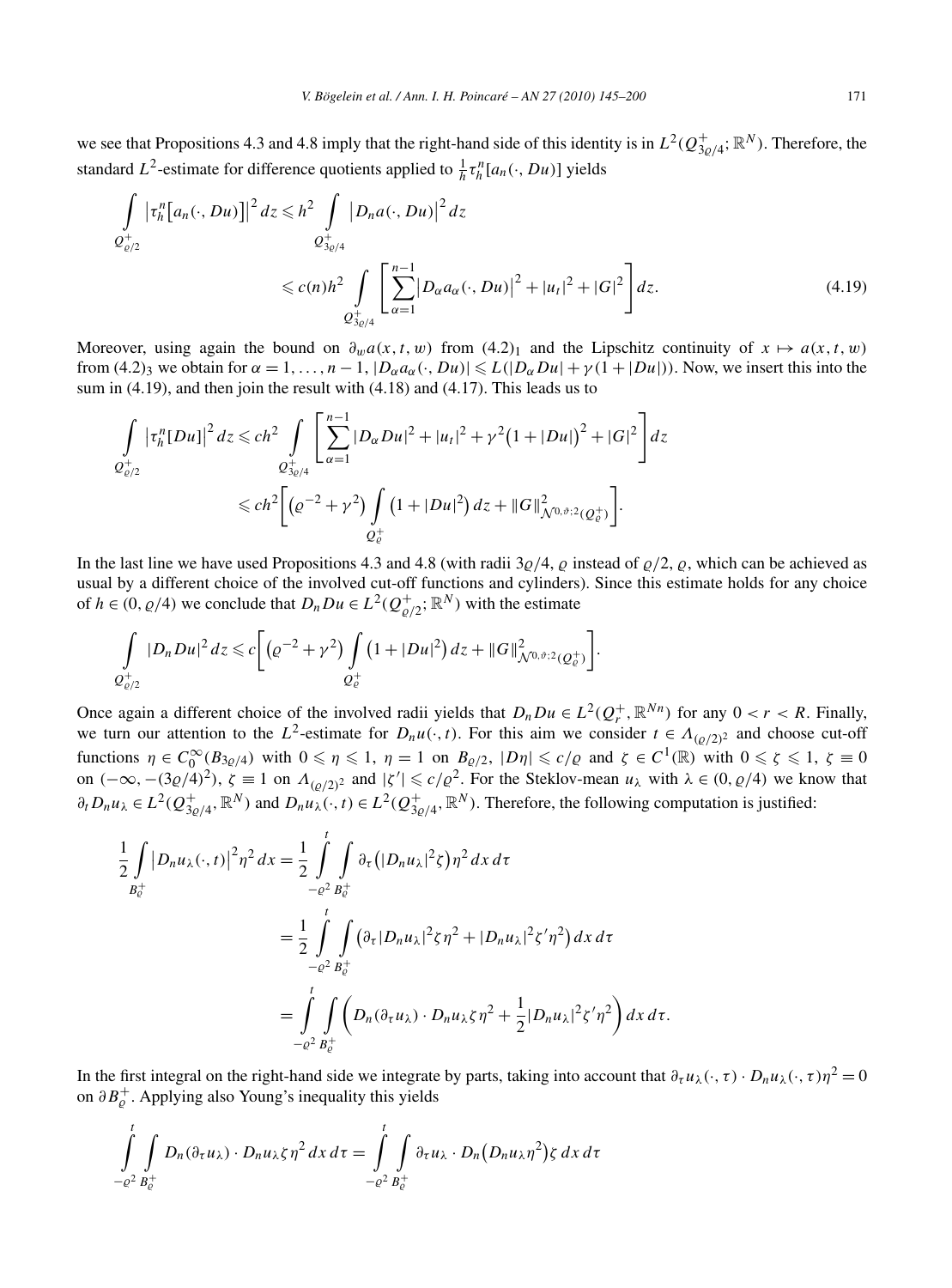$$
= \int_{-e^2}^{t} \int_{B_e^+} \left( \partial_{\tau} u_{\lambda} \cdot D_n D_n u_{\lambda} \eta^2 \zeta + \partial_{\tau} u_{\lambda} \cdot D_n u_{\lambda} D_n \eta^2 \zeta \right) dx \, d\tau
$$
  

$$
\leq c \int_{Q_e^+} \left( |\partial_{\tau} u_{\lambda}|^2 + |D_n D_n u_{\lambda}|^2 + \rho^{-2} |D_n u_{\lambda}|^2 \right) \eta \zeta \, d\tau.
$$

Inserting this above and recalling that  $|\zeta'| \leqslant c/\varrho^2$  yields

$$
\frac{1}{2}\int\limits_{B_{\mathcal{C}}^+}|D_n u_{\lambda}(\cdot,t)|^2\eta^2\,dx\leqslant c\int\limits_{Q_{\mathcal{C}}^+}(|\partial_{\tau} u_{\lambda}|^2+|D_n D_n u_{\lambda}|^2+ \varrho^{-2}|D_n u_{\lambda}|^2\big)\eta\zeta\,dz.
$$

Passing to the limit  $\lambda \downarrow 0$  and recalling that  $\eta \equiv 1$  on  $B_{\varrho/2}$  and spt  $\eta \zeta \subset Q_{3\varrho/4}$ , we find that for a.e.  $t \in \Lambda_{(\varrho/2)^2}$  there holds

$$
\frac{1}{2} \int\limits_{B_{\varrho/2}^+} |D_n u(\cdot,t)|^2 \, dx \leq c \int\limits_{Q_{3\varrho/4}^+} \left( |\partial_\tau u|^2 + |D_n D_n u|^2 + \varrho^{-2} |D_n u|^2 \right) \, dz
$$
\n
$$
\leq c \Bigg[ \left( \varrho^{-2} + \gamma^2 \right) \int\limits_{Q_\varrho^+} \left( 1 + |Du|^2 \right) \, dz + \|G\|_{\mathcal{N}^{0,\vartheta;2}(Q_\varrho^+)}^2 \Bigg],
$$

where we have used in the last line Proposition 4.8 and the estimate from above for the  $L^2$ -norm of  $|D_nD_nu|$  (again with slightly changed radii 3 $\varrho/4$ ,  $\varrho$  instead of  $\varrho/2$ ,  $\varrho$ ). Taking the supremum over  $t \in \Lambda_{(\varrho/2)^2}$  we obtain the desired sup-estimate. This finishes the proof of the lemma.  $\Box$ 

**Lemma 4.11.** Let u be a weak solution of (4.1) on  $Q_R^+$  according to Definition 4.1 and let  $G \in \mathcal{N}^{0,\vartheta;2}(Q_\varrho^+;\mathbb{R}^N)$ . *Then, Du*  $\in L^{2+\frac{4}{n}}(Q_r^+; \mathbb{R}^{Nn})$  *for all*  $0 < r < R$ *. Moreover, for any*  $0 < \varrho \leqslant R$  *there holds* 

$$
\int\limits_{Q_{\varrho/2}^+} |Du|^{2+\frac{4}{n}} dz \leq c \bigg[ \big( \varrho^{-2} + \gamma^2 \big) \int\limits_{Q_{\varrho}^+} \big( 1 + |Du|^2 \big) \, dz + \|G\|_{\mathcal{N}^{0,\vartheta;2}(Q_{\varrho}^+)}^2 \bigg]^{1+\frac{2}{n}},
$$

*where*  $c = c(n, N, L/v, \vartheta)$  *and*  $c \to \infty$  *when*  $\vartheta \downarrow 0$ *.* 

**Proof.** We choose a cut-off function  $\eta \in C_0^{\infty}(B_{3\varrho/4})$  with  $0 \le \eta \le 1$ ,  $\eta \equiv 1$  on  $B_{\varrho/2}$  and  $|D\eta| \le c/\varrho$ . From Proposition 4.10 we know that  $|D^2u| \in L^2(Q_{3\varrho/4}^+)$ . This allows us to apply the boundary version of the Sobolev-embedding from Lemma 2.3 slice wise on  $B_t^+ = B_{3\rho/4}^+ \times \{t\}$  for  $t \in A_{(3\rho/4)^2}$ , yielding that

$$
\int_{B_t^+} |Du|^{2+\frac{4}{n}} \eta^2 dx = \int_{B_t^+} (|Du|^{1+\frac{2}{n}} \eta)^2 dx
$$
\n
$$
\leq c \Big( \int_{B_t^+} |D(|Du|^{1+\frac{2}{n}} \eta)|^{\frac{2n}{n+2}} dx \Big)^{\frac{n+2}{n}}
$$
\n
$$
\leq c \Big( \int_{B_t^+} (|D|Du|^{1+\frac{2}{n}} \eta)^{\frac{2n}{n+2}} dx \Big)^{\frac{n+2}{n}} + c \Big( \int_{B_t^+} |Du|^2 |D\eta|^{\frac{2n}{n+2}} dx \Big)^{\frac{n+2}{n}}
$$
\n
$$
=: cI(t) + cH(t),
$$

where  $c = c(n)$ . In the sequel we estimate  $I(t)$  and  $II(t)$ . We start by considering  $I(t)$ . First, we note that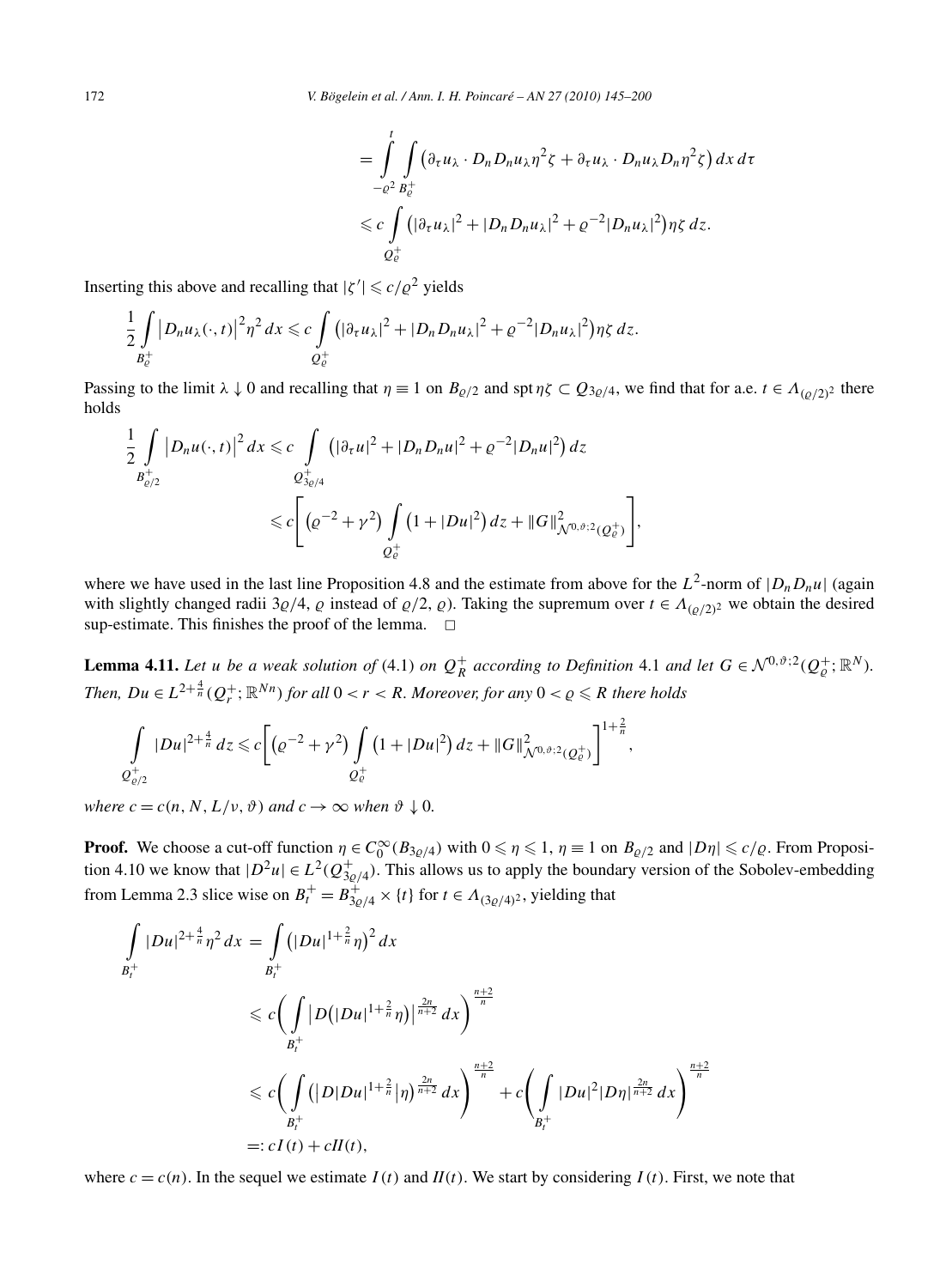$$
|D|Du|^{1+\frac{2}{n}}|=\frac{n+2}{n}|Du|^{\frac{2}{n}}|D|Du| \leq \frac{n+2}{n}|Du|^{\frac{2}{n}}|D^2u|,
$$

and using Hölder's inequality we obtain

$$
I(t) \leqslant c \bigg(\int\limits_{B_t^+} |Du|^{\frac{4}{n+2}} |D^2u|^{\frac{2n}{n+2}} dx\bigg)^{\frac{n+2}{n}} \leqslant c \bigg(\int\limits_{B_t^+} |Du|^2 dx\bigg)^{\frac{2}{n}} \cdot \int\limits_{B_t^+} |D^2u|^2 dx.
$$

We now turn our attention to  $II(t)$ . Using  $|D\eta| \leq c/\varrho$  we find that

$$
II(t)\leqslant c\varrho^{-2}\bigg(\int\limits_{B_{t}^{+}}|Du|^{2} dx\bigg)^{\frac{2}{n}}\cdot \int\limits_{B_{t}^{+}}|Du|^{2} dx.
$$

We now integrate over  $t \in A_{(\rho/2)^2}$ , note that  $\eta \equiv 1$  on  $B_{\rho/2}$  and insert the estimates for  $I(t)$  and  $II(t)$  above. This leads us to

$$
\int_{Q_{\varrho/2}^+} |Du|^{2+\frac{4}{n}} dz \leq c \bigg( \sup_{t \in \Lambda_{(\varrho/2)^2}} \int_{B_{3\varrho/4}^+} |Du(\cdot,t)|^2 dx \bigg)^{\frac{2}{n}} \int_{Q_{3\varrho/4}^+} |D^2u|^2 + \varrho^{-2} |Du|^2 dz
$$
  

$$
\leq c \bigg[ \big(\varrho^{-2} + \gamma^2 \big) \int_{Q_{\varrho}^+} \big(1 + |Du|^2 \big) dz + ||G||_{\Lambda^{(0,\vartheta;2}(Q_{\varrho}^+)}^2 \bigg]^{1+\frac{2}{n}},
$$

where we have applied Propositions 4.3 and 4.10 in the last line (for radii  $3\rho/4$ ,  $\rho$  instead of  $\rho/2$ ,  $\rho$ ). Once again we can also achieve  $Du \in L^{2+\frac{4}{n}}(Q_r^+; \mathbb{R}^n)$  for any  $0 < r < R$  by a different choice of radii.  $\Box$ 

#### *4.1.2. Higher integrability*

Here, we are concerned with the higher integrability properties of the time derivative, respectively second-order space derivatives up to the lateral boundary of weak solutions of non-linear differentiable systems as considered in (4.1). For this aim we will have to go through the sequence of the lemmas obtained in Section 4.1 and push them to a higher exponent. We will start by showing the higher integrability of  $\tau_hDu$ . Here, we shall use the fact that  $h^{-{1\over2}}\tau_hDu$ solves a linear parabolic system. This procedure results in the following integrability improvement of Lemma 4.5:

**Lemma 4.12.** Let u be a weak solution of (4.1) on  $Q_R^+$  according to Definition 4.1 and suppose that  $G \in L^{\sigma_1}(Q_R^+, \mathbb{R}^N)$ for some  $\sigma_1 > 2$ . Then there exists  $\sigma_2 = \sigma_2(n, L/\nu) \in (2, \min{\lbrace \sigma_1, 2 + \frac{4}{n} \rbrace}]$  such that for all  $\sigma \in (2, \sigma_2]$ ,  $\varepsilon \in (0, 1]$ ,  $Q_{\varrho}(z_0) \subset Q_R$  *with*  $z_0 = (x_0, t_0) \in Q_R^+ \cup \Gamma_R$  *and*  $0 < |h| \leq (R^2 - \varrho^2 - |t_0|)/2$  *there holds* 

$$
\int_{Q_{\varrho/2}^+(z_0)} |\tau_h Du|^{\sigma} dz \leq c \bigg( \int_{Q_{\varrho}^+(z_0)} |\tau_h Du|^2 dz \bigg)^{\frac{\sigma}{2}} + \varepsilon^{\frac{\sigma}{2}} \int_{Q_{\varrho}^+(z_0)} \frac{|\tau_{-h} \tau_h u|^{\sigma}}{|h|^{\frac{\sigma}{2}}} dz + c|h|^{\frac{\sigma}{2}} \bigg[ |h|^{\frac{\vartheta \sigma}{2}} \gamma^{\sigma} \int_{Q_{\varrho}^+(z_0)} (1 + |Du|^{\sigma}) dz + \frac{1}{\varepsilon^{\frac{\sigma}{2}}} \int_{Q_{\varrho}^+(z_0)} |G|^{\sigma} dz \bigg],
$$

*where*  $G$  *is defined in Lemma* 4.5 *and*  $c = c(n, N, L/\nu)$ *.* 

**Proof.** We define  $v_h = |h|^{-1/2} \tau_h u$ . For  $0 < \varrho \le R$  and  $0 < |h| < (R^2 - \varrho^2)/2$  and  $\varepsilon \in (0, 1]$  we obtain from Lemma 4.5 (with  $\varrho/2$ ,  $\varrho$  instead of *r*,  $\varrho$ ) the following Caccioppoli-type inequality for  $v_h$ :

$$
\sup_{t \in \Lambda_{(Q/2)}^2} \int_{B_{\varrho/2}^+} |v_h(\cdot, t)|^2 \, dx + \int_{Q_{\varrho/2}^+} |Dv_h|^2 \, dz \leqslant c \int_{Q_{\varrho}^+} \left| \frac{v_h}{\varrho} \right|^2 \, dz + \varepsilon \int_{Q_{\varrho}^+} \frac{|\tau_{-h}v_h|^2}{|h|} \, dz
$$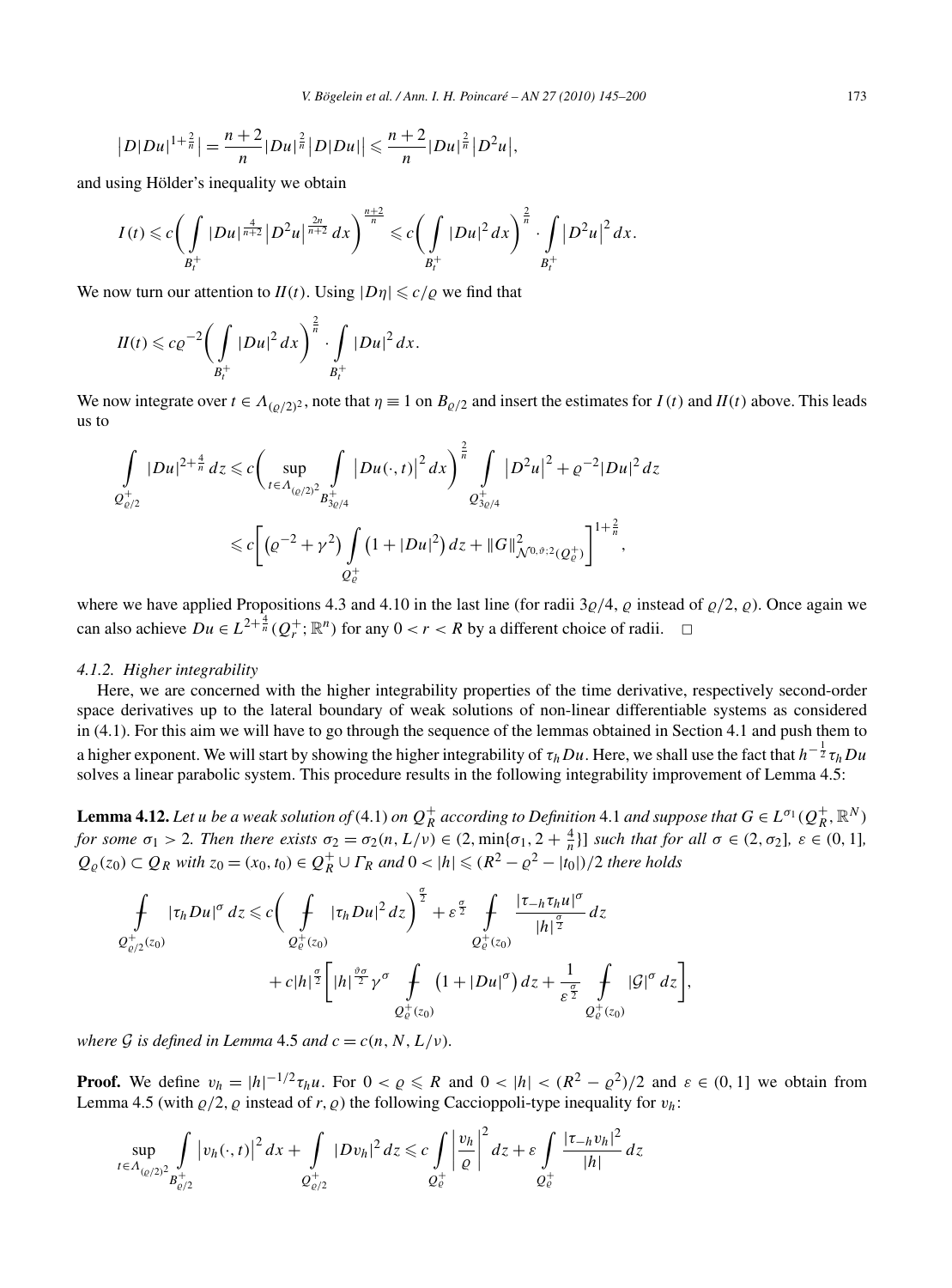$$
+ c \int\limits_{Q_{\mathcal{C}}^+} |h|^{\vartheta} \gamma^2 (1 + |Du|^2) + \frac{1}{\varepsilon} |\mathcal{G}|^2 dz,
$$

where  $c = c(L/\nu)$ . Proceeding similarly to the proof of Lemma 3.1 we infer the following reverse-Hölder-type inequality

$$
\int_{\mathcal{Q}^+_{\varrho/2}} |Dv_h|^2 dz \leq \frac{1}{2} \int_{\mathcal{Q}^+_{2\varrho}} |Dv_h|^2 dz + c \bigg( \int_{\mathcal{Q}^+_{\varrho}} |Dv_h|^{\frac{2n}{n+2}} dz \bigg)^{\frac{n+2}{n}} \n+ \varepsilon \int_{\mathcal{Q}^+_{2\varrho}} \frac{|\tau_{-h}v_h|^2}{|h|} dz + c \int_{\mathcal{Q}^+_{2\varrho}} |h|^{p} \gamma^2 (1 + |Du|^2) + \frac{1}{\varepsilon} |\mathcal{G}|^2 dz,
$$

where  $c = c(n, L/v)$ . Note that in order to have the preceding reverse-Hölder inequality we may have to replace  $\varepsilon$  by a smaller value. The derivation of the preceding estimate did by no means utilize the fact that the cylinders are centered at zero – this was just for convenience in notation. Indeed, the estimate also holds for any parabolic cylinder with center  $z_1 \subset \Gamma_R$  and radius  $\varrho$  such that  $\mathcal{Q}_{2\varrho+\sqrt{|h|}}^+(z_1) \subset \mathcal{Q}_R^+$ . Moreover, a similar reverse-Hölder-type inequality holds for interior cylinders  $Q_{\varrho}(z_1)$  satisfying  $Q_{2\varrho+\sqrt{|h|}}(z_1) \subset Q_R^+$ . Therefore, we are in the position where we can apply an up to the boundary version of Gehring's theorem; the argument is quite similar to the proof of Lemma 3.1. We infer the existence of a higher integrability exponent  $\sigma_2 = \sigma_2(n, L/\nu) \in (2, \min\{\sigma_1, 2 + \frac{4}{n}\}]$  such that for any  $\sigma \in (2, \sigma_2]$ there holds

$$
\begin{split} \oint\limits_{Q_{\varrho/2}^+(z_0)} |Dv_h|^\sigma \, dz \leqslant c \bigg(\oint\limits_{Q_{\varrho}^+(z_0)} |Dv_h|^2 \, dz\bigg)^{\frac{\sigma}{2}} + \varepsilon^{\frac{\sigma}{2}} \oint\limits_{Q_{\varrho}^+(z_0)} \frac{|\tau_{-h}v_h|^\sigma}{|h|^{\frac{\sigma}{2}}} \, dz \\ &\quad + c \oint\limits_{Q_{\varrho}^+(z_0)} |h|^{\frac{\vartheta\sigma}{2}} \gamma^\sigma \big(1 + |Du|^\sigma\big) + \varepsilon^{-\frac{\sigma}{2}} |\mathcal{G}|^\sigma \, dz, \end{split}
$$

where c depends on  $n, N, L/\nu$  but is independent of  $h$ . Note, that we can always decrease the value of  $\varepsilon$  if necessary. Recalling the definition of  $v_h$  we infer the desired estimate.  $\Box$ 

**Corollary 4.13.** Let *u* be a weak solution of (4.1) on  $Q_R^+$  according to Definition 4.1 and suppose that  $G \in$  $L^{\sigma_1}(Q_R^+, \mathbb{R}^N)$  for some  $\sigma_1 > 2$ . Then there exists  $\sigma_2 \in (2, \min{\{\sigma_1, 2 + \frac{4}{n}\}}]$  such that for all  $\sigma \in (2, \sigma_2]$ ,  $\varepsilon > 0$ ,  $Q_{\varrho}(z_0) \subseteq Q_R$  *with*  $z_0 = (x_0, t_0) \in Q_R^+ \cup \Gamma_R$  *and*  $0 < |h| \leq (R^2 - \varrho^2 - |t_0|)/2$  *there holds* 

$$
\int_{Q_{\varrho/2}^+(z_0)} |\tau_h Du|^{\sigma} dz \leq c \bigg( \int_{Q_{\varrho}^+(z_0)} |\tau_h Du|^2 dz \bigg)^{\frac{\sigma}{2}} + \frac{c}{\varepsilon^{\frac{\sigma}{2}}} \int_{Q_{\varrho}^+(z_0)} |\tau_h u|^{\sigma} dz \n+ c|h|^{\frac{(1+\vartheta)\sigma}{2}} \gamma^{\sigma} \int_{Q_{\varrho}^+(z_0)} (1 + |Du|^{\sigma}) dz + \varepsilon^{\frac{\sigma}{2}} \int_{Q_{\varrho}^+(z_0)} |\tau_h G|^{\sigma} dz.
$$

**Proof.** Starting from Corollary 4.6 instead of Lemma 4.5 the argument from the proof of Lemma 4.12 yields the asserted estimate.  $\square$ 

**Lemma 4.14.** Let u be a weak solution of (4.1) on  $Q_R^+$  according to Definition 4.1 and assume that  $G \in L^{\sigma_1}(Q_R^+, \mathbb{R}^N)$ for some  $\sigma_1 > 2$ . Then for all parabolic cylinders  $Q_{\varrho}^+(z_0)$  with  $0 < \varrho \le R$ ,  $z_0 = (x_0, t_0) \in Q_R^+ \cup T_R^R$ ,  $\sigma \in$  $(2, \min{\lbrace \sigma_1, 2 + \frac{4}{n} \rbrace}$  *and*  $0 < |h| \leq (R^2 - \varrho^2 - |t_0|)/2$  *there holds* 

$$
\int\limits_{Q^+_{\varrho/2}(z_0)}\frac{|\tau_{-h}\tau_h u|^{\sigma}}{|h|^{\frac{\sigma}{2}}}dz \leqslant c\bigg(\int\limits_{Q^+_{\varrho/2}(z_0)}\frac{|\tau_{-h}\tau_h u|^2}{|h|}dz\bigg)^{\frac{\sigma}{2}}+c\int\limits_{Q^+_{\varrho}(z_0)}|\tau_h Du|^{\sigma}+|\tau_{-h}Du|^{\sigma}dz
$$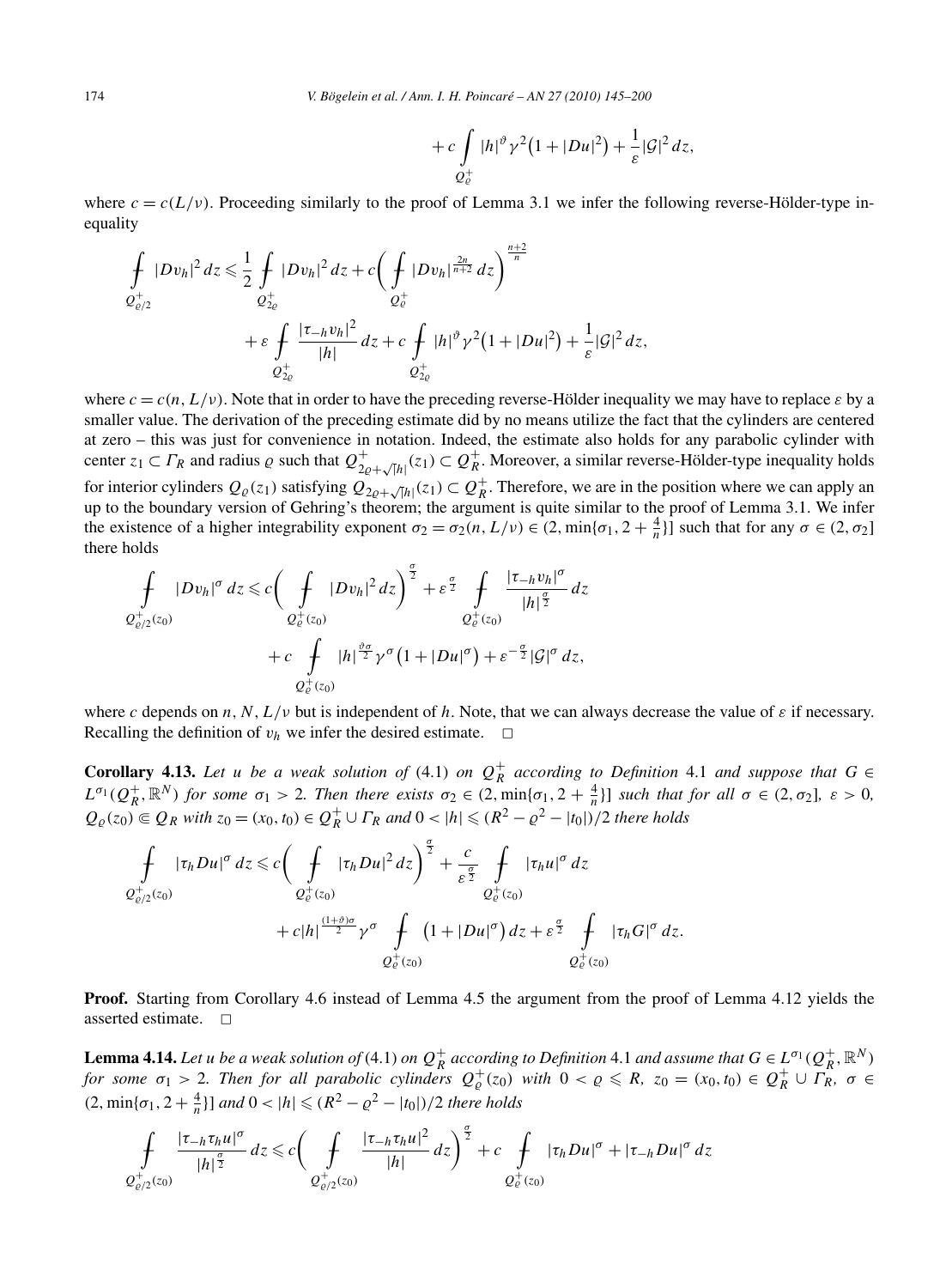$$
+ c|h|^{\frac{\sigma}{2}} \int\limits_{Q^+_{\varrho}(z_0)} |h|^{\frac{\vartheta\sigma}{2}} \gamma^{\sigma}\big(1+|Du|^{\sigma}\big) + |\tau_h G|^{\sigma} + |\tau_{-h} G|^{\sigma} dz,
$$

*where*  $c = c(n, N, L, \sigma)$  *and*  $c \rightarrow \infty$  *when*  $\sigma \downarrow 2$ *.* 

**Proof.** We let  $\sigma_2 = \min{\{\sigma_1, 2 + \frac{4}{n}\}}$  and consider a fixed parabolic cylinder of the type  $Q_r(z_1) \subset Q_{\varrho/2}^+(z_0)$  with  $z_1 = (x_1, t_1)$ . In the sequel we distinguish the cases  $0 < |h| \le (r/2)^2$  and  $|h| > (r/2)^2$ . In the case  $|h| \le (r/2)^2$  we apply Lemma 4.7 with  $(r, 3r/2)$  instead of  $(r, \rho)$  to infer that

$$
\int_{Q_r(z_1)} |\tau_{-h}\tau_h u|^2 dz \leq c|h| \int_{Q_{2r}^+(z_1)} |\tau_h Du|^2 + |\tau_{-h} Du|^2 dz
$$
\n
$$
+ ch^2 \int_{Q_{2r}^+(z_1)} |h|^{\vartheta} \gamma^2 (1+|Du|^2) + |\tau_h G|^2 + |\tau_{-h} G|^2 dz,
$$

where  $c = c(n, N, L)$ . Note that we applied Lemma 4.7 in a situation where  $Q_r^+(z_1) = Q_r(z_1)$  which is possible by the hypothesis of the lemma. In **the case**  $|h| > (r/2)^2$  we choose a non-negative weight-function  $\eta \in C_0^{\infty}(B_r(x_1))$ with  $f_{B_r(x_1)} \eta dx = 1$ ,  $0 \le \eta \le c$  and  $|D\eta| \le c/r$ . Then, the **weighted means**  $(\tau_{-h} \tau_h u)_{\eta}(t)$  of  $\tau_{-h} \tau_h u$  are defined via averaging by  $(\tau_{-h}\tau_h u)_\eta(t) := \int_{B_r(x_1)} \tau_{-h}\tau_h u(\cdot,t)\eta dx$ . The mean square deviation of  $\tau_{-h}\tau_h u$  on  $Q_r(z_1)$  from its mean value can then be decomposed as follows:

$$
\int_{A_{r^{2}}(t_{1})} \int_{B_{r}(x_{1})} |\tau_{-h}\tau_{h}u - (\tau_{-h}\tau_{h}u)_{z_{1},r}|^{2} dx dt \leq 3 \Big[ \int_{A_{r^{2}}(t_{1})} \int_{B_{r}(x_{1})} |\tau_{-h}\tau_{h}u(x,t) - (\tau_{-h}\tau_{h}u)_{\eta}(t)|^{2} dx dt \n+ \int_{A_{r^{2}}(t_{1})} |\tau_{-h}\tau_{h}u)_{\eta}(t) - \int_{A_{r^{2}}(t_{1})} (\tau_{-h}\tau_{h}u)_{\eta}(\tau) d\tau \Big|^{2} dt \n+ \Big| \int_{A_{r^{2}}(t_{1})} (\tau_{-h}\tau_{h}u)_{\eta}(\tau) d\tau - (\tau_{-h}\tau_{h}u)_{z_{1},r} \Big|^{2} dt \Big] \n=: 3(I + II + III), \tag{4.20}
$$

with the obvious meaning of *I*-*III*. To estimate *I* we apply Poincaré's inequality slice wise for a.e.  $t \in A_{r^2}(t_1)$  and use the fact that  $r^2 < 4|h|$  to deduce

$$
I \leqslant c r^2 \int\limits_{A_{r^2}(t_1)} \int\limits_{B_r(x_1)} |D(\tau_{-h} \tau_h u)|^2 \, dx \, dt \leqslant c |h| \int\limits_{Q_r(z_1)} |\tau_h Du|^2 + |\tau_{-h} Du|^2 \, dz,
$$

where  $c = c(n)$ . Here we have used once again (2.8). Similarly, we obtain for *III* 

$$
III \leqslant \int\limits_{A_{r^2}(t_1)} \int\limits_{B_r(x_1)} \left| (\tau_{-h} \tau_h u)_\eta(\tau) - \tau_{-h} \tau_h u(x,\tau) \right|^2 dx d\tau = I \leqslant c |h| \int\limits_{Q_r(x_1)} |\tau_h Du|^2 + |\tau_{-h} Du|^2 dz,
$$

where *c* depends only on *n*. We now consider the integral *II* whose estimation is more involved. We define for a fixed  $i \in \{1, ..., N\}$  the test-function  $\varphi : \mathbb{R}^{n+1} \to \mathbb{R}^N$  by letting  $\varphi_i = \eta$  and  $\varphi_j = 0$  for  $j \neq i$ . Testing the Steklov formulation (4.3) (here we first replace the parameter *h* in the Steklov formulation by  $\lambda$ ) at levels *s* and  $\overline{s} + h$  with the test-function  $\varphi$  and taking the difference of the resulting equations yields after integrating the result with respect to *s* over  $(\tau, t)$  the following identity:

$$
(\tau_h[u_i]_\lambda)_\eta(t) - (\tau_h[u_i]_\lambda)_\eta(\tau) = \int\limits_\tau^t \partial_s(\tau_h[u_i]_\lambda)_\eta ds = -\int\limits_\tau^t \int\limits_{B_r(x_1)} \langle \tau_h[a_i(\cdot, Du)]_\lambda, D\eta \rangle - \langle \tau_h[G_i]_\lambda, \eta \rangle dx ds.
$$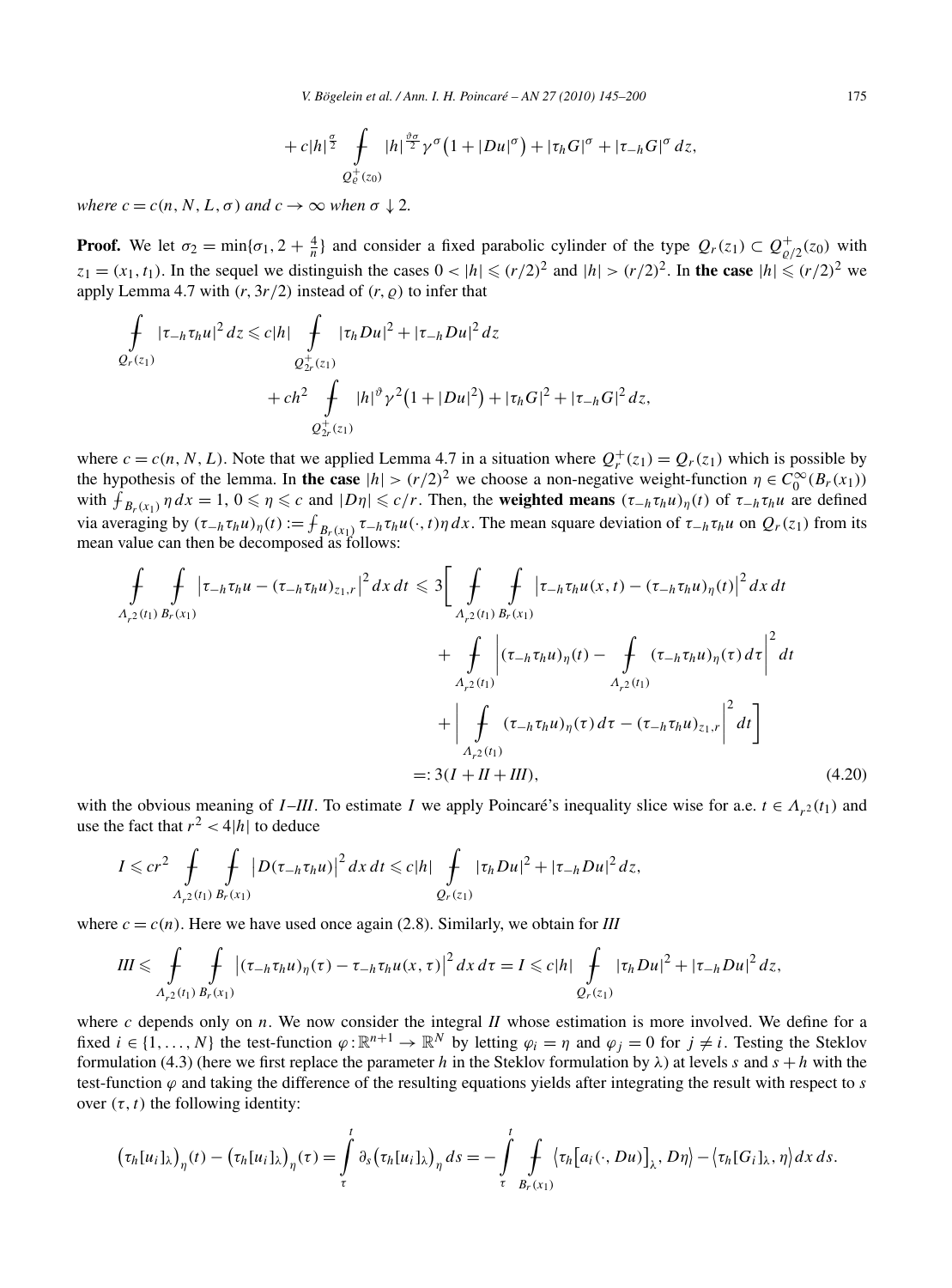In the preceding identity we pass to the limit  $\lambda \downarrow 0$ . Using the assumptions (1.2)<sub>1</sub> and (1.2)<sub>3</sub> on the vector field *a* (similarly to the proof of Lemma 4.7) we see that

$$
\big|\tau_h\big[a_i(\cdot,Du)\big](x,t)\big|\leqslant L\big|\tau_h[Du](x,t)\big|+L\gamma|h|^{\frac{1+\vartheta}{2}}\big(1+\big|Du(x,t)\big|\big).
$$

Inserting this above and summing over  $i = 1, \ldots, N$  leads us to

$$
\left|(\tau_h u)_\eta(t) - (\tau_h u)_\eta(\tau)\right| \leqslant cLr \int\limits_{Q_r(z_1)} |\tau_h Du| + \gamma |h|^{\frac{1+\vartheta}{2}} \left(1+|Du|\right) dz + cr^2 \int\limits_{Q_r(z_1)} |\tau_h G| dz,
$$

where  $c = c(n, N)$ . Note that the preceding estimate also holds for *h* replaced by  $-h$ . Therefore, using the previous estimate for  $\tau_h u$  and  $\tau_{-h} u$  and taking into account  $r \leq 2|h|^{\frac{1}{2}}$  as well as  $|\tau_h f(t-h)| = |\tau_{-h} f(t)|$  we obtain for a.e. *t*,  $\tau \in A_{r^2}(t_1)$  that

$$
\begin{aligned} \left| (\tau_{-h} \tau_h u)_\eta(t) - (\tau_{-h} \tau_h u)_\eta(\tau) \right| \\ &\leqslant \left| (\tau_h u)_\eta(t - h) - (\tau_h u)_\eta(\tau - h) \right| + \left| (\tau_h u)_\eta(t) - (\tau_h u)_\eta(\tau) \right| \\ &\quad= \left| (\tau_{-h} u)_\eta(t) - (\tau_{-h} u)_\eta(\tau) \right| + \left| (\tau_h u)_\eta(t) - (\tau_h u)_\eta(\tau) \right| \\ &\leqslant c |h|^{\frac{1}{2}} \int\limits_{Q_r(z_1)} |\tau_h Du| + |\tau_{-h} Du| dz + c |h| \int\limits_{Q_r(z_1)} \int\limits_{Q_r(z_1)} |\eta|^\frac{\vartheta}{2} \gamma(1 + |Du|) + |\tau_h G| + |\tau_{-h} G| dz. \end{aligned}
$$

We integrate this over  $\Lambda_{r^2}(t_1)$  with respect to *t* and  $\tau$  and then use Hölder's inequality to obtain

$$
II \leqslant \int\limits_{A_{r^2}(t_1)}\int\limits_{A_{r^2}(t_1)} \left|(\tau_{-h}\tau_h u)_\eta(t)-(\tau_{-h}\tau_h u)_\eta(\tau)\right|^2 d\tau dt \leqslant c \int\limits_{Q_r(z_1)} |w_h|^2 dz,
$$

where  $c = c(n, N, L)$  and we have defined

$$
w_h := |h|^{\frac{1}{2}} \left( |\tau_h Du| + |\tau_{-h} Du| \right) + |h| \left[ |h|^{\frac{\vartheta}{2}} \gamma \left( 1 + |Du| \right) + |\tau_h G| + |\tau_{-h} G| \right]. \tag{4.21}
$$

Joining the estimates obtained so far for *I* –*III* with (4.20) and enlarging the radius from *r* to 2*r* we arrive at

$$
\int_{Q_r(z_1)} |\tau_{-h}\tau_h u - (\tau_{-h}\tau_h u)_{z_1,r}|^2 dz \leq c \int_{Q_{2r}^+(z_1)} |w_h|^2 dz,
$$
\n(4.22)

where  $w_h \in L^{\sigma_2}(Q^+_{\varrho}(z_0))$  is defined in (4.21) and  $c = c(n, N, L)$ . We note that (4.22) also holds in the first case.

Our next goal is to derive an upper bound for the sharp maximal function of  $\tau_{-h}\tau_hu$ . For this we consider a point  $\overline{z} \in Q_{\varrho/2}^+(z_0)$  and an arbitrary parabolic cylinder  $Q_r(z_1) \subset Q_{\varrho/2}^+(z_0)$  such that  $\overline{z} \in Q_r(z_1)$ . With Hölder's inequality we obtain from the preceding estimate

$$
\left(\int_{Q_r(z_1)} |\tau_{-h}\tau_h u - (\tau_{-h}\tau_h u)_{z_1,r}| dz\right)^2 \leq \int_{Q_r(z_1)} |\tau_{-h}\tau_h u - (\tau_{-h}\tau_h u)_{z_1,r}|^2 dz
$$
\n
$$
\leq c \int_{Q_T^+(z_1)} |w_h|^2 dz
$$
\n
$$
\leq c \sup_{Q_r^+(z) \subset Q_\varrho^+(z_0), \bar{z} \in Q_r^+(z)} \int_{Q_r^+(z)} |w_h|^2 dz
$$
\n
$$
\leq c M \left(|w_h|^2 \chi_{Q_\varrho^+(z_0)}\right)(\bar{z}),
$$

where  $c = c(n, N, L)$ . Here  $M(f)$  denotes for an integrable function  $f : \mathbb{R}^{n+1} \to \mathbb{R}$  and  $\overline{z} \in \mathbb{R}^{n+1}$  the **maximal function** on  $\mathbb{R}^{n+1}$  with respect to the parabolic cylinders, i.e.

$$
M(f)(\bar{z}) := \sup_{\bar{z} \in Q_{\hat{r}}(\hat{z})} \int_{Q_{\hat{r}}(\hat{z})} |f| \, dz. \tag{4.23}
$$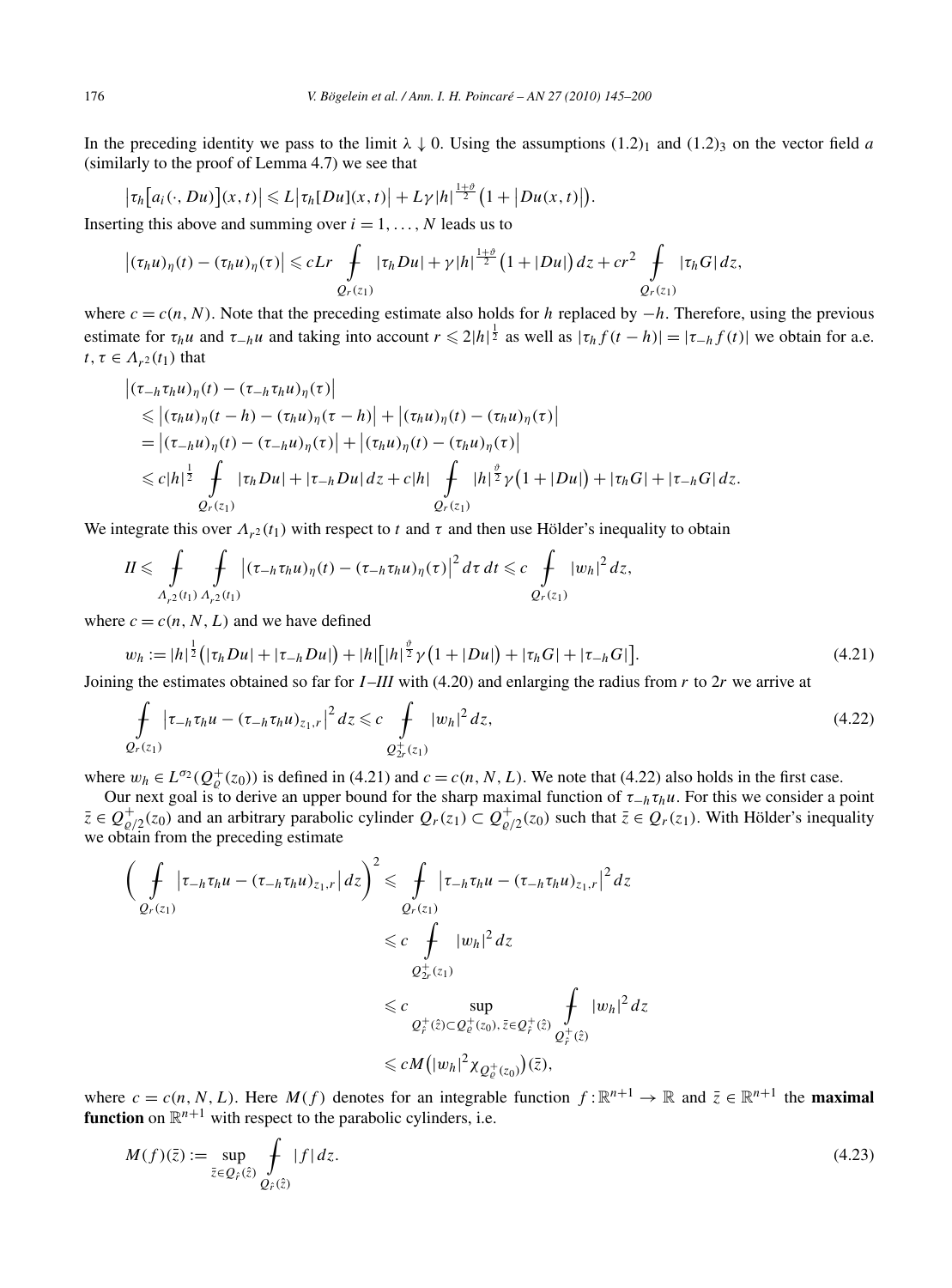This allows us to bound the sharp function of  $\tau_{h} \tau_h u$  at any point  $\bar{z} \in Q_{\varrho/2}^+(z_0)$  by taking the supremum over all parabolic cylinders  $Q_r(z_1)$  with  $\bar{z} \in Q_r(z_1) \subset Q_{\rho/2}^+(z_0)$  in the last inequality. Here, we use the local sharp maximal operator relative to the cylinder  $Q_{\varrho/2}^+(z_0)$ . In this way we obtain

$$
[\tau_{-h}\tau_h u]^{\#}_{Q^+_{\varrho/2}(z_0)}(\bar{z}) := \sup_{Q_r(z_1) \subset Q^+_{\varrho/2}(z_0),\,\bar{z} \in Q_r(z_1)} \int_{Q_r(z_1)} |\tau_{-h}\tau_h u - (\tau_{-h}\tau_h u)_{z_1,r}| \, dz \le c M \big( |w_h|^2 \chi_{Q^+_{\varrho}(z_0)} \big)^{\frac{1}{2}}(\bar{z}).
$$

We integrate this over  $Q_{\varrho/2}^+(z_0)$  and then applying the Hardy–Littlewood maximal theorem to find that for any  $\sigma \in$ *(*2*, σ*<sub>2</sub>) there holds

$$
\int_{Q_{\varrho/2}^+(z_0)} \left| [\tau_{-h} \tau_h u]_{Q_{\varrho/2}^+(z_0)}^{\#} \right|^{\sigma} dz \leq c \int_{Q_{\varrho/2}^+(z_0)} M \left( |w_h|^2 \chi_{Q_{\varrho}^+(z_0)} \right)^{\frac{\sigma}{2}} dz \leq c \int_{\mathbb{R}^{n+1}} |w_h|^{\sigma} \chi_{Q_{\varrho}^+(z_0)} dz = c \int_{Q_{\varrho}^+(z_0)} |w_h|^{\sigma} dz,
$$

where  $c = c(n, N, L, \sigma)$ . Using a theorem by C. Fefferman and E.M. Stein [20, Theorem 5] in a localized version (see [5, Chapter 5, Corollary 7.5], [24, Lemma 4]) we can bound the *Lσ* -norm of a function in terms of the *L<sup>σ</sup>* -norm of its sharp function and the  $L^1$ -norm of the function. Precisely, we arrive at the following estimate:

$$
\int_{Q_{\varrho/2}^+(z_0)} |\tau_{-h}\tau_h u|^{\sigma} dz \leq c \int_{Q_{\varrho}^+(z_0)} |w_h|^{\sigma} dz + c \bigg(\int_{Q_{\varrho/2}^+(z_0)} |\tau_{-h}\tau_h u| dz\bigg)^{\sigma}, \tag{4.24}
$$

with  $c = c(n, N, L)$ . Recalling the definition of  $w_h$  and applying Hölder's inequality this proves the assertion of the lemma.  $\square$ 

Now we are in a position to prove a higher integrability result for the second derivatives  $D^2u$  and the time derivative  $\partial_t u$  up to the lateral boundary  $\Gamma_R$ .

**Proposition 4.15.** Let *u* be a weak solution of (4.1) on  $Q_R^+$  according to Definition 4.1 and assume that  $G \in$  $\mathcal{N}^{0,\vartheta,\sigma_1}(Q_R^+;\mathbb{R}^N)$  for some  $\sigma_1 > 2$ . Then there exists  $\sigma_2 = \sigma_2(n,L/\nu) \in (2,\min{\{\sigma_1,2+\frac{4}{n}\}}]$ , such that we have  $D^2u \in L^{\sigma_2}(Q_r^+, \mathbb{R}^{Nn^2})$  for all  $0 < r < R$ . Moreover, for any  $0 < \varrho \le R$  and  $\sigma \in (2, \sigma_2]$  there holds

$$
\int\limits_{Q_{\varrho/2}^+} \left(|D^2 u|^{\sigma} + |u_t|^{\sigma}\right) dz \leq c \bigg[\big(\gamma^{\sigma} + \varrho^{-\sigma}\big) \int\limits_{Q_{\varrho}^+} \left(1 + |Du|^{\sigma}\right) dz + \|G\|_{\mathcal{N}^{0,\vartheta; \sigma}(Q_{\varrho}^+)}^{\sigma}\bigg],
$$

*where*  $c = c(n, N, L/\nu, \vartheta, \sigma)$  *and*  $c \to \infty$  *when*  $\vartheta \downarrow 0$  *or*  $\sigma \downarrow 2$ *.* 

**Proof.** In order to treat the tangential derivatives  $D_{\alpha}Du$ ,  $\alpha = 1, ..., n-1$ , we differentiate the parabolic system (4.1) with respect to  $x_\alpha$  which is possible on behalf of Theorem 4.2. Noting that  $D_\alpha a(x, t, Du(x, t)) = \partial_{x_\alpha} a(x, t, Du) +$ *∂wa(x,t,Du)DαDu* we infer that *Dαu* is a weak solution of the following linear parabolic system

$$
\int_{\mathcal{Q}_R^+} D_{\alpha} u \cdot \varphi_t - \langle \partial_w a(\cdot, Du) D_{\alpha} u, D\varphi \rangle dz = \int_{\mathcal{Q}_R^+} \langle G, D_{\alpha} \varphi \rangle + \langle \partial_{x_{\alpha}} a(\cdot, Du), D\varphi \rangle dz
$$

whenever  $\varphi \in C_0^{\infty}(Q_R^+, \mathbb{R}^N)$ . Moreover, we have  $D_{\alpha}u = 0$  on  $\Gamma_R$ . From our growth and ellipticity assumptions  $(4.2)_1$  and  $(4.2)_2$  we know that  $\langle \partial_w a(x, t, w) \tilde{w}, \tilde{w} \rangle \geq v |\tilde{w}|^2$  and  $|\partial_w a(x, t, w)| \leq L$  for all  $w, \tilde{w} \in \mathbb{R}^{Nn}$ . Moreover, from (4.2)<sub>3</sub> and Lemma 4.11 we infer that  $\partial_{x_\alpha} a(x, t, Du) \in L^{2+\frac{n}{4}}(Q_\rho^+; \mathbb{R}^{Nn})$  for any  $\rho < R$  (note here that  $|\partial_{x_\alpha} a(x, t, Du)| \leq L\gamma(1 + |Du|)$ ). Therefore, we can apply Lemma 3.1 with a right-hand side

$$
b(x,t) = \partial_{x_{\alpha}} a(x,t, Du) + G(x,t) \otimes e_{\alpha} \in L^{\sigma_1}(Q_{\varrho}^+; \mathbb{R}^{Nn})
$$

to infer the existence of  $\tilde{\sigma}_2 = \tilde{\sigma}_2(n, L/\nu) \in (2, \min{\{\sigma_1, 2 + \frac{4}{n}\}\},\text{ such that } DD_{\alpha}u \in L^{\sigma}(Q^+_{\varrho/2}; \mathbb{R}^{Nn}) \text{ for all } \sigma \in (2, \tilde{\sigma}_2].$ Moreover, for  $0 < \rho \le R$  we have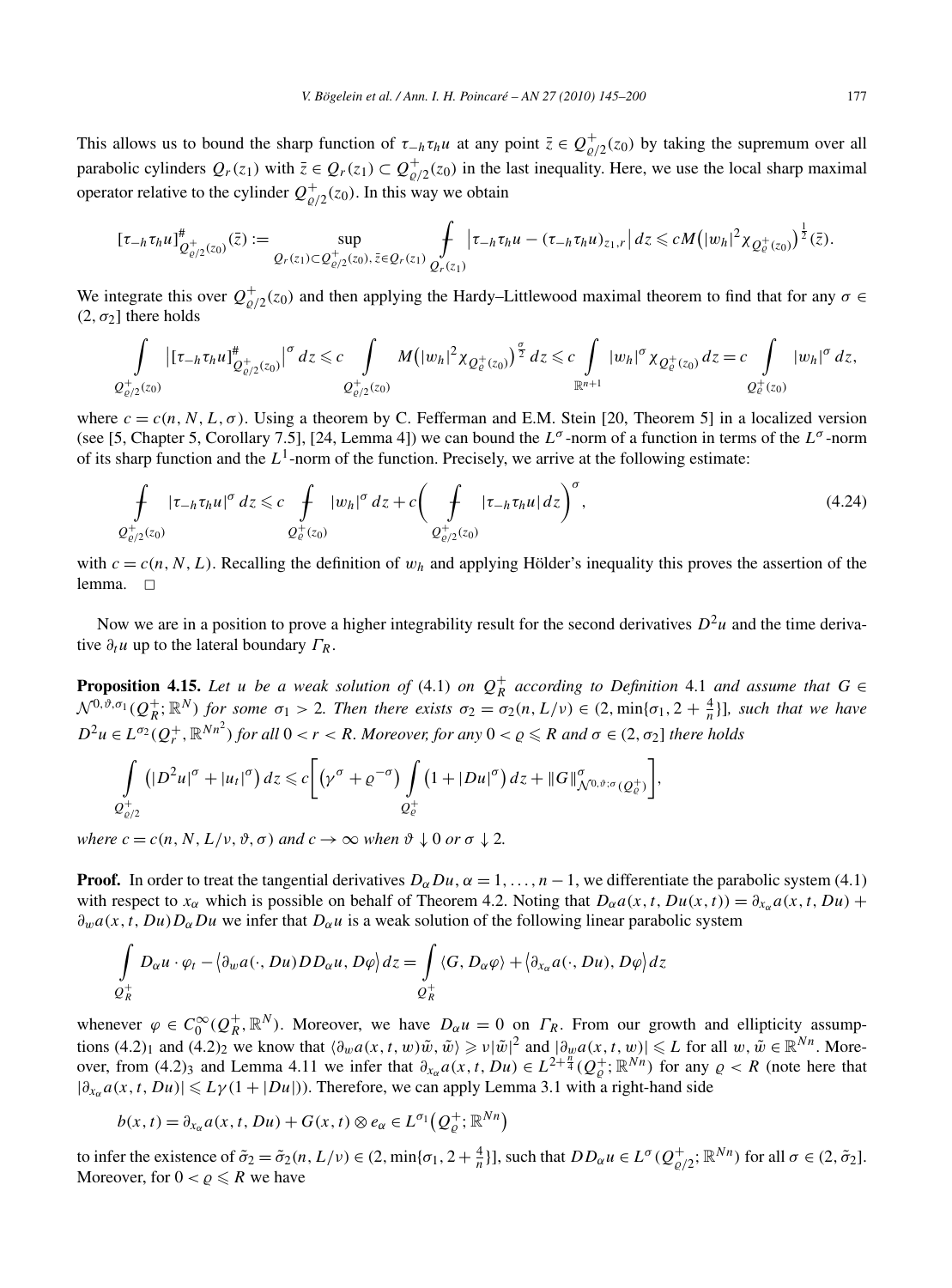178 *V. Bögelein et al. / Ann. I. H. Poincaré – AN 27 (2010) 145–200*

$$
\int_{\mathcal{Q}^+_{\varrho/4}} |D_{\alpha}Du|^{\sigma} dz \leq c \bigg( \int_{\mathcal{Q}^+_{\varrho/2}} |D_{\alpha}Du|^2 dz \bigg)^{\frac{\sigma}{2}} + c \int_{\mathcal{Q}^+_{\varrho/2}} L^{\sigma} \gamma^{\sigma} (1 + |Du|)^{\sigma} + |G|^{\sigma} dz
$$
\n
$$
\leq c(n, N, L/\nu) \bigg[ \big( \gamma^{\sigma} + \varrho^{-\sigma} \big) \int_{\mathcal{Q}^+_{\varrho}} (1 + |Du|^{\sigma}) dz + \int_{\mathcal{Q}^+_{\varrho}} |G|^{\sigma} dz \bigg], \tag{4.25}
$$

where we have used Proposition 4.3 and Hölder's inequality in the last line.

In the next step we shall consider the time direction. In contrast to the argument for the tangential space directions we cannot differentiate the parabolic system with respect to *t*. Instead, we will bypass this lack of differentiability by the use of second-order finite time differences of *u*. For this we first fix  $0 < |h| \le \frac{1}{16^2} \min\{R^2 - \varrho^2, \varrho^2\}$  and  $\sigma_2 \in (2, \min\{\sigma_1, 2 + \frac{4}{n}\}]$  to be the higher integrability exponent from Lemma 4.12 (in the case  $\tilde{\sigma}_2 < \sigma_2$  we take the smaller value  $\tilde{\sigma}_2$  instead). Then, we consider  $z_0 \in Q_{\varrho/2}^+ \cup \Gamma_{\varrho/2}$ . Combining Lemmas 4.14 and 4.12 we infer for  $\sigma \in (2, \sigma_2], 0 < s \leq \rho/2$  and  $0 < \varepsilon \leq 1$  that

$$
\int_{Q_{s/2}^{+}} \frac{|\tau_{-h}\tau_h u|^{\sigma}}{|h|^{\frac{\sigma}{2}}} dz \leqslant c \int_{Q_{s}^{+}} |\tau_h Du|^{\sigma} + |\tau_{-h} Du|^{\sigma} dz + c |Q_{s}^{+}|^{1-\frac{\sigma}{2}} \left(\int_{Q_{s}^{+}} \frac{|\tau_{-h}\tau_h u|^2}{|h|} dz\right)^{\frac{\sigma}{2}} \n+ c |h|^{\frac{\sigma}{2}} \int_{Q_{s}^{+}} \gamma^{\sigma} (1 + |Du|^{\sigma}) + |G|^{\sigma} dz \n\leqslant \varepsilon^{\frac{\sigma}{2}} \int_{Q_{2s}^{+}} \frac{|\tau_{-h}\tau_h u|^{\sigma}}{|h|^{\frac{\sigma}{2}}} dz + c |Q_{s}^{+}|^{1-\frac{\sigma}{2}} \left(\int_{Q_{2s}^{+}} \frac{|\tau_{-h}\tau_h u|^2}{|h|} + |\tau_h Du|^2 + |\tau_{-h} Du|^2 dz\right)^{\frac{\sigma}{2}} \n+ c |h|^{\frac{\sigma}{2}} \int_{Q_{2s}^{+}} \gamma^{\sigma} (1 + |Du|^{\sigma}) + \varepsilon^{-\frac{\sigma}{2}} |G|^{\sigma} dz,
$$

where we have used the abbreviation  $G(x, t) := |G(x, t)| + |\tau_h G(x, t)| + |\tau_{-h} G(x, t)|$  and *c* depends on *n*, *N* and *L*/*v* only. Now, we consider two radii  $r_1, r_2$  such that  $\varrho/4 \leq r_1 < r_2 \leq \varrho/2$ . Then, we cover  $Q_{r_1}^+$  by a finitely many parabolic cylinders  $\{Q_{s/2}^+(z_i)\}_{i=1}^{\mathfrak{B}}$  of radius  $s = (r_2 - r_1)/4$  intersecting at most  $c(n)$  times and such that  $Q_{2s}^+(z_i) \subset$  $Q_{r_2}^+$  for  $i = 1, \ldots, \mathfrak{B}$ . Applying the preceding estimate on each of the cylinders  $Q_{s/2}^+(z_i)$ , summing up the resulting inequalities over  $i = 1, ..., \mathfrak{B}$ , and finally choosing  $\varepsilon$  small enough (i.e.  $c(n)\varepsilon = \frac{1}{2}$ ) yields

$$
\int_{Q_{r_1}^+} \frac{|\tau_{-h}\tau_h u|^{\sigma}}{|h|^{\frac{\sigma}{2}}} dz \leq \frac{1}{2} \int_{Q_{r_2}^+} \frac{|\tau_{-h}\tau_h u|^{\sigma}}{|h|^{\frac{\sigma}{2}}} dz + c(r_2 - r_1)^{(1-\frac{\sigma}{2})(n+2)} \Biggl(\int_{Q_{\varrho/2}^+} \frac{|\tau_{-h}\tau_h u|^2}{|h|} + |\tau_h Du|^2 + |\tau_{-h} Du|^2 dz\Biggr)^{\frac{\sigma}{2}} + c|h|^{\frac{\sigma}{2}} \int_{Q_{\varrho}^+} \gamma^{\sigma} (1 + |Du|^{\sigma}) + |G|^{\sigma} dz,
$$

where  $c = c(n, N, L/\nu)$ . Here we have also used the fact  $|h| \leqslant (Q/16)^2$  in order to have  $\int_{Q_{e/2}^+} f(x, t \pm h) dz \leqslant$  $\int_{Q_e^+} f \, dz$  for an integrable function  $f \ge 0$ . Now, we apply the iteration lemma [7, Lemma 2.4] to absorb the first integral appearing on the right-hand side on the left one. This yields

$$
\int_{Q_{\varrho/4}^{+}(z_0)} \frac{|\tau_{-h}\tau_h u|^{\sigma}}{|h|^{\frac{\sigma}{2}}} dz \leq c \bigg( \int_{Q_{\varrho/2}^{+}} \frac{|\tau_{-h}\tau_h u|^2}{|h|} + |\tau_h Du|^2 + |\tau_{-h} Du|^2 dz \bigg)^{\frac{\sigma}{2}} + c|h|^{\frac{\sigma}{2}} \int_{Q_{\varrho}^{+}} \gamma^{\sigma} (1 + |Du|^{\sigma}) + |G|^{\sigma} dz,
$$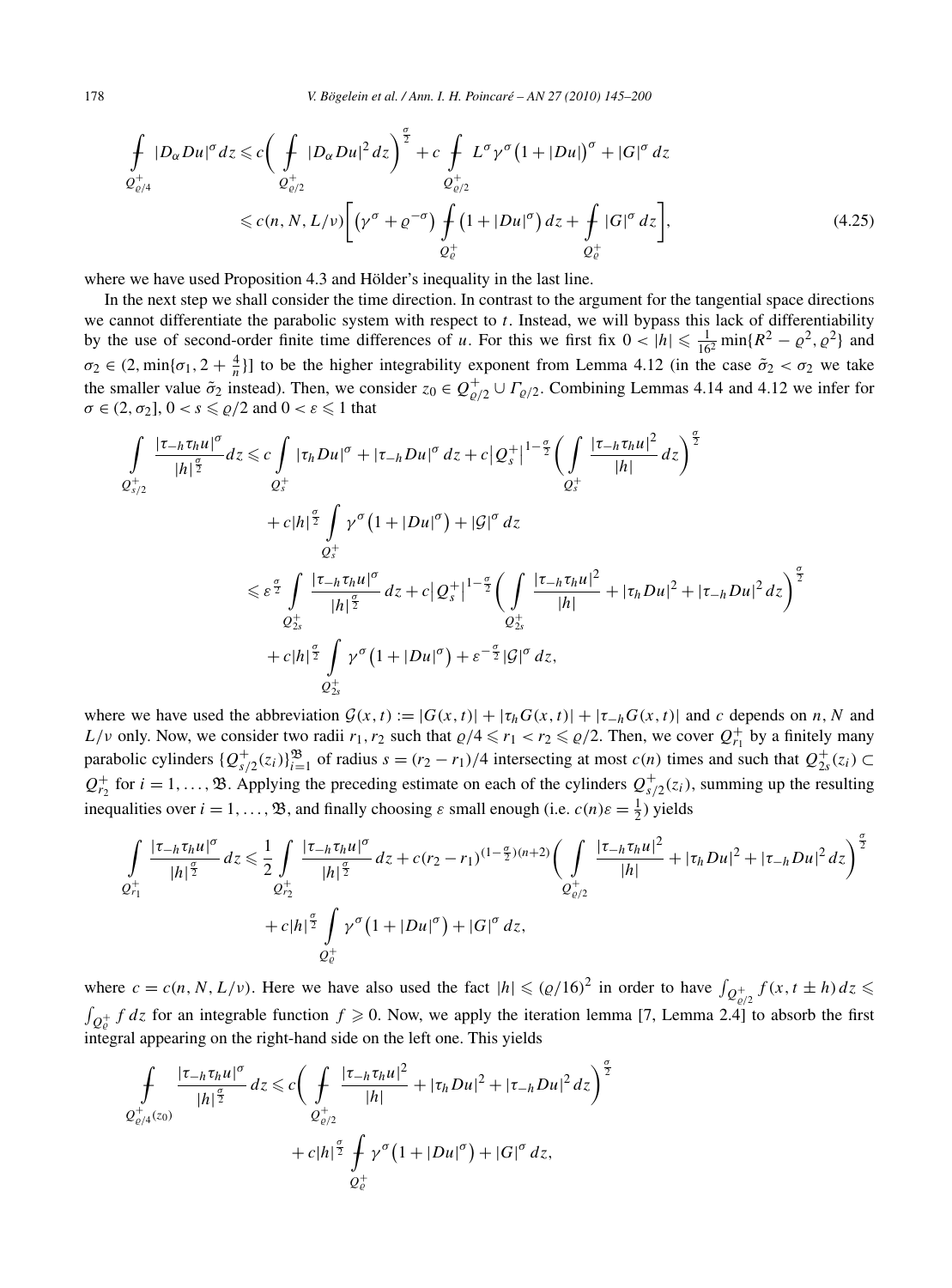where  $c = c(n, N, L/\nu)$ . The right-hand side of the preceding inequality, i.e. the first integral, can be further estimated by (4.13) and Corollary 4.9 (with *h* and −*h*) and Hölder's inequality to yield for any choice of  $0 < |h| \le (Q/16)^2$  that  $\int_{Q_{\varrho/4}^+} |\tau_{-h} \tau_h u|^{\sigma} dz \leqslant c|h|^{\sigma} M^{\sigma}$  where

$$
M^{\sigma} := (\gamma^{\sigma} + \varrho^{-\sigma}) \int\limits_{Q_{\varrho}^+} 1 + |Du|^{\sigma} dz + ||G||^{\sigma}_{\mathcal{N}^{0,\vartheta};\sigma(Q_{\varrho}^+)}.
$$

Noting that  $\tau_{-h} \tau_h u(t) = \tau_h \tau_h u(t-h)$  as well as  $|h| \leq (\rho/16)^2$  the preceding estimate can be turned into

$$
\int\limits_{Q_{\varrho/8}^+} |\tau_h\tau_h u|^{\sigma}\,dz \leqslant c|h|^{\sigma}M^{\sigma}.
$$

Therefore we are in a position to apply Lemma 2.4 with  $(\alpha, \beta, M, h_0)$  replaced by  $(1, 1 - \vartheta/4, M, (\varrho/16)^2)$  and Poincaré's inequality to infer

$$
\int_{\mathcal{Q}^+_{\varrho/8}} |\tau_h u|^{\sigma} dz \leqslant c |h|^{\sigma(1-\frac{\vartheta}{4})} \bigg[ \varrho^{\frac{\sigma\vartheta}{2}} M^{\sigma} + \varrho^{\sigma(\frac{\vartheta}{2}-2)} \int_{\mathcal{Q}^+_{\varrho/4}} |u|^{\sigma} dz \bigg] \leqslant c |h|^{\sigma(1-\frac{\vartheta}{4})} \varrho^{\frac{\sigma\vartheta}{2}} M^{\sigma},\tag{4.26}
$$

for any choice of  $0 < |h| \leq (Q/32)^2$ . Note that  $c = c(n, N, L/\nu, \vartheta, \sigma)$  and  $c \to \infty$  when  $\vartheta \downarrow 0$  or  $\sigma \downarrow 2$ .

In the next step we shall improve this estimate in the sense that we enlarge the exponent of |*h*| on the right-hand side from  $\sigma(1 - \frac{\tilde{\vartheta}}{4})$  to  $\sigma$ . For this we once again apply Lemma 4.14 and obtain

$$
\int_{\mathcal{Q}^{+}_{\rho/32}} \frac{|\tau_{-h}\tau_{h}u|^{\sigma}}{|h|^{\frac{\sigma}{2}}} dz \leq c \bigg( \int_{\mathcal{Q}^{+}_{\rho/32}} \frac{|\tau_{-h}\tau_{h}u|^{2}}{|h|} dz \bigg)^{\frac{\sigma}{2}} + c \int_{\mathcal{Q}^{+}_{\rho/16}} |\tau_{h}Du|^{\sigma} + |\tau_{-h}Du|^{\sigma} dz \n+ c|h|^{\frac{\sigma}{2}(1+\vartheta)} \int_{\mathcal{Q}^{+}_{\rho/16}} \gamma^{\sigma} (1+|Du|^{\sigma}) + |h|^{\frac{-\vartheta\sigma}{2}} (|\tau_{h}G|^{\sigma} + |\tau_{-h}G|^{2}) dz.
$$
\n(4.27)

To estimate the second integral on the right-hand side we apply in turn Corollaries 4.13 and 4.6 (for *h* and −*h* and with  $\varepsilon = h^{1-\vartheta} \varrho^{2\vartheta}$ , Hölder's inequality and  $|h| \leq \varrho^2$  to infer for any  $\sigma \in (2, \sigma_2]$  that

$$
\int_{\mathcal{Q}^+_{\varrho/16}} |\tau_{\pm h}Du|^{\sigma} dz \leq c \bigg(\int_{\mathcal{Q}^+_{\varrho/8}(z_0)} |\tau_{\pm h}Du|^2 dz\bigg)^{\frac{\sigma}{2}} + c|h|^{\frac{\sigma}{2}(\vartheta-1)}\varrho^{-\sigma\vartheta} \int_{\mathcal{Q}^+_{\varrho/8}} |\tau_{\pm h}u|^{\sigma} dz \n+ c|h|^{\frac{\sigma}{2}(1+\vartheta)}\bigg[\gamma^{\sigma} \int_{\mathcal{Q}^+_{\varrho/8}} (1+|Du|^{\sigma}) dz + \frac{\varrho^{\sigma\vartheta}}{|h|^{\sigma\vartheta}} \int_{\mathcal{Q}^+_{\varrho/8}} |\tau_{\pm h}G|^{\sigma} dz\bigg] \n\leq c|h|^{\frac{\sigma}{2}(\vartheta-1)}\varrho^{-\sigma\vartheta} \int_{\mathcal{Q}^+_{\varrho/8}} |\tau_{\pm h}u|^{\sigma} dz \n\varrho^+_{\varrho/8} \n+ c|h|^{\frac{\sigma}{2}(1+\vartheta)}\bigg[\gamma^{\sigma} \int_{\mathcal{Q}^+_{\varrho/8}} (1+|Du|^{\sigma}) dz + \frac{\varrho^{\sigma\vartheta}}{|h|^{\sigma\vartheta}} \int_{\mathcal{Q}^+_{\varrho/8}} |\tau_{\pm h}G|^{\sigma} dz\bigg],
$$

where  $c = c(n, N, L/\nu, \vartheta, \sigma)$ , and multiplying both sides of the preceding inequality  $|Q_{\varrho/16}^+|$  yields the estimate without mean values. We use this inequality together with (4.26) (for  $\pm h$ ) and the assumption  $G \in \mathcal{N}^{0,\vartheta;\sigma}(\mathcal{Q}_{\varrho}^+;\mathbb{R}^N)$ to get

$$
\int_{Q_{\varrho/16}^+} |\tau_{\pm h}Du|^{\sigma}dz \leqslant c|h|^{\frac{\sigma}{2}+\frac{\vartheta\sigma}{4}}\varrho^{-\frac{\sigma\vartheta}{2}}M^{\sigma}+c|h|^{\frac{\sigma}{2}(1+\vartheta)}\Big[M^{\sigma}+\varrho^{\sigma\vartheta}\|G\|_{\mathcal{N}^{0,\vartheta;\sigma}(\mathcal{Q}_{\varrho}^+;\mathbb{R}^N)}^{\sigma}\Big] \leqslant c|h|^{\frac{\sigma}{2}+\frac{\vartheta\sigma}{4}}\varrho^{-\frac{\sigma\vartheta}{2}}M^{\sigma}.
$$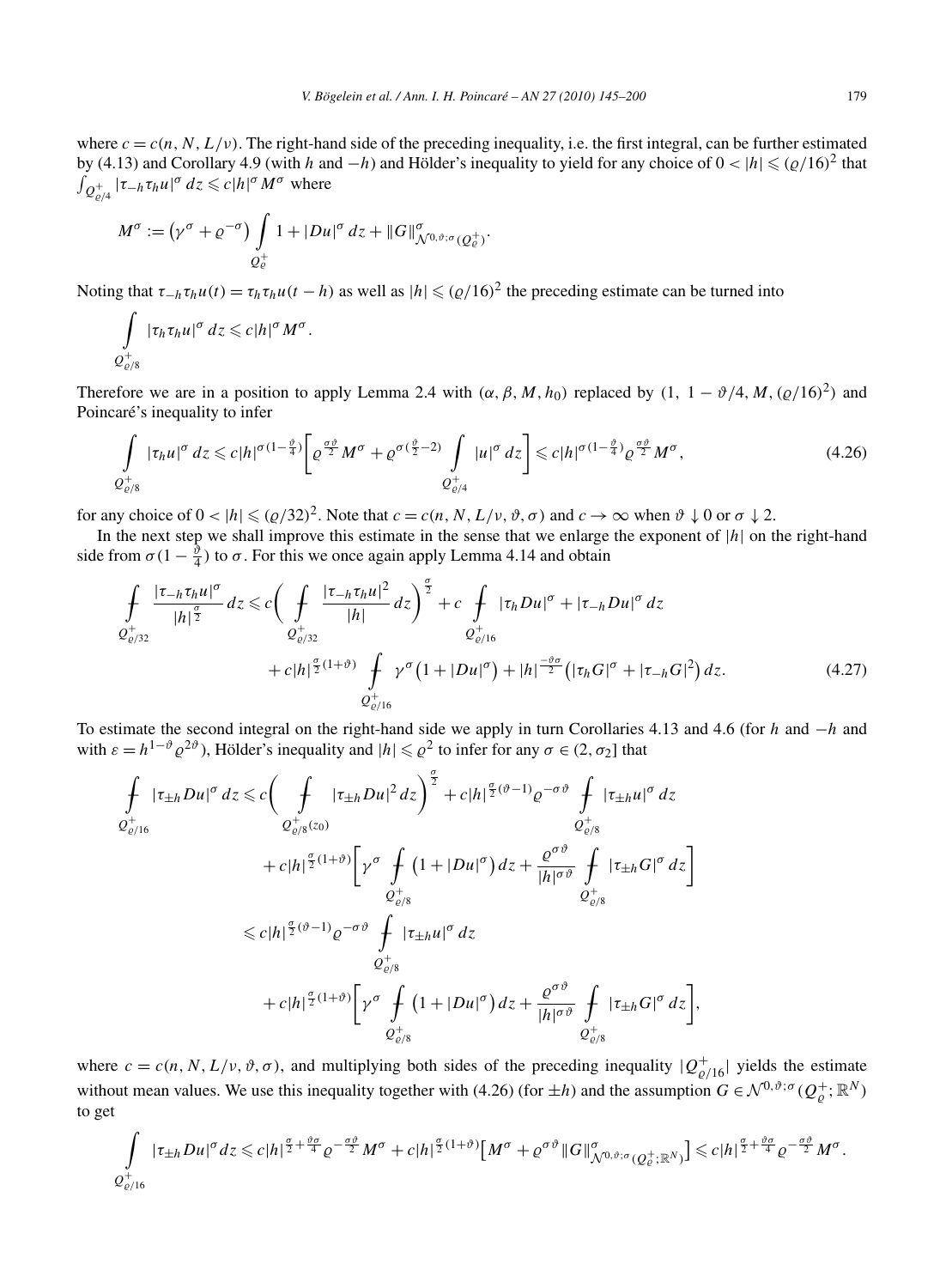We insert this into (4.27) to bound the second integral on the right-hand side there and then use (4.13) to estimate the first one. Finally, we use the hypothesis  $G \in \mathcal{N}^{0,\vartheta;\sigma}(Q_{\varrho}^+;\mathbb{R}^N)$  to infer

$$
\int\limits_{Q_{\varrho/32}^+} |\tau_{-h}\tau_h u|^{\sigma}\,dz \leqslant c|h|^{\sigma}\Big[\big(|h|^{\frac{\vartheta\sigma}{2}}+h^{\frac{\vartheta\sigma}{4}}\varrho^{-\frac{\sigma\vartheta}{2}}\big)M^{\sigma}+|h|^{\vartheta\sigma}\|G\|_{\mathcal{N}^{0,\vartheta;\sigma}(Q_{\varrho}^+;\mathbb{R}^N)}^{\sigma}\Big]\leqslant c|h|^{\sigma+\frac{\vartheta\sigma}{4}}\varrho^{-\frac{\sigma\vartheta}{2}}M^{\sigma},
$$

where  $c = c(n, N, L/v, \vartheta, \sigma)$ . Using again  $\tau_{-h} \tau_h u(t) = \tau_h \tau_h u(t - h)$  we arrive at

$$
\int\limits_{Q^+_{c/64}} |\tau_h \tau_h u|^{\sigma}\,dz \leqslant \int\limits_{Q^+_{c/32}} |\tau_{-h} \tau_h u|^{\sigma}\,dz \leqslant c |h|^{\sigma + \frac{\vartheta \sigma}{4}} \varrho^{-\frac{\sigma \vartheta}{2}} M^{\sigma},
$$

for any  $0 < |h| \le (Q/64)^2$ . Having arrived at this stage we are in the position to apply again Lemma 2.4 now with  $(1 + \frac{\vartheta}{4}, 1, c\rho^{-\frac{\vartheta}{2}}M, \frac{1}{2}(\rho/16)^2)$  instead of  $(\alpha, \beta, M, h_0)$  to infer

$$
\int\limits_{Q^+_{\varrho/64}} |\tau_h u|^{\sigma} dz \leqslant c|h|^{\sigma} \left(M^{\sigma} + \varrho^{-2\sigma} \int\limits_{Q^+_{\varrho}} |u|^{\sigma} dz\right) \leqslant c|h|^{\sigma} M^{\sigma},
$$

for any  $0 < |h| \leq (\rho/128)^2$ . Note that we have also applied Poincaré's inequality slice wise in the last line. We note that  $c = c(n, N, L/\nu, \vartheta, \sigma)$ . By the standard estimate for difference quotients this implies  $\partial_t u \in L^{\sigma}(Q_{R/64}^+, \mathbb{R}^N)$ . Moreover, the following estimate holds

$$
\int\limits_{Q^+_{c/64}} |\partial_t u|^{\sigma} dz \leqslant c M^{\sigma}.
$$

Finally, a different choice of the radii allows us to show that the preceding estimate holds with  $Q_{\varrho/2}^+$  as domain of integration instead of  $Q_{\varrho/64}^+$ . This proves the assertion of the lemma concerning the  $L^{\sigma}$ -estimate of  $\partial_t u$ .

To obtain the desired estimate for the normal derivative  $D_nDu$ , we argue similarly to the proof of Proposition 4.10. To be precise, we first attain the analogue of (4.17) for the  $L^{\sigma}$ -norm of  $\tau_h^n[Du]$  instead of the  $L^2$ -norm. Then using the  $L^{\sigma}$ -estimate for  $|D_{\alpha}Du|$  and  $|\partial_tu|$  from above we arrive at

$$
\int\limits_{Q_{\varrho/2}^+} \left|\tau_h^n[Du]\right|^{\sigma}dz \leqslant ch^{\sigma}\bigg[\big(\varrho^{-\sigma}+\gamma^{\sigma}\big)\int\limits_{Q_{\varrho}^+} \big(1+|Du|^{\sigma}\big)dz + \|G\|_{\mathcal{N}^{0,\nu;\sigma}(Q_{\varrho}^+;\mathbb{R}^N)}\bigg],
$$

for any choice of  $0 < h \le \varrho/2$ . Therefore, we conclude that  $D_n D u \in L^{\sigma}(Q_{R/2}^+; \mathbb{R}^N)$  for any  $\sigma \in (2, \sigma_2]$ . Furthermore, we have

$$
\int\limits_{Q_{\varrho/2}^+} |D_n Du|^{\sigma} dz \leq c \bigg[ \big( \varrho^{-\sigma} + \gamma^{\sigma} \big) \int\limits_{Q_{\varrho}^+} \big( 1 + |Du|^{\sigma} \big) dz + \|G\|_{\mathcal{N}^{0,v;\sigma}(Q_{\varrho}^+; \mathbb{R}^N)} \bigg],
$$

for any  $0 < \varrho \le R/2$ . This proves the asserted  $L^{\sigma}$ -estimate for  $D_nDu$  which together with (4.25) yields the higher integrability of  $D^2u$ . This completes the proof of the lemma.  $\Box$ 

At the end of this section we provide an improved (compared to Corollary 4.9) estimate for finite differences in time. It will be applied later in the proof of the dimension reduction for the singular set of solutions of certain regularized systems.

**Corollary 4.16.** Let *u* be a weak solution of (4.1) on  $Q_R^+$  according to Definition 4.1 and suppose that  $G \in$  $\mathcal{N}^{0,\vartheta,\sigma_1}(Q_R^+;\mathbb{R}^N)$  for some  $\sigma_1 > 2$ . Then there exists  $\sigma_2 = \sigma_2(n,L/\nu) \in (2,\min\{\sigma_1,2+\frac{4}{n}\}]$  such that for all  $\sigma \in (2, \sigma_2]$ ,  $0 < \rho \le R$  *and*  $0 < |h| \le (\rho/2)^2$  *there holds, for a constant*  $c = c(n, N, L/\nu)$ *, that* 

$$
\int\limits_{Q_{\varrho/2}^+} |\tau_h Du|^{\sigma} dz \leqslant c |h|^{\frac{\sigma}{2}} \bigg[ \big(\gamma^{\sigma} + \varrho^{-\sigma}\big) \int\limits_{Q_{\varrho}^+} \big(1 + |Du|^{\sigma}\big) dz + ||G||^{\sigma}_{\mathcal{N}^{0,\xi;\sigma}(Q_{\varrho}^+)} \bigg].
$$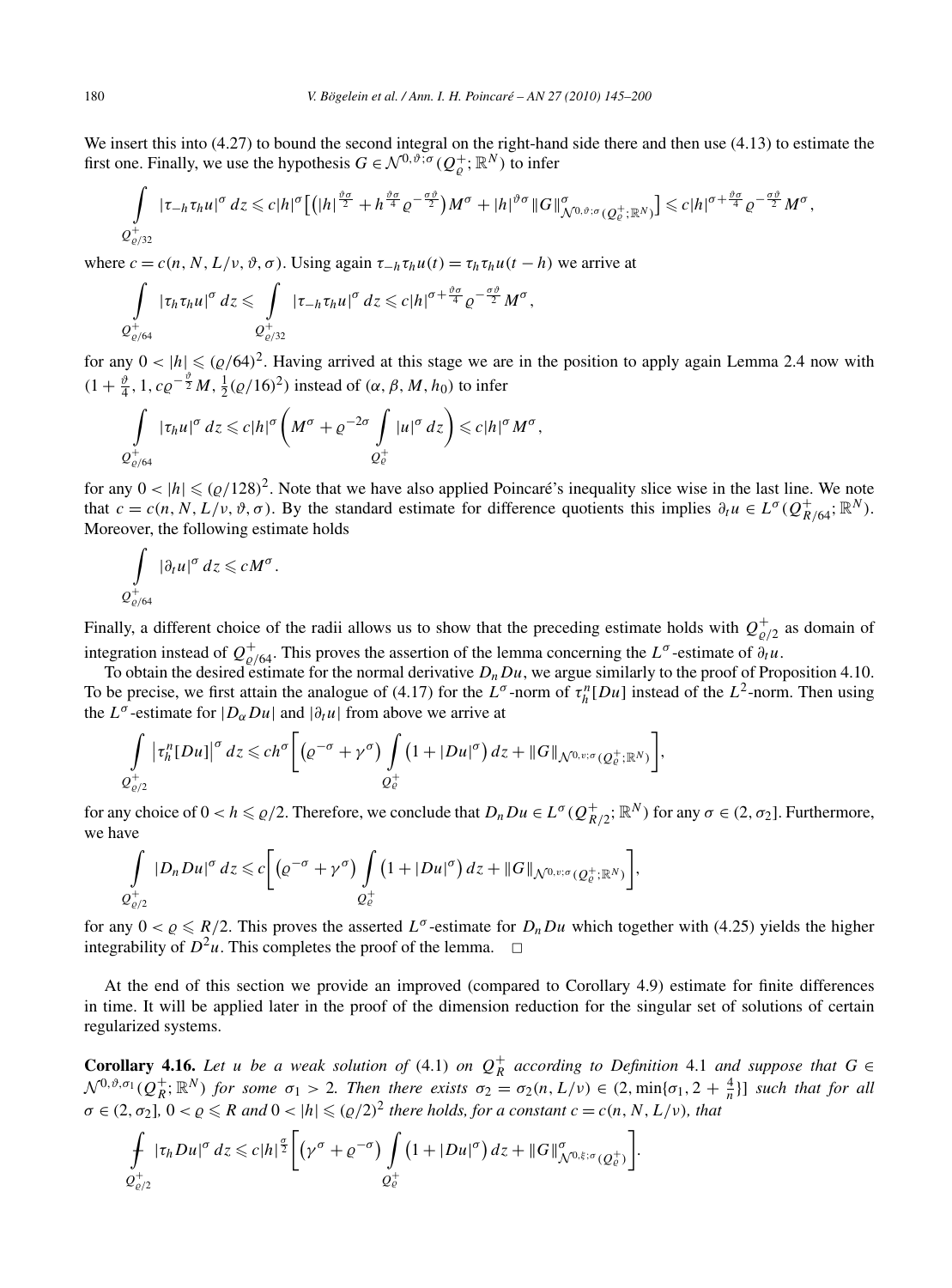**Proof.** Let  $\sigma_2 \in (2, \min\{\sigma_1, 2 + \frac{4}{n}\}]$  be the minimum of the corresponding constants of Lemma 4.12 and Proposition 4.15. Applying Lemma 4.12 with the choice  $\varepsilon = 1$  on the cylinders  $Q_{\varrho/2}^+$ ,  $Q_{3\varrho/4}^+$  instead of  $Q_{\varrho/2}^+$ ,  $Q_{\varrho}^+$  and noting  $t_1$ **that**  $|τ_{-h}τ_{h}u(t)| ≤ |τ_{h}u(t)| + |τ_{h}u(t - h)|$  we infer for  $0 < |h| ≤ (Q/4)^2$  (then  $(3Q/4)^2 + |h| ≤ Q^2$ ) that

$$
\int\limits_{Q_{\varrho/2}^+} |\tau_h Du|^\sigma\,dz \leqslant c\bigg(\int\limits_{Q_{\varrho}^+} |\tau_h Du|^2\,dz\bigg)^{\frac{\sigma}{2}}+c|h|^{-\frac{\sigma}{2}}\int\limits_{Q_{\varrho}^+} |\tau_h u|^\sigma\,dz+c|h|^{\frac{\sigma}{2}}\int\limits_{Q_{\varrho}^+} \gamma^\sigma\big(1+|Du|^\sigma\big)+|G|^\sigma\,dz.
$$

In the preceding inequality we use Corollary 4.9 to bound the first integral of the right-hand side, while for the second one we recall that *u* is weakly differentiable with respect to time fulfilling the  $L^{\sigma}$ -estimate for  $\partial_t u$  from Proposition 4.15. This leads us to

$$
\int\limits_{Q_{\varrho/2}^+} |\tau_h Du|^{\sigma} dz \leq c |h|^{\frac{\sigma}{2}} \bigg[ \big(\gamma^{\sigma} + \varrho^{-\sigma}\big) \int\limits_{Q_{2\varrho}^+} \big(1 + |Du|^{\sigma}\big) dz + ||G||^{\sigma}_{\mathcal{N}^{0,\xi;\sigma}(Q_{2\varrho}^+)} \bigg],
$$

for any  $\sigma \in (2, \sigma_2]$ . By a different choice of radii we infer the asserted estimate.  $\Box$ 

## *4.2. The initial boundary*

Now, we turn our attention to the initial boundary, where we again consider the parabolic system (4.1), but now on the cylinder  $Q = Q_R^0$ . Note that in the situation of initial boundary we can renounce the regularity assumption in time  $(4.2)_4$  on the coefficients *a*. As in the lateral boundary situation we will prove suitable  $L^2$ -estimates, respectively *L*<sup>*σ*</sup>-estimates, for *D*<sup>2</sup>*u* and *τ<sub>h</sub>Du* for some *σ* > 2. We mention that the initial boundary situation is much easier, since we can treat all second space derivatives in the usual way. Afterwards there is only one derivative missing, namely the first time derivative for which we can exploit the system. Throughout the section we consider weak solutions under the following assumptions:

**Definition 4.17.** By a weak solution of the parabolic initial problem (4.1) on  $Q_R^0$  we mean a function  $u \in$  $L^2(\Lambda_{R^2}^0; W^{1,2}(B_R; \mathbb{R}^N))$  with  $u(\cdot, 0) = 0$  on  $B_R$  which satisfies (4.1) in the weak sense. Moreover, the structure conditions  $(4.2)<sub>1</sub>-(4.2)<sub>3</sub>$  are in force and  $G=0$ .

For weak solutions in the sense of the preceding definition we shall show the existence of second-order spatial derivatives and the time derivative together with their higher integrability.

**Proposition 4.18.** Let *u* be a weak solution of (4.1) on  $Q_R^0$  according to Definition 4.17. Then, for any  $0 < r < R$  we have  $Du \in L^{2+\frac{4}{n}}(Q_r^0,\mathbb{R}^{Nn})$  and there exists  $\sigma_1 = \sigma_1(n,N,L/\nu) \in (2,2+\frac{4}{n}]$  such that  $D^2u \in L^{\sigma_1}(Q_r^0,\mathbb{R}^{Nn^2})$  and  $\partial_t u \in L^{\sigma_1}(Q_r^0,\mathbb{R}^N)$ . Moreover, for any  $0 < \varrho \le R$  and  $\sigma \in [2,\sigma_1]$ , and for a constant  $c = c(n, N, L/\nu)$  there holds

$$
\int\limits_{Q^0_{\varrho/2}} |D^2 u|^{\sigma} + |\partial_t u|^{\sigma} dz \leq c(\gamma^{\sigma} + \varrho^{-\sigma}) \int\limits_{Q^0_{\varrho}} \left(1 + |Du|^{\sigma}\right) dz.
$$

**Proof.** First, we show that the second space derivatives  $D^2u$  exist in  $L^2$  up to the initial boundary. Here, we proceed along the lines of the lateral boundary situation when treating the tangential derivatives in Proposition 4.3 apart from the difference that we can take any spatial direction  $\alpha = 1, \ldots, n$ . Since the proof is very much similar to the one of Proposition 4.3 we only outline the adjustments to be made in the initial boundary situation. As in the proof of Proposition 4.3 we start with the Steklov-formulation of the system, now on  $B_\rho \times (0, t)$  for some  $t \in (0, \rho^2)$ . Then, we choose the test-function  $\varphi_{\varepsilon} = \eta^2 \zeta_{\varepsilon} \tau_h^{\alpha} u_{\lambda}$ , where the cut-off function  $\eta \in C_0^{\infty}(B_{\varrho})$  is chosen as in the proof of Proposition 4.3, and  $\zeta_{\varepsilon} \in W^{1,\infty}(\mathbb{R})$  is defined to be  $\zeta_{\varepsilon} = 0$  on  $(-\infty,0]$ ,  $\zeta_{\varepsilon} \equiv 1$  on  $[\varepsilon,\infty)$  and  $\zeta_{\varepsilon}(s) = s/\varepsilon$  on  $(0,\varepsilon)$  with  $\varepsilon \in (0, \rho^2)$ . When testing the parabolic system with  $\varphi_{\varepsilon}$ , the interesting term is the one involving the time derivative (i.e. the analog to (4.4)) since this is the only one where the initial condition comes into the play. Similarly to (4.4) we first rewrite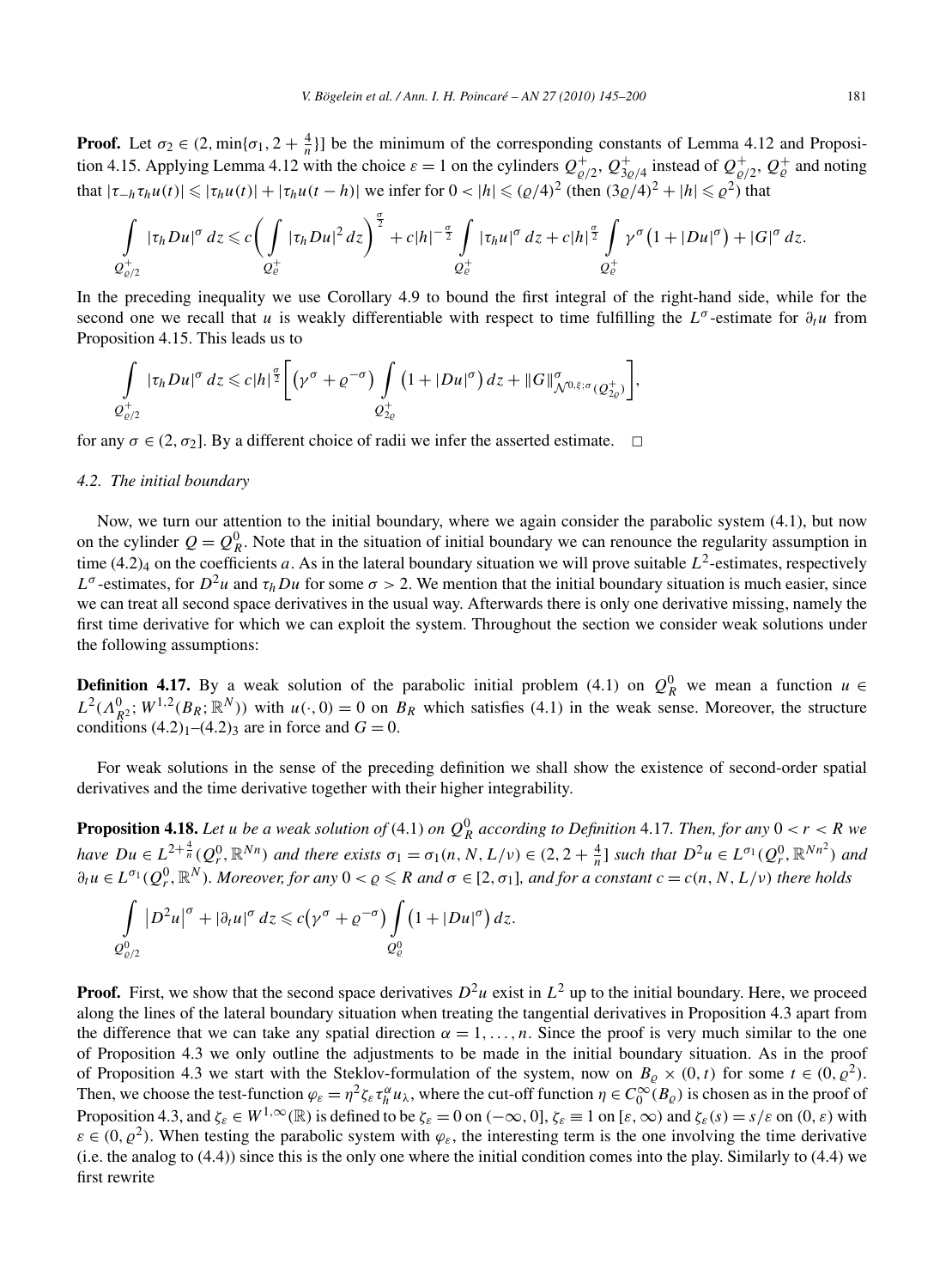182 *V. Bögelein et al. / Ann. I. H. Poincaré – AN 27 (2010) 145–200*

$$
\int_{0}^{t} \int_{B_R} \partial_t \tau_h^{\alpha}[u_\lambda] \cdot \varphi_{\varepsilon} \, dx \, d\tau = \frac{1}{2} \int_{B_{\varepsilon}} \left| \tau_h^{\alpha} u_\lambda(\cdot, t) \right|^2 \eta^2 \zeta_{\varepsilon}(t) \, dx - \frac{1}{2} \int_{0}^{t} \int_{B_{\varepsilon}} \left| \tau_h^{\alpha} u_\lambda \right|^2 \eta^2 \partial_t \zeta_{\varepsilon} \, dx \, d\tau
$$

and then estimate the second term on the right-hand side by

$$
\frac{1}{2}\int\limits_{0}^{t}\int\limits_{B_{\varrho}}\big|\tau_{h}^{\alpha}u_{\lambda}\big|^{2}\eta^{2}\partial_{t}\zeta_{\varepsilon}\,dx\,d\tau\leqslant \frac{1}{2\varepsilon}\int\limits_{0}^{\varepsilon}\int\limits_{B_{\varrho}}\big|\tau_{h}^{\alpha}u_{\lambda}\big|^{2}\eta^{2}\,dx\,d\tau.
$$

Then, passing to the limits  $\lambda \downarrow 0$  and  $\varepsilon \downarrow 0$  we find, due to our initial condition imposed on *u*, that the right-hand side converges to zero. Therefore, starting from the Steklov-formulation as mentioned above, passing limits *λ* ↓ 0 and *ε* ↓ 0 we arrive at

$$
\frac{1}{2} \int_{B_{\varrho}} \left| \tau_h^{\alpha} u(\cdot, t) \right|^2 \eta^2 dx + \int_0^t \int_{B_{\varrho}} \left\langle \tau_h^{\alpha} \left[ a(\cdot, Du) \right], D \tau_h^{\alpha} u \right\rangle \eta^2 dx d\tau
$$
\n
$$
= \int_0^t \int_{B_{\varrho}} 2 \left\langle \tau_h^{\alpha} \left[ a(\cdot, Du) \right], D \eta \otimes \tau_h^{\alpha} u \right\rangle \eta dx d\tau, \tag{4.28}
$$

for a.e.  $t \in (0, \rho^2)$ . At this stage we can proceed completely similar to the proof of Proposition 4.3. This leads us to the following Caccioppoli-type estimate:

$$
\sup_{t\in(0,\varrho^2)}\int_{B_{\varrho/2}}|D_{\alpha}u(\cdot,t)|^2\,dx+\int_{Q_{\varrho/2}^0}|D_{\alpha}Du|^2\,dz\leqslant c(\gamma^2+\varrho^{-2})\int_{Q_{\varrho}^0}(1+|Du|^2)\,dz,
$$

valid for any  $\alpha = 1, \ldots, n$  and for a constant  $c = c(n, N, L/\nu)$ . With the arguments of the proof of Lemma 4.11 this immediately implies the first assertion of the lemma, i.e. that  $Du \in L^{2+\frac{4}{n}}(Q^0_{\varrho/4}, \mathbb{R}^{Nn})$  (note that we always can replace the radius  $\varrho/4$  by some arbitrary radius  $\langle R \rangle$  together with the estimate

$$
\int\limits_{Q^0_{\varrho/4}} |Du|^{2+\frac{4}{n}} dz \leq c \bigg[ \big(\gamma^2 + \varrho^{-2}\big) \int\limits_{Q^0_{\varrho}} \big(1 + |Du|^2\big) \, dz \bigg]^{1+\frac{2}{n}},
$$

where  $c = c(n, N, L/\nu)$ .

Now, it remains to prove the higher integrability of  $D^2u$  up to the initial boundary. For this we exploit the fact that  $D_\alpha u$ ,  $\alpha = 1, \ldots, n$ , is a weak solution of the following linear parabolic system (see the proof of Proposition 4.15)

$$
\int_{Q_R^0} D_{\alpha}u \cdot \varphi_t - \langle \partial_w a(\cdot, Du) D D_{\alpha}u, D\varphi \rangle dz = \int_{Q_R^0} \langle \partial_{x_{\alpha}} a(\cdot, Du), D\varphi \rangle dz,
$$
\n(4.29)

for all  $\varphi \in C_0^{\infty}(Q_R^0, \mathbb{R}^N)$ . Moreover, we have  $D_{\alpha}u(\cdot, 0) = 0$ . This can for instance be seen as a consequence of the Caccioppoli inequality for *u* on cylinders of the type  $B_r \times (0, \lambda)$  with  $\lambda \in (0, R^2)$ . For the sake of brevity we only sketch the argument. To achieve such a Caccioppoli inequality we proceed as in the proof of the Caccioppoli inequality for  $\tau_h^{\alpha} u$  from above – but without taking the finite differences. After testing the system with  $\varphi_{\varepsilon} = \eta^2 \zeta_{\varepsilon} u_{\lambda}$  (with a cutoff function  $\eta \in C_0^{\infty}(B_R)$  and  $\zeta_{\varepsilon}$  as above) and performing the standard computations we arrive at the following analogue of (4.28):

$$
\frac{1}{2}\int\limits_{B_R}\big|u(\cdot,t)\big|^2\eta^2\,dx+\int\limits_0^\lambda\int\limits_{B_R}\big(a(\cdot,Du),Du\big)\eta^2\,dx\,d\tau=\int\limits_0^\lambda\int\limits_{B_R}2\big(a(\cdot,Du),D\eta\otimes u\big)\eta\,dxd\tau.
$$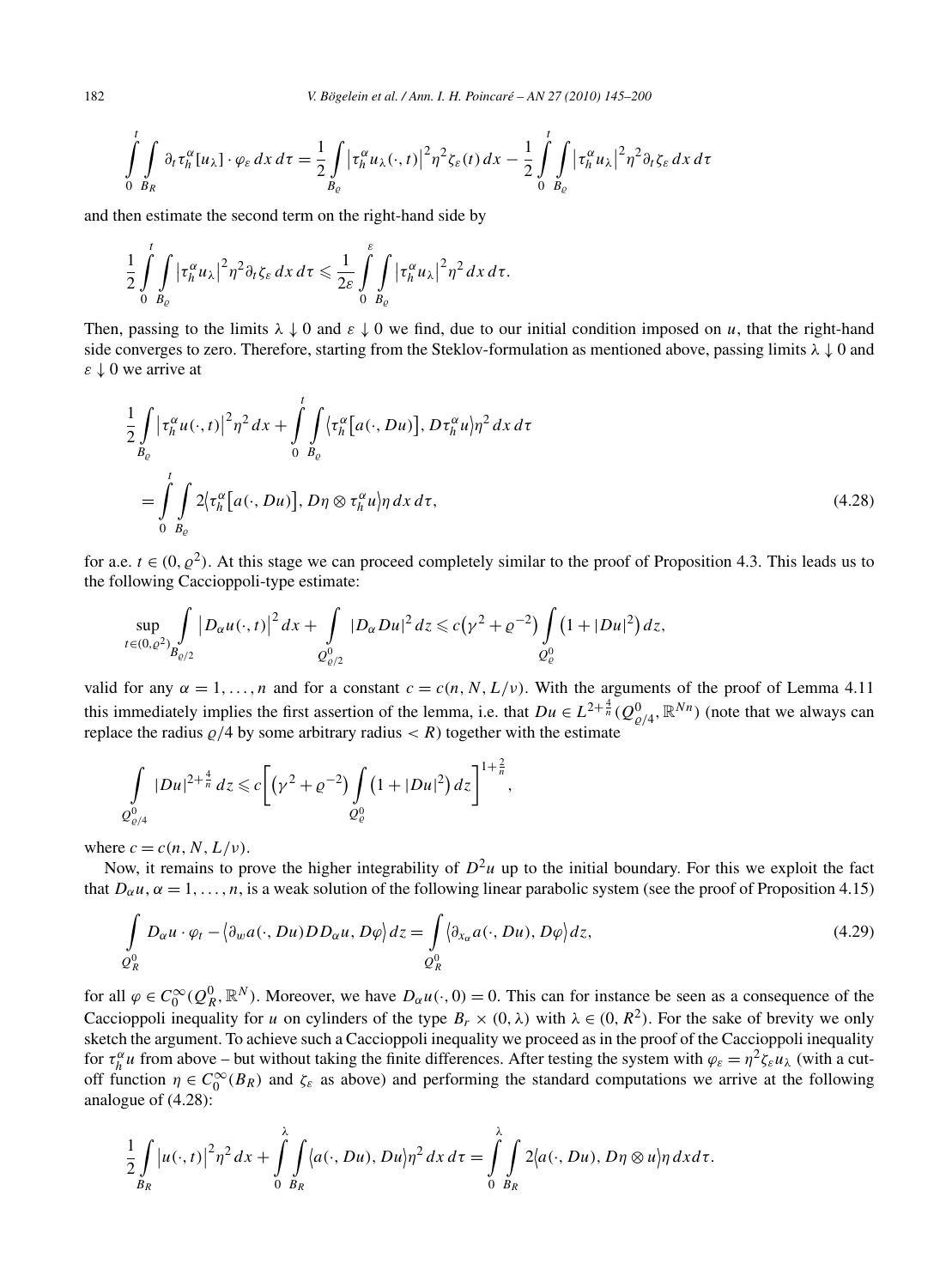The first integral on the left-hand side is non-negative, while for the second one we can use the ellipticity  $(1.2)_2$  of the vector field *a*, and for the right-hand side we can use the growth assumption  $(1.2)$ . This leads us to

$$
\nu\int\limits_{0}^{\lambda}\int\limits_{B_R}|Du|^2\eta^2\,dx\,d\tau\leqslant 2L\int\limits_{0}^{\lambda}\int\limits_{B_R}(1+|Du|)\eta|u||D\eta|\,dx\,d\tau.
$$

Now, we choose *η* such that  $η ≡ 1$  on  $B_r$ ,  $0 < r < R$ ,  $0 ≤ η ≤ 1$  and  $|Dη| ≤ c/(R - r)$ . Then, applying Young's inequality and absorbing  $|Du|^2$  in the standard way we arrive at

$$
\int_{0}^{\lambda} \int_{B_r} |Du|^2 dx \, d\tau \leqslant c(L/\nu) \int_{0}^{\lambda} \int_{B_R} \frac{|u|^2}{(R-r)^2} + \frac{|u|}{(R-r)} dx \, d\tau.
$$

This implies by Hölder's inequality and due to our initial condition on *u* that

$$
\lim_{\lambda\downarrow 0}\frac{1}{\lambda}\int_{0}^{\lambda}\int_{B_r}|Du|^2\,dz\leqslant\frac{c}{(R-r)^2}\lim_{\lambda\downarrow 0}\frac{1}{\lambda}\int_{0}^{\lambda}\int_{B_R}|u|^2\,dz+\frac{c}{(R-r)}\lim_{\lambda\downarrow 0}\left(\frac{1}{\lambda}\int_{0}^{\lambda}\int_{B_R}|u|^2\,dz\right)^{\frac{1}{2}}=0,
$$

proving the assertion  $Du(\cdot, 0) = 0$  on  $B_r$  for any  $0 < r < R$ .

Now, we come back to the proof of the higher integrability of  $D_{\alpha}Du$ . From our growth and ellipticity assumptions  $(4.2)_1$  and  $(4.2)_2$  we know that  $\langle \partial_w a(x, t, w) \tilde{w}, \tilde{w} \rangle \geq v |\tilde{w}|^2$  and  $|\partial_w a(x, t, w)| \leq L$  for all  $w, \tilde{w} \in \mathbb{R}^{Nn}$ . Moreover, from (4.2)<sub>3</sub> and the preceding estimate we infer that  $\partial_{x_\alpha} a(x, t, Du) \in L^{2+\frac{n'}{4}}(Q_\rho^0; \mathbb{R}^{Nn})$  (note here that  $|\partial_{x_\alpha} a(x, t, Du)| \leq L \gamma (1 + |Du|)$ ). Therefore, recalling that  $D_\alpha u$  is a solution of (4.29) we can apply an up to the initial boundary higher integrability result (see for instance [31]) to infer the existence of  $\sigma_1 = \sigma_1(n, N, L/\nu) \in (2, 2 + \frac{4}{n}]$ such that  $DD_{\alpha}u \in L^{\sigma_1}(Q^0_{\varrho/2};{\mathbb R}^{Nn})$  and, moreover, for any  $0 < \varrho \leq R$  and  $\sigma \in [2,\sigma_1]$  we have

$$
\int_{Q^0_{\varrho/4}} |D_{\alpha}Du|^{\sigma} dz \leq c \bigg( \int_{Q^0_{\varrho/2}} |D_{\alpha}Du|^2 dz \bigg)^{\frac{\sigma}{2}} + cL^{\sigma} \gamma^{\sigma} \int_{Q^0_{\varrho/2}} (1 + |Du|)^{\sigma} dz
$$
  

$$
\leq c(n, N, L/\nu) \big( \gamma^{\sigma} + \varrho^{-\sigma} \big) \int_{Q^+_c} (1 + |Du|^{\sigma}) dz.
$$

Summing up over  $\alpha = 1, \ldots, n$  leads to the result with radii  $\rho/4$ ,  $\rho$  instead of  $\rho/2$ ,  $\rho$ . However, by a different choice of the radii we obtain the estimate for  $D^2u$ . Now, we can utilize the parabolic system in the usual way to infer the existence of  $\partial_t u$  in  $L^{\sigma_1}$  together with the asserted estimate. Since this is standard we omit the details and finish the proof of the lemma.  $\square$ 

In the next two lemmas we are going to prove estimates for the finite differences in time of *Du*. Roughly speaking, this means that *Du* admits a half time-derivative in  $L^2$ , respectively in  $L^{\sigma}$  for some  $\sigma > 2$ .

**Lemma 4.19.** Let *u* be a weak solution of (4.1) on  $Q_R^0$  according to Definition 4.17. Then, for any  $z_0 = (x_0, t_0) \in$  $Q_R^0 \cup D_R$  *and*  $0 < \varrho \le R$  *and*  $0 < h \le (\varrho/2)^2$  *such that*  $Q_\varrho^0 \subset Q_R^0$  *there holds* 

$$
\int_{Q^0_{\varrho/2}(z_0)} |\tau_h Du|^2 dz \leqslant c(L)h \int_{Q^0_{\varrho}(z_0)} \gamma^2 (1+|Du|^2) + |D^2u|^2 dz.
$$

**Proof.** Without loss of generality we assume that  $x_0 = 0$ . We recall from the proof of Proposition 4.18 that  $D_\alpha u$ ,  $\alpha = 1, \ldots, n$ , is a weak solution of the linear parabolic system (4.29) with  $D_{\alpha}u(\cdot, 0) = 0$  on  $B_r$  for any  $0 < r < R$ . We choose a cut-off function  $\eta \in C_0^{\infty}(B_{\varrho})$  with  $0 \le \eta \le 1$ ,  $\eta = 1$  on  $B_{\varrho/2}$  and  $|D\eta| \le c/\varrho$ . Taking the test-function  $\varphi(x,t) = \eta(x)^2 \tau_h D_\alpha u(x,t)$  in the Steklov-formulation of (4.29), integrating with respect to *t* over  $\Lambda^0_{(Q/2)^2}(t_0)$  and recalling the identity  $\tau_h D_\alpha u = h \partial_t [D_\alpha u]_h$  we find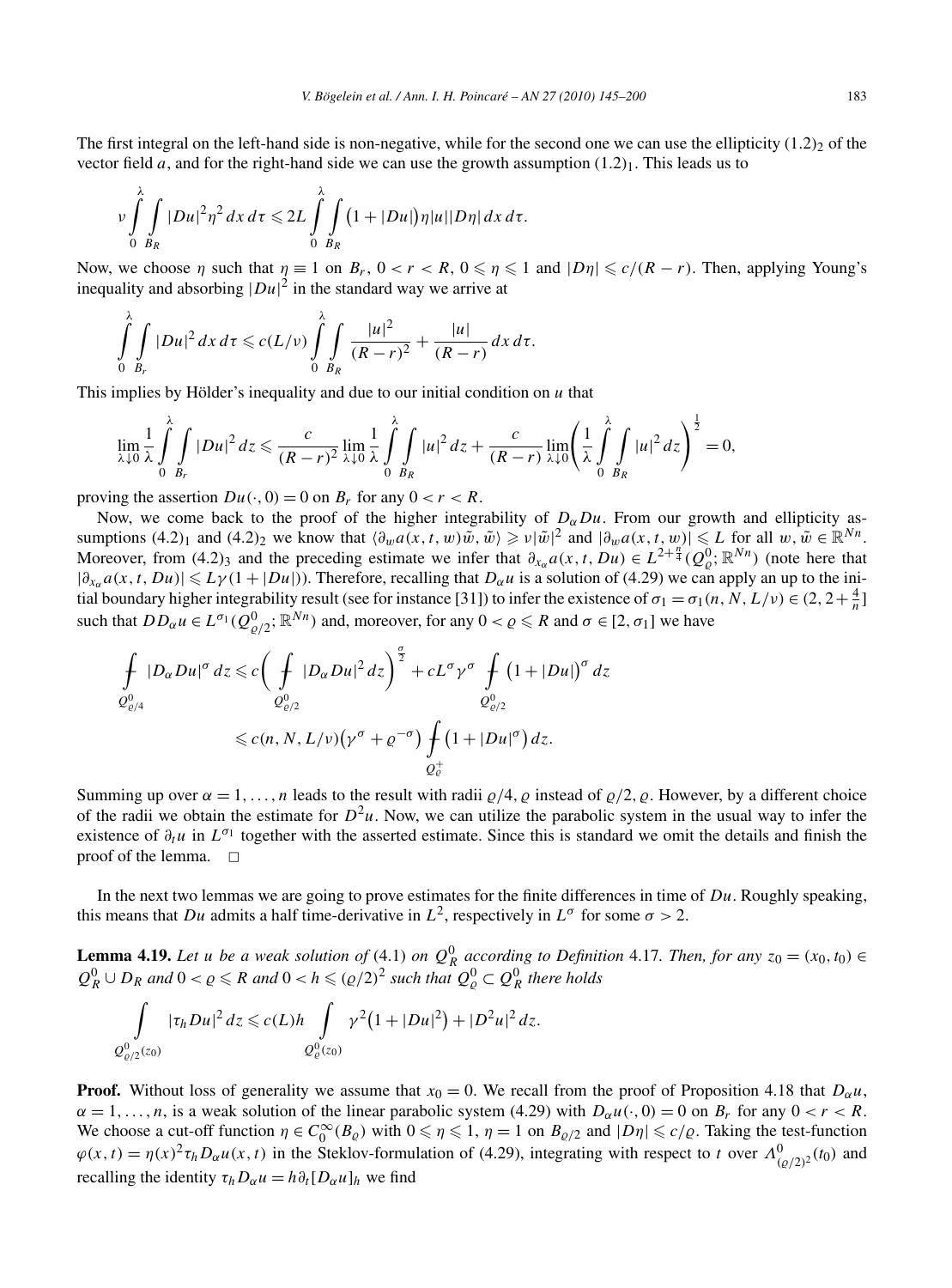$$
\int_{\Lambda^0_{(\varrho/2)^2}(t_0)} \int_{B_{\varrho}} \frac{|\tau_h D_{\alpha} u|^2}{h} \eta^2 dx dt = \int_{\Lambda^0_{(\varrho/2)^2}(t_0)} \int_{B_{\varrho}} \partial_t [D_{\alpha} u]_h \cdot \eta^2 \tau_h D_{\alpha} u dx dt
$$
  

$$
= \int_{\Lambda^0_{(\varrho/2)^2}(t_0)} \int_{B_{\varrho}} \left\langle -\left[\partial_w a(\cdot, Du) D_{\alpha} u\right]_h + \left[\partial_{x_{\alpha}} a(\cdot, Du)\right]_h, D\left(\eta^2 \tau_h D_{\alpha} u\right) \right\rangle dx dt.
$$

By our assumptions (4.2)<sub>1</sub> and (4.2)<sub>3</sub> we have  $|\partial_w a(\cdot, Du)| \leq L$  and  $|\partial_{x_0} a(\cdot, Du)| \leq L \gamma (1 + |Du|)$ . Together with Young's inequality, standard estimates for Steklov averages and the facts that  $h \leq (\rho/2)^2$  and  $|D\eta| \leq c/\rho$  we therefore get

$$
\int_{\Lambda_{(a/2)^2}^0(t_0)} \int_{B_{\varrho}} \frac{|\tau_h D_{\alpha} u|^2}{h} \eta^2 dx dt \le \frac{1}{2} \int_{\Lambda_{(a/2)^2}^0(t_0)} \int_{B_{\varrho}} \varrho^{-2} \eta^2 |\tau_h D_{\alpha} u|^2 + |\tau_h D_{\alpha} u|^2 dx dt
$$
  
+ 
$$
+ cL^2 \int_{\Omega_{\varrho}^0(t_0)} \gamma^2 (1 + |Du|^2) + |DD_{\alpha} u|^2 dz.
$$

Since  $\varrho^{-2}$  <  $h^{-1}$  by assumption we can absorb the first term of the right-hand side on the left. Moreover, we estimate  $|\tau_h DD_{\alpha}u(x,t)| \leq |DD_{\alpha}u(x,t)|+|DD_{\alpha}u(x,t+h)|$  and utilize that  $h < (Q/2)^2$ . Proceeding this way and summing up over  $\alpha = 1, \ldots, n$  we infer the asserted estimate.  $\Box$ 

Our next aim is to enlarge the exponents on both sides of the estimate for  $\tau_hDu$  from the last lemma. The main strategy of the proof is quite similar to the one of Lemma 4.14 using the maximal and the sharp function.

**Proposition 4.20.** *Let u be a weak solution of* (4.1) *on*  $Q_R^0$  *according to Definition* 4.17 *and*  $\sigma_1 = \sigma_1(n, N, L/\nu) \in$  $(2, 2 + \frac{4}{n}]$  *the constant from Proposition* 4.18*. Then, for any*  $\sigma \in [2, \sigma_1]$ ,  $0 < \rho \le R$  *and*  $0 < h \le (\rho/2)^2$  *there holds* 

$$
\int\limits_{Q^0_{\varrho/2}} |\tau_h Du|^{\sigma} dz \leqslant c(n, N, L/\nu) h^{\frac{\sigma}{2}} \big(\gamma^{\sigma} + \varrho^{-\sigma}\big) \int\limits_{Q^0_{\varrho}} \big(1 + |Du|^{\sigma}\big) dz.
$$

**Proof.** We consider a fixed parabolic cylinder of the type  $Q_r(z_1) \subset Q^0_{\varrho/2}$ ,  $z_1 = (x_1, t_1)$ . In the sequel we distinguish the cases  $0 < h \le (r/2)^2$  and  $h > (r/2)^2$ . In the case  $h \le (r/2)^2$  we apply Lemma 4.19 to infer

$$
\int_{Q_r(z_1)} |\tau_h Du|^2 dz \leqslant c(L)h \int_{Q_{2r}^0(z_1)} \gamma^2 (1+|Du|^2) + |D^2u|^2 dz.
$$

Note that we applied here Lemma 4.19 in a situation where  $Q_r^0(z_1) = Q_r(z_1)$ . In the case  $h > (r/2)^2$  we choose a non-negative weight-function  $\eta \in C_0^{\infty}(B_r(x_1))$  with  $f_{B_r(x_1)}$   $\eta dx = 1, 0 \le \eta \le c$  and  $|D\eta| \le c/r$ . Then, the **weighted means**  $(\tau_h Du)_n(t)$  of  $\tau_h Du$  are defined by

$$
(\tau_h Du)_{\eta}(t) = \int\limits_{B_r(x_1)} \tau_h Du(\cdot, t) \eta \, dx.
$$

The mean square deviation of  $\tau_h D u$  on  $Q_r(z_1)$  from its mean value can then be decomposed as follows:

$$
\int_{A_{r^2}(t_1)} \int_{B_r(x_1)} |\tau_h Du - (\tau_h Du)_{z_1,r}|^2 dx dt \leq 3 \Bigg[ \int_{A_{r^2}(t_1)} \int_{B_r(x_1)} |\tau_h Du(x,t) - (\tau_h Du)_{\eta}(t)|^2 dx dt \n+ \int_{A_{r^2}(t_1)} |\tau_h Du)_{\eta}(t) - \int_{A_{r^2}(t_1)} (\tau_h Du)_{\eta}(\tau) d\tau \Bigg|^2 dt
$$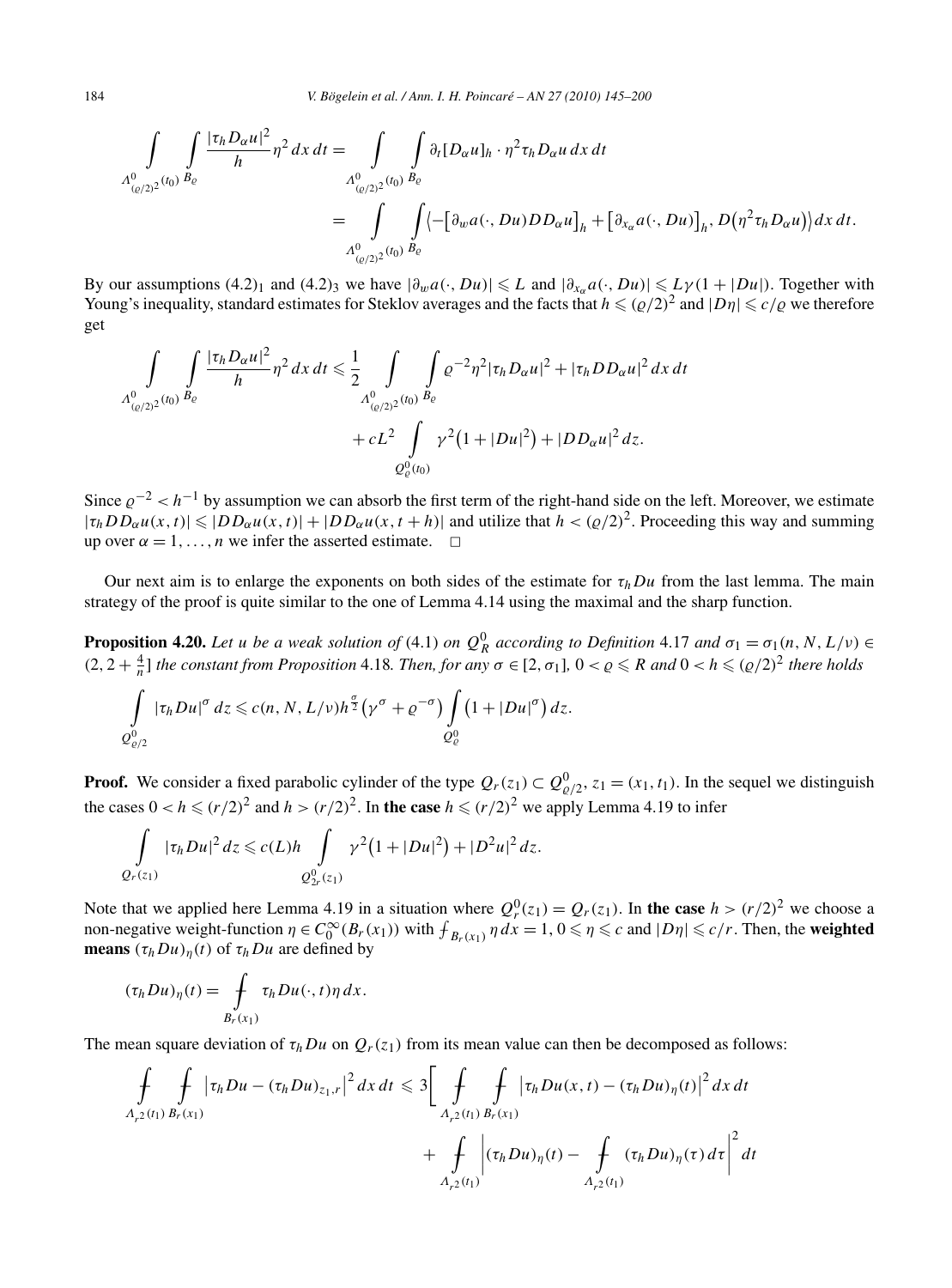$$
+\left|\int_{A_{r2}(t_1)} (\tau_h Du)_{\eta}(\tau) d\tau - (\tau_h Du)_{z_1,r}\right|^2 dt\right]
$$
  
=: 3(I + II + III), (4.30)

with the obvious meaning of *I*-*III*. To estimate *I* we apply Poincaré's inequality slice wise for a.e.  $t \in A_{r^2}(t_1)$  and use the fact that  $r^2 \le 4h$  to deduce

$$
I \leqslant cr^2 \int\limits_{A_{r^2}(t_1)} \int\limits_{B_r(x_1)} |D(\tau_h Du)|^2 dx dt \leqslant ch \int\limits_{Q_r(z_1)} |\tau_h D^2 u|^2 dz,
$$

where  $c = c(n)$ . Here we have used once again (2.8). Similarly we obtain for *III* 

$$
III \leqslant \int\limits_{A_{r^2}(t_1)}\int\limits_{B_r(x_1)} \left|(\tau_h Du)_{\eta}(\tau)-\tau_h Du(x,\tau)\right|^2 dx\,d\tau = I \leqslant c(n)h \int\limits_{Q_r(z_1)} \left|\tau_h D^2 u\right|^2 dz.
$$

We now consider the integral *II* whose estimation is more involved. Here, for a fixed  $i \in \{1, \ldots, N\}$  we define the test-function  $\varphi : \mathbb{R}^{n+1} \to \mathbb{R}^N$  where  $\varphi_i = \eta$  and  $\varphi_j = 0$  for  $j \neq i$ . We recall that  $D_{\alpha} u, \alpha = 1, \ldots, n$ , is a weak solution of the linear parabolic system (4.29). Testing the Steklov formulation of (4.29) at levels *s* and  $s + h$  with the testfunction  $\varphi$  and then taking the difference of the resulting equations yields, after integrating the difference with respect to *s* over  $(\tau, t)$ , the following identity:

$$
\begin{aligned} \left( [D_{\alpha}u_i]_{\lambda} \right)_{\eta}(t) - \left( [D_{\alpha}u_i]_{\lambda} \right)_{\eta}(\tau) &= \int_{\tau}^{t} \partial_s \left( [D_{\alpha}u_i]_{\lambda} \right)_{\eta} ds \\ &= \int_{\tau}^{t} \int_{B_r(x_1)} \left\langle - \left[ \left( \partial_w a(\cdot, Du) D D_{\alpha} u \right)_i \right]_{\lambda} + \left[ \partial_{x_{\alpha}} a_i(\cdot, Du) \right]_{\lambda}, D\eta \right\rangle dx \, ds. \end{aligned}
$$

We pass to the limit  $\lambda \downarrow 0$  and recall that  $|\partial_w a(\cdot, Du)| \leq L$ ,  $|\partial_{x_n} a(\cdot, Du)| \leq L \gamma (1+|Du|)$  and  $|D\eta| \leq c/r$ . Summing up over  $i = 1, \ldots, N$  leads us to

$$
\left|(D_{\alpha}u)_{\eta}(t)-(D_{\alpha}u)_{\eta}(\tau)\right|\leqslant cLr\int\limits_{Q_{r}(z_{1})}\left|D^{2}u\right|+\gamma\left(1+\left|Du\right|\right)dz.
$$

Using the preceding estimate with  $(t, \tau)$ , respectively  $(t + h, \tau + h)$  and taking into account  $r \leq 2\sqrt{h}$  as well as  $|f(t+h)| \le | \tau_h f(t) | + |f(t)|$  we obtain for a.e.  $t, \tau \in \Lambda_{r^2}(t_1)$  that

$$
\left| (\tau_h Du)_{\eta}(t) - (\tau_h Du)_{\eta}(\tau) \right| \leq |(Du)_{\eta}(t+h) - (Du)_{\eta}(\tau+h)| + |(Du)_{\eta}(t) - (Du)_{\eta}(\tau)|
$$
  

$$
\leq c\sqrt{h} \int_{Q_r(\tau_1)} |D^2u| + |\tau_h D^2u| + \gamma(1+|Du|+|\tau_h Du|^2) dz.
$$

We integrate this with respect to *t* and  $\tau$  over  $\Lambda_{r^2}(t_1)$  and use Hölder's inequality to obtain

$$
II \leq \int\limits_{A_{r^2}(t_1)} \int\limits_{A_{r^2}(t_1)} \left| (\tau_h Du)_{\eta}(t) - (\tau_h Du)_{\eta}(\tau) \right|^2 d\tau dt \leq c \int\limits_{Q_r(z_1)} |w_h|^2 dz,
$$

where  $c = c(n, N, L)$  and

$$
w_h = \sqrt{h} \left( |D^2 u| + |\tau_h D^2 u| + \gamma \left( 1 + |Du| + |\tau_h D u|^2 \right) \right).
$$
 (4.31)

Joining the estimates obtained so far for *I* –*III* with (4.30) and enlarging the radius from *r* to 2*r* we arrive at

$$
\int_{Q_r(z_1)} |\tau_h Du - (\tau_h Du)_{z_1,r}|^2 dz \leq c \int_{Q_{2r}(z_1)} |w_h|^2 dz,
$$
\n(4.32)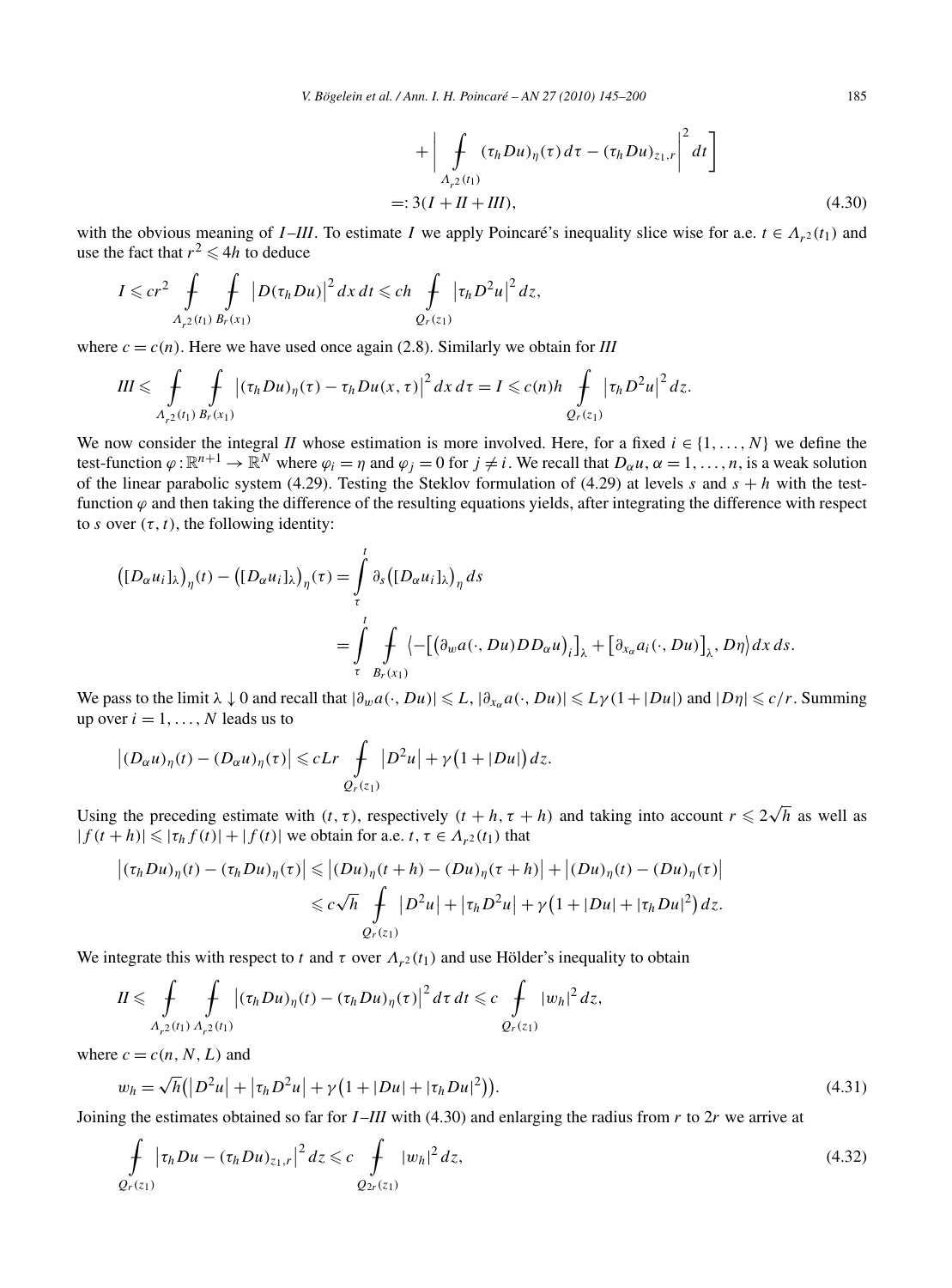where  $w_h \in L^{\sigma_1}(Q^+_{\varrho}(z_0))$  is defined in (4.31) and  $\sigma_1 = \sigma_1(n, N, L/\nu) \in [2, 2 + \frac{4}{n}]$  is the higher integrability exponent of  $D^2u$  from Proposition 4.18 and  $c = c(n, N, L)$ . Note that (4.32) continues to hold in the case when  $h \le (r/2)^2$ ; therefore (4.32) holds in any case, and we are in a situation similarly to the proof of Lemma 4.14, where we have the estimate (4.22). This allows us to repeat the proof from there line by line (i.e. we derive a bound for the sharp maximal function of *τhDu* in terms of the maximal function of *wh* and then apply the Hardy–Littlewood maximal theorem and the Fefferman–Stein theorem) to arrive at the following analogue of (4.24):

$$
\int\limits_{Q^0_{\varrho/2}(z_0)}|\tau_h Du|^{\sigma}\,dz\leqslant c\int\limits_{Q^0_{\varrho}(z_0)}|w_h|^{\sigma}\,dz+c\bigg(\int\limits_{Q^0_{\varrho/2}(z_0)}|\tau_h Du|\,dz\bigg)^{\sigma},
$$

where  $c = c(n, N, L)$  and  $\sigma \in [2, \sigma_1]$ . Recalling the definition of  $w_h$  and applying Hölder's inequality and Lemma 4.19 to estimate the second integral appearing on the right-hand side we find

$$
\int\limits_{Q^0_{\varrho/2}}|\tau_h Du|^{\sigma}\,dz \leqslant c(n,N,L/\nu)h^{\frac{\sigma}{2}}\int\limits_{Q^0_{\varrho}}\gamma^{\sigma}\big(1+|Du|^{\sigma}\big)+\big|D^2u\big|^{\sigma}\,dz.
$$

Now we apply Proposition 4.18 (note that  $\sigma \leq \sigma_1$ ) to estimate the integral involving  $D^2u$ . This leads us to the assertion with  $Q_{2\rho}^0$  instead of  $Q_{\rho}^0$ . By a different choice of radii we can achieve the desired estimate on  $Q_{\rho}^0$ .  $\Box$ 

# **5. Singular set-dimension estimates**

In this section we shall prove Theorems 1.3 and 1.5. The basic strategy is the same in both cases. We shall construct solutions of certain regularized parabolic systems satisfying the assumptions of Section 4.1, respectively Section 4.2. This will be done by mollifying the original vector field *a*. Note that the mollifying procedure will be different in both configurations, since we need to assume some regularity in time (see  $(4.2)_4$ ) in the lateral boundary situation, while in the initial boundary situation such a regularity assumption is unnecessary. The results achieved in Section 4 guarantee that the solutions of the regularized systems achieve higher differentiability and integrability properties. These estimates carry over, to a certain extend, to the original solution by a comparison and energy estimate. This procedure will lead us to a fractional differentiability result for *Du* in space and time which immediately implies – with a refined version of Giusti's lemma – an estimate for the Hausdorff-dimension of the singular set; see Theorem 1.2. We start by considering

# *5.1. The lateral boundary: Proof of Theorem 1.3*

In the following we shall concentrate our attention to a weak solution  $u \in L^2(\Lambda_1; W^{1,2}(B_1^+, \mathbb{R}^N))$  of the following non-linear parabolic system

$$
u_t - \operatorname{div} a(z, Du) = g_t \quad \text{on } Q_1^+, \tag{5.1}
$$

where  $u = 0$  on  $\Gamma_1$ . Here the vector field  $a: Q_1^+ \times \mathbb{R}^{Nn} \to \mathbb{R}^{Nn}$  satisfies the assumptions (1.2) and (1.3) with  $\Omega_7$ replaced by  $Q_1^+$ . Note that the boundary values are only prescribed on  $\Gamma_1$ . Concerning the right-hand side *g* we assume that

$$
Dg \in C^{\beta,0}(\overline{Q_1^+}; \mathbb{R}^{Nn})
$$
 and  $\partial_t g \in L^{2,2-2\beta}(Q_1^+; \mathbb{R}^{Nn}).$ 

#### *5.1.1. Smoothing*

The purpose of this section is to build up a family of regularized vector fields

$$
a_h: \overline{Q_{1/2}^+} \times \mathbb{R}^{Nn} \to \mathbb{R}^{Nn}, \quad |h| \in (0, 1/2], \tag{5.2}
$$

starting from the one in  $(5.1)$ . The construction of the vector fields  $a_h$  is as follows. We first note that without loss of generality we can assume that the vector field *a* is defined on

$$
a:\overline{B_1^+}\times\Lambda_1\times\mathbb{R}^{Nn}\to\mathbb{R}^{Nn},
$$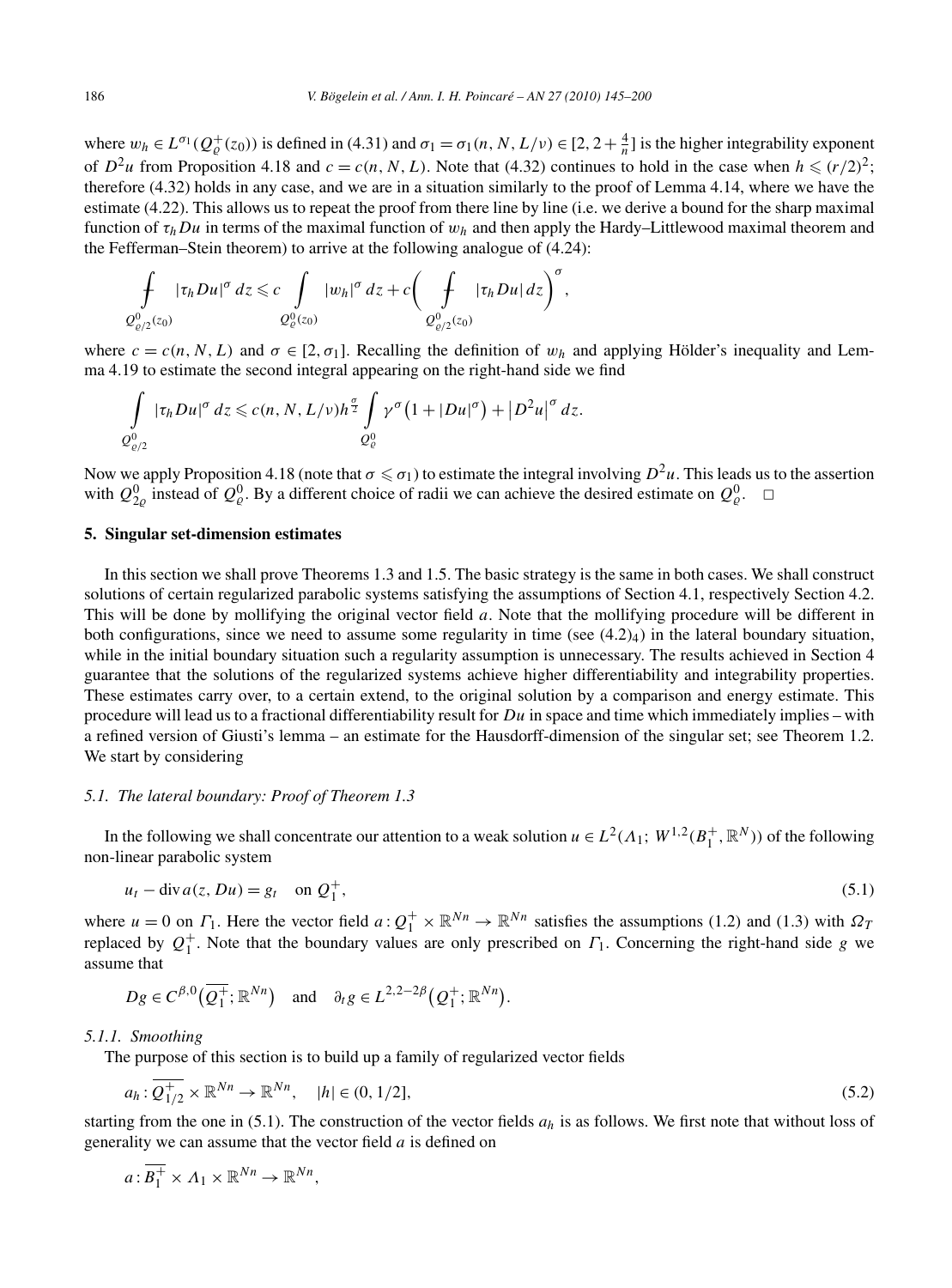fulfilling the same assumptions (1.2) and (1.3) as *a*. Next, we extend *a* to a vector field defined on  $Q_1 \times \mathbb{R}^{Nn}$  – still denoted by  $a - by$  an even reflection at the hyperplane  $x_n = 0$  as follows:

$$
a(x', x_n, t, w) \equiv \begin{cases} a(x', x_n, t, w) & \text{if } x_n \geq 0, \\ a(x', -x_n, t, w) & \text{if } x_n < 0. \end{cases}
$$

It is easy to check that the extended vector field fulfills the assumptions (1.2) and (1.3) on *Q*<sup>1</sup> (with a possibly larger constant 2*L* instead of *L*).

Now, having done the extension of the vector field *a*, we can explain the smoothing procedure. We fix a smooth, radially symmetric convolution kernel  $\phi \in C_0^{\infty}(B_1)$  satisfying  $\int_{B_1} \phi \, dx = 1$  and a smooth, even convolution kernel  $\psi \in C_0^{\infty}(\Lambda_1)$  with  $\int_{\Lambda_1} \psi \, dt = 1$ . For  $0 < |h| \leq 1/2$  we then define the smooth vector field  $a_h$  by

$$
a_h(x, t, w) = \int_{A_1} \int_{B_1} a(x + |h|y, t + |h|^2 \tau, w) \phi(y) \psi(\tau) dy d\tau
$$
  
= 
$$
\frac{1}{|h|^{n+2}} \int_{A_{|h|^2}(t)} \int_{B_{|h|}(x)} a(y, \tau, w) \phi\left(\frac{y - x}{|h|}\right) \psi\left(\frac{\tau - t}{|h|^2}\right) dy d\tau,
$$
(5.3)

where  $z = (x, t) \in Q_{1-|h|}$  and  $w \in \mathbb{R}^{Nn}$ . Similarly to (3.16) in [15] we infer the following properties of the vector field *ah*:

$$
\begin{cases}\n|a_h(z, w)| + (1 + |w|) |a_w a_h(z, w)| \le L(1 + |w|), \\
\langle a_w a_h(z, w)\tilde{w}, \tilde{w}\rangle \ge \nu |\tilde{w}|^2, \\
v|w - \tilde{w}|^2 \le \langle a_h(z, \tilde{w}) - a_h(z, w), \tilde{w} - w \rangle, \\
\frac{\nu}{2}|w|^2 - L^2/\nu \le \langle a_h(z, w), w \rangle, \\
|a_h(z, w) - a(z, w)| \le L\tilde{\theta}(|h|)(1 + |w|), \\
|a_h(x, t, w) - a_h(x_0, t, w)| \le cL \frac{\tilde{\theta}(|h|)}{|h|} |x - x_0|(1 + |w|), \\
|a_h(x, t, w) - a_h(x, t_0, w)| \le cL \left(\frac{\tilde{\theta}(|h|^2)}{|h|^2}\right)^{\frac{1+\vartheta}{2}} |t - t_0|^{\frac{1+\vartheta}{2}} (1 + |w|),\n\end{cases} (5.4)
$$

for any *z*,  $\tilde{z}$ ,  $(x_0, t)$ ,  $(x, t_0) \in Q_{1-|h|}$ ,  $w, \tilde{w} \in \mathbb{R}^{N_n}$  and  $\vartheta \in (0, 1)$ , where the  $c = c(n)$  is independent of *h*. The proof follows along the lines of [15]. The only difference occurs in the proof of  $(5.4)$ <sub>7</sub> where we argue as follows: We first compute

$$
\begin{split}\n\left|\partial_{t}a_{h}(x,t,w)\right| &= \left|-\frac{1}{|h|^{n+4}}\int_{A_{|h|^{2}}(t)}\int_{B_{|h|}(x)}a(y,\tau,w)\phi\left(\frac{y-x}{|h|}\right)\psi'\left(\frac{\tau-t}{|h|^{2}}\right)dy\,d\tau\right| \\
&= \left|\frac{1}{|h|^{2}}\int_{A_{1}}\int_{B_{1}}a(x+|h|y,t+|h|^{2}\tau,w)\phi(y)\psi'(\tau)\,dy\,d\tau\right| \\
&= \left|\frac{1}{|h|^{2}}\int_{A_{1}}\int_{B_{1}}\left(a(x+|h|y,t+|h|^{2}\tau,w)-a(x+|h|y,t,w)\right)\phi(y)\psi'(\tau)\,dy\,d\tau\right| \\
&\leqslant \frac{L}{|h|^{2}}\sup_{A_{1}}|\psi'|\int_{-1}^{1}\int_{B_{1}}\tilde{\theta}\left(|h|^{2}\tau\right)\phi(y)\left(1+|w|\right)dy\,d\tau \leqslant cL\frac{\tilde{\theta}(|h|^{2})}{|h|^{2}}\left(1+|w|\right),\n\end{split}
$$

where we have used  $(1.2)<sub>4</sub>$ . This implies in particular that

$$
|a_h(x,t,w)-a_h(x,t_0,w)| \leq \sup_{s\in[0,1]}|\partial_t a_h(x,t+s(t_0-t),w)||t-t_0| \leqslant cL\frac{\tilde{\theta}(|h|^2)}{|h|^2}|t-t_0|\big(1+|w|\big).
$$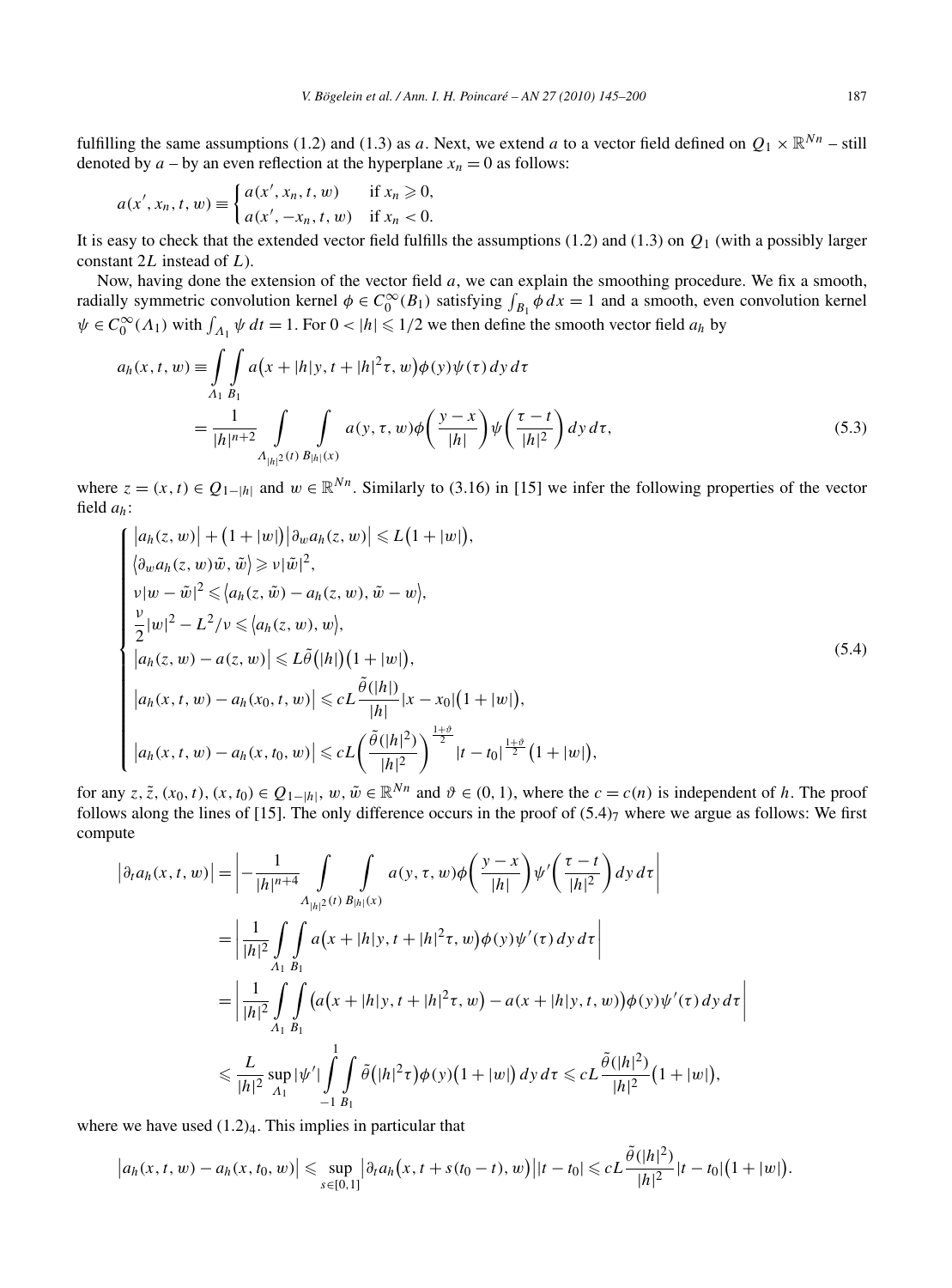The case  $|h|^{-2}\tilde{\theta}(|h|^2)|t - t_0| \leq 1$  leads us to (note that  $\frac{1+\vartheta}{2} < 1$ )

$$
|a_h(x, t, w) - a_h(x, t_0, w)| \leqslant cL\left(\frac{\tilde{\theta}(|h|^2)}{|h|^2}|t - t_0|\right)^{\frac{1+\vartheta}{2}}(1+|w|),
$$

while in the other case  $|h|^{-2}\tilde{\theta}(|h|^2)|t - t_0| \geq 1$  we obtain

$$
|a_h(x, t, w) - a_h(x, t_0, w)| \leq 2L(1+|w|) \leq 2L\left(\frac{\tilde{\theta}(|h|^2)}{|h|^2}|t-t_0|\right)^{\frac{1+\vartheta}{2}}(1+|w|).
$$

All together this proves  $(5.4)<sub>7</sub>$ .

## *5.1.2. A comparison estimate*

Here we shall derive an energy and a comparison estimate that will be crucial in the proof of the singular set estimate. By  $u \in L^2(\Lambda_1; W^{1,2}(B_1^+, \mathbb{R}^N))$  we denote a fixed solution of the non-linear parabolic system (5.1) satisfying  $u = 0$  on  $\Gamma_1$ . We shall keep on assuming that the vector field *a* fulfills the assumptions (1.2) and (1.3).

For  $0 < R \le 1/2$  we define  $u_h \in L^2(\Lambda_{R^2}; W^{1,2}(B_R^+; \mathbb{R}^N))$  to be the unique solution of the following Cauchy-Dirichlet problem

$$
\begin{cases} \partial_t u_h - \operatorname{div} a_h(x, t, Du_h) = g_t & \text{in } \mathcal{Q}_R^+, \\ u_h = u & \text{on } \partial_{\mathcal{P}} \mathcal{Q}_R^+, \end{cases}
$$
\n
$$
(5.5)
$$

where  $\{a_h\}$ ,  $0 < |h| \leq 1/2$ , denotes the family of vector fields constructed in (5.3). Then the following **energy estimate** holds

$$
\int_{Q_R^+} |Du_h|^2 \, dz \leqslant c(L/\nu) \int_{Q_R^+} \left(1 + |Du|^2\right) dz. \tag{5.6}
$$

Moreover, we have the following **comparison estimate**

$$
\sup_{t \in A_{R^2}} \int\limits_{B_R^+} \left| (u_h - u)(\cdot, t) \right|^2 dx + \int\limits_{Q_R^+} |Du_h - Du|^2 dz \leqslant c(L/\nu)\tilde{\theta}^2(|h|) \int\limits_{Q_R^+} \left( 1 + |Du|^2 \right) dz. \tag{5.7}
$$

In order to prove (5.6) and (5.7) we define  $\chi_{\varepsilon} \in W^{1,\infty}(\mathbb{R})$  for  $t \in \Lambda_{R^2}$  and  $\varepsilon > 0$  as follows:  $\chi_{\varepsilon} \equiv 1$  on  $(-\infty, t]$ ,  $\chi_{\varepsilon} \equiv 0$  on  $[t + \varepsilon, \infty)$  and  $\chi_{\varepsilon}(\tau) = 1 - (\tau - t)/\varepsilon$  on  $(t, t + \varepsilon)$ . Now we proceed formally by testing the parabolic systems for *u*, respectively  $u_h$  with  $\varphi(x,t) = \chi_{\varepsilon}(t)(u_h(x,t) - u(x,t))$  and then letting  $\varepsilon \downarrow 0$ . The argument can be justified by the use of Steklov averages. Note that the test-function  $\varphi$  is admissible in (5.1) and (5.5) since  $u_h$  and  $u$ agree on the parabolic boundary  $\partial_p Q_R^+$ . Now, testing (5.1) and (5.5) as described before and then taking the difference we obtain for a.e.  $t \in A_{R^2}$ 

$$
\frac{1}{2} \int_{B_R^+} |(u_h - u)(\cdot, t)|^2 dx + \int_{-R^2}^t \int_{B_R^+} \langle a_h(\cdot, Du_h) - a(\cdot, Du), Du_h - Du \rangle dx d\tau = 0.
$$
\n(5.8)

To prove the **energy estimate** we let  $t \uparrow R^2$ . Noting that the first term on the left-hand side is non-negative and also using  $(5.4)_4$ , we find that

$$
\int_{Q_R^+} \left( \frac{1}{2} \nu |Du_h|^2 - L^2 / \nu \right) dz \leq \int_{Q_R^+} \langle a_h(\cdot, Du_h), Du_h \rangle dz
$$
\n
$$
\leq \int_{Q_R^+} \langle a_h(\cdot, Du_h), Du \rangle dz + \int_{Q_R^+} \langle a_h(\cdot, Du), Du_h - Du \rangle dz =: I + II,
$$
\n
$$
\varphi_R^+
$$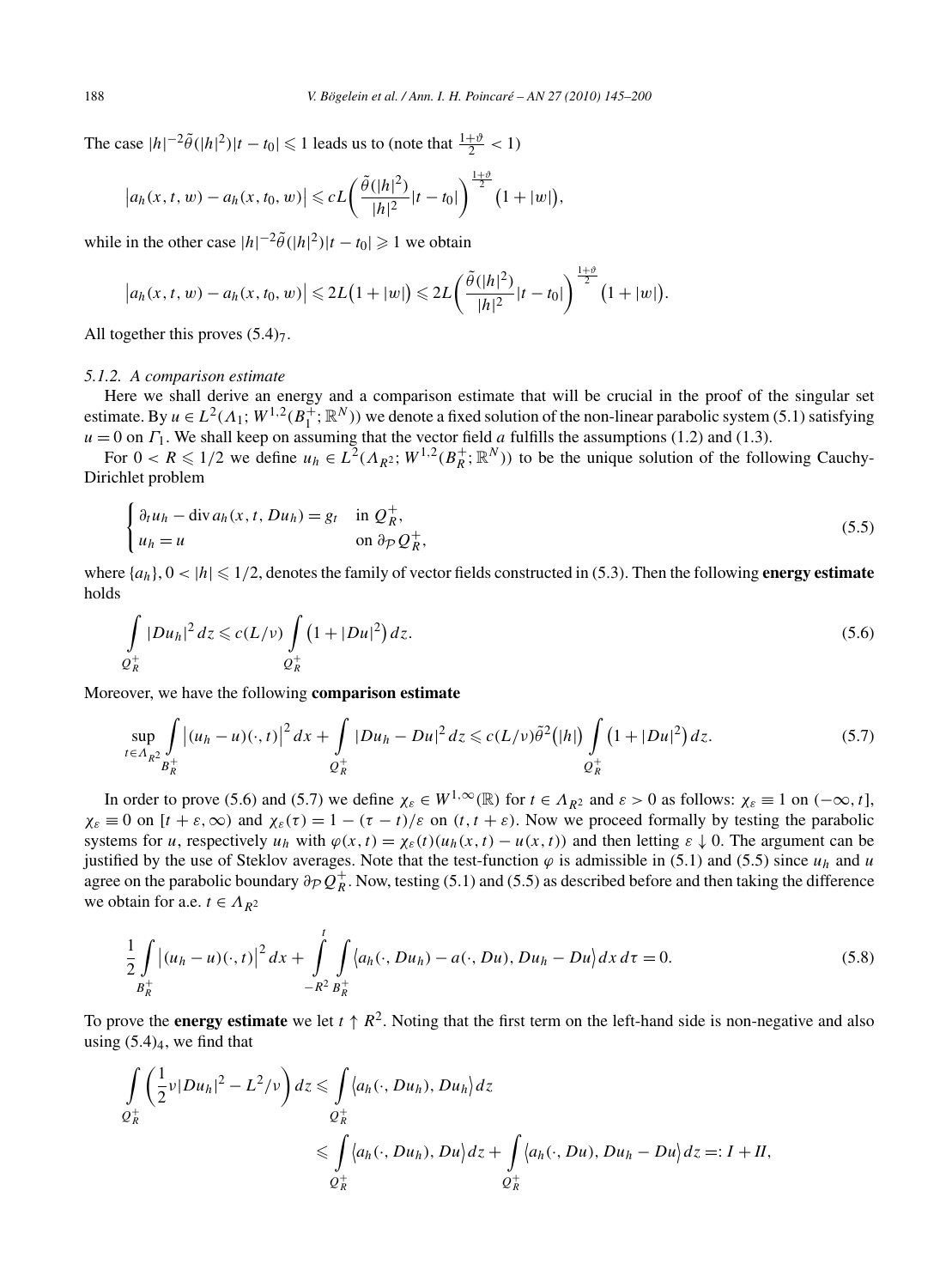with the obvious meaning of *I* and *II*. Using the growth  $(5.4)_1$  of  $a_h$  and Young's inequality (with  $\varepsilon > 0$  to be chosen later) we find

$$
|I| \leq L \int\limits_{Q_R^+} (1+|Du_h|)|Du|\,dz \leq \varepsilon \int\limits_{Q_R^+} |Du_h|^2\,dz + (L+L^2\varepsilon^{-1}) \int\limits_{Q_R^+} (1+|Du|^2)\,dz
$$

as well as

$$
|II| \leq L \int\limits_{Q_R^+} (1+|Du|) (|Du_h|+|Du|) dz \leq \varepsilon \int\limits_{Q_R^+} |Du_h|^2 dz + 2(L+L^2\varepsilon^{-1}) \int\limits_{Q_R^+} (1+|Du|^2) dz.
$$

Inserting the preceding estimates for *I* and *II* above and choosing  $\varepsilon > 0$  small enough, we obtain the desired energy estimate (5.6) with a constant  $c = c(L/\nu)$ . To prove the **comparison estimate** we first use (5.4)<sub>3</sub> to obtain

$$
I(t)=\int\limits_{-R^2}^t\int\limits_{B_R^+}|Du-Du_h|^2\,dx\,d\tau\leqslant\frac{1}{\nu}\int\limits_{-R^2}^t\int\limits_{B_R^+}\langle a_h(\cdot,Du_h)-a_h(\cdot,Du),Du_h-Du\rangle dx\,d\tau,
$$

for a.e.  $t \in A_{R^2}$ . Combining this with (5.8), using (5.4)<sub>5</sub> and Young's inequality, we find

$$
\frac{1}{2} \int\limits_{B_R^+} \left| (u_h - u)(\cdot, t) \right|^2 dx + vI(t) \leqslant \int\limits_{-R^2}^t \int\limits_{B_R^+} \left\langle a(\cdot, Du) - a_h(\cdot, Du), Du_h - Du \right\rangle dx d\tau
$$
\n
$$
\leqslant L\tilde{\theta}(|h|) \int\limits_{-R^2}^t \int\limits_{B_R^+} \left(1 + |Du| \right) |Du_h - Du| dx d\tau
$$
\n
$$
\leqslant \frac{\nu}{2} I(t) + L^2 \nu^{-1} \tilde{\theta}^2(|h|) \int\limits_{Q_R^+} \left(1 + |Du|^2\right) dz.
$$

We absorb  $\frac{v}{2}I(t)$  on the left-hand side, then take the supremum over  $t \in A_{R^2}$  in the first term and finally let  $t \uparrow R^2$  in the second one. This procedure gives the desired comparison estimate (5.7).

#### *5.1.3. Fractional estimates*

In this section we will establish higher fractional differentiability of *Du* with respect to the spatial directions and the time direction up to the lateral boundary. This will be achieved by a comparison argument, which utilizes the up to the boundary higher differentiability of the associated regularized problem.

**Lemma 5.1.** *Let*  $u \in L^2(\Lambda_1; W^{1,2}(B_1^+; \mathbb{R}^N))$  *be a weak solution of the non-linear parabolic system* (5.1) *in*  $Q_1^+$  *with*  $u=0$  on  $\Gamma_1$  where the vector field a satisfies the hypotheses (1.2) and  $g_t \in \mathcal{N}^{0,\xi;2}(Q_1^+;\mathbb{R}^N)$  for some  $\xi \in (0,1)$ . Then *for any*  $0 < r \leq 1/16$  *there holds* 

$$
\int_{A_{r^2}} \int_{B_r^+} \int_{B_r^+} \frac{|Du(x,t) - Du(y,t)|^2}{|x - y|^{n+2s}} dx dy dt < \infty, \quad \forall s \in (0, \beta).
$$

**Proof.** First, we will derive an estimate for the integral of the finite differences  $\tau_h^{\alpha}[Du]$ ,  $\alpha = 1, \ldots, n$ , in terms of the increment |*h*|. For this we fix  $h \in \mathbb{R}$  such that  $0 < |h| \le r$  where we take  $h > 0$  when dealing with the case  $\alpha = n$ . By

$$
u_h \in L^2(A_{(1/2)^2}; W^{1,2}(B_{1/2}^+; \mathbb{R}^N))
$$

we denote the unique solution of the Cauchy–Dirichlet problem (5.5) in  $Q_{1/2}^+$ . Moreover, for  $s \in (0, \beta)$  we fix  $0 < \vartheta < \vartheta$  $\min{\{\frac{\beta-s}{1-\beta}, \xi\}}$ . We note that due to  $(5.4)_1$ ,  $(5.4)_2$ ,  $(5.4)_6$ ,  $(5.4)_7$  and the assumption  $\tilde{\theta}(|h|) \le |h|^{\beta}$ , the vector fields  $a_h$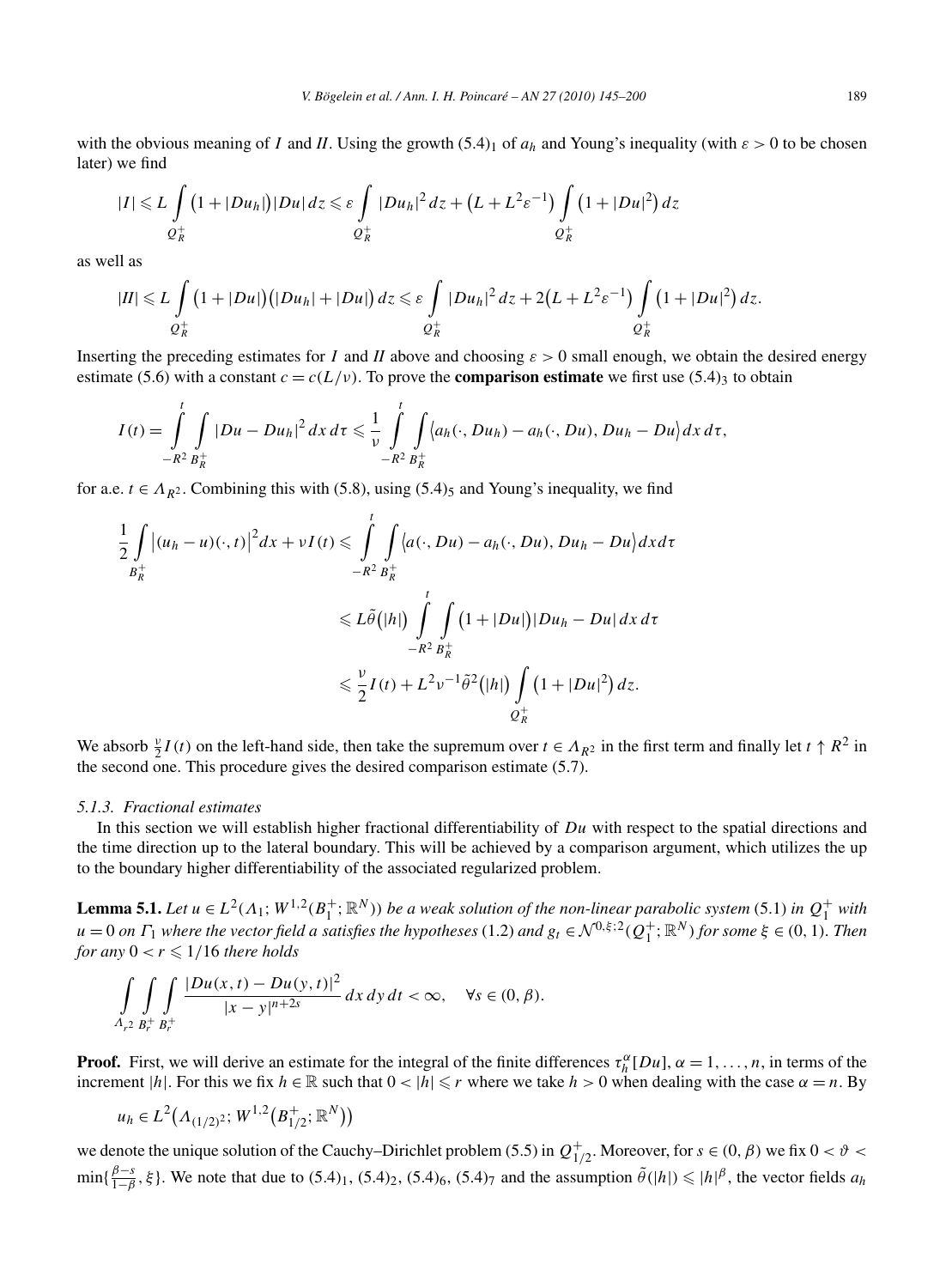are of the type of the vector fields considered in  $(4.1)$ . In particular, the assumptions  $(4.2)_3$  and  $(4.2)_4$  are satisfied with

$$
\gamma = \gamma(h) = c(n) \left[ \frac{\tilde{\theta}(|h|)}{|h|} + \left( \frac{\tilde{\theta}(|h|^2)}{|h|^2} \right)^{\frac{1+\vartheta}{2}} \right] \leqslant c(n) |h|^{(\beta-1)(1+\vartheta)}.
$$
\n(5.9)

Therefore, the a priori estimate from Theorem 4.2 applies to  $u_h$  such that we have  $D^2u_h \in L^2(Q_4^+; \mathbb{R}^{Nn^2})$  with the estimate

$$
\int_{Q_{4r}^+} |D^2 u_h|^2 dz \le c (r^{-2} + \gamma^2) \int_{Q_{8r}^+} (1 + |Du_h|^2) dz + c \|g_t\|_{\mathcal{N}^{0,\xi;2}(Q_{8r}^+)}^2
$$
  

$$
\le c (r^{-2} + |h|^{2(\beta - 1)(1 + \vartheta)}) \int_{Q_{8r}^+} (1 + |Du|^2) dz + c \|g_t\|_{\mathcal{N}^{0,\xi;2}(Q_{8r}^+)}^2,
$$

where in the last line we have used the energy estimate (5.6) and (5.9). Note that  $c = c(n, N, L/\nu, \vartheta)$  and  $c \to \infty$ when  $\vartheta \downarrow 0$ . With the help of (2.7), this estimate yields for the finite differences  $\tau_h^{\alpha}[Du]$ ,  $\alpha = 1, \ldots, n$ , that

$$
\int_{Q_{2r}^+} \left|\tau_h^{\alpha}[Du_h]\right|^2 dz \leqslant c(n)|h|^2 \int_{Q_{4r}^+} |D^2u_h|^2 dz \leqslant c|h|^{2\beta-2\vartheta(1-\beta)} \bigg[r^{-2} \int_{Q_{8r}^+} (1+|Du|^2) dz + \|g_t\|_{\mathcal{N}^{0,\xi;2}(Q_{8r}^+)}^2\bigg].
$$

In order to derive a similar estimate for  $\tau_h^{\alpha}[Du]$  we use the following comparison argument:

$$
\int_{Q_{2r}^+} |\tau_h^{\alpha}[Du]|^2 dz \leq 3 \int_{Q_{2r}^+} |\tau_h^{\alpha}[Du_h]|^2 dz + 3 \int_{Q_{2r}^+} |Du_h(x + he_{\alpha}, t) - Du(x + he_{\alpha}, t)|^2 dz + 3 \int_{Q_{2r}^+} |Du_h(x, t) - Du(x, t)|^2 dz.
$$

Taking into account that  $|h| \leq r$  and using the comparison estimate (5.7) we can control the last two integrals by

$$
\int_{Q_{4r}^+} |Du_h - Du|^2 dz \leq c(n, L/v)|h|^{2\beta} \int_{Q_{8r}^+} (1 + |Du|^2) dz.
$$

Combining this with the preceding estimate for  $\tau_h^{\alpha}[Du_h]$  we finally arrive at

$$
\int_{Q_{2r}^+} \left|\tau_h^{\alpha}[Du]\right|^2 dz \leq c|h|^{2\beta-2\vartheta(1-\beta)} \bigg[r^{-2} \int_{Q_{8r}^+} \left(1+|Du|^2\right) dz + \|g_t\|_{\mathcal{N}^{0,\xi;2}(Q_{8r}^+)}^2\bigg],
$$

where  $c = c(n, N, L/\nu, \vartheta)$ . It is worth mentioning that  $c \to \infty$  when  $\vartheta \downarrow 0$ , i.e. when  $\xi \downarrow 0$  or  $s \uparrow \beta$ . Note that we have taken  $h > 0$  in the case  $\alpha = n$ . Since  $\beta - \vartheta(1 - \beta) > s$  by our choice of  $\vartheta$  the application of Lemma 2.5(ii) now *y*ields *Du* ∈ *W*<sup>*s*,0,2</sup>( $Q_r^+$ ; ℝ<sup>*Nn*</sup></sup>). Recalling that *s* ∈ (0, *β*) was arbitrary this proves the assertion of the lemma.  $□$ 

Similarly we can show fractional differentiability of *Du* with respect to time.

**Lemma 5.2.** Let  $u \in L^2(\Lambda_1; W^{1,2}(B_1^+; \mathbb{R}^N))$  be a weak solution of the non-linear parabolic system (5.1) in  $Q_1^+$  with  $u=0$  on  $\Gamma_1$  where the vector field a satisfies the hypotheses (1.2) and  $g_t \in \mathcal{N}^{0,\xi;2}(Q_1^+;\mathbb{R}^N)$  for some  $\xi \in (0,1)$ . Then *for any*  $0 < r \leq 1/8$  *we have* 

$$
\int_{A_{r^2}} \int_{A_{r^2}} \int_{B_r^+} \frac{|Du(x,t) - Du(x,\tau)|^2}{|t-\tau|^{1+2s}} dt \, d\tau \, dx < \infty, \quad \forall s \in \left(0, \frac{\beta}{2}\right).
$$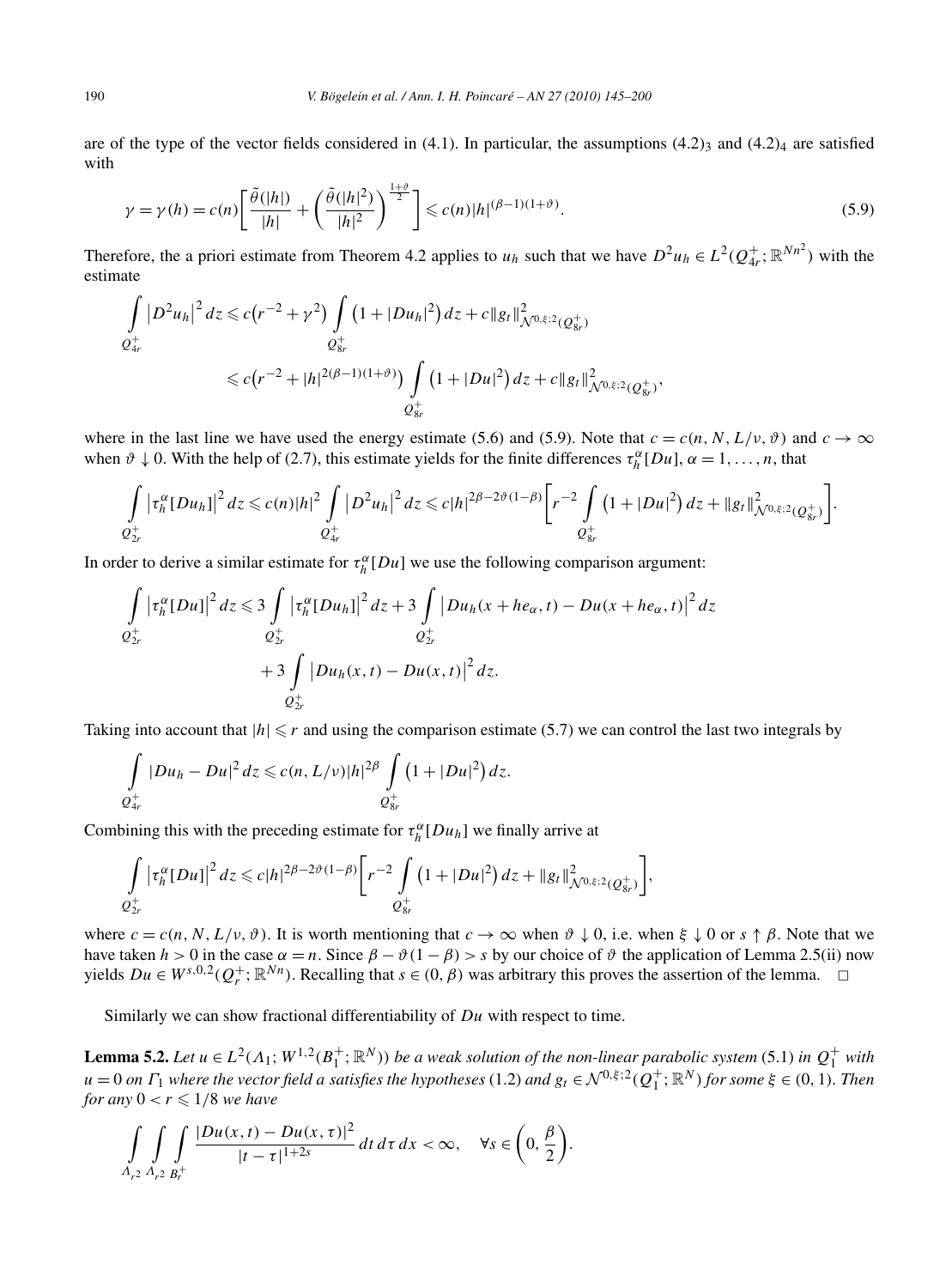**Proof.** We fix  $\lambda \in \mathbb{R}$  such that  $0 < |\lambda| \leq r^2$  and define  $h = |\lambda|^{\frac{1}{2}}$ . Again we denote by

$$
u_h \in L^2(A_{(1/2)^2}; W^{1,2}(B_{1/2}^+;\mathbb{R}^N))
$$

the unique solution of the Cauchy–Dirichlet problem (5.5) on  $Q_{1/2}^+$  and for  $s \in (0, \beta)$  we fix  $0 < \vartheta < \min\{\frac{\beta - s}{1 - \beta}, \xi\}$ . From the proof of Lemma 5.1 we recall that the vector fields  $\{a_h\}$  are of the type of the vector fields considered in (4.1) with  $\gamma = \gamma(h) \leqslant c(n)h^{(\beta-1)(1+\vartheta)} = c(n)|\lambda|^{\frac{\beta-1}{2}(1+\vartheta)}$  (see (5.9)). Therefore, we can apply Corollary 4.9 to  $u_h$  to infer

$$
\int_{Q_{2r}^+} |\tau_{\lambda}[Du_h]|^2 dz \leq c |\lambda| \Biggl[ \left(r^{-2} + \gamma^2\right) \int_{Q_{4r}^+} \left(1 + |Du_h|^2\right) dz + \|g_t\|_{\mathcal{N}^{0,\xi;2}(Q_{4r}^+)}^2 \Biggr] \leq c |\lambda|^{\beta - \vartheta(1-\beta)} \Biggl[ r^{-2} \int_{Q_{4r}^+} \left(1 + |Du|^2\right) dz + \|g_t\|_{\mathcal{N}^{0,\xi;2}(Q_{4r}^+)}^2 \Biggr],
$$

where we have used again in the last line the energy estimate (5.6) and  $c = c(n, N, L/\nu, \vartheta)$  with  $c \to \infty$  when  $\vartheta \downarrow 0$ . In order to derive a similar estimate for  $\tau_{\lambda}[Du]$  we once again use a comparison argument:

$$
\int_{Q_r^+} \left| \tau_\lambda [Du] \right|^2 dz \leq 3 \int_{Q_r^+} \left| \tau_\lambda [Du_h] \right|^2 dz + 3 \int_{Q_r^+} \left| Du_h(x, t + \lambda) - Du(x, t + \lambda) \right|^2 dz
$$
  
+3 
$$
\int_{Q_r^+} \left| Du_h(x, t) - Du(x, t) \right|^2 dz.
$$

Taking into account that  $|\lambda| \le r^2$  and using again the comparison estimate (5.7) we can control the last two integrals by

$$
\int\limits_{Q_{2r}^+} |Du_h-Du|^2\,dz \leqslant c(n,N,L/v)|\lambda|^{\beta}\int\limits_{Q_{4r}^+} \left(1+|Du|^2\right)dz.
$$

Combining this with the estimate for  $\tau_{\lambda}[Du_h]$  we finally arrive at

$$
\int_{Q_r^+} |\tau_\lambda[Du]|^2 dz \leqslant c |\lambda|^{\beta-\vartheta(1-\beta)} \bigg[ r^{-2} \int_{Q_{4r}^+} (1+|Du|^2) dz + \|g_t\|_{\mathcal{N}^{0,\xi;2}(Q_{4r}^+)}^2 \bigg],
$$

where  $c = c(n, N, L/\nu, \vartheta)$ . As before, we mention that  $c \to \infty$  when  $\vartheta \downarrow 0$ , i.e. when  $\xi \downarrow 0$  or  $s \uparrow \beta$ . By our choice of  $\vartheta$  the application of Lemma 2.5(i) is possible and yields  $Du \in W^{0,s,2}(Q_r^+; \mathbb{R}^{Nn})$ , proving the assertion of the lemma.  $\square$ 

At the end of this section we briefly summarize on the achievements so far. Combining Lemmas 5.1 and 5.2 with their interior analogue (see [16, Lemmas 9.4 and 9.5]) via the flattening of the boundary procedure described in Section 2.1, we arrive at the following global differentiability result:

**Theorem 5.3.** Let  $u \in L^2(0, T; W^{1,2}(\Omega; \mathbb{R}^N))$  be a weak solution of the non-linear parabolic system (1.1) *under the assumptions* (1.2) *where*  $u = g$  *on the lateral part*  $\partial_{lat} \Omega_T$  *of the parabolic boundary and*  $g_t \in \mathcal{N}^{0,\xi;2}(Q_1^+;\mathbb{R}^N)$  *for some*  $\xi \in (0, 1)$ *. Then for any*  $d \in (0, T/2)$  *and any*  $s \in (0, \beta)$  *there holds* 

$$
Du\in W^{s,\frac{5}{2},2}(\Omega\times (d,T-d);\mathbb{R}^{Nn}),\quad \forall s<\beta.
$$

# *5.1.4. Proof of Theorem 1.3*

Now, we are in the position to prove the existence of regular points on the lateral boundary. The first assertion of Theorem 1.3 is an immediate consequence of Theorem 5.3, i.e. the fact that  $Du \in W^{s,s/2,2}$  for any  $s \in (0,\beta)$ .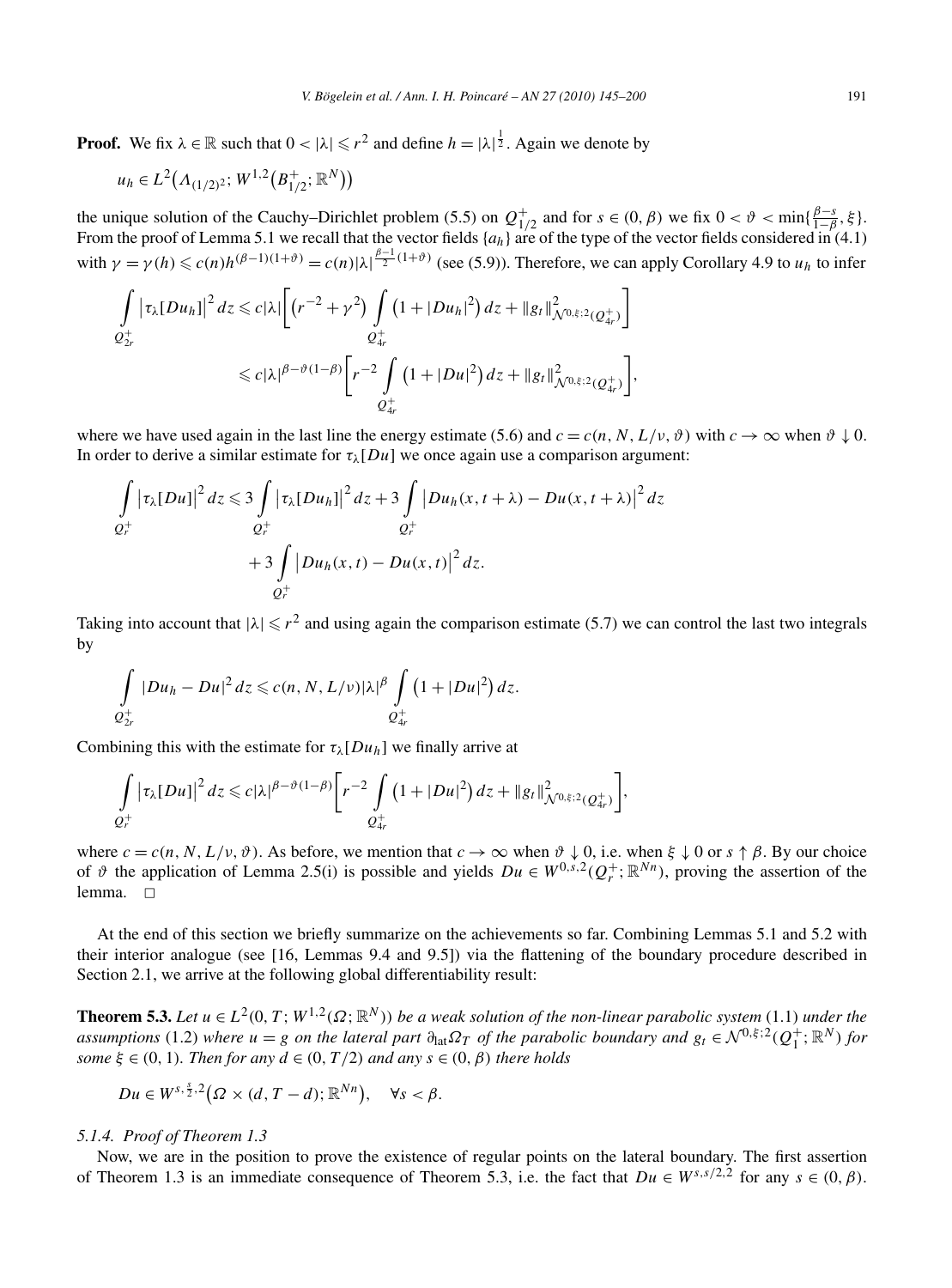The gain of the  $\delta$ -improvement in (1.7) will be slightly more involved. Here we will use a higher integrability argument to replace in several estimates the  $L^2$ -norm by an  $L^{\sigma}$ -norm for some  $\sigma > 2$ , such that we will come up with  $Du \in W^{s,s/2,\sigma}$ .

**Proof of Theorem 1.3.** Here, we will show that

$$
\dim_{\mathcal{P}}(\partial_{\text{lat}}\Omega_T \setminus \text{Reg}_{\mathcal{P}} u) < n+1
$$

which implies that  $\mathcal{H}_{\mathcal{D}}^{n+1}$ -almost every lateral boundary point is a regular point of *Du*. By the flattening of the bound-<br>and are according interdepend in Sastian 2.1 we see several.  $\Omega$  the a finite number ary procedure introduced in Section 2.1 we can cover  $\partial_{\text{lat}} \Omega_T$  by a finite number of cylinders  $Q_\rho(z_i)$ ,  $i = 1, \ldots, \mathcal{M}$ , such that it suffices to consider the model problem (2.2) on  $Q_1^+$  and to establish the estimate for the dimension of the singular set  $\Gamma_{1/2} \setminus \text{Reg}_{\mathcal{P}} u$ ; to be more precise that  $\dim_{\mathcal{P}}(\Gamma_{1/2} \setminus \text{Reg}_{\mathcal{P}} u) < n + 1$ . From the characterization of regular points in Theorem 1.2 (transformed to the model situation (2.2)) we already know that  $\Gamma_{1/2} \setminus \text{Reg}_{\mathcal{P}} u \subset \Gamma_{1/2} \setminus \text{Reg}_{\mathcal{P}} u$  $\Gamma_{1/2} \cap (\Sigma^1 \cup \Sigma^2)$ . We now apply Theorem 5.3 to infer that  $Du \in W^{s,s/2,2}(Q_{1/2}^+;\mathbb{R}^{Nn})$  for any  $s \in (0,\beta)$ . Therefore, Lemma 2.6 yields

$$
\dim_{\mathcal{P}}\left(\Gamma_{1/2}\cap\left(\Sigma^1\cup\Sigma^2\right)\right)\leqslant n+2-2\beta
$$

whenever  $\beta > \frac{1}{2}$ . This proves the first assertion of Theorem 1.3.

In the following we shall improve this bound. The strategy here is to improve the comparison estimate (5.7) and the fractional differentiability properties from Theorem 5.3, in the sense that in the  $L^2$ -norm is replaced by the  $L^{\sigma}$ -norm for some small values of  $\sigma > 2$ . With this respect we can assume that  $g_t \in \mathcal{N}^{0,\xi;\sigma_1}(Q_1^+;\mathbb{R}^N)$  for some  $\xi \in (0,1)$  and some  $\sigma_1$  > 2. Our aim now is to determine  $\delta$  > 0 such that  $\beta$  > 1/2 –  $\delta$  implies that

$$
\dim_{\mathcal{P}}\left(\varGamma_{r}\cap\left(\varSigma^{1}\cup\varSigma^{2}\right)\right)
$$

for some  $r > 0$  to be determined later but such that the pull back of the  $Q_r$ 's via the flattening of procedure covers *∂*lat*ΩT* . From the up to the lateral boundary higher integrability in Lemma 3.1 we infer that there exists  $\sigma_2 = \sigma_2(n, L/\nu) \in (2, \sigma_1]$  such that

$$
Du \in L^{\sigma_2}(Q_{1/2}^+;\mathbb{R}^{Nn}).
$$
\n(5.10)

Now, we let  $\{a_h\}$  be the vector fields defined in Section 5.1.1 and  $u_h \in L^2(A_{(1/2)^2}; W^{1,2}(B_{1/2}^+;\mathbb{R}^N))$  the unique solution of the initial Cauchy–Dirichlet problem (5.5) in  $Q_{1/2}^+$ . Taking the difference of systems (5.1) and (5.5) we infer

$$
\partial_t (u_h - u) - \operatorname{div}(a_h(z, Du_h) - a_h(z, Du)) = \operatorname{div}(a_h(z, Du) - a(z, Du))
$$

on  $Q_{1/2}^+$ . We now set

$$
\tilde{\mathcal{A}}(h)(z) := \int\limits_0^1 \partial_w a_h(z, Du + s(Du_h - Du)) ds,
$$
\n(5.11)

and observe that  $a_h(z, Du_h) - a_h(z, Du) = \tilde{A}(h)(Du_h - Du)$ . Therefore, we find that  $u_h - u$  is a weak solution of the following linear initial Cauchy–Dirichlet problem:

$$
\begin{cases} \partial_t (u_h - u) - \operatorname{div}(\tilde{\mathcal{A}}(h)D(u_h - u)) = \operatorname{div}(a_h(\cdot, Du) - a(\cdot, Du)) & \text{in } \mathcal{Q}_{1/2}^+, \\ u_h - u = 0 & \text{on } \partial_{\mathcal{P}}\mathcal{Q}_{1/2}^+.\end{cases}
$$

From our assumptions  $(5.4)$ <sub>1</sub> and  $(5.4)$ <sub>2</sub> we know that  $\langle \tilde{A}(h)(z)w, w \rangle \geq v|w|^2$  and also  $|\tilde{A}(h)(z)| \leq L$  for any choice of *w* ∈  $\mathbb{R}^{Nn}$  and  $z \in Q_{1/2}^+$ . Therefore, we can apply Lemma 3.1 with the right-hand side *b*(*z*) =  $a_h(z, Du) - a(z, Du)$  ∈  $L^{\sigma_2}(Q_{1/2}^+; \mathbb{R}^{Nn})$  (see (5.4)<sub>1</sub>, (1.2)<sub>1</sub> and (5.10)) to infer the existence of  $\sigma_3 = \sigma_3(n, L/\nu) \in (2, \sigma_2]$  such that  $Du_h$  −  $Du \in L^{\sigma_3}(Q_{1/4}^+; \mathbb{R}^{Nn})$ . Moreover, for any choice of  $\sigma \in (2, \sigma_3]$  holds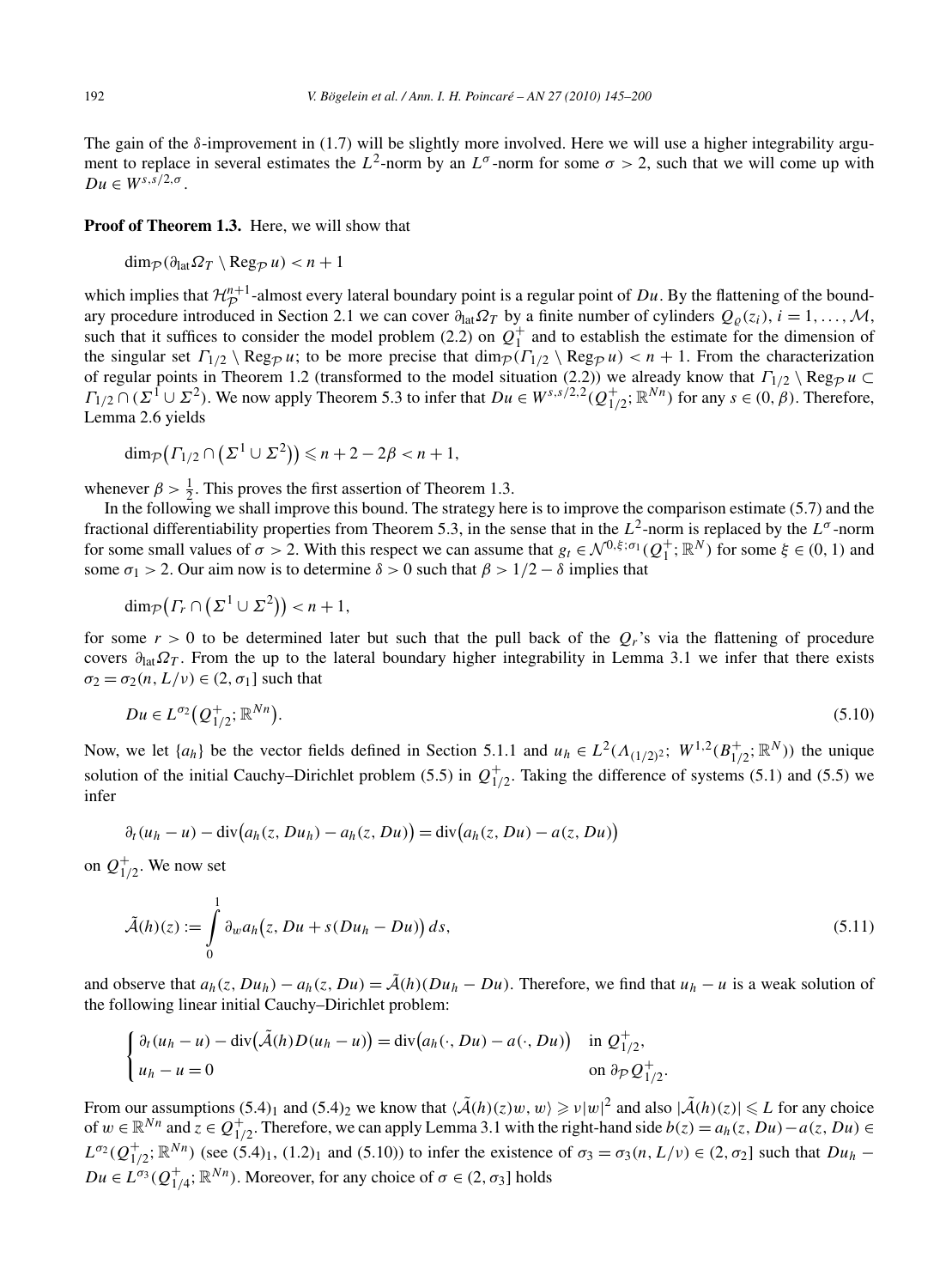$$
\int_{Q_{1/4}^+} |Du_h - Du|^{\sigma} dz \leq c \bigg(\int_{Q_{1/2}^+} |Du_h - Du|^2 dz\bigg)^{\frac{\sigma}{2}} + c \int_{Q_{1/2}^+} |a_h(z, Du) - a(z, Du)|^{\sigma} dz,
$$

where  $c = c(n, N, L/\nu)$ . In the following we shall estimate the integrals appearing on the right-hand side of the preceding inequality. For the first we use the comparison estimate (5.7) and Hölder's inequality to infer

$$
\left(\int\limits_{Q_{1/2}^+} |Du_h - Du|^2 dz\right)^{\frac{\sigma}{2}} \leqslant c(n, L/\nu)|h|^{\beta\sigma} \int\limits_{Q_{1/2}^+} \left(1+|Du|^{\sigma}\right) dz.
$$

The second integral can be treated using the pointwise estimate  $(5.4)$ <sub>5</sub> to obtain

$$
\int_{\mathcal{Q}_{1/2}^+} |a_h(\cdot,Du)-a(\cdot,Du)|^{\sigma} dz \leqslant c(n,L/\nu)|h|^{\beta\sigma} \int_{\mathcal{Q}_{1/2}^+} (1+|Du|^{\sigma}) dz.
$$

Inserting this above we arrive at

$$
\int_{Q_{1/4}^+} |Du_h - Du|^{\sigma} dz \leq c(n, L/\nu)|h|^{\beta \sigma} \int_{Q_{1/2}^+} \left(1 + |Du|^{\sigma}\right) dz,
$$
\n(5.12)

which is the desired improvement of the **comparison estimate** (5.7) we were looking for. At this stage we also note that the last inequality implies the **energy bound**:

$$
\int_{Q_{1/4}^+} |Du_h|^\sigma dz \leq c(n, L/\nu) \int_{Q_{1/2}^+} \left(1 + |Du|^\sigma\right) dz.
$$
\n(5.13)

Next, we are going to improve the  $W_2^{s, \frac{s}{2}, 2}$ -estimate from Theorem 5.3, exploiting the higher integrability of  $D^2u_h$ . We first fix  $s \in (0, \beta)$  and  $0 < \vartheta < \min\{\frac{\beta - s}{1 - \beta}, \xi\}$ . Applying Proposition 4.15, we infer the existence of  $\sigma_4 = \sigma_4(n, L/\nu)$  $(2, \sigma_3]$ , such that  $|D^2u_h| \in L^{\sigma_4}(Q_{1/4}^+)$ . Moreover, for any choice of  $\sigma \in (2, \sigma_4]$  we have

$$
\int_{Q_{1/8}^{+}} |D^{2} u_{h}|^{\sigma} dz \leq c \left(1 + \gamma^{\sigma}\right) \int_{Q_{1/4}^{+}} \left(1 + |Du_{h}|^{\sigma}\right) dz + c \|g_{t}\|_{\mathcal{N}^{0,\xi;\sigma}(Q_{1/4}^{+})}^{\sigma}
$$
\n
$$
\leq c |h|^{\sigma(\beta - 1)(1 + \vartheta)} \int_{Q_{1/2}^{+}} \left(1 + |Du|^{\sigma}\right) dz + c \|g_{t}\|_{\mathcal{N}^{0,\xi;\sigma}(Q_{1/2}^{+})}^{\sigma}, \tag{5.14}
$$

where we have used in the last line the energy bound (5.13) and  $\gamma \leqslant c(n)|h|^{(\beta-1)(1+\vartheta)}$  from (5.9). Note that  $c =$  $c(n, N, L/\nu, \vartheta)$  with  $c \to \infty$  when  $\vartheta \downarrow 0$ . This yields for  $\alpha = 1, \ldots, n$  and  $|h| \leq 1/16$  with  $h > 0$  when  $\alpha = n$  that

$$
\int_{Q_{1/16}^+} \left|\tau_h^{\alpha} [Du_h]\right|^{\sigma} dz \leq c |h|^{\sigma[\beta-\vartheta(1-\beta)]} \Biggl[ \int_{Q_{1/2}^+} \left(1+|Du|^{\sigma}\right) dz + \|g_t\|_{\mathcal{N}^{0,\xi;\sigma}(Q_{1/2}^+)}^{\sigma} \Biggr].
$$

This estimate can now be carried over to *Du* by the comparison argument we used in the proof of Lemma 5.1. Indeed, combining (5.12) and the preceding estimate we obtain

$$
\int_{Q_{1/16}^{+}} \left| \tau_{h}^{\alpha}[Du] \right|^{\sigma} dz \leq 3^{\sigma-1} \Bigg[ \int_{Q_{1/16}^{+}} \left| \tau_{h}^{\alpha}[Du_{h}] \right|^{\sigma} dz + \int_{Q_{1/16}^{+}} |Du_{h} - Du|^{\sigma} dz + \int_{Q_{1/16}^{+}} |Du_{h}(x + he_{\alpha}, t) - Du(x + he_{\alpha}, t)|^{\sigma} dz \Bigg]
$$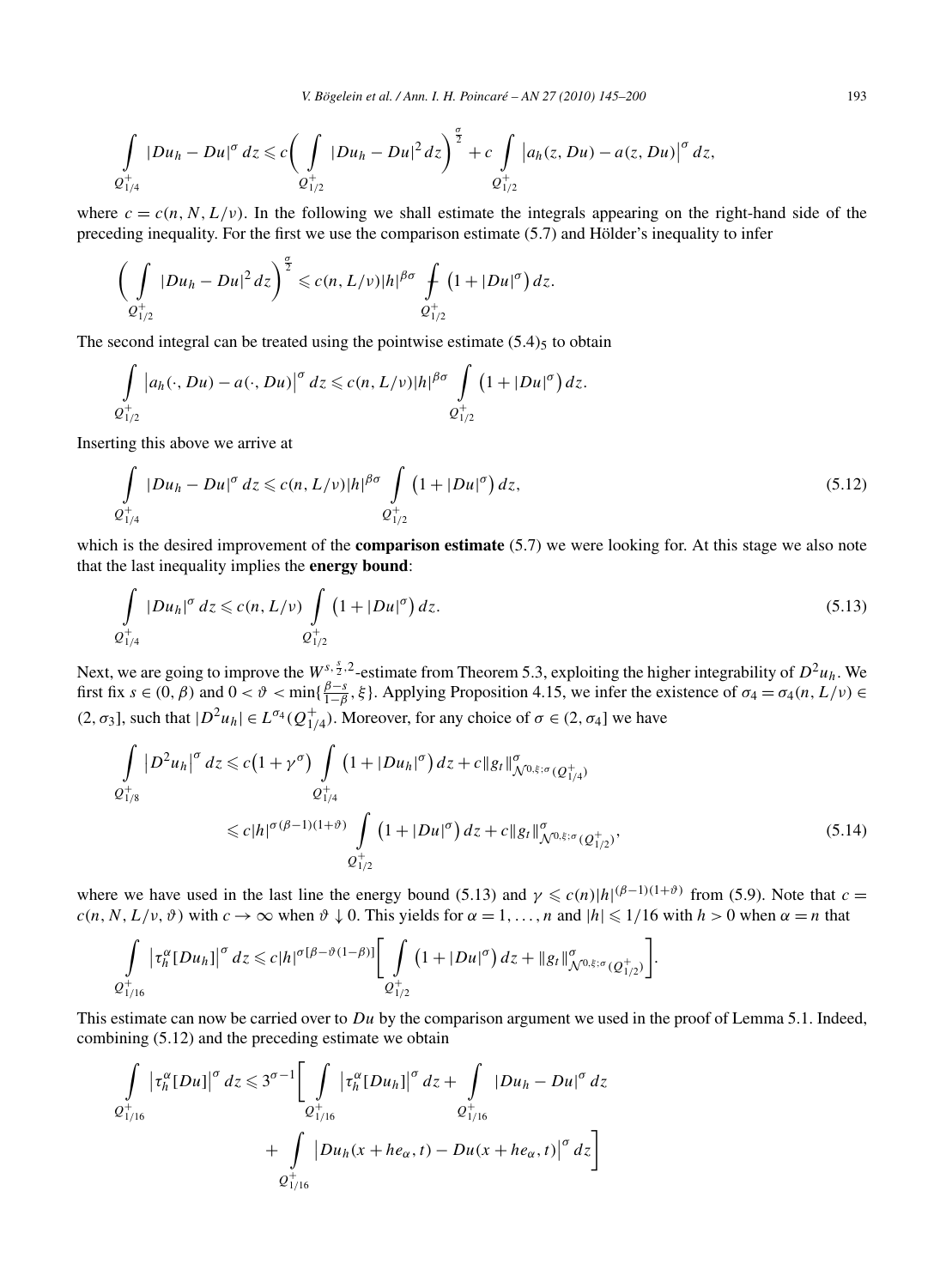194 *V. Bögelein et al. / Ann. I. H. Poincaré – AN 27 (2010) 145–200*

$$
\leq c|h|^{\sigma[\beta-\vartheta(1-\beta)]}\bigg[\int\limits_{Q_{1/2}^+} \left(1+|Du|^{\sigma}\right)dz+\|g_t\|_{\mathcal{N}^{0,\xi;\sigma}(Q_{1/2}^+)}^{\sigma}\bigg].\tag{5.15}
$$

Finally, we consider the time-direction. We will attain an estimate for the  $L^{\sigma}$ -norm of  $|\tau_{\lambda}[Du]|$  for  $0 < |\lambda| \leq (1/8)^2$ with the help of the comparison map  $u_h$  with the choice  $h = |\lambda|^{\frac{1}{2}}$ . From Corollary 4.16 and Hölder's inequality we infer the existence of  $\sigma_5 = \sigma_5(n, L/v) \in (2, \sigma_4]$  such that for any  $\sigma \in (2, \sigma_5]$  there holds

$$
\int_{Q_{1/8}^+} \left|\tau_\lambda[Du_h]\right|^{\sigma} dz \leq c |\lambda|^{\frac{\sigma}{2}} \left[ \left(1+\gamma^\sigma\right) \int\limits_{Q_{1/4}^+} \left(1+|Du_h|^\sigma\right) dz + \|g_t\|_{\mathcal{N}^{0,\xi;\sigma}(Q_{1/4}^+)}^{\sigma} \right] \leq c |\lambda|^{\frac{\sigma}{2}(\beta-\vartheta(1-\beta))} \left[ \int\limits_{Q_{1/2}^+} \left(1+|Du|^\sigma\right) dz + \|g_t\|_{\mathcal{N}^{0,\xi;\sigma}(Q_{1/2}^+)}^{\sigma} \right],
$$

where in the last line we have used again the energy bound (5.13) and (5.9) in the form  $\gamma \leq c(n)h^{(\beta-1)(1+\vartheta)}$  =  $c(n)|\lambda|^{\frac{\beta-1}{2}(1+\vartheta)}.$ 

Joining the comparison estimate (5.12) with the preceding estimate we obtain, completely similar to the proof of (5.15), that

$$
\int_{Q_{1/16}^{+}} |\tau_{\lambda}[Du]|^{\sigma} dz \leq 3^{\sigma-1} \Biggl[ \int_{Q_{1/16}^{+}} |\tau_{\lambda}[Du_{h}]|^{\sigma} dz + \int_{Q_{1/16}^{+}} |Du_{h} - Du|^{\sigma} dz \n+ \int_{Q_{1/16}^{+}} |Du_{h}(x, t + \lambda) - Du(x, t + \lambda)|^{\sigma} dz \Biggr] \n\leq c |\lambda|^{\frac{\sigma}{2}(\beta - \vartheta(1 - \beta))} \Biggl[ \int_{Q_{1/2}^{+}} (1 + |Du|^{\sigma}) dz + ||g_{t}||^{\sigma}_{\mathcal{N}^{0, \xi; \sigma}(Q_{1/2}^{+})} \Biggr],
$$
\n(5.16)

where  $c = c(n, N, L/\nu, \vartheta)$ . Combining (5.15) and (5.16) and recalling that  $\vartheta < \frac{\beta - s}{1 - \beta}$ , we infer from Lemma 2.5 that  $Du \in W^{s,s/2,\sigma}(Q_{1/32}^+;\mathbb{R}^{Nn})$ . Since  $s \in (0,\beta)$  was arbitrary we conclude that  $Du \in W^{s,s/2,\sigma}(Q_{1/32}^+;\mathbb{R}^{Nn})$  for any  $s \in (0, \beta)$  and  $\sigma \in (2, \sigma_5]$ .

At this stage we perform the choice of the constants. We first choose  $\sigma = \sigma_5 = \sigma_5(n, L/\nu)$ . Next, we choose  $\delta$ in (1.7) such that

$$
\delta \equiv \frac{1}{4} - \frac{1}{2\sigma} > 0.
$$

Note that the dependencies of  $\delta$  from the structural parameters are the same as for  $\sigma$ . Since  $\beta > 1/2 - \delta$  we now choose  $s \in (1/2 - \delta, \beta)$ . Applying Lemma 2.6(i) we infer that  $\dim_{\mathcal{P}}(\Gamma_{1/32} \cap (\Sigma^1 \cup \Sigma^2)) < n+2 - s\sigma < n+1$ . The last inequality follows from the fact that  $s\sigma > (1/2 - \delta)\sigma = \sigma/4 + 1/2 > 1$ . This finishes the proof of Theorem 1.3.

With the proof of Theorem 1.3 we have completed our considerations concerning the regularity properties of weak solutions to non-linear parabolic systems and their corresponding singular sets at the lateral boundary. Therefore we finally turn our attention to the dimension estimate for the singular set at

## *5.2. The initial boundary: Proof of Theorem 1.5*

In the following we shall consider a weak solution  $u \in L^2(0,T; W^{1,2}(\Omega,\mathbb{R}^N))$  of the following non-linear parabolic system

$$
u_t - \text{div}\,a(z, Du) = 0 \quad \text{on } \Omega_T,\tag{5.17}
$$

where  $u(\cdot, 0) = 0$  on  $\Omega$  and the vector field  $a: \Omega_T \times \mathbb{R}^{N_n} \to \mathbb{R}^{N_n}$  satisfies the assumptions  $(1.2)<sub>1</sub>$ – $(1.2)<sub>3</sub>$  and  $(1.3)$ .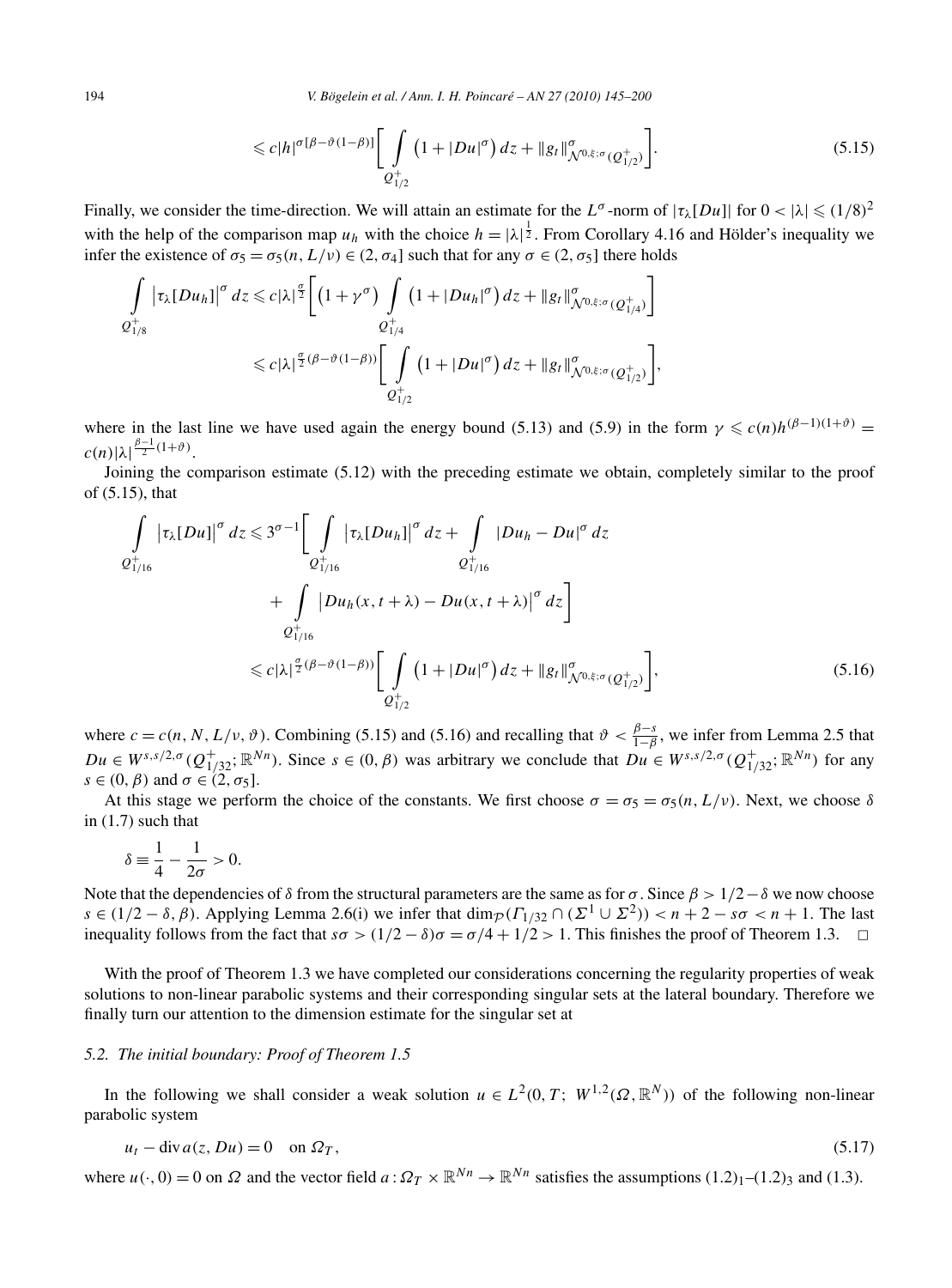#### *5.2.1. Smoothing*

As in the lateral boundary situation we build up a family of regularized vector fields. In contrast to Section 5.1.1 the smoothing will now be performed only with respect to the space variable *x*. The precise construction is as follows: We fix a point  $z_0 \in \Omega_0$ , a parabolic cylinder  $Q_{2\varrho}^0(z_0) \subset \Omega_T$  and a smooth, radially symmetric, non-negative convolution kernel  $\phi \in C_0^{\infty}(B_1)$  satisfying  $\int_{B_1} \phi \, dx = 1$ . For  $0 < |h| \le \min\{\varrho, 1\}$  we then define the regularized vector field  $a_h$  by

$$
a_h(x, t, w) \equiv \int_{B_1} a(x + |h|y, t, w) \phi(y) dy = \frac{1}{|h|^n} \int_{B|h|(x)} a(y, \tau, w) \phi\left(\frac{y - x}{|h|}\right) dy,
$$
(5.18)

where  $z = (x, t) \in Q_{2\varrho-|h|}^0$  and  $w \in \mathbb{R}^{Nn}$ . Then, the vector field  $a_h$  satisfies the properties  $(4.2)_1$ – $(4.2)_6$ .

# *5.2.2. A comparison estimate*

Here we shall state the energy and comparison estimate for the initial boundary situation. We still let  $u$ ,  $z_0 = (x_0, 0)$ and  $Q^0_{\varrho}(z_0)$  be as above and define  $u_h \in L^2(\Lambda^0_{\varrho^2}; W^{1,2}(B_{\varrho}(x_0); \mathbb{R}^N))$  to be the unique solution of the following Cauchy–Dirichlet problem

$$
\begin{cases} \partial_t u_h - \operatorname{div} a_h(x, t, Du_h) = 0 & \text{in } \mathcal{Q}_{\varrho}^0(z_0), \\ u_h = u & \text{on } \partial_{\mathcal{P}} \mathcal{Q}_{\varrho}^0(z_0), \end{cases}
$$
\n
$$
(5.19)
$$

where  $\{a_h\}$ ,  $0 < |h| \leq \min\{g, 1\}$ , denotes the family of vector fields constructed in (5.18). Then, the following **energy estimate** holds

$$
\int_{Q_{\varrho}^{0}(z_{0})} |Du_{h}|^{2} dz \leq c(n, L/\nu) \int_{Q_{\varrho}^{0}(z_{0})} \left(1 + |Du|^{2}\right) dz.
$$
\n(5.20)

Moreover, we have the following **comparison estimate**

$$
\int_{Q^0_{\varrho}(z_0)} |Du_h - Du|^2 \, dz \leqslant c(n, L/\nu) \tilde{\theta}^2(|h|) \int_{Q^0_{\varrho}(z_0)} \left(1 + |Du|^2\right) dz. \tag{5.21}
$$

The proof is exactly the same as the one for the lateral boundary situation provided in Section 5.1.2 and therefore we shall not repeat it. We only have to replace  $Q_R^+$  by  $Q_\varrho^0(z_0)$ . Note also that we did not use the assumption (5.4)<sub>7</sub> in Section 5.1.2 which is not available now.

# *5.2.3. Fractional estimates*

The next lemma provides the higher fractional differentiability of *Du* up to the initial boundary with respect to the spatial directions and the time direction.

**Lemma 5.4.** Suppose that  $u \in L^2(0,T; W^{1,2}(\Omega;\mathbb{R}^N))$  with  $u(\cdot,0) = 0$  on  $\Omega$  is a weak solution of (2.3) where the *structure conditions*  $(1.2)<sub>1</sub>–(1.2)$ <sub>3</sub> *are in force and let*  $t<sub>1</sub> \in (0, T)$  *and*  $\tilde{\Omega} \subseteq \Omega$ *. Then, we have* 

$$
\int_{0}^{t_1} \int_{\Omega} \int_{\tilde{\Omega}} \frac{|Du(x,t) - Du(y,t)|^2}{|x - y|^{n+2s}} dx dy dt < \infty, \quad \forall s \in (0, \beta),
$$

*and*

$$
\int_{\tilde{\Omega}}\int_{0}^{t_1}\int_{0}^{t_1}\frac{|Du(x,\tau)-Du(x,\tilde{\tau})|^2}{|\tilde{\tau}-\tilde{\tau}|^{1+2s}}d\tau d\tilde{\tau} dx < \infty, \quad \forall s \in \left(0, \frac{\beta}{2}\right).
$$

**Proof.** As in the proofs of Lemmas 5.1 and 5.2 we will derive an estimate for the integral of the finite differences  $\tau_h^{\alpha}[Du], \alpha = 1, ..., n$  and  $\tau_h[Du]$ , in terms of the increment |h|. For this we fix  $z_0 \in \Omega_0$  and  $Q_{2\varrho}^0(z_0) \subset \Omega_T$  with  $\rho \leq 1$  and  $0 < |h| \leq \rho/4$ , where we take  $h > 0$  when considering finite differences in time. By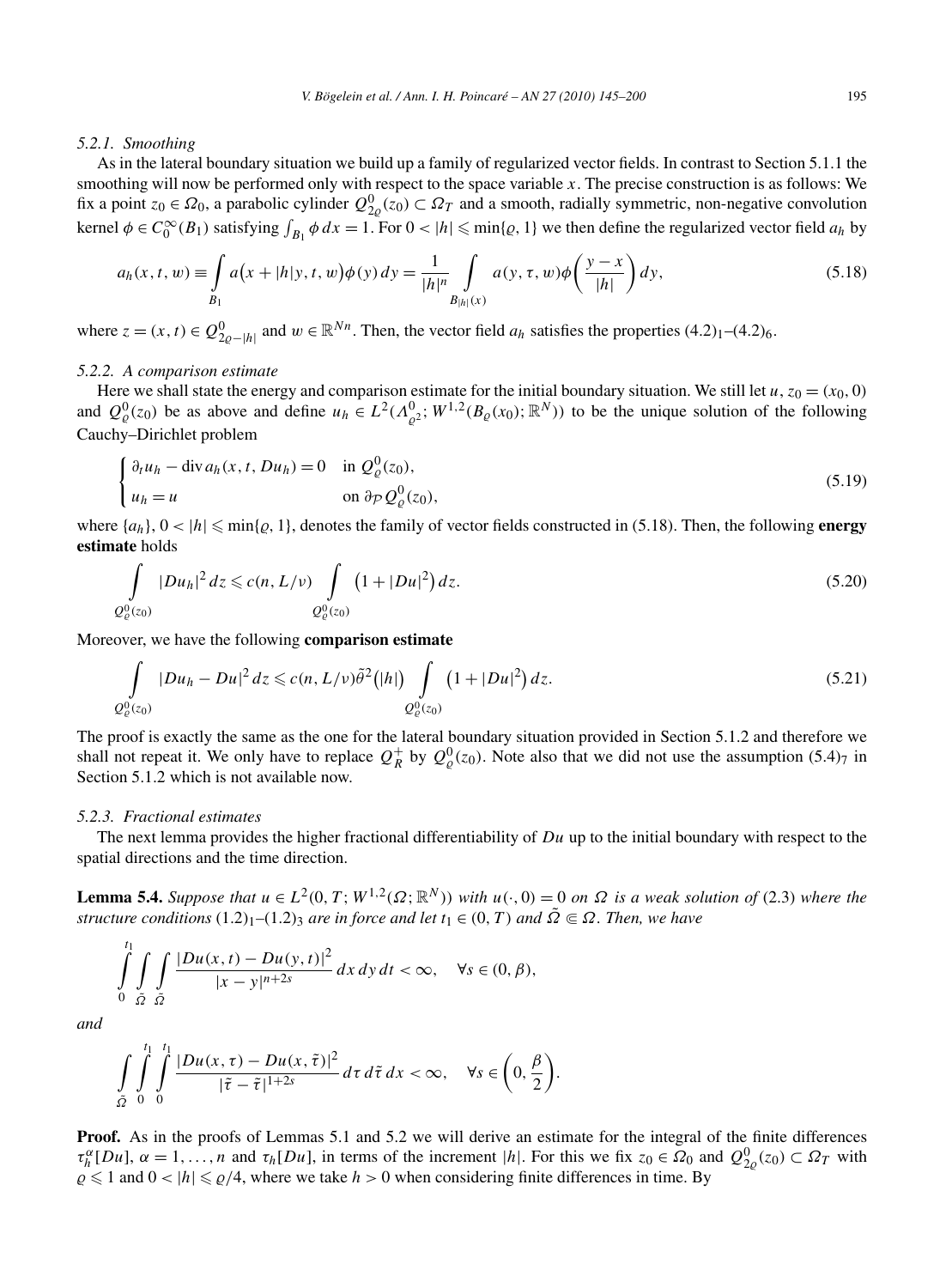$$
u_h \in L^2(\Lambda^0_{\varrho^2}; W^{1,2}(B_{\varrho}(x_0); \mathbb{R}^N))
$$

we denote the unique solution of the Cauchy–Dirichlet problem (5.19) in  $Q_{\varrho}^0(z_0)$ . We note that due to (5.4)<sub>1</sub>,  $(5.4)_2$ ,  $(5.4)_6$  and the assumption  $\tilde{\theta}(|h|) \leq |h|^\beta$ , the vector fields  $a_h$  are of the type of the vector fields considered in (4.1) of Section 4.2 (note that we did not assume  $(4.2)_4$  there). In particular, the assumption  $(4.2)_3$  is satisfied with

$$
\gamma = \gamma(h) = c(n)\frac{\tilde{\theta}(|h|)}{|h|} \leqslant c(n)|h|^{\beta - 1}.
$$
\n(5.22)

Therefore, the a priori estimate from Proposition 4.18 with  $\sigma = 2$  applies to  $u_h$  such that we have  $D^2 u_h \in$  $L^2(Q^0_{\varrho/2}(z_0); \mathbb{R}^{Nn^2})$  with the estimate

$$
\int_{Q^0_{\varrho/2}(z_0)} |D^2 u_h|^2 dz \leq c ( \varrho^{-2} + \gamma^2 ) \int_{Q^0_{\varrho}(z_0)} (1 + |Du_h|^2) dz \leq c \big( \varrho^{-2} + |h|^{2\beta - 2} \big) \int_{Q^0_{\varrho}(z_0)} (1 + |Du|^2) dz.
$$

In the last line we have used the energy estimate (5.20). Note that  $c = c(n, N, L/\nu)$ . With the help of (2.7), this estimate yields for the finite differences  $\tau_h^{\alpha}[Du], \alpha = 1, \ldots, n$ , that

$$
\int_{Q^0_{\varrho/4}(z_0)} \left|\tau_h^{\alpha} [Du_h]\right|^2 dz \leqslant c(n)|h|^2 \int_{Q^0_{\varrho/2}(z_0)} \left|D^2 u_h\right|^2 dz \leqslant c|h|^{2\beta} \varrho^{-2} \int_{Q^0_{\varrho}(z_0)} \left(1+|Du|^2\right) dz.
$$

Now, we employ the comparison estimate (5.21) in completely the same way as we did in the proof of Lemma 5.1 (with  $\vartheta = 0$ ) in order to derive a similar estimate for  $\tau_h^{\alpha}[Du]$ . Proceeding this way we end up with

$$
\int_{Q_{\varrho/4}^{0}(z_0)} \left| \tau_h^{\alpha} [Du] \right|^2 dz \leqslant c |h|^{2\beta} \varrho^{-2} \int_{Q_{\varrho}^{0}(z_0)} \left( 1 + |Du|^2 \right) dz,
$$
\n(5.23)

where  $c = c(n, N, L/\nu)$ . At this stage we note that the preceding estimate holds true for interior cylinders as well (see [16, Lemma 9.4]). An application of Lemma 2.5(ii) now yields the assertion concerning the spatial fractional differentiability.

We now come to the time-direction. We let  $z_0$ ,  $\varrho$ ,  $h$ ,  $a_h$ ,  $\gamma$  and  $u_h$  still be as above. We consider  $0 < \lambda \leq (\varrho/2)^2$  and set  $h = \lambda^{\frac{1}{2}}$ . Applying Proposition 4.20 to  $u_h$  we infer

$$
\int\limits_{Q^0_{\varrho/2}} \left|\tau_\lambda[Du_h]\right|^2 dz \leqslant c\lambda \big(\varrho^{-2}+\gamma^2\big) \int\limits_{Q^0_{\varrho}} \big(1+|Du_h|^2\big) dz \leqslant c\lambda^{\beta} \varrho^{-2} \int\limits_{Q^0_{\varrho}} \big(1+|Du|^2\big) dz,
$$

where we have also used the energy estimate (5.20) and  $c = c(n, N, L/\nu)$ . To derive a similar estimate for  $\tau_{\lambda}[Du]$  we proceed as in the proof of Lemma 5.2, i.e. we use the comparison estimate (5.21) in order to pass over the preceding estimate to  $\tau_{\lambda}[Du]$ . This leads us to

$$
\int\limits_{Q^0_{\varrho/2}(z_0)}\left|\tau_\lambda[Du]\right|^2dz\leqslant c\lambda^\beta\varrho^{-2}\int\limits_{Q^0_{\varrho}(z_0)}\left(1+|Du|^2\right)dz,
$$

where  $c = c(n, N, L/\nu)$ . We note that the preceding estimate also holds in the interior situation (see [16, Lemma 9.5]). Lemma 2.5(i) now yields the fractional differentiability of *Du* with respect to time and this finishes the proof of the lemma.  $\square$ 

Finally, we briefly summarize, what we have achieved up to now. Combining the fractional differentiability with respect to space and time from Lemma 5.4, we arrive at the following fractional differentiability result: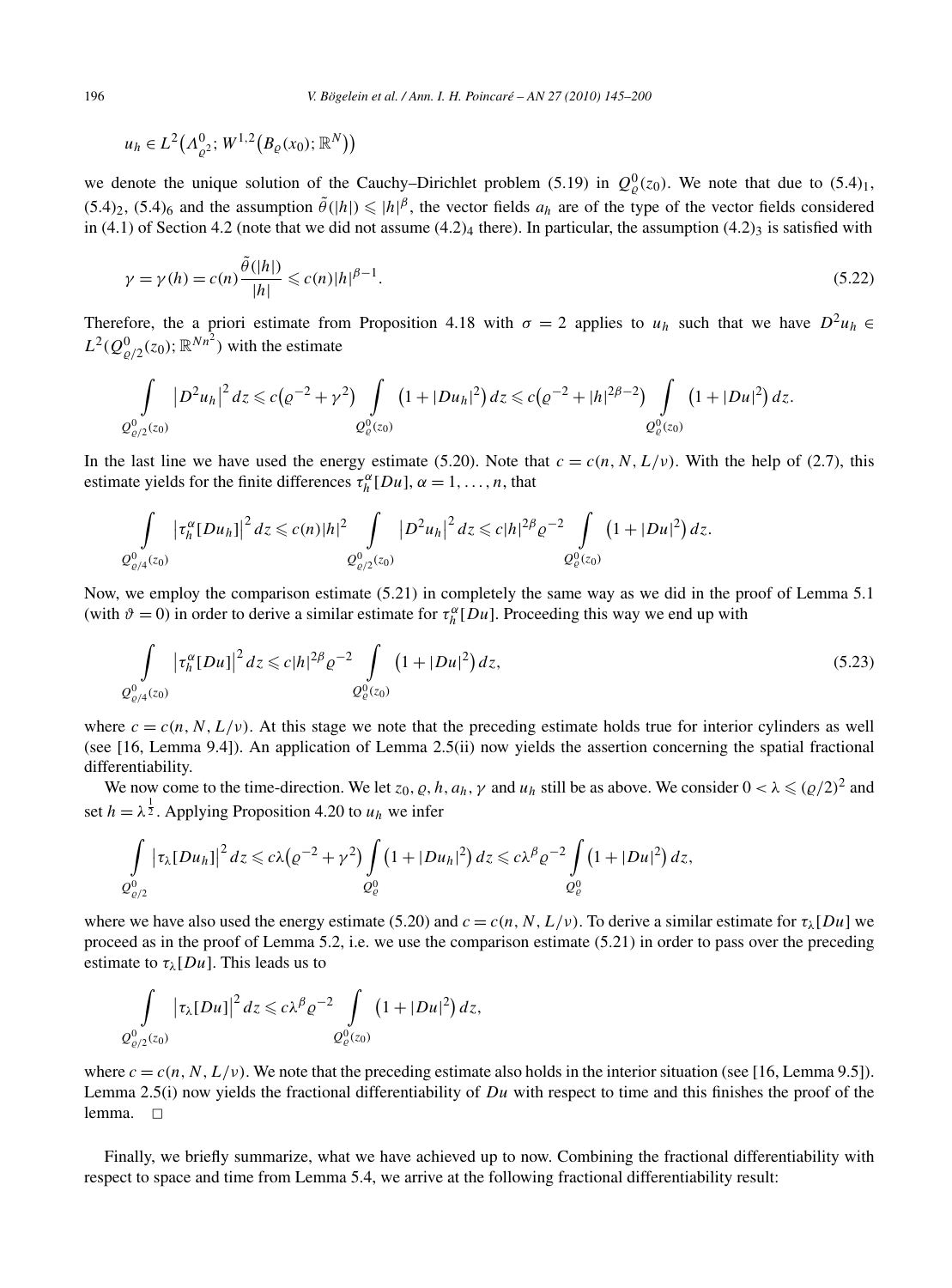**Theorem 5.5.** *Let*  $u \in L^2(0, T; W^{1,2}(\Omega; \mathbb{R}^N))$  *be a weak solution of the non-linear parabolic system* (1.1) *under the assumptions*  $(1.2)_1$ – $(1.2)_3$  *and*  $(1.4)_2$  *where*  $u = g$  *on the initial boundary*  $\Omega_0$ *. Then for any*  $\tilde{\Omega} \subset \Omega$ *,*  $t_1 \in (0, T)$  *and*  $s \in (0, \beta)$  *there holds* 

 $Du \in W^{s, \frac{s}{2}, 2}(\tilde{\Omega} \times (0, t_1); \mathbb{R}^{Nn}), \quad \forall s < \beta.$ 

# *5.2.4. Proof of Theorem 1.5*

At this stage, we mention that – contrary to the lateral boundary situation – Theorem 5.5, stating that  $Du \in W^{s,s/2,2}$ for any  $s \in (0, \beta)$ , does not immediately imply the existence of at least one regular initial boundary point. Indeed, the application of Lemma 2.6 yields  $\dim_{\mathcal{D}}(\Omega_0 \cap \Sigma) < n+2-2\beta$ . Since  $\beta \in (0, 1)$  this quantity is still larger than *n*; note that the parabolic Hausdorff-dimension of the initial boundary *Ω*<sup>0</sup> is *n*. Hence, in order to prove the existence of regular initial boundary points we need to establish a higher integrability improvement of Theorem 5.5, i.e. that  $Du \in W^{s,s/2,\sigma}$  for some  $\sigma > 2$  independent of  $\beta$ . This will be the main effort in the

**Proof of Theorem 1.5.** Our aim is to show that

dim $p(\Omega_0 \setminus \text{Reg}_{\mathcal{D}} u) < n$ 

which implies that  $\mathcal{H}_{\mathcal{P}}^n$ -almost every initial boundary point is a regular point of *Du*. By the transformation explained in Section 2.1 we can assume that we have zero initial boundary values. Now, we consider a fixed cylinder  $Q^0_\rho(z_0) \subset \Omega_T$ with  $z_0 \in \Omega_0$ . From the characterization of regular boundary points in Theorem 1.2 we already know that  $D_\varrho(z_0)$  $\text{Reg}_{\mathcal{P}} u \subset D_{\varrho}(z_0) \cap (\Sigma^1 \cup \Sigma^2)$ . In the following we will show that  $Du \in W^{s,s/2,\sigma}(Q^0_{\varrho/16};\mathbb{R}^{Nn})$  for some  $\sigma > 2$  by improving the comparison estimate (5.21) and the fractional differentiability properties of the comparison function  $u_h$ (from the proof of Lemma 5.4).

Hence, our aim is to determine  $\delta > 0$  such that  $\beta > 1 - \delta$  implies that

$$
\dim_{\mathcal{P}}\big(D_{\varrho/16}(z_0)\cap\Sigma\big)
$$

By an up to the initial boundary higher integrability result as for instance provided by [8,31] we infer the existence of  $\sigma_1 = \sigma_1(n, N, L/\nu) > 2$  such that

$$
Du \in L^{\sigma_1}(Q^0_{\varrho}(z_0); \mathbb{R}^{Nn}).
$$
\n
$$
(5.24)
$$

Now, we denote by  $\{a_h\}$  the vector fields constructed in Section 5.2.1 and let  $u_h \in L^2(\Lambda_{\varrho^2}^0; W^{1,2}(B_\varrho(x_0); \mathbb{R}^N))$  be the unique solution of the initial Cauchy–Dirichlet problem (5.19) in  $Q_{\varrho}^0(z_0)$ . Taking the difference of the systems (5.17) and (5.19) we see (as in the proof of Theorem 1.3) that  $u_h - u$  is a weak solution of the following linear initial Cauchy–Dirichlet problem:

$$
\begin{cases} \partial_t (u_h - u) - \operatorname{div}(\tilde{\mathcal{A}}(h)D(u_h - u)) = \operatorname{div}(a_h(\cdot, Du) - a(\cdot, Du)) & \text{in } \mathcal{Q}^0_{\varrho}(z_0), \\ u_h - u = 0 & \text{on } \partial_{\mathcal{P}} \mathcal{Q}^0_{\varrho}(z_0), \end{cases}
$$

where  $\tilde{\mathcal{A}}(h)(z) = \int_0^1 \partial_w a_h(z, Du + s(Du_h - Du)) ds$  are the coefficients defined in (5.11). From our assumptions  $(5.4)_1$  and  $(5.4)_2$  we know that  $\langle \mathcal{A}(h)(z)w, w \rangle \geq v|w|^2$  and also  $|\mathcal{A}(h)(z)| \leq L$  for any choice of  $w \in \mathbb{R}^{Nn}$ and  $z \in Q^0_{\varrho}(z_0)$ . Therefore, we can once again use the up to the initial boundary higher integrability from [8,31] (note that the right-hand side is  $b(z) \equiv a_h(z, Du) - a(z, Du) \in L^{\sigma_1}(Q^0_{\varrho}(z_0); \mathbb{R}^{Nn})$ ; see (5.4)<sub>1</sub>, (1.2)<sub>1</sub> and (5.24)) to infer the existence of  $\sigma_2 = \sigma_2(n, N, L/\nu) \in (2, \sigma_1]$  such that  $Du_h - Du \in L^{\sigma_2}(Q^0_{\varrho/2}(z_0); \mathbb{R}^{Nn})$ . Moreover, for any choice of  $\sigma \in (2, \sigma_2]$  holds

$$
\int\limits_{Q^0_{\varrho/2}(z_0)}|Du_h-Du|^{\sigma}\,dz\leq c\bigg(\int\limits_{Q^0_{\varrho}(z_0)}|Du_h-Du|^2\,dz\bigg)^{\frac{\sigma}{2}}+c\int\limits_{Q^0_{\varrho}(z_0)}\big|a_h(z,Du)-a(z,Du)\big|^{\sigma}\,dz,
$$

where  $c = c(n, N, L/\nu)$ . In the following we shall estimate the integrals appearing on the right-hand side of the preceding inequality. For the first one we use the comparison estimate (5.21) and Hölder's inequality to infer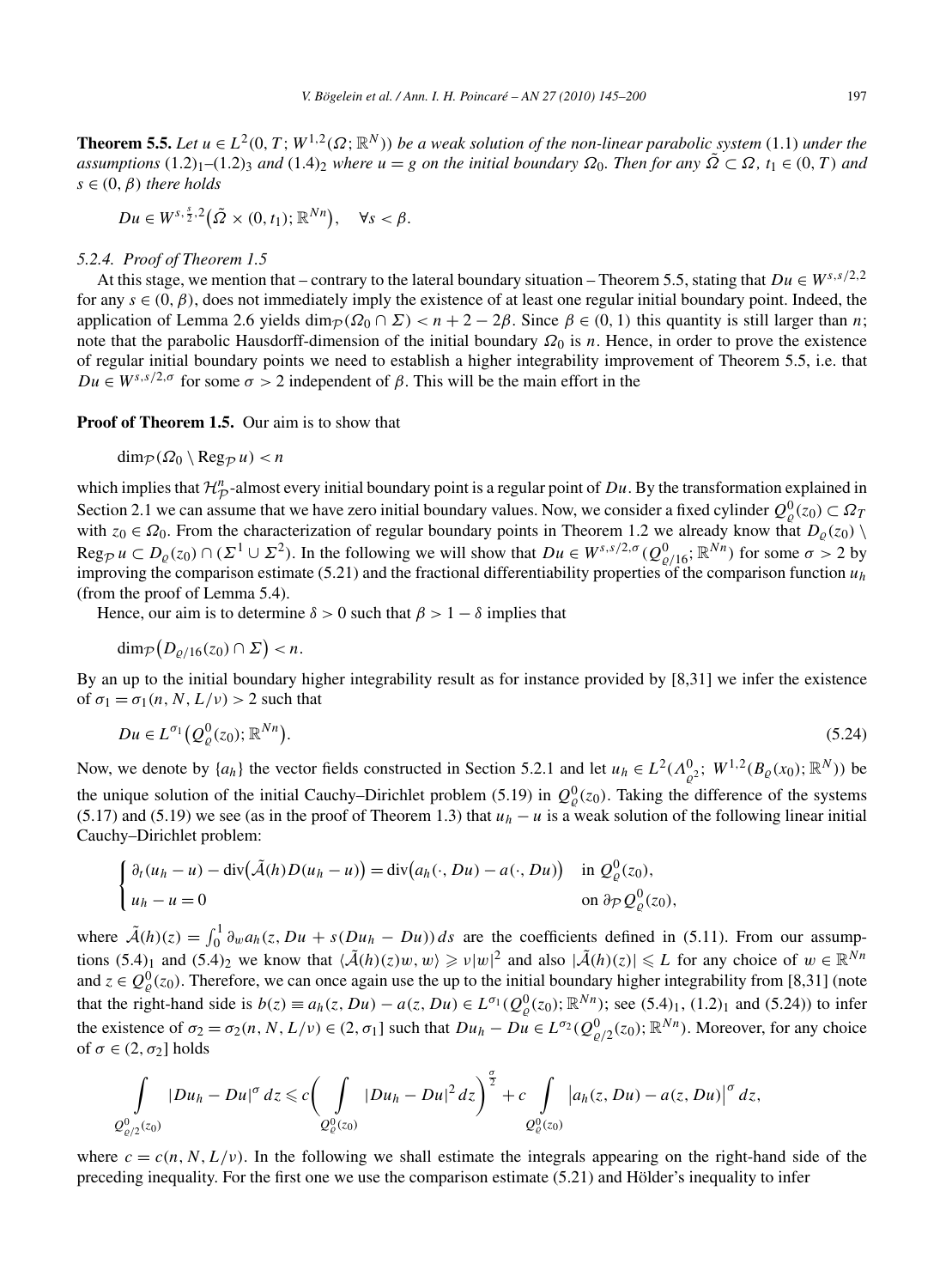198 *V. Bögelein et al. / Ann. I. H. Poincaré – AN 27 (2010) 145–200*

$$
\left(\int\limits_{Q^0_e(z_0)}|Du_h-Du|^2\,dz\right)^{\frac{\sigma}{2}}\leqslant c(n,L/\nu)|h|^{\beta\sigma}\int\limits_{Q^0_e(z_0)}\left(1+|Du|^{\sigma}\right)dz.
$$

The second integral can be treated using the pointwise estimate  $(5.4)$ <sub>5</sub> to obtain

$$
\int_{Q^0_{\varrho}(z_0)}\left|a_h(\cdot,Du)-a(\cdot,Du)\right|^{\sigma}dz\leqslant c(n,L/\nu)|h|^{\beta\sigma}\int_{Q^0_{\varrho}(z_0)}\left(1+|Du|^{\sigma}\right)dz.
$$

Inserting this above we arrive at

$$
\int_{Q_{\varrho/2}^{0}(z_0)} |Du_h - Du|^{\sigma} dz \leq c(n, N, L/\nu)|h|^{\beta \sigma} \int_{Q_{\varrho}^{0}(z_0)} \left(1 + |Du|^{\sigma}\right) dz,
$$
\n(5.25)

which is the desired **improvement of the comparison estimate** (5.21) we were looking for. We note that the last inequality implies the **energy bound**:

$$
\int_{Q_{\varrho/2}^0(z_0)} |Du_h|^\sigma dz \leq c(n, L/\nu) \int_{Q_{\varrho}^0(z_0)} \left(1 + |Du|^\sigma\right) dz.
$$
\n(5.26)

Next, we are going to improve the  $W^{s, \frac{5}{2}, 2}$ -estimate from Theorem 5.5, utilizing the higher integrability of  $D^2u_h$ . We first fix  $s \in (0, \beta)$ . Applying Proposition 4.18, we infer the existence of  $\sigma_3 = \sigma_3(n, N, L/\nu) \in (2, \sigma_2]$ , such that  $|D^2u_h| \in L^{\sigma_3}(Q^0_{\varrho/2}(z_0))$ . Moreover, for any choice of  $\sigma \in (2, \sigma_3]$  we have

$$
\int_{Q^0_{\varrho/4}(z_0)} |D^2 u_h|^\sigma dz \leq c \big( \varrho^{-\sigma} + \gamma^{\sigma} \big) \int_{Q^0_{\varrho/2}(z_0)} \big( 1 + |Du_h|^\sigma \big) dz \leq c |h|^{\sigma(\beta - 1)} \varrho^{-\sigma} \int_{Q^0_{\varrho}(z_0)} \big( 1 + |Du|^\sigma \big) dz, \tag{5.27}
$$

where we have used in the last line (5.26) and  $\gamma = c(n)|h|^{1-\beta}$  from (5.22). Note that  $c = c(n, N, L/\nu)$ . This yields for  $\alpha = 1, \ldots, n$  and  $|h| \leq \rho/8$  that

$$
\int\limits_{Q^0_{\varrho/8}(z_0)}\left|\tau_h^{\alpha}[Du_h]\right|^{\sigma}dz\leqslant c|h|^{\sigma\beta}\varrho^{-\sigma}\int\limits_{Q^0_{\varrho}(z_0)}\left(1+|Du|^{\sigma}\right)dz.
$$

This estimate can now be carried over to *Du* via (5.25) by the comparison argument we used several times before (see for instance the proof of Theorem 1.3). This leads us to the following improvement of (5.23):

$$
\int_{Q^0_{\varrho/8}(z_0)} \left| \tau_h^{\alpha} [Du] \right|^{\sigma} dz \leq c |h|^{\sigma \beta} \varrho^{-\sigma} \int_{Q^0_{\varrho}(z_0)} \left( 1 + |Du|^{\sigma} \right) dz.
$$
\n(5.28)

Finally, we consider the time-direction. We will attain an estimate for the  $L^{\sigma}$ -norm of  $|\tau_{\lambda}[Du]|$  with the help of the comparison map  $u_h$  with the choice  $h = \lambda^{\frac{1}{2}}$  and  $0 < \lambda \leqslant (p/4)^2$ . From Proposition 4.20 and Hölder's inequality we infer the existence of  $\sigma_4 = \sigma_4(n, N, L/\nu) \in (2, \sigma_3]$  such that for any  $\sigma \in (2, \sigma_4]$  there holds

$$
\int\limits_{Q^0_{\varrho/4}(z_0)}\left|\tau_{\lambda}[Du_h]\right|^{\sigma}dz\leqslant c\lambda^{\frac{\sigma}{2}}\left(\varrho^{-\sigma}+\gamma^{\sigma}\right)\int\limits_{Q^0_{\varrho/2}(z_0)}\left(1+|Du_h|^{\sigma}\right)dz\leqslant c\lambda^{\frac{\sigma}{2}\beta}\varrho^{-\sigma}\int\limits_{Q^0_{\varrho}(z_0)}\left(1+|Du|^{\sigma}\right)dz,
$$

where in the last line we have used (5.26) and  $\gamma = c(n)h^{\beta-1} = c(n)\lambda^{\frac{\beta-1}{2}}$ . This estimate is carried over to *Du* by joining (5.25) with the preceding estimate (see for instance the proof of Theorem 1.3). We obtain

$$
\int_{Q^0_{\varrho/8}(z_0)} \left| \tau_\lambda[Du] \right|^\sigma dz \leqslant c |\lambda|^{\frac{\sigma}{2}\beta} \varrho^{-\sigma} \int_{Q^0_{\varrho}(z_0)} \left( 1 + |Du|^\sigma \right) dz,
$$
\n
$$
(5.29)
$$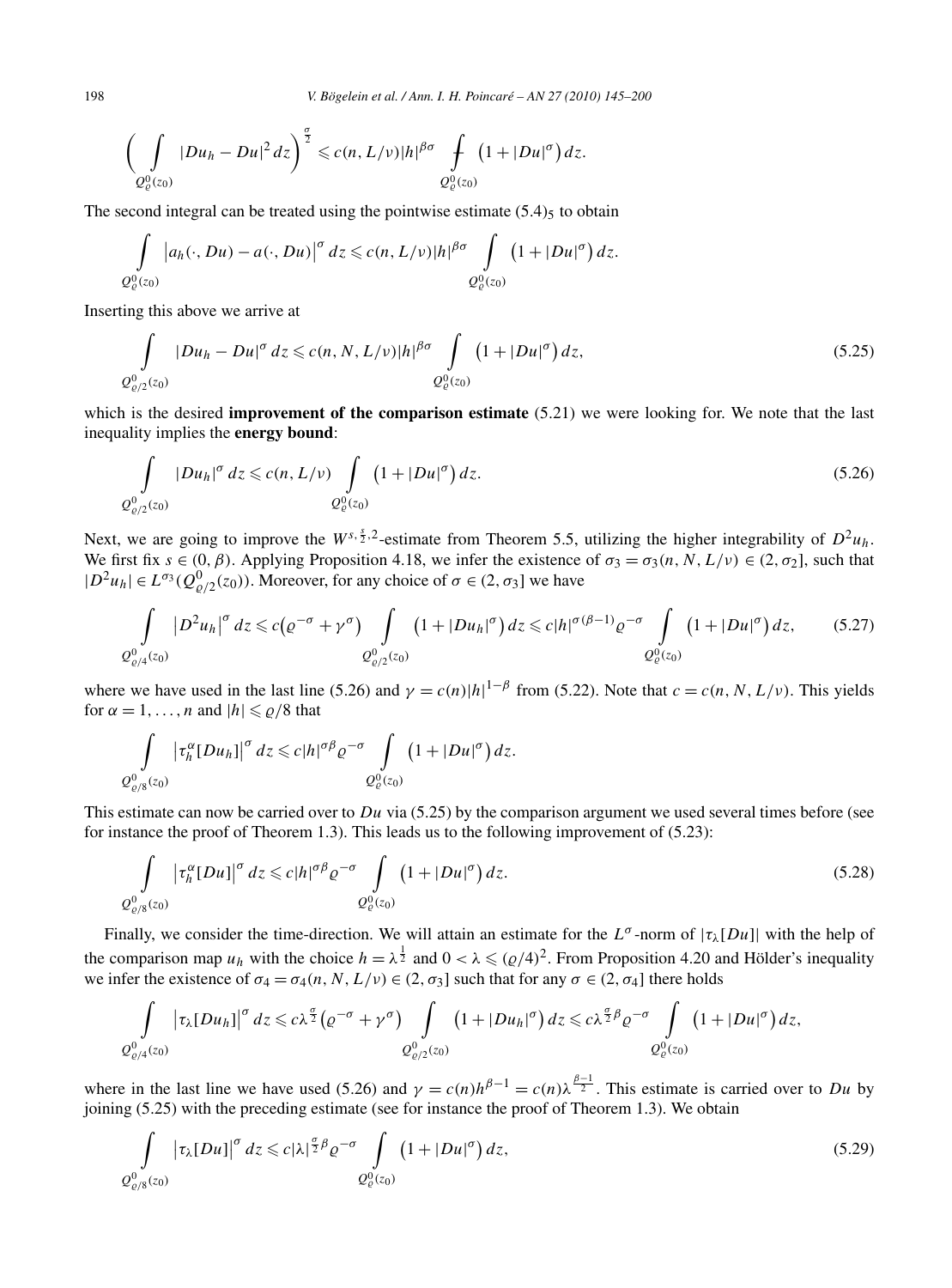where  $c = c(n, N, L/\nu)$ . Combining (5.28) and (5.29), we infer from Lemma 2.5 that  $Du \in W^{s,s/2,\sigma}(Q^0_{\varrho/16}(z_0); \mathbb{R}^{Nn})$ . Since  $s \in (0, \beta)$  was arbitrary we conclude that  $Du \in W^{s,s/2,\sigma}(Q^0_{\varrho/16}(z_0); \mathbb{R}^{Nn})$  for any  $s \in (0, \beta)$  and  $\sigma \in (2, \sigma_4]$ . At this stage we perform the choice of the constants. We first choose  $\sigma = \sigma_4 = \sigma_4(n, N, L/\nu)$ . Then,  $\sigma = \sigma(n, N, L/\nu)$ does not depend on *β*. Next, we choose *δ* in (1.9) such that

$$
\delta \equiv \frac{1}{2} - \frac{1}{\sigma} > 0.
$$

Note here that the dependencies of  $\delta$  from the structural parameters are the same as for  $\sigma$ . Since  $\beta > 1 - \delta$  we can choose  $s \in (1 - \delta, \beta)$ . Applying Lemma 2.6(i) we infer that  $\dim_{\mathcal{P}}(D_{\rho/16}(z_0)) \cap \Sigma < n + 2 - s\sigma < n$ . The last inequality follows from the fact that  $s\sigma > (1 - \delta)\sigma = \sigma/2 + 1 > 2$ . Since  $z_0$  was an arbitrary point on the initial boundary  $\Omega_0$  the assertion of Theorem 1.5 follows by a standard covering argument.  $\Box$ 

## **Acknowledgements**

This work is supported by the ERC grant 207573 "Vectorial Problems".

# **References**

- [1] E. Acerbi, G. Mingione, Gradient estimates for a class of parabolic systems, Duke Math. J. 136 (2007) 285–320.
- [2] E. Acerbi, G. Mingione, G.A. Seregin, Regularity results for parabolic systems related to a class of non-newtonian fluids, Ann. Inst. H. Poincaré Anal. Non Linéaire 21 (1) (2004) 25–60.
- [3] A.A. Arkhipova, On a partial regularity up to the boundary of weak solutions to quasilinear parabolic systems with quadratic growth, Zap. Nauchn. Sem. S.-Peterburg. Otdel. Mat. Inst. Steklov. (POMI) 249 (5) (1997) 20–39.
- [4] L. Beck, Partial regularity for weak solutions of nonlinear elliptic systems: The subquadratic case, Manuscripta Math. 123 (4) (2007) 453–491.
- [5] C. Bennett, R. Sharpley, Interpolation of Operators, Academic Press, Boston, 1988.
- [6] V. Bögelein, Partial regularity and singular sets of solutions of higher order parabolic systems, Ann. Mat. Pura Appl. 188 (2009) 61–122.
- [7] V. Bögelein, F. Duzaar, G. Mingione, The boundary regularity of non-linear parabolic systems I, Ann. Inst. H. Poincaré Anal. Non Linéaire 27 (1) (2010) 201–255 (in this issue).
- [8] V. Bögelein, M. Parviainen, Self-improving property of nonlinear higher order parabolic systems near the boundary, NoDEA Nonlinear Differential Equations Appl., doi:10.1007/s00030-009-0038-5.
- [9] B. Bojarski, T. Iwaniec, Analytical foundations of the theory of quasiconformal mappings in  $\mathbb{R}^n$ , Ann. Acad. Sci. Fenn. Ser. A I 8 (1983) 257–324.
- [10] E. DiBenedetto, Degenerate Parabolic Equations, Universitext, Springer-Verlag, New York, 1993.
- [11] Y.Z. Chen, E. DiBenedetto, Boundary estimates for solutions of nonlinear degenerate parabolic systems, J. Reine Angew. Math. 395 (1989) 102–131.
- [12] A. Domokos, Differentiability of solutions for the non-degenerate *p*-Laplacian in the Heisenberg group, J. Differential Equations 204 (2004) 439–470.
- [13] F. Duzaar, J.F. Grotowski, Optimal interior partial regularity for nonlinear elliptic systems: The method of *a*-harmonic approximation, Manuscripta Math. 103 (2000) 267–298.
- [14] F. Duzaar, J.F. Grotowski, M. Kronz, Partial and full boundary regularity for minimizers of functionals with nonquadratic growth, J. Convex Anal. 11 (2004) 437–476.
- [15] F. Duzaar, J. Kristensen, G. Mingione, The existence of regular boundary points for non-linear elliptic systems, J. Reine Angew. Math. (Crelles J.) 602 (2007) 17–58.
- [16] F. Duzaar, G. Mingione, Second order parabolic systems, optimal regularity, and singular sets of solutions, Ann. Inst. H. Poincaré Anal. Non Linéaire 22 (2005) 705–751.
- [17] F. Duzaar, G. Mingione, Harmonic type approximation lemmas, J. Math. Anal. Appl. 352 (2009) 301–335.
- [18] F. Duzaar, G. Mingione, K. Steffen, Parabolic systems with polynomial growth and regularity, Mem. Amer. Math. Soc., in press.
- [19] F.G. Duzaar, K. Steffen, Optimal interior and boundary regularity for almost minimizers to elliptic variational integrals, J. Reine Angew. Math. 546 (2002).
- [20] C. Fefferman, E.M. Stein, H*<sup>p</sup>* spaces of several variables, Acta Math. 129 (1972) 137–193.
- [21] M. Giaquinta, A counter-example to the boundary regularity of solutions to quasilinear systems, Manuscripta Math. 24 (1978) 217–220.
- [22] M. Giaquinta, Multiple Integrals in the Calculus of Variations and Nonlinear Elliptic Systems, Princeton Univ. Press, Princeton, NJ, 1983.
- [23] E. Giusti, Direct Methods in the Calculus of Variations, World Scientific Publishing Company, Singapore, 2003.
- [24] T. Iwaniec, On *Lp*-integrability in PDE's and quasiregular mappings for large exponents, Ann. Acad. Sci. Fenn. Ser. A I 7 (2) (1982) 301–322.
- [25] J. Kristensen, G. Mingione, The singular set of minima of integral functionals, Arch. Ration. Mech. Anal. 180 (2006) 331–398.
- [26] J. Kristensen, G. Mingione, Boundary regularity in variational problems, in press.
- [27] J. Kristensen, G. Mingione, Boundary regularity of minima, Rend. Lincei Mat. Appl. 19 (2008) 265–277.
- [28] G. Mingione, The singular set of solutions to non-differentiable elliptic systems, Arch. Ration. Mech. Anal. 166 (2003) 287–301.